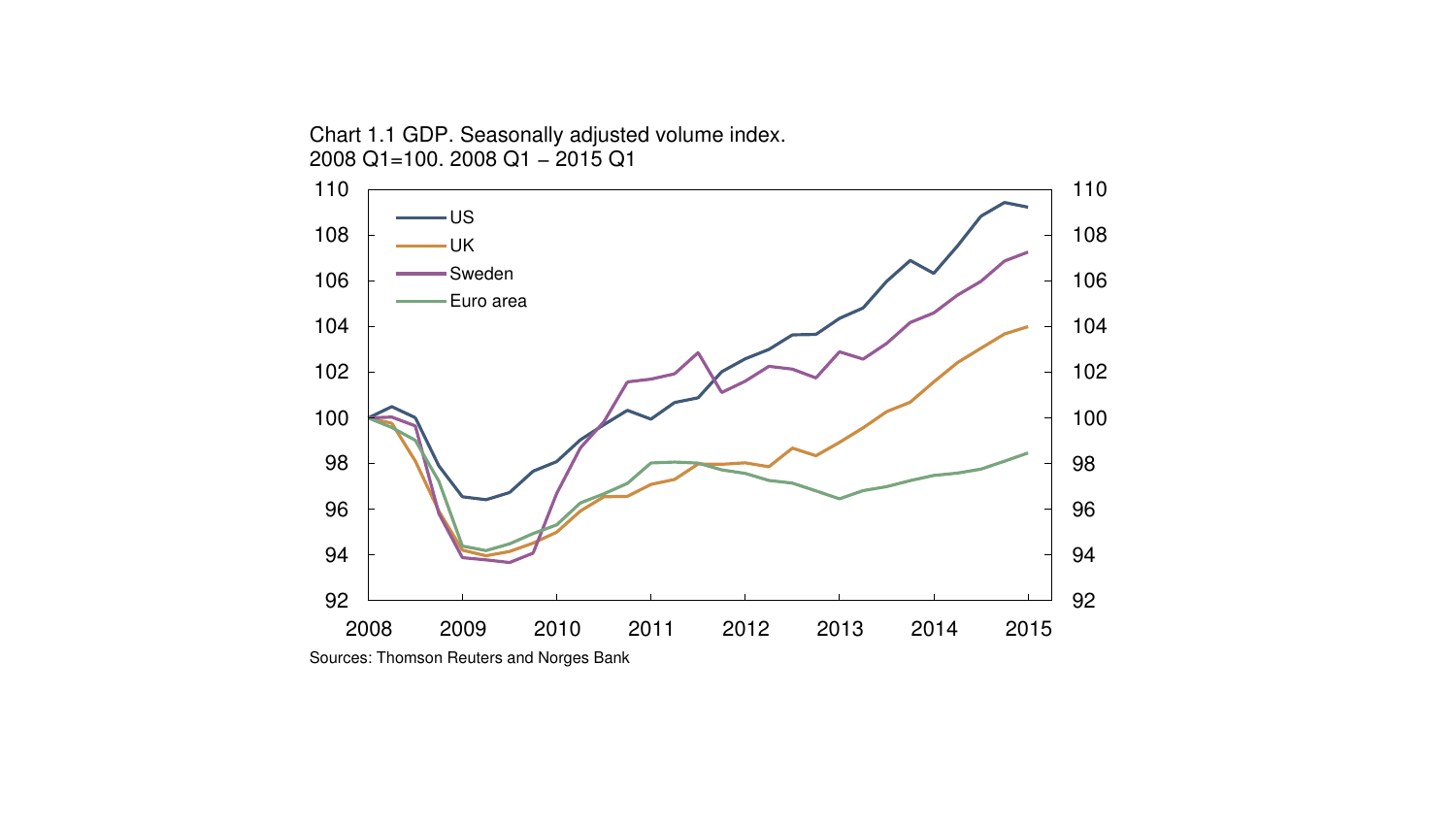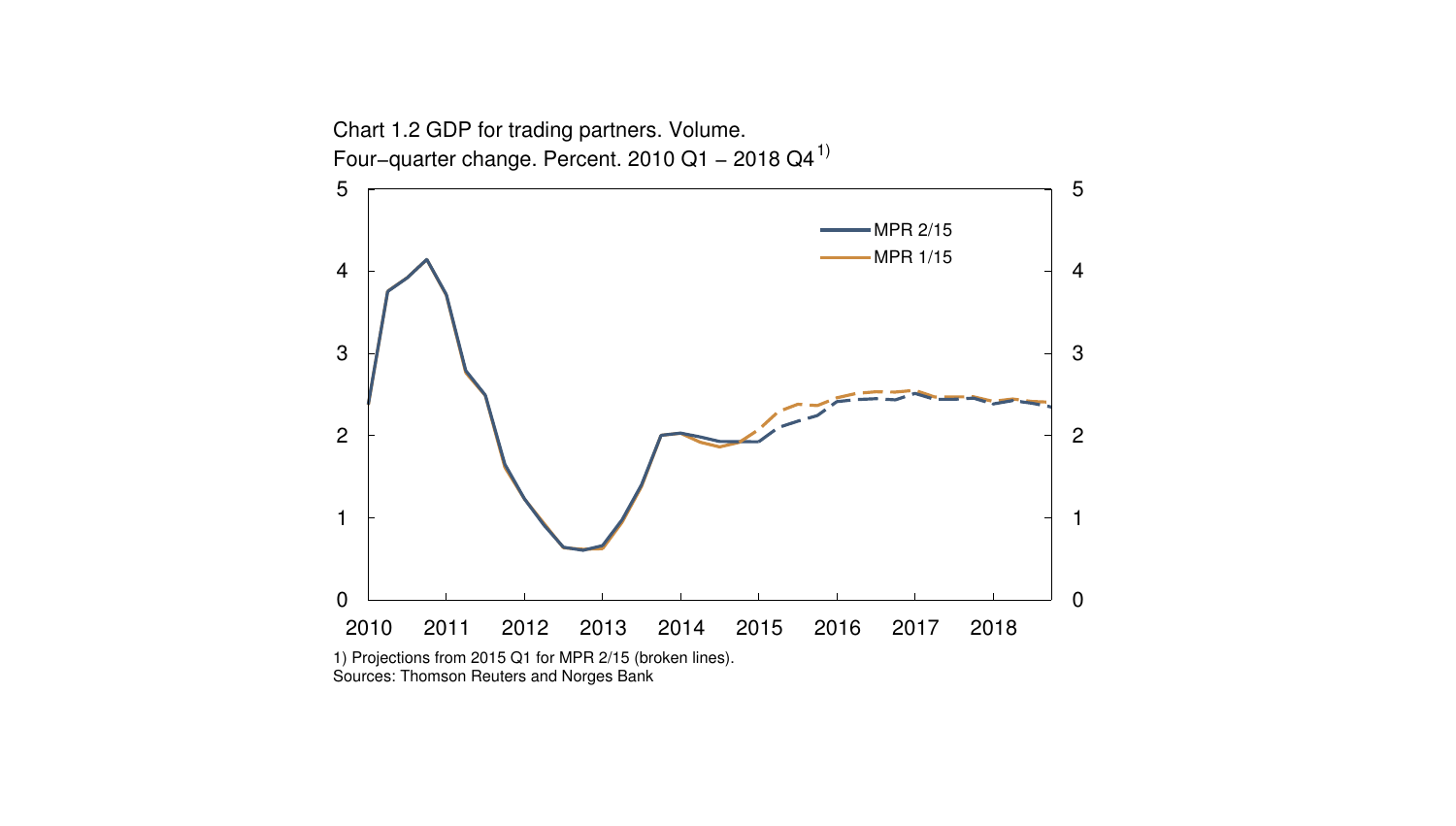Chart 1.3 Consumer prices. Twelve–month change. Percent. January 2010 – May 2015<sup>1)</sup>

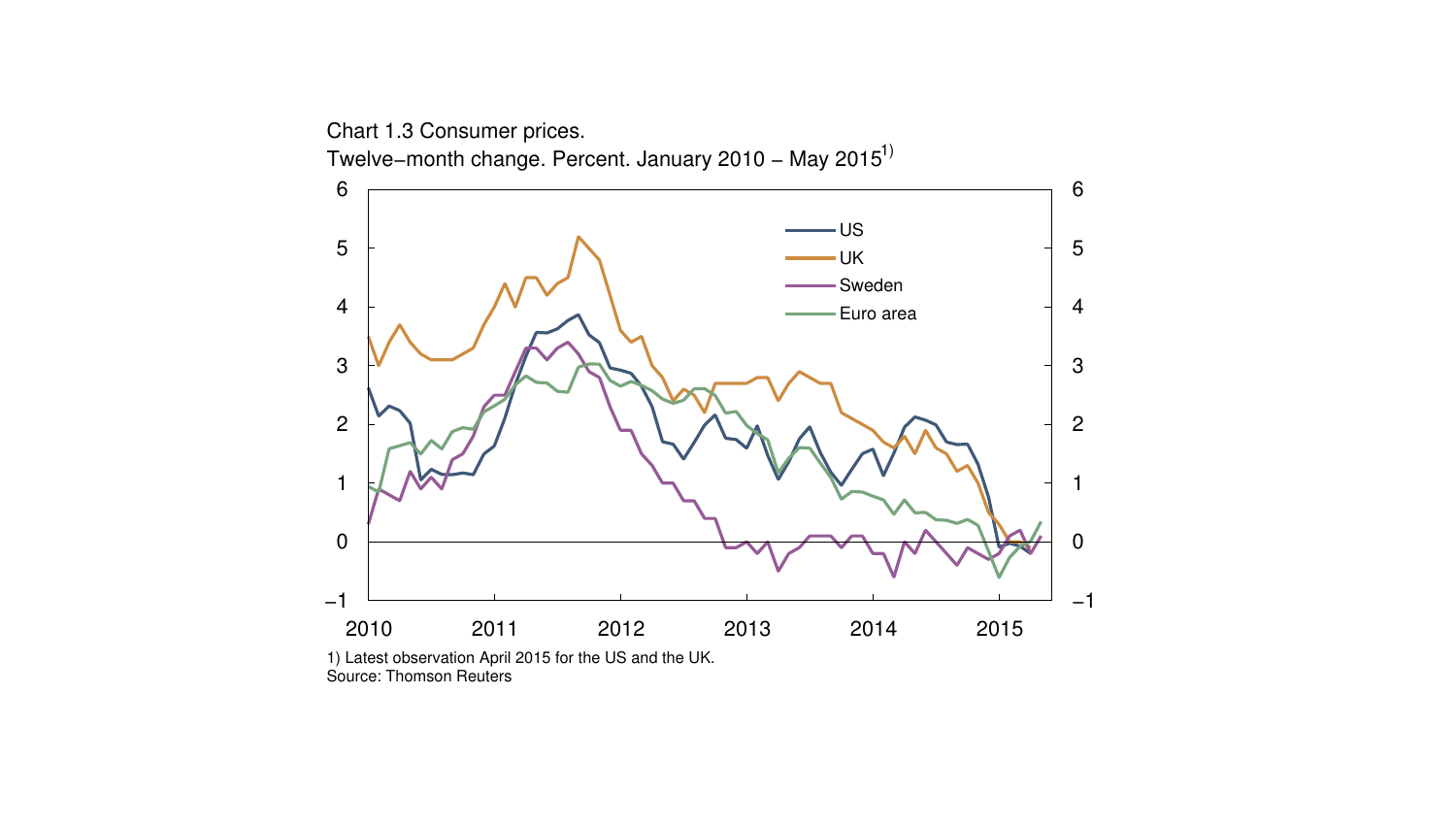

1) Time Series for Sweden shows consumer prices excluded energy and with constant interest rate expenses. 2) Latest observation April 2015 for the US og the UK. Source: Thomson Reuters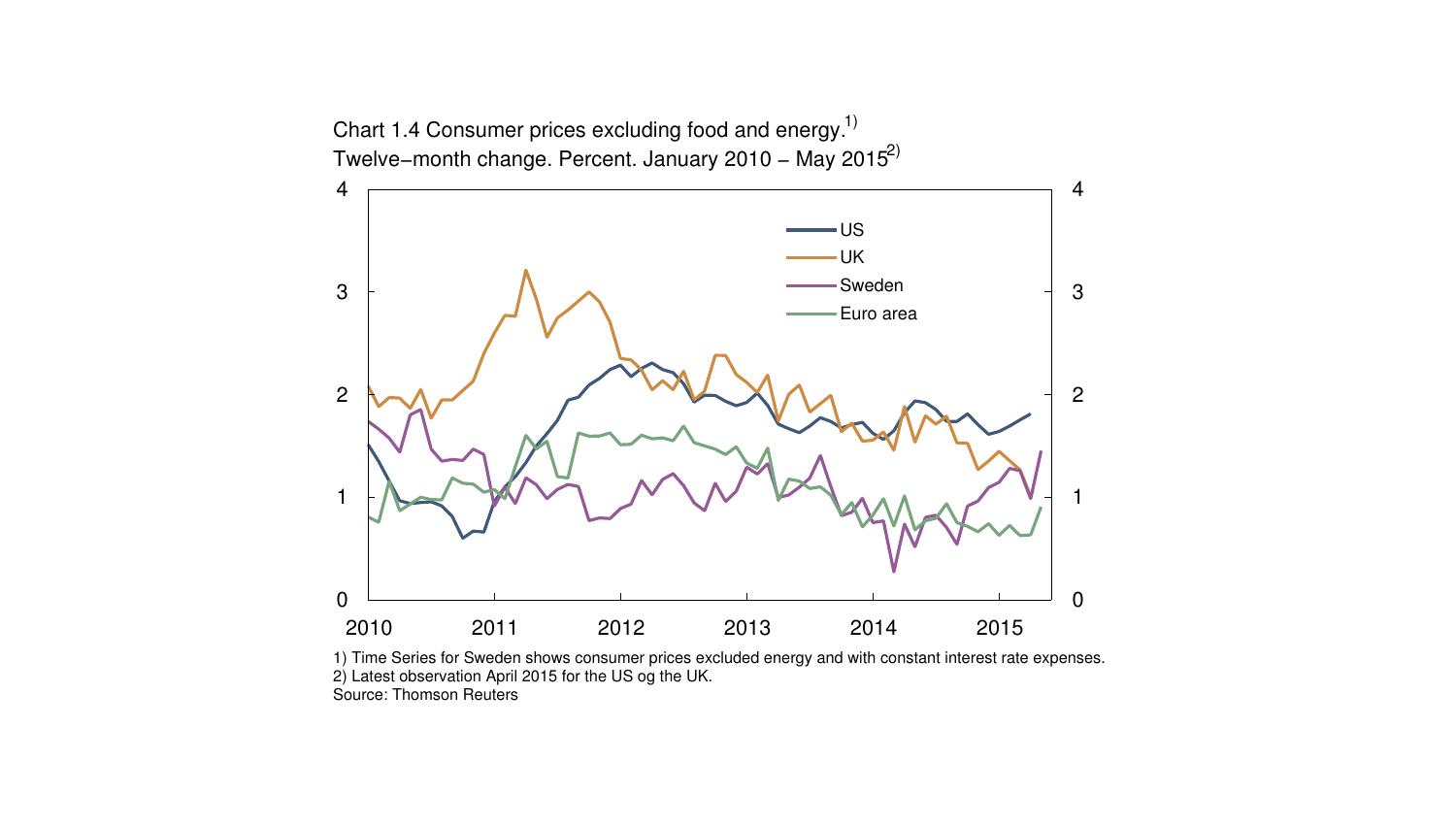

Chart 1.5 Policy rates and estimated forward rates at 12 March 2015 and 12 June 2015.<sup>1)</sup> Percent. 1 January 2010 – 31 December 2018<sup>2)</sup>

1) Broken lines show estimated forward rates at 12 March 2015. Solid lines show forward rates at 12 June 2015. Forward rates are based on Overnight Index Swap (OIS) rates. 2) Daily data from 1 January 2010 and quarterly data from 2015 Q2.

3) EONIA for the euro area from 2015 Q2.

Sources: Bloomberg, Thomson Reuters and Norges Bank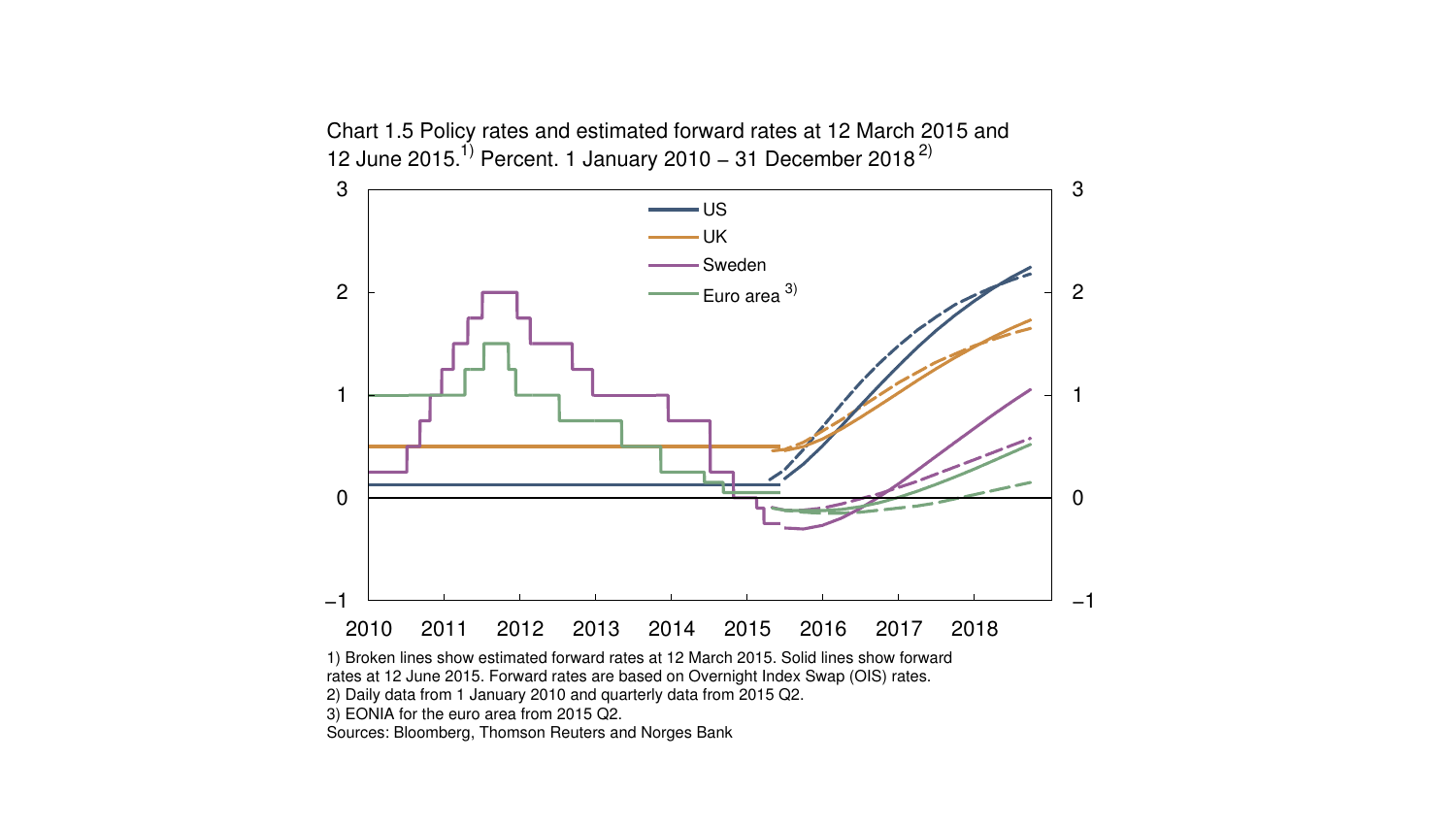

Chart 1.6 Money market rates for trading partners.<sup>1)</sup> Percent. 2010 Q1 – 2018 Q4<sup>2)</sup>

1) For information about the trading partners aggregate see Norges Bank memo 2/2015. 2) Blue and orange broken lines show forward rates for 12 June 2015 and 12 March 2015, respectively. Sources: Thomson Reuters and Norges Bank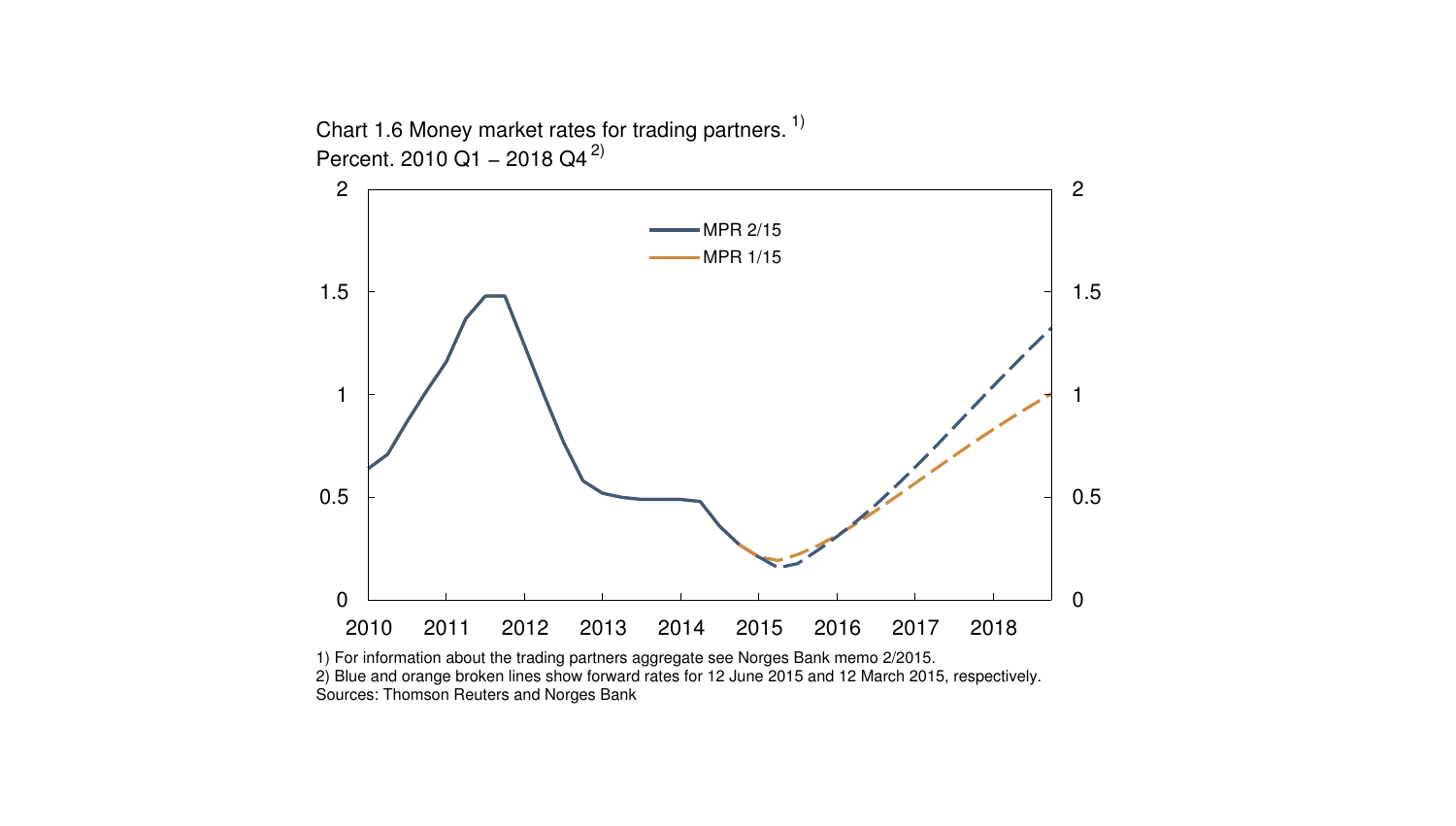Chart 1.7 Yields on 10−year government bonds. Percent. 1 January 2014 − 12 June 2015

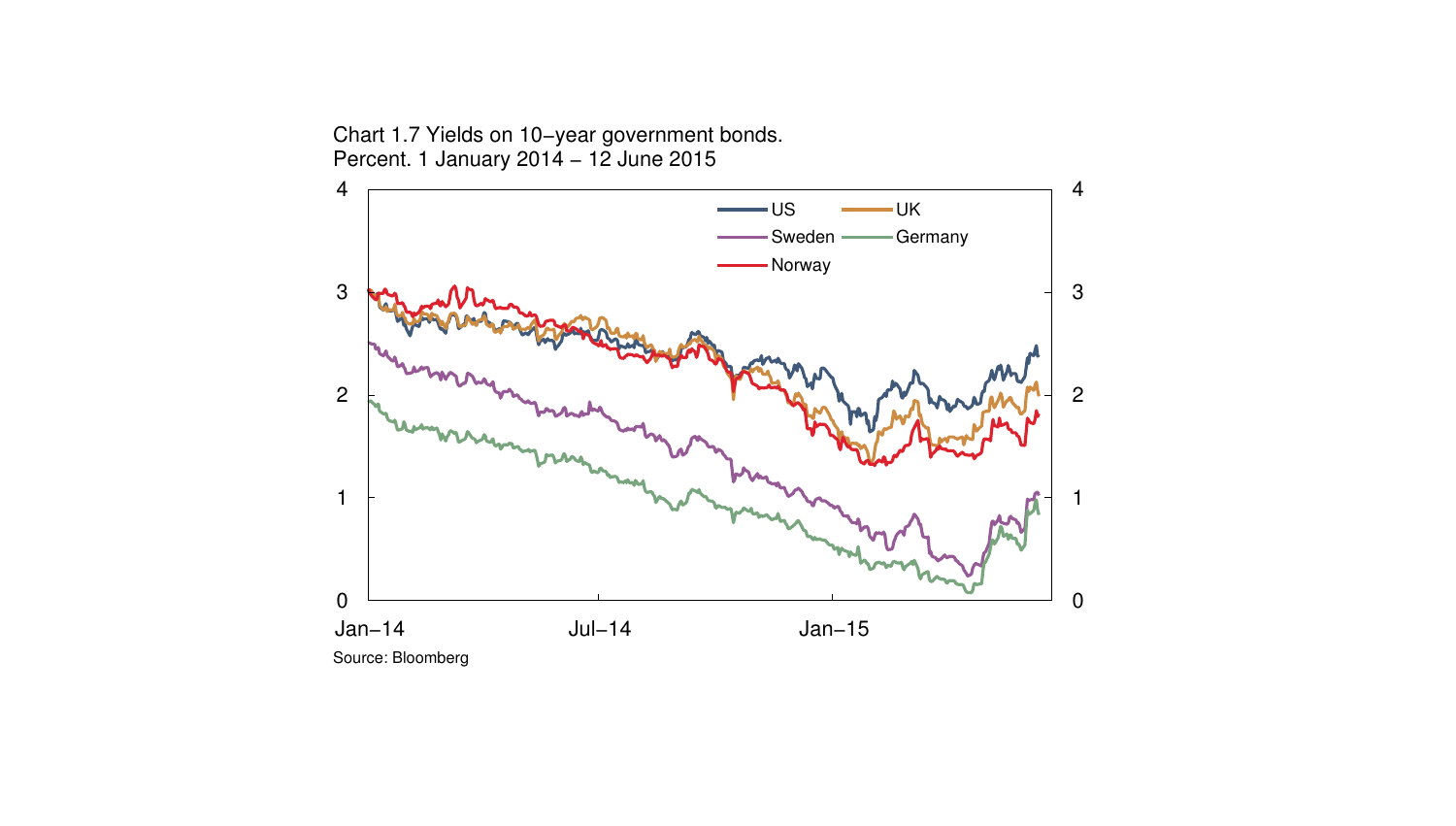

are based on futures prices from 12 June 2015.

Source: Thomson Reuters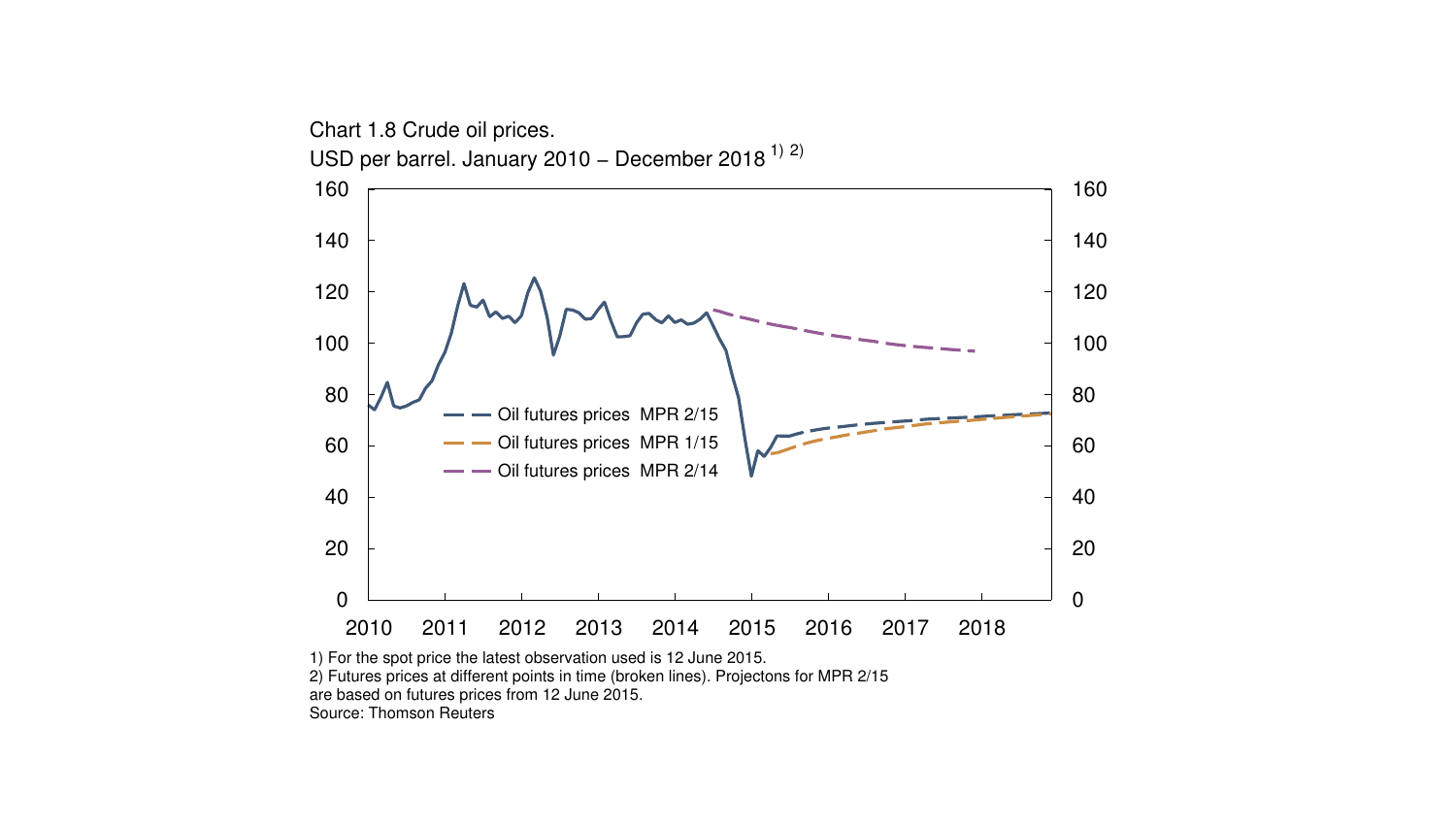Chart 1.9 Oil price and import–weighted exchange rate index (I–44).<sup>1)</sup> 1 January 2014 − 12 June 2015



1) A positive slope denotes a stronger krone exchange rate. Sources: Thomson Reuters and Norges Bank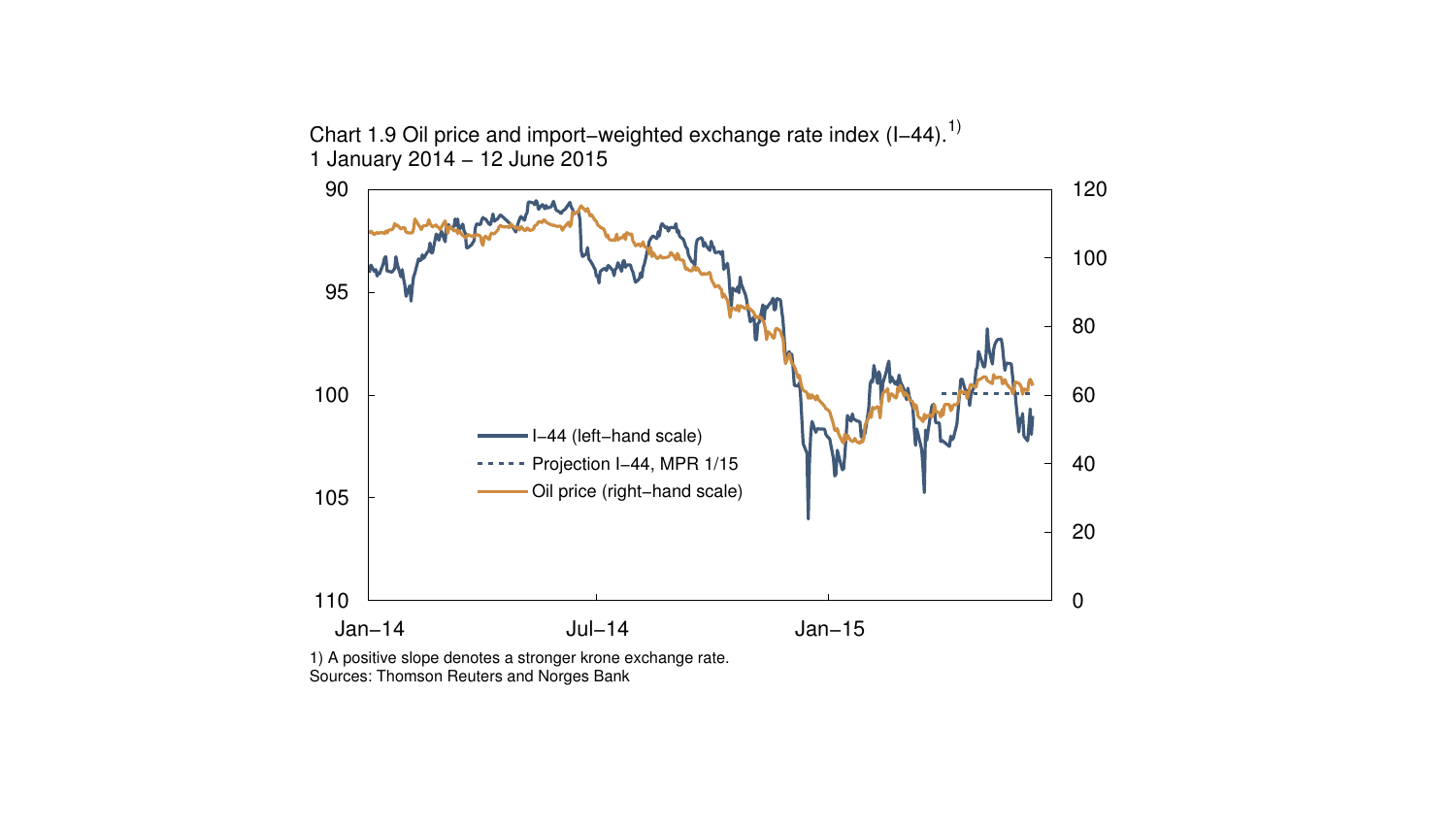



1) Average lending rate for banks and mortgage companies for all lending to households. 2) The rates are calculated by taking the average of the quarter. Sources: Statistics Norway and Norges Bank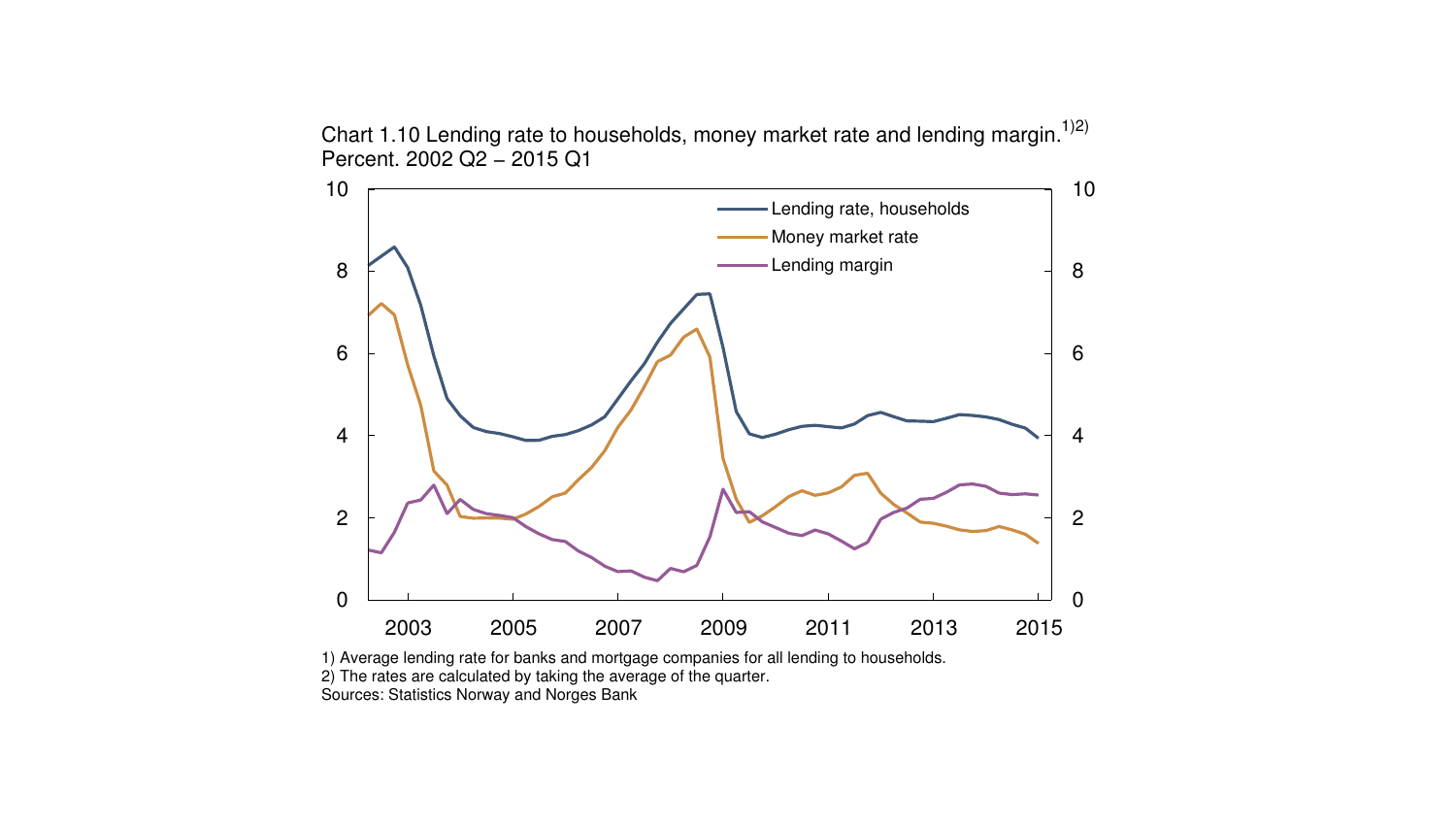Chart 1.11 GDP for mainland Norway<sup>1)</sup> and Norges Bank 's regional network's indicator for output growth past three months and expected growth next six months. Annulised. Percent. Q4 2002 − Q4 2015



1) Four−quarter change. Volume. Sources: Statistics Norway and Norges Bank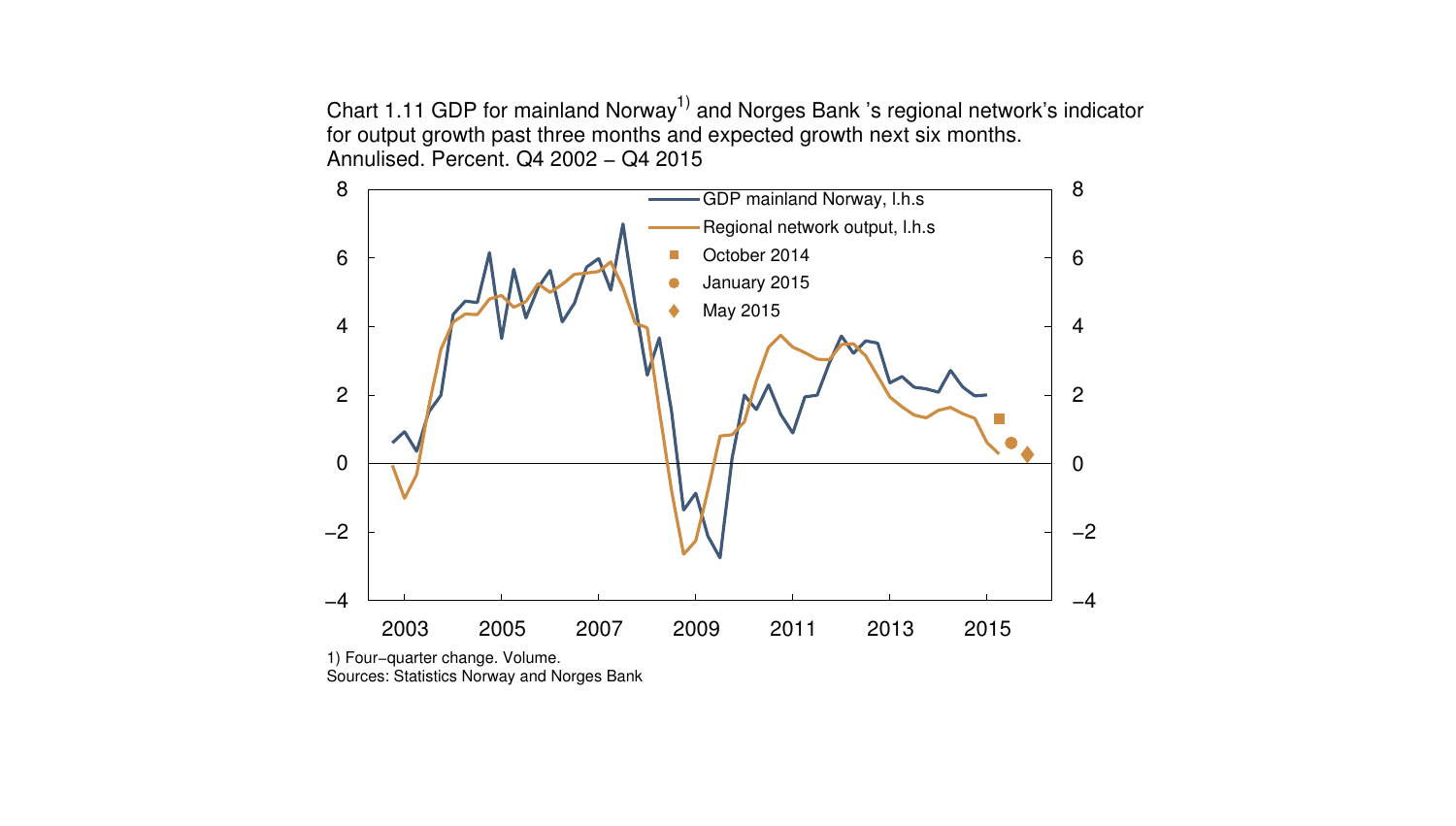Chart 1.12 GDP for mainland Norway. Actual figures, baseline scenario and projections from  $SAM<sup>1</sup>$  with fan chart.

Four–quarter change. Volume. Seasonally adjusted. Percent. 2010 Q1 – 2015 Q3<sup>2)</sup>



1) System for averaging short−term models.

2) Projections for 2015 Q2 − 2015 Q3 (broken lines).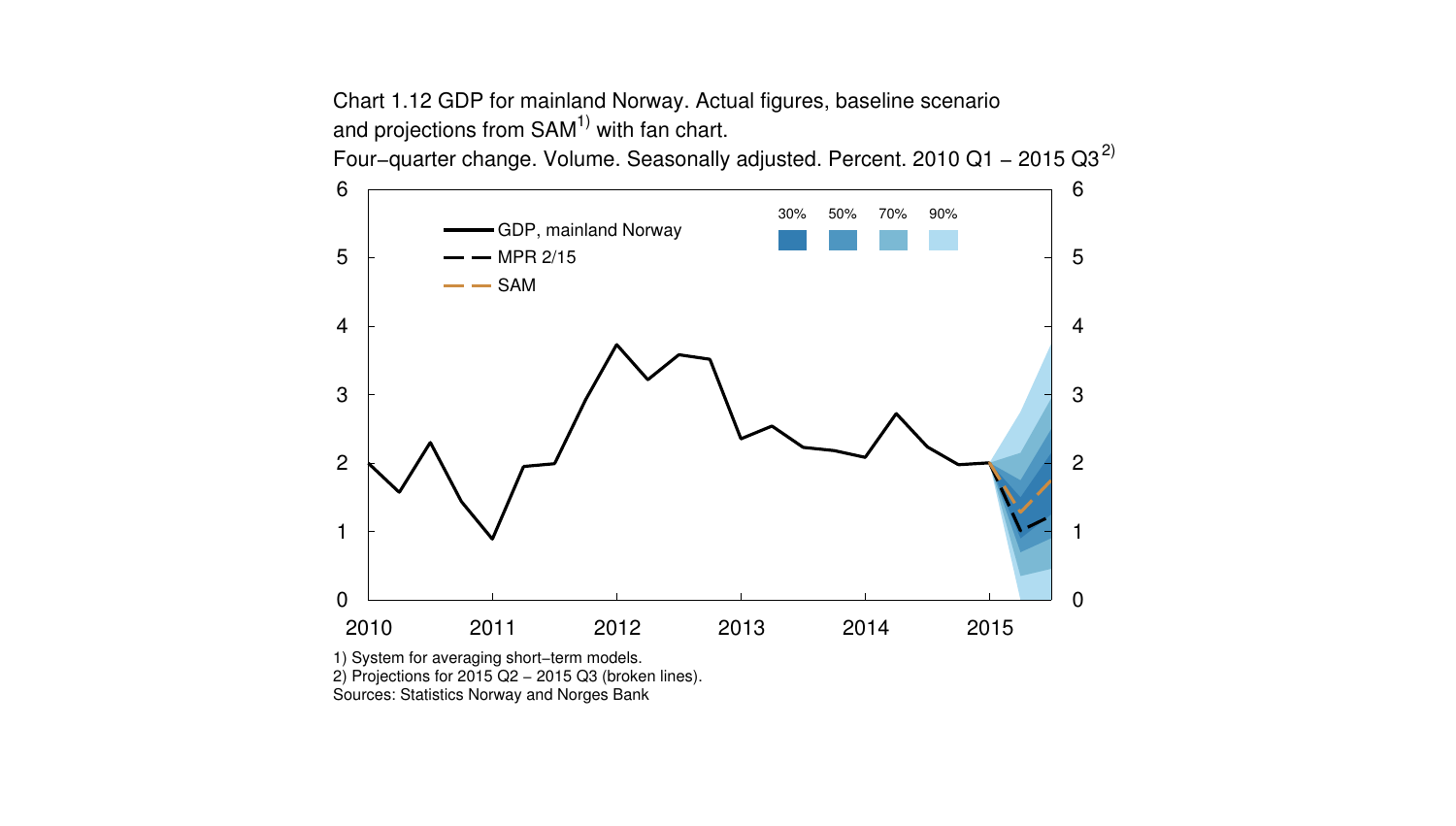Chart 1.13 GDP for mainland Norway<sup>1)</sup> and Norges Bank's regional network's indicator for output growth past three months and expected output growth next six months. Percent. Quarterly change. 2010 Q1 – 2015 Q4<sup>2)</sup>



1) Seasonally adjusted. Volume.

2) Latest observation regional network is May 2015. Latest observation for GDP growth is 2015 Q1.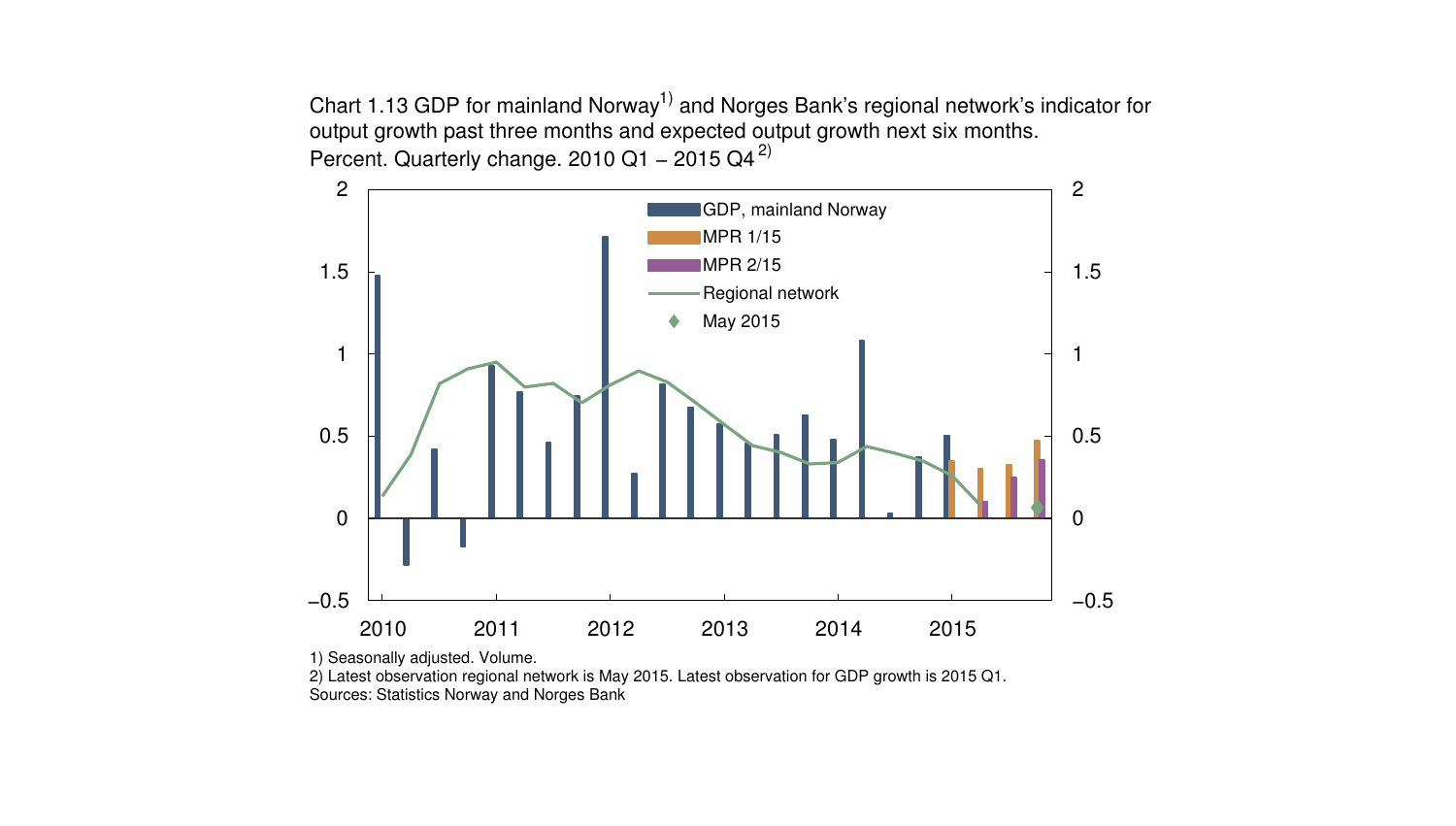

Chart 1.14 Household consumption of goods and services.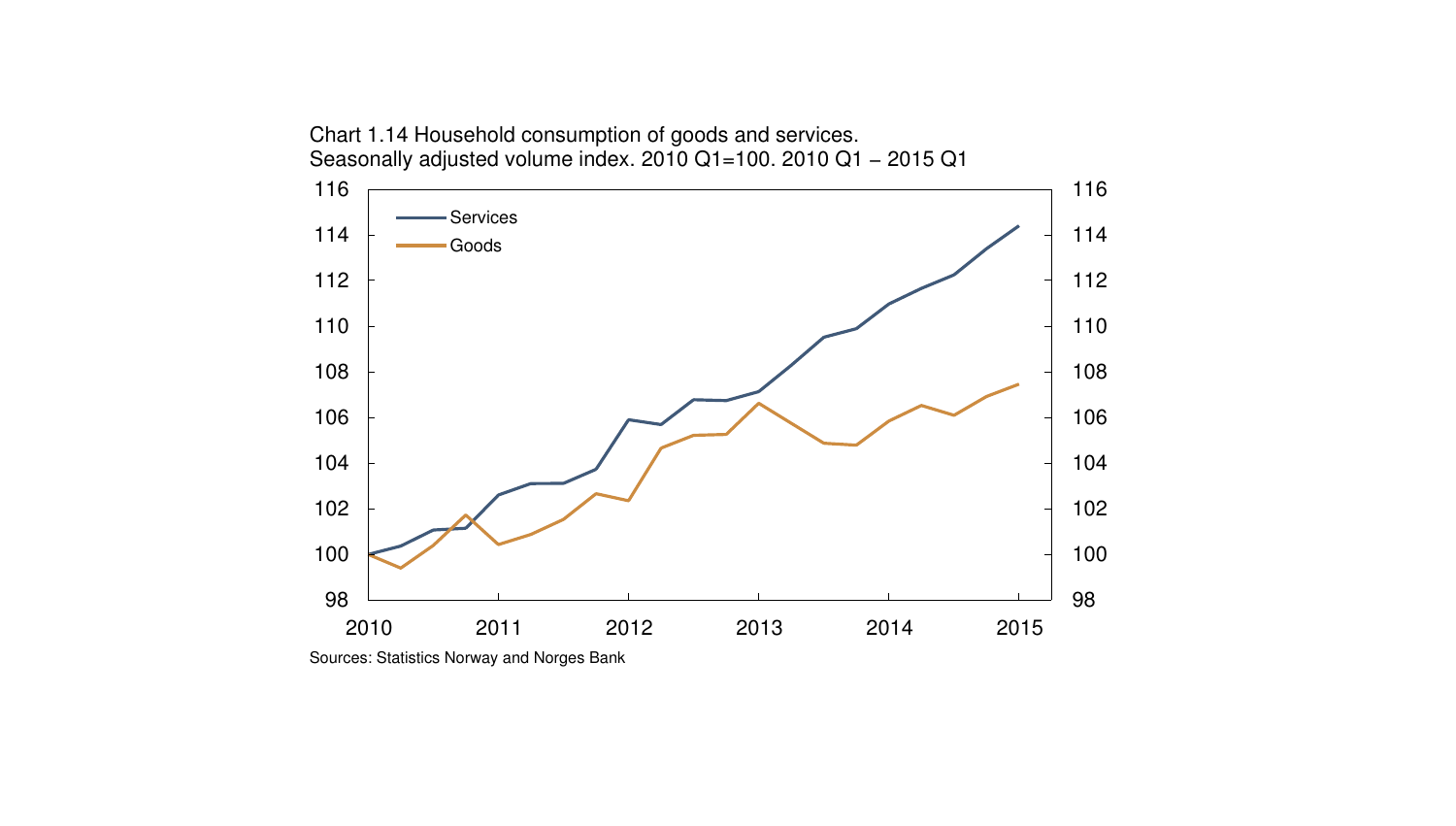





2) To end of May 2015 for CCI.

Sources: TNS Gallup, Opinion and Norges Bank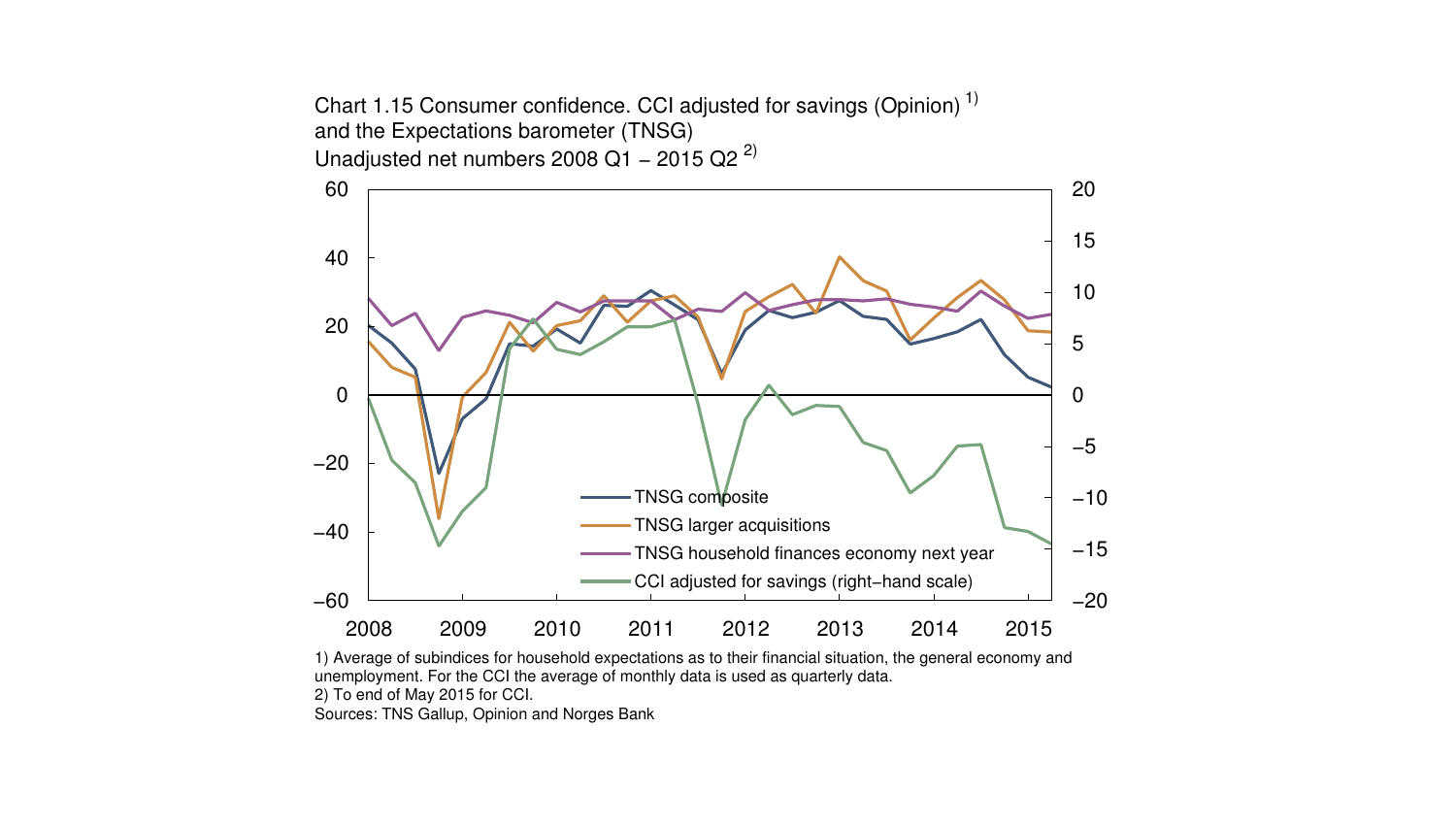



1) New sector classification results in a break in the series for manufacturing and services from 2015. For further information, see box on page 16. Source: Norges Bank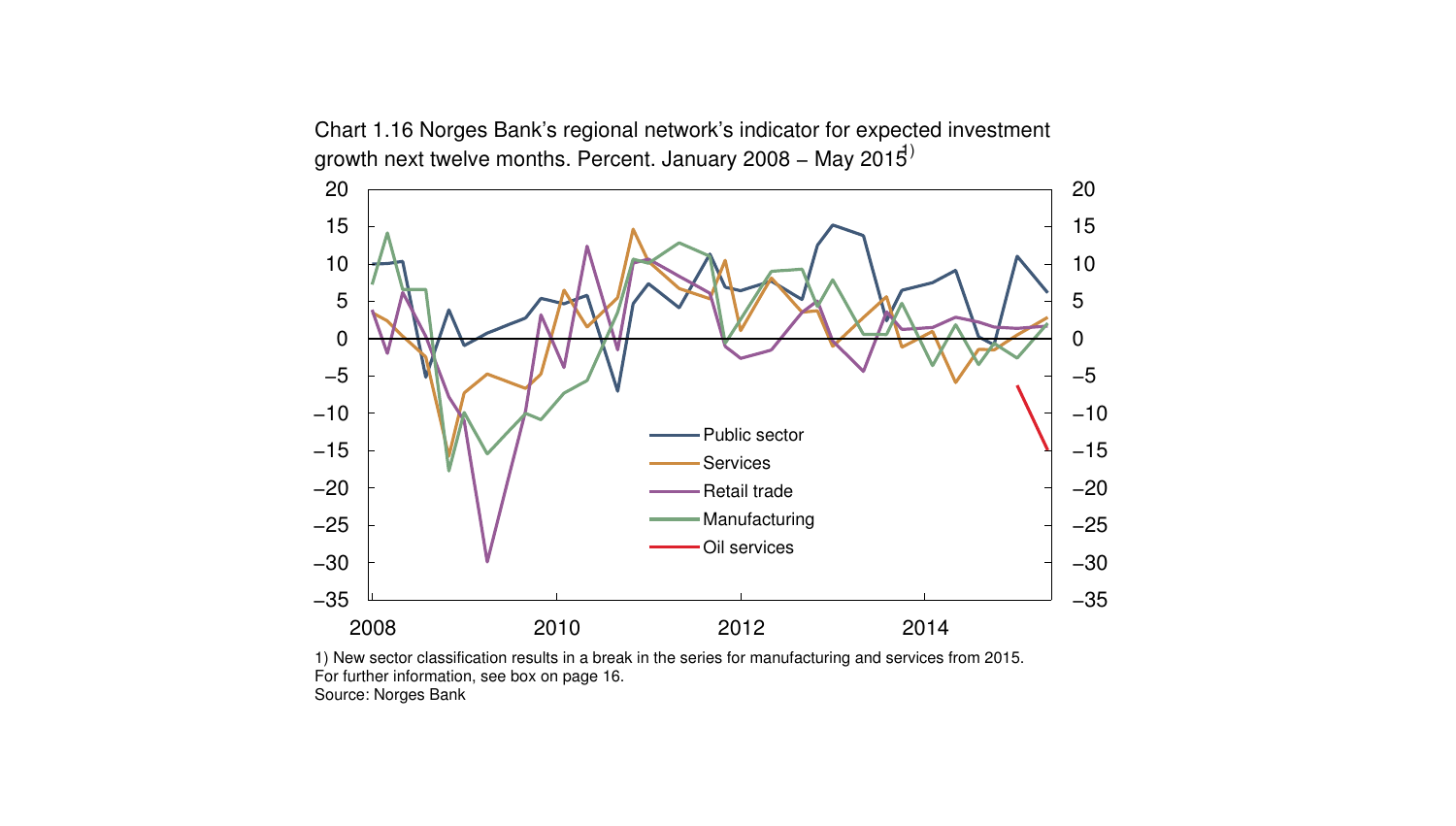Chart 1.17 Norges Bank's regional network indicator for output growth past three months and expected growth in production next six months.<sup>1)</sup> Annualised. Percent. January 2008 − November 2015



1) New sector classification results in a break in the series for exports from 2015. For further information, see box on page 16. Source: Norges Bank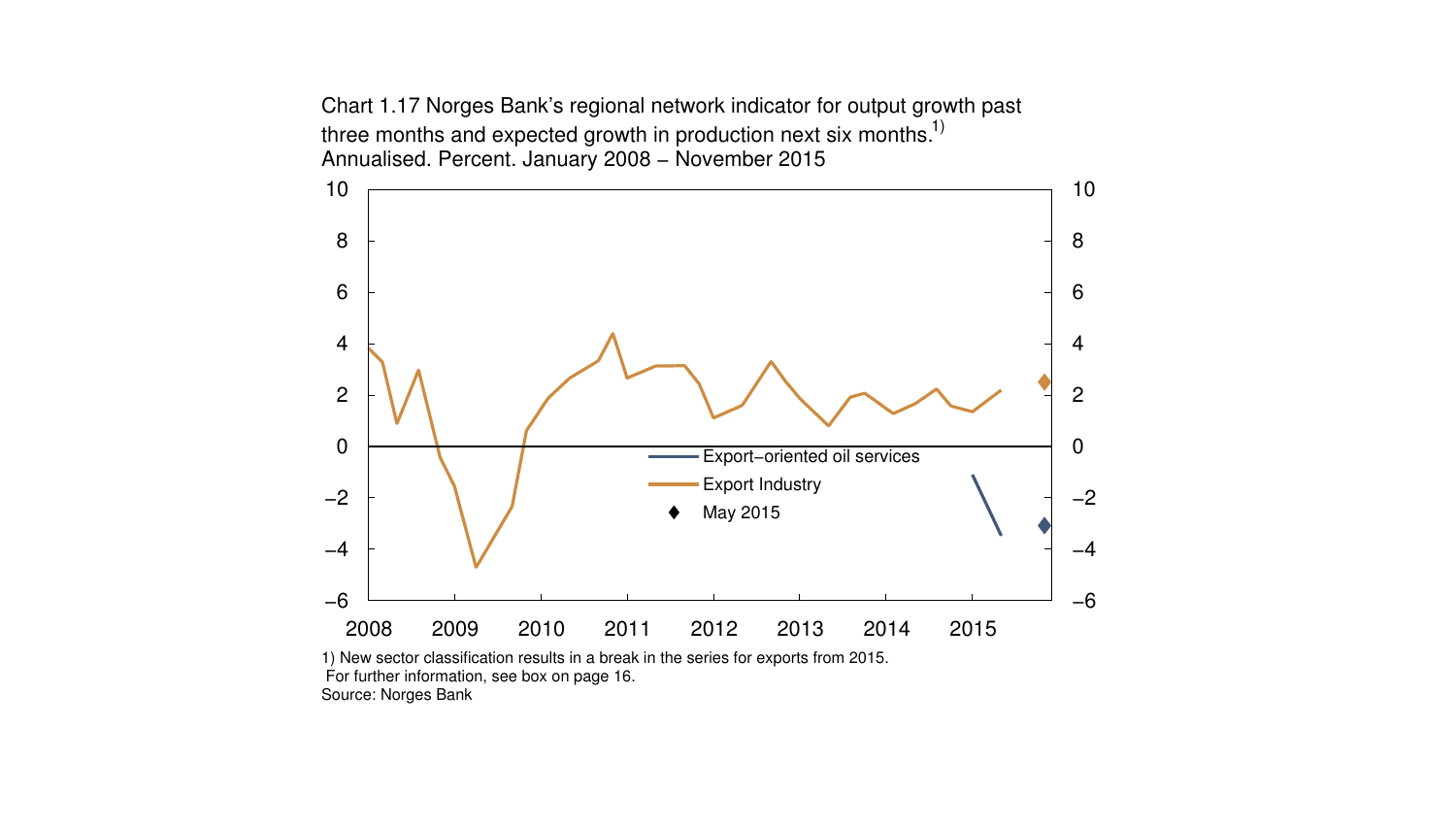

1) Labour Force Survey.

2) Norwegian Labour and Welfare Administration. To May 2015 for NAV.

3) Projections from June 2015 (broken lines).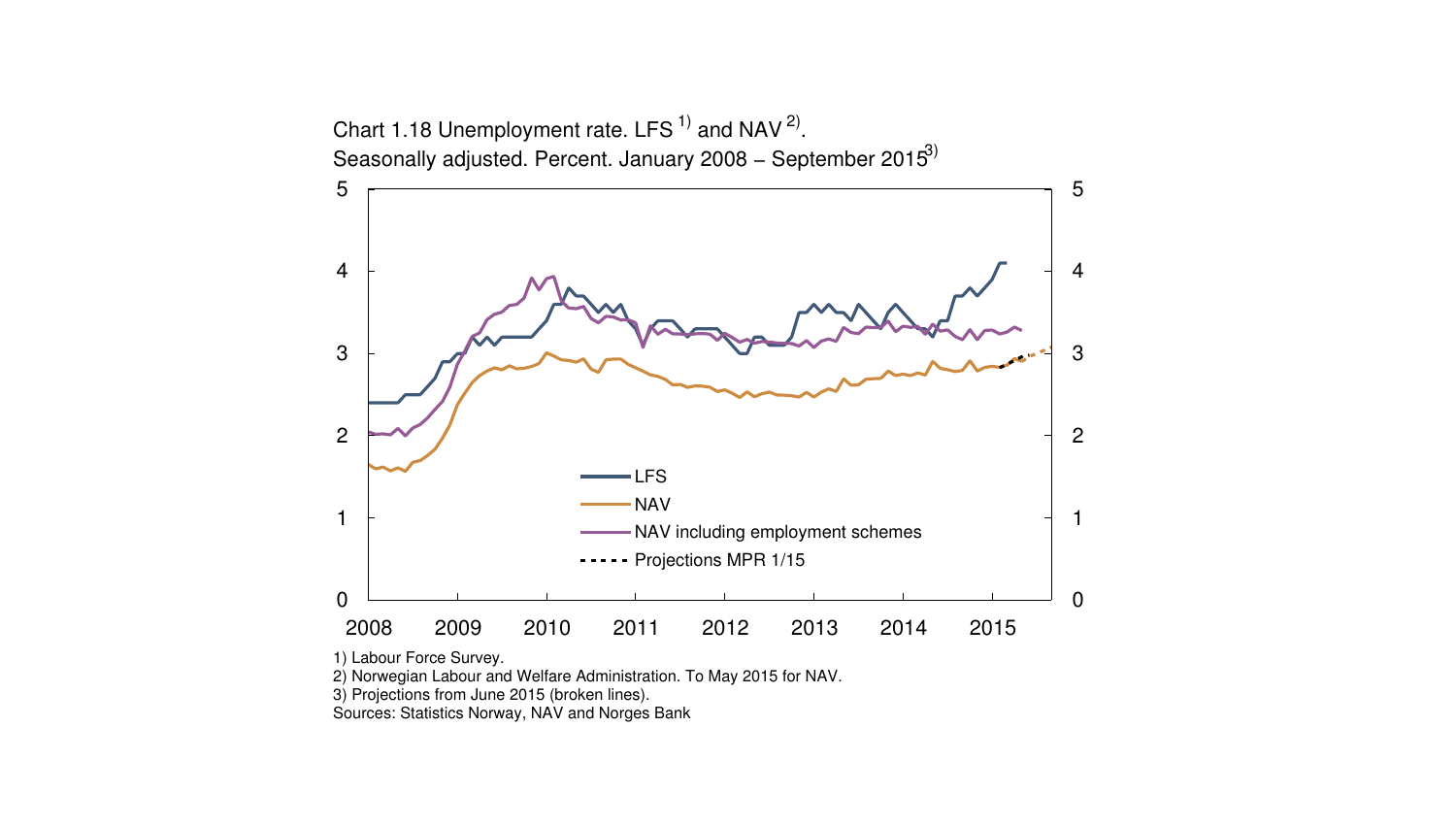

Chart 1.19 Five indicators of expected employment.<sup>1)</sup> 2004 Q1 − 2015 Q2

1) Number of standard deviations from the mean for each indicator. Sources: Statistics Norway, Manpower, Epinion, Dagens Næringsliv, Swedbank and Norges Bank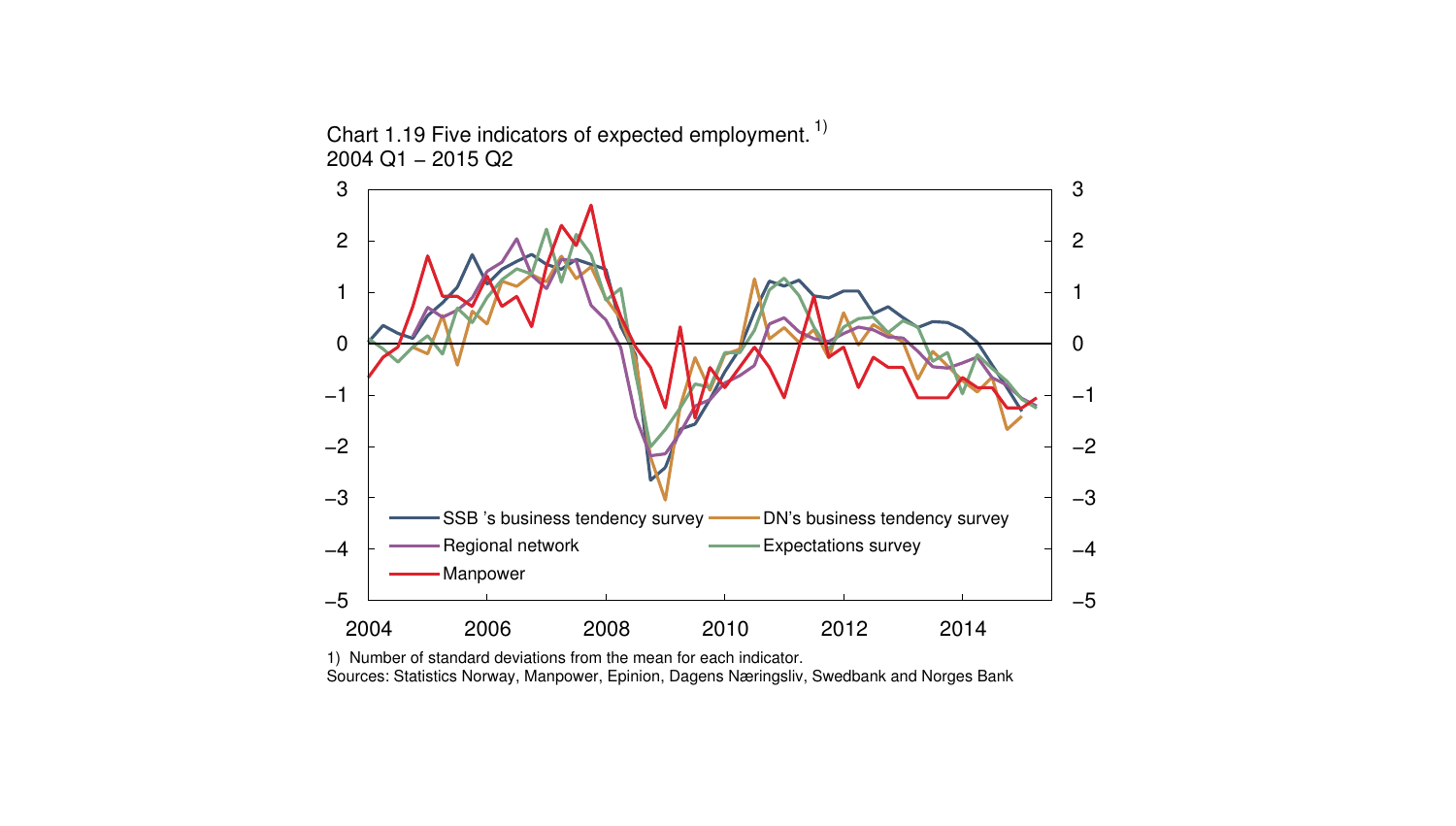Chart 1.20 Number of vacancies and number of unemployed.<sup>1)</sup> 1000 persons. Seasonally adjusted. 2010 Q1 − 2015 Q1



1) Registered unemployed.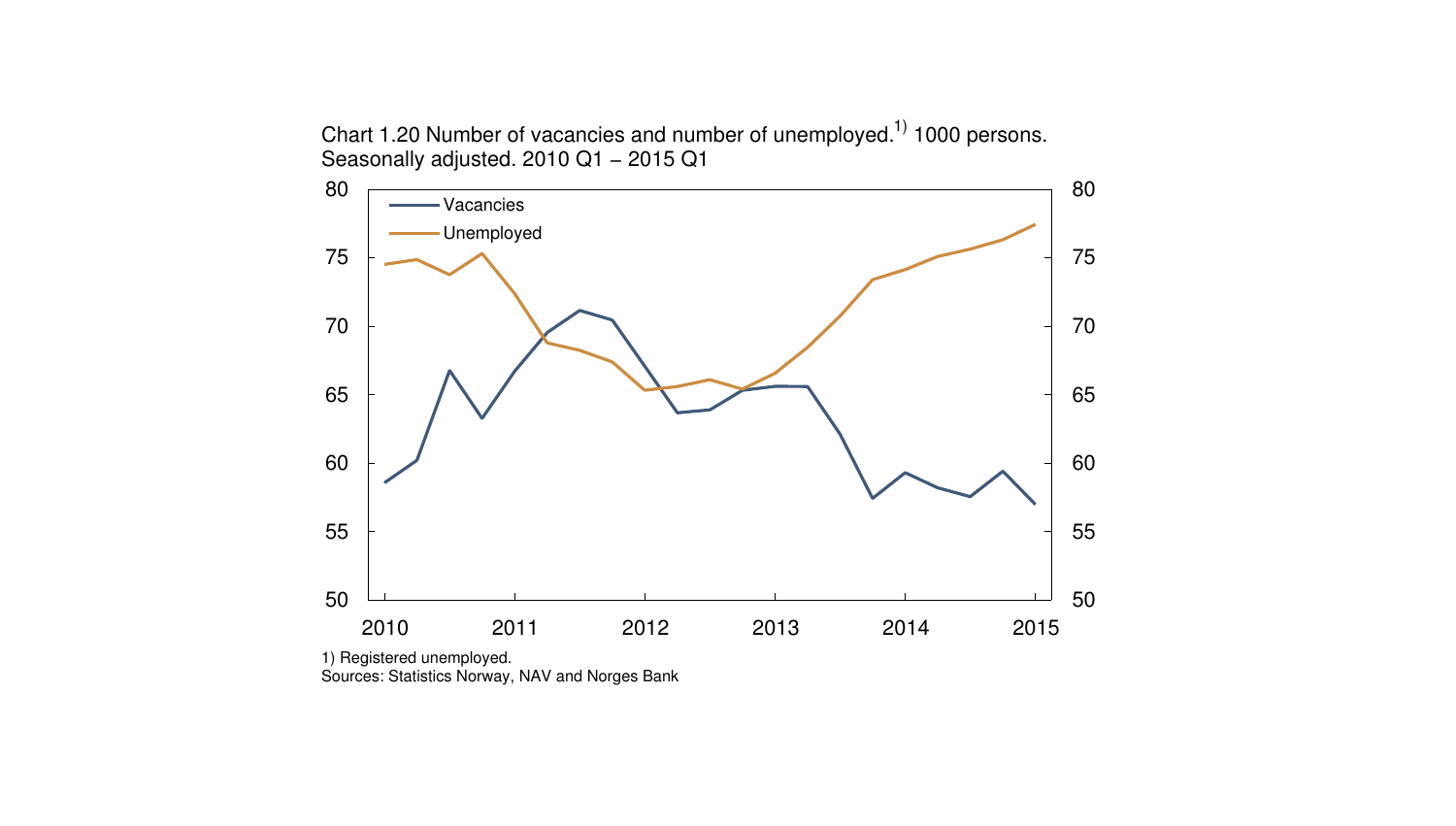Chart 1.21 Capacity constraints and labour availability<sup>1)</sup> as reported by Norges Bank's regional network. Percent. January 2008 − May 2015



1) Share of contacts that will have some or considerable problems accommodating an increase in demand and the share of contacts where production is constrained by labour supply. Source: Norges Bank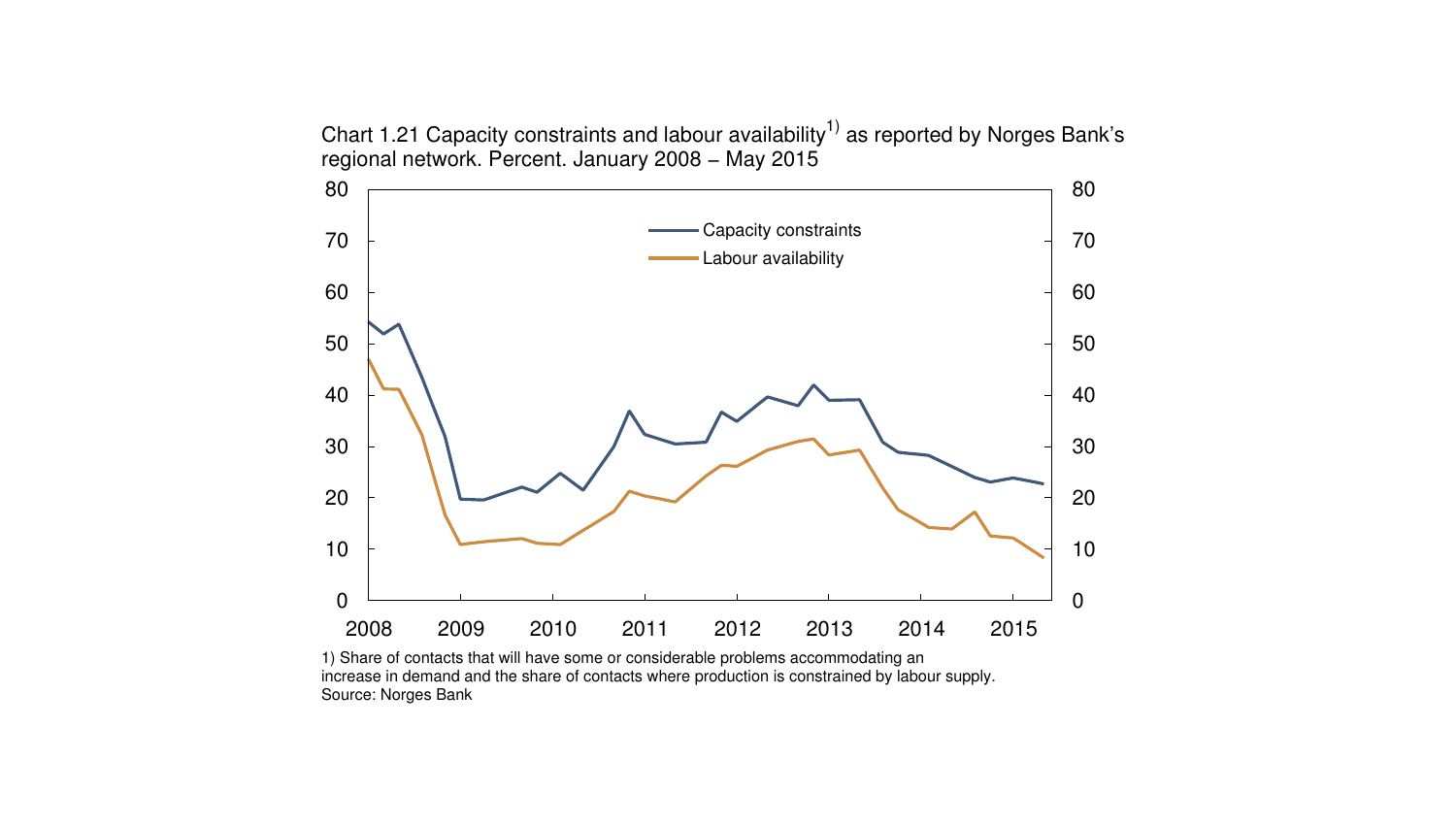

1) CPI adjusted for tax changes and excluding energy products. 2) Projections from june 2015 − september 2015 (broken lines). Sources: Statistics Norway and Norges Bank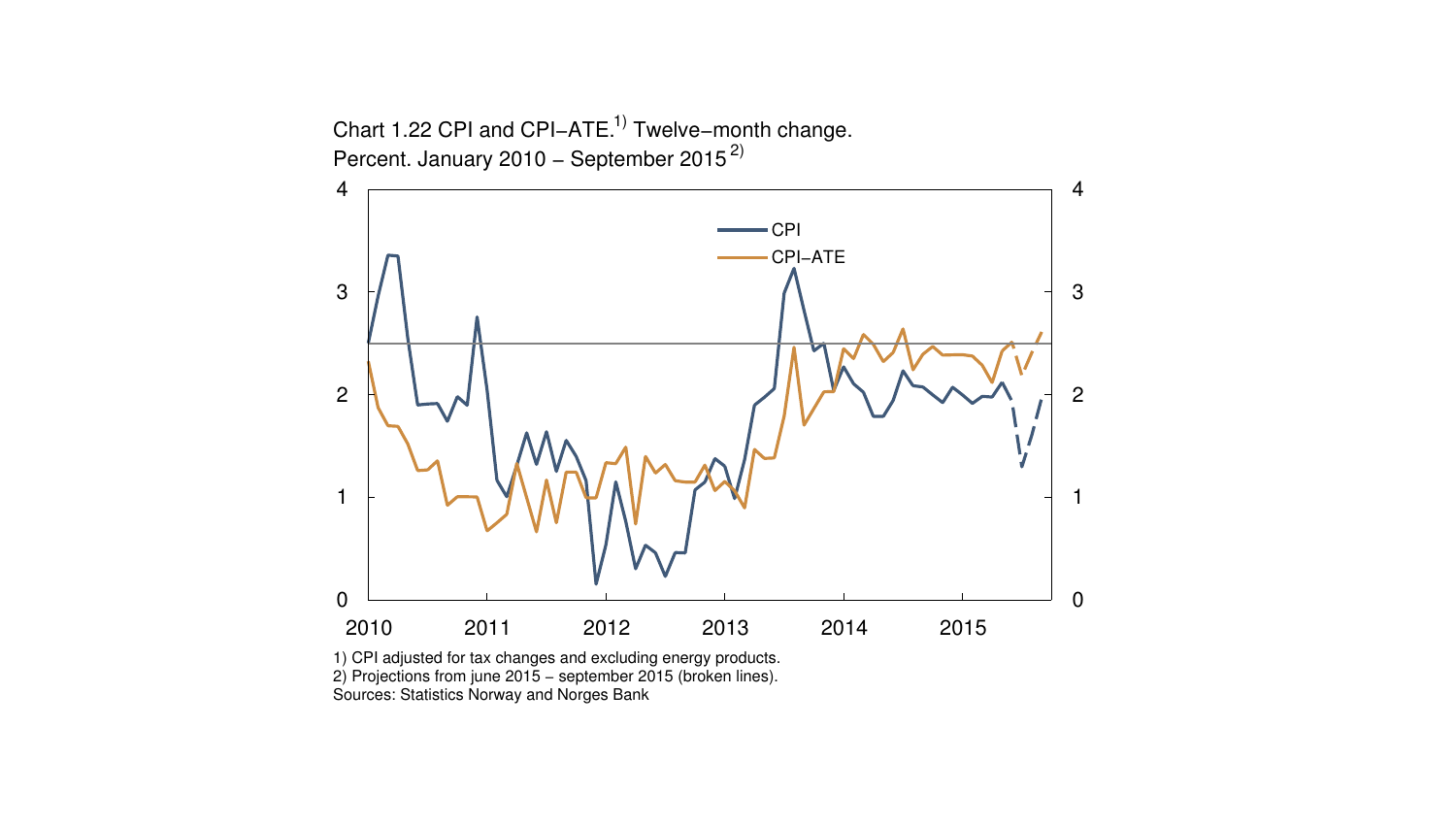

2) Projections from june 2015 − september 2015 (broken lines).

3) Norges Bank's estimates.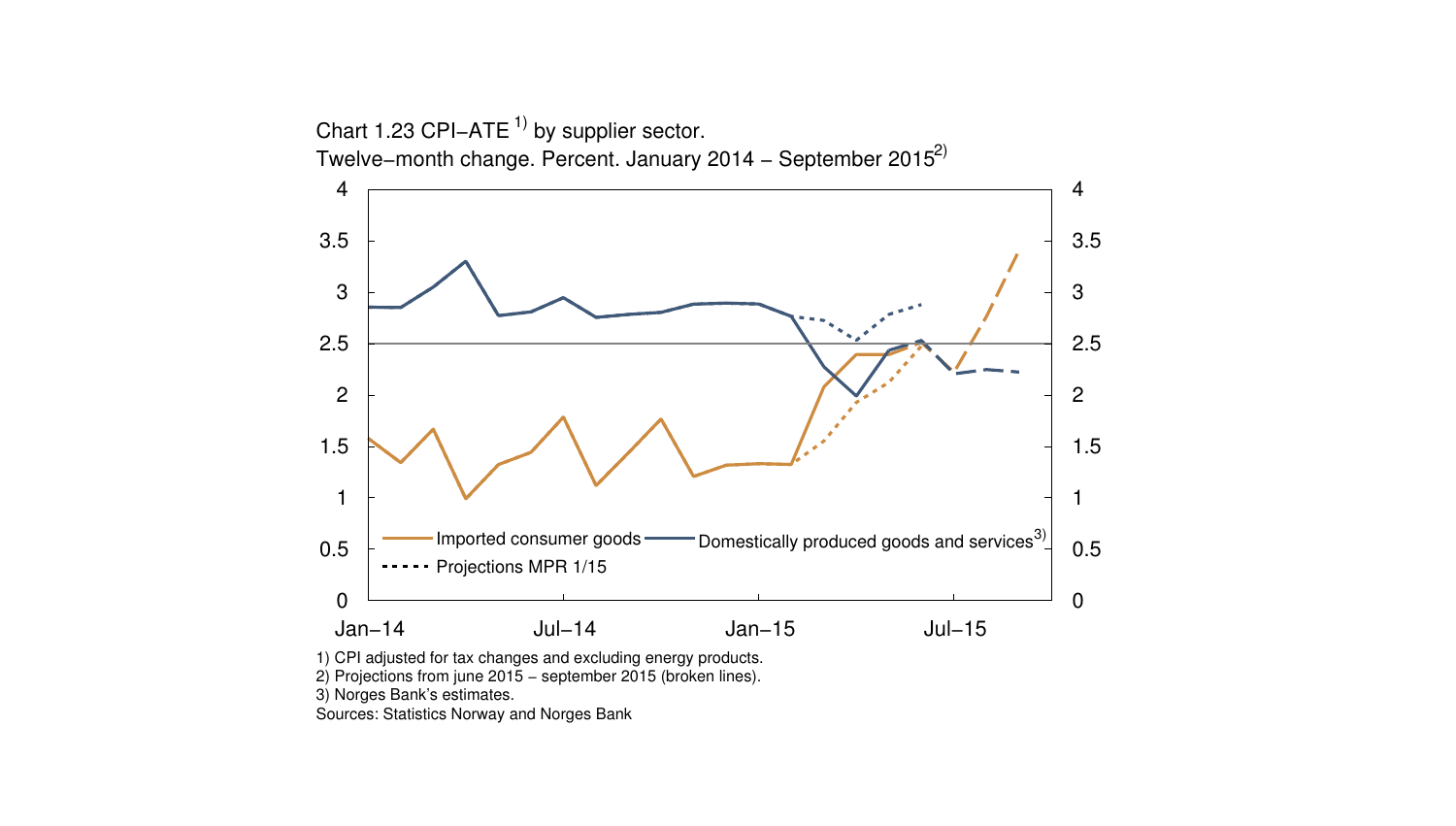

Chart 1.24 Indicator of external price impulses to imported consumer goods measured in foreign currency. Annual change. Percent. 2003 – 2015<sup>1)</sup>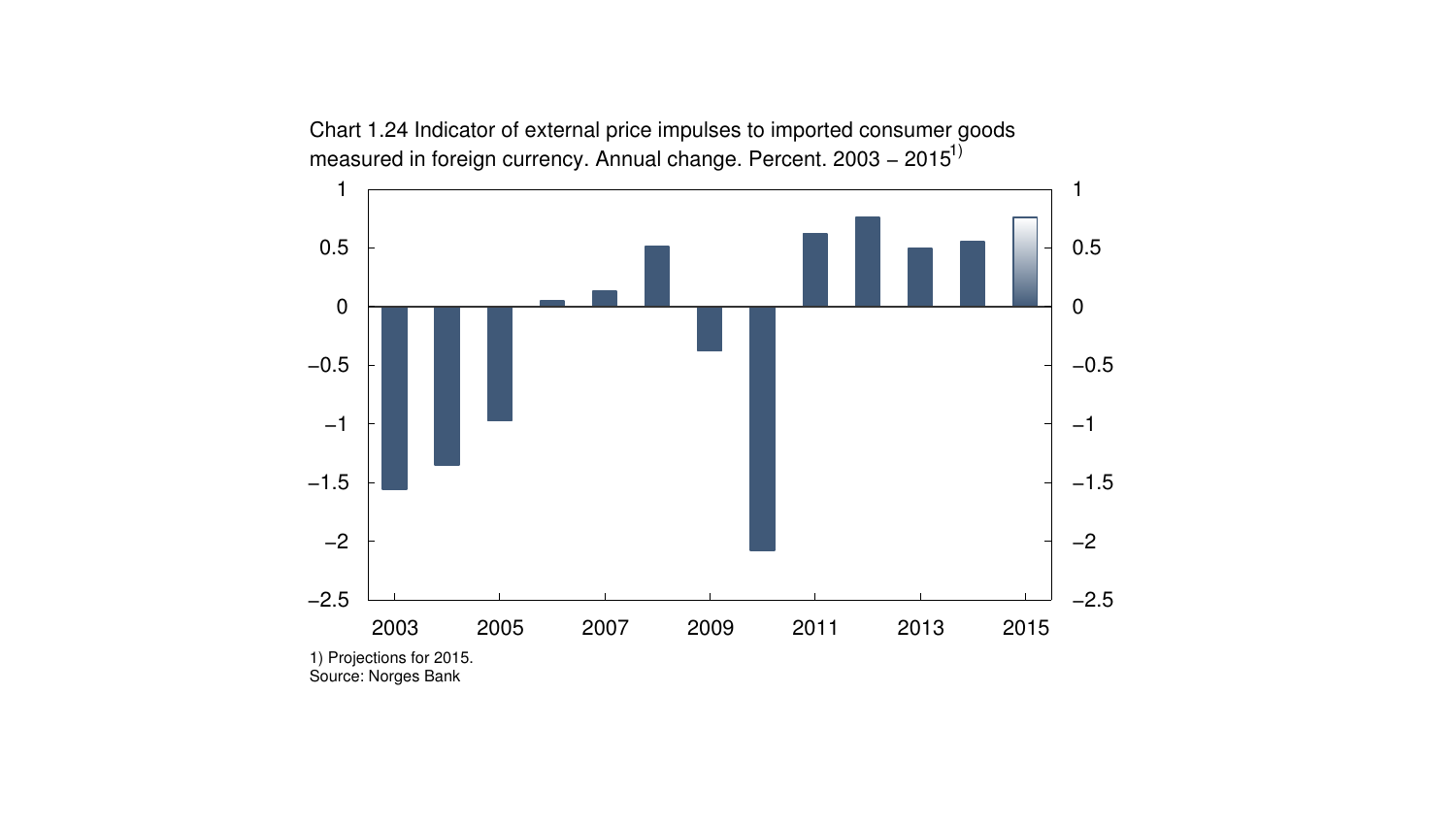Chart 1.25 CPI–ATE<sup>1)</sup>. Actual figures, baseline scenario and projections from SAM<sup>2)</sup> with fan chart. Four–quarter change. Percent. 2010 Q1 – 2015 Q3<sup>3)</sup>



1) CPI adjusted for tax changes and excluding energy prices.

2) System for averaging short−term models.

3) Projections for 2015 Q2 − 2015 Q3 (broken lines).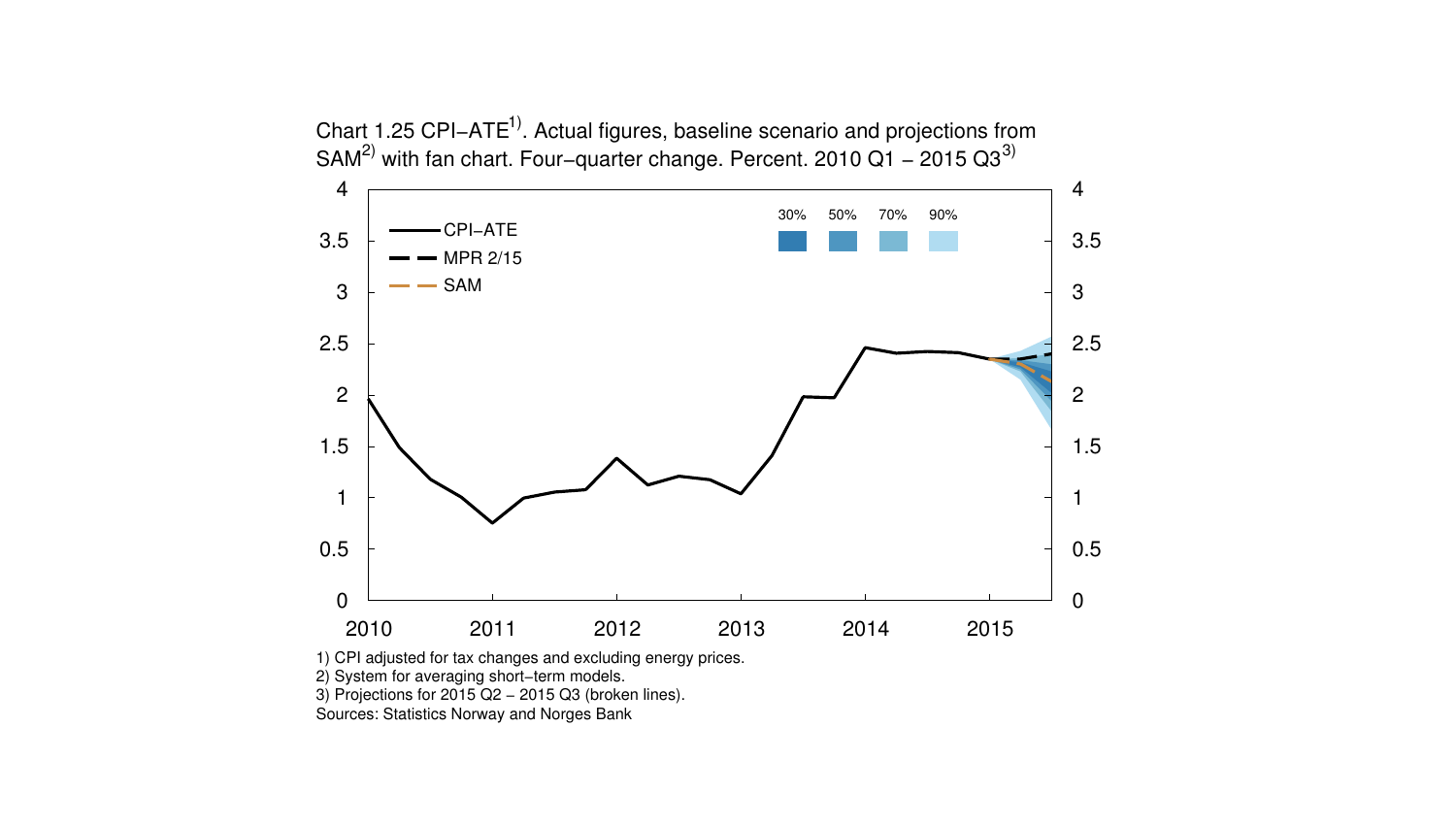

Chart 1.26 Structural non−oil deficit and 4% of the Government Pension

1) Projections for 2015 - 2018. Sources: Ministry of Finance and Norges Bank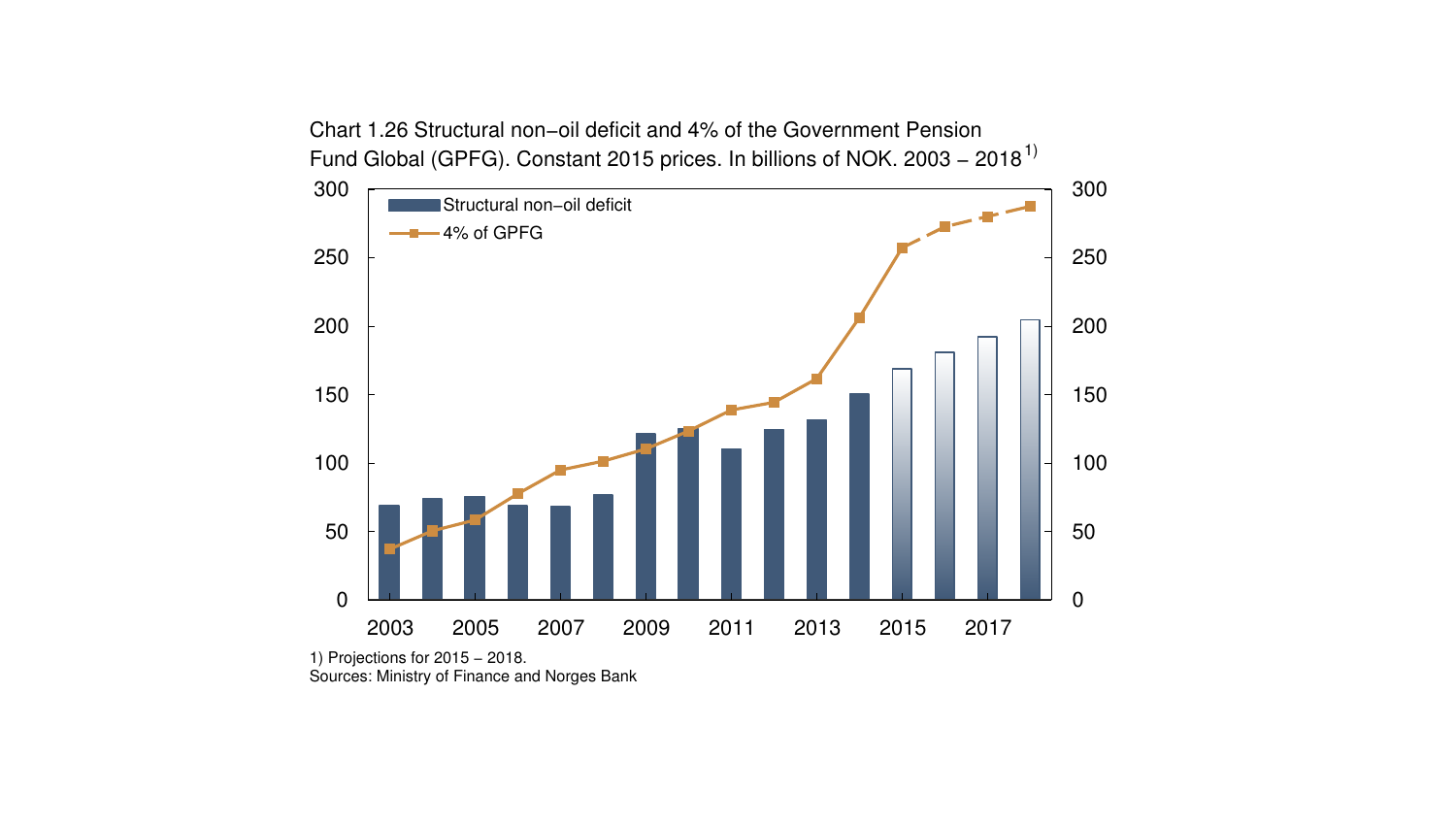

1) Projections for 2015 - 2018. Sources: Statistics Norway and Norges Bank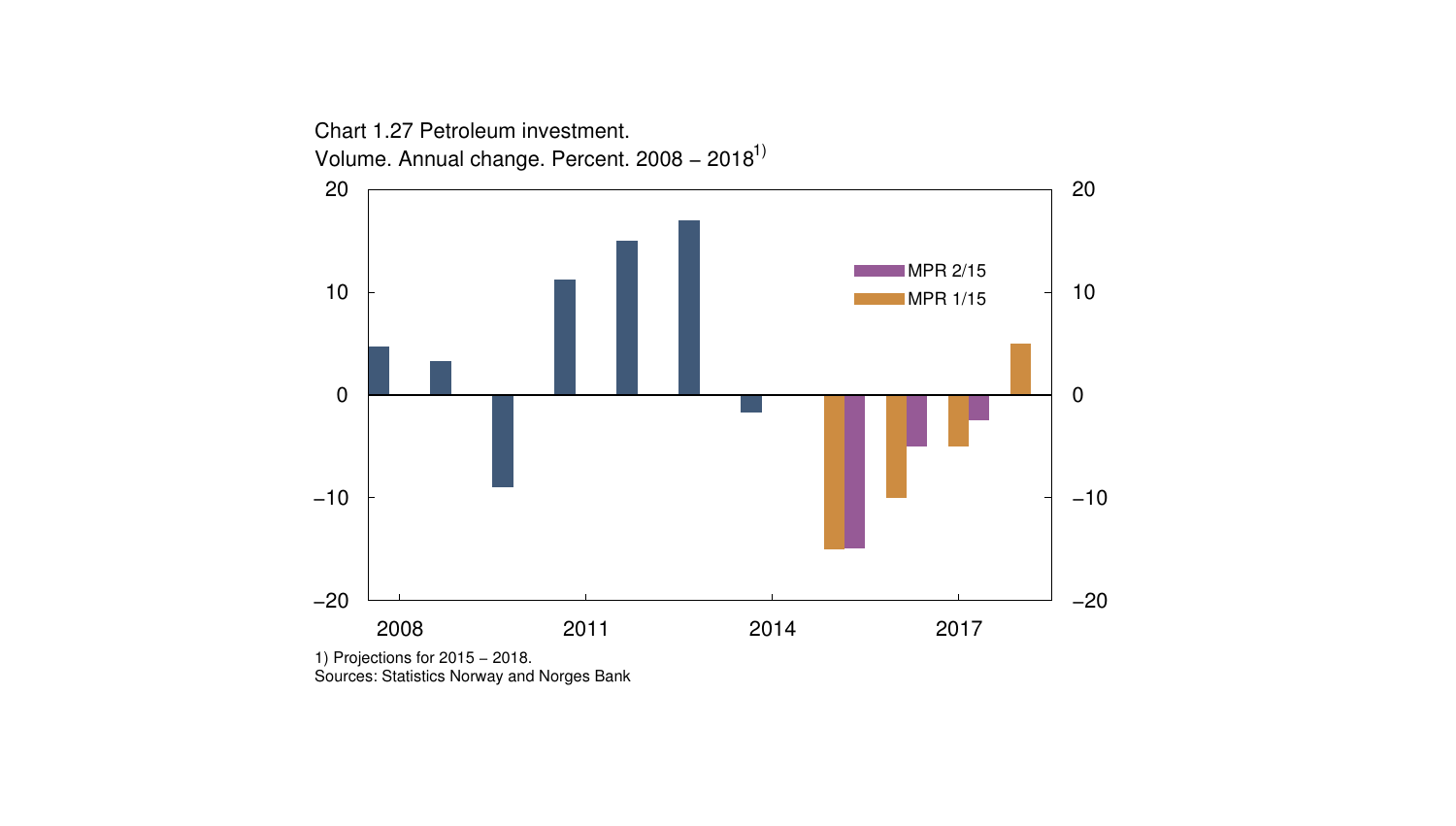Chart 1.28 Petroleum investment. Constant 2015 prices. In billions of NOK. 2003 − 2018 1)



<sup>1)</sup> Projections for 2015−2018. Value figures for 2003−2014 from the investment intentions survey are deflated by the price index for petroleum investment in the national accounts. The index is projected to increase with 1.5 percent from 2014 to 2015.

2) Expenses towards pipelines for the Johan Sverdrup development are included in the estimates for pipelines and onshore activities. Sources: Statistics Norway and Norges Bank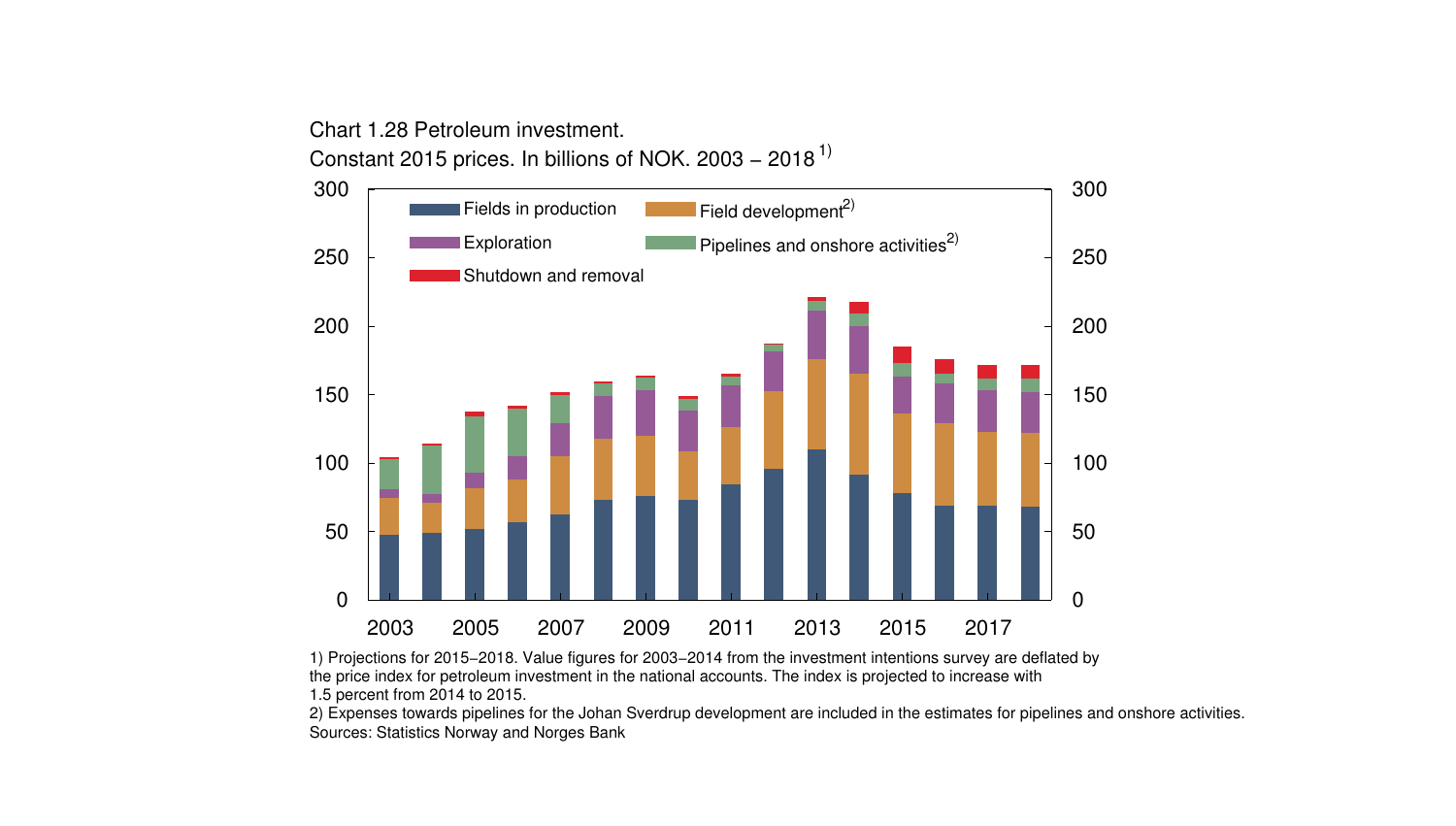Chart 1.29 Field development. Constant 2015 prices. In billions of NOK. 2009 − 2018 1)



1) Projections for 2015−2018. Value figures from the investment intentions survey by Statistics Norway are deflated by the price index for petroleum investment in the national accounts. The projections are based on the investment intentions survey for 2015 Q2, the projections in The Shelf 2014 from the Norwegian Petroleum Directorate, Storting Propositions relating to projects commenced prior to 2015, impact assessments of new projects and current information on deferrals and assumed project commencements. Expenses towards pipelines for Johan Sverdrup development are included in the estimates for pipelines and onshore activities. Sources: Statistics Norway and Norges Bank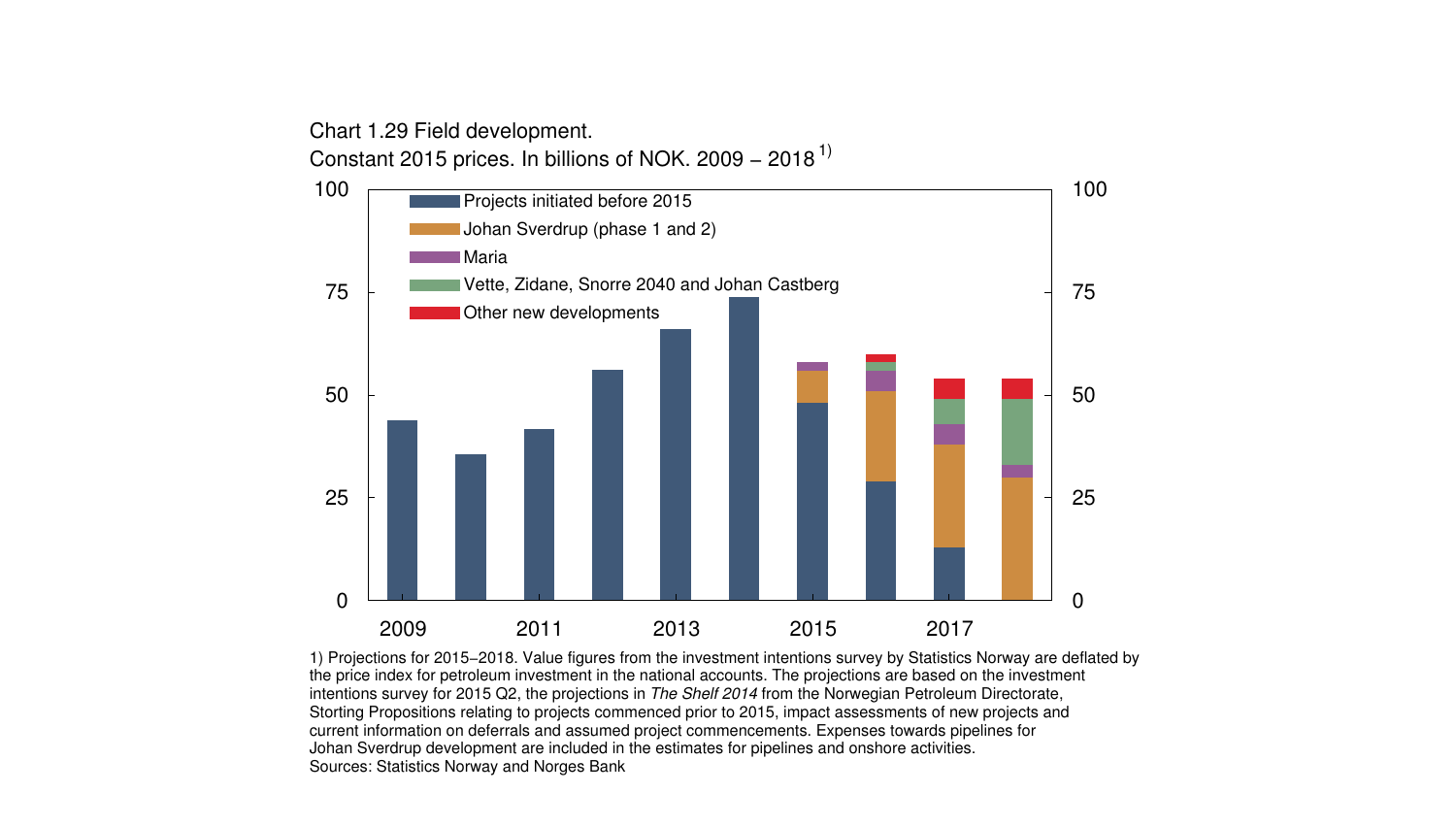



1) The moving average is calculated 10 years back.

2) The band around the CPI is the variation in the CPI in the average period, measured by +/− one standard deviation.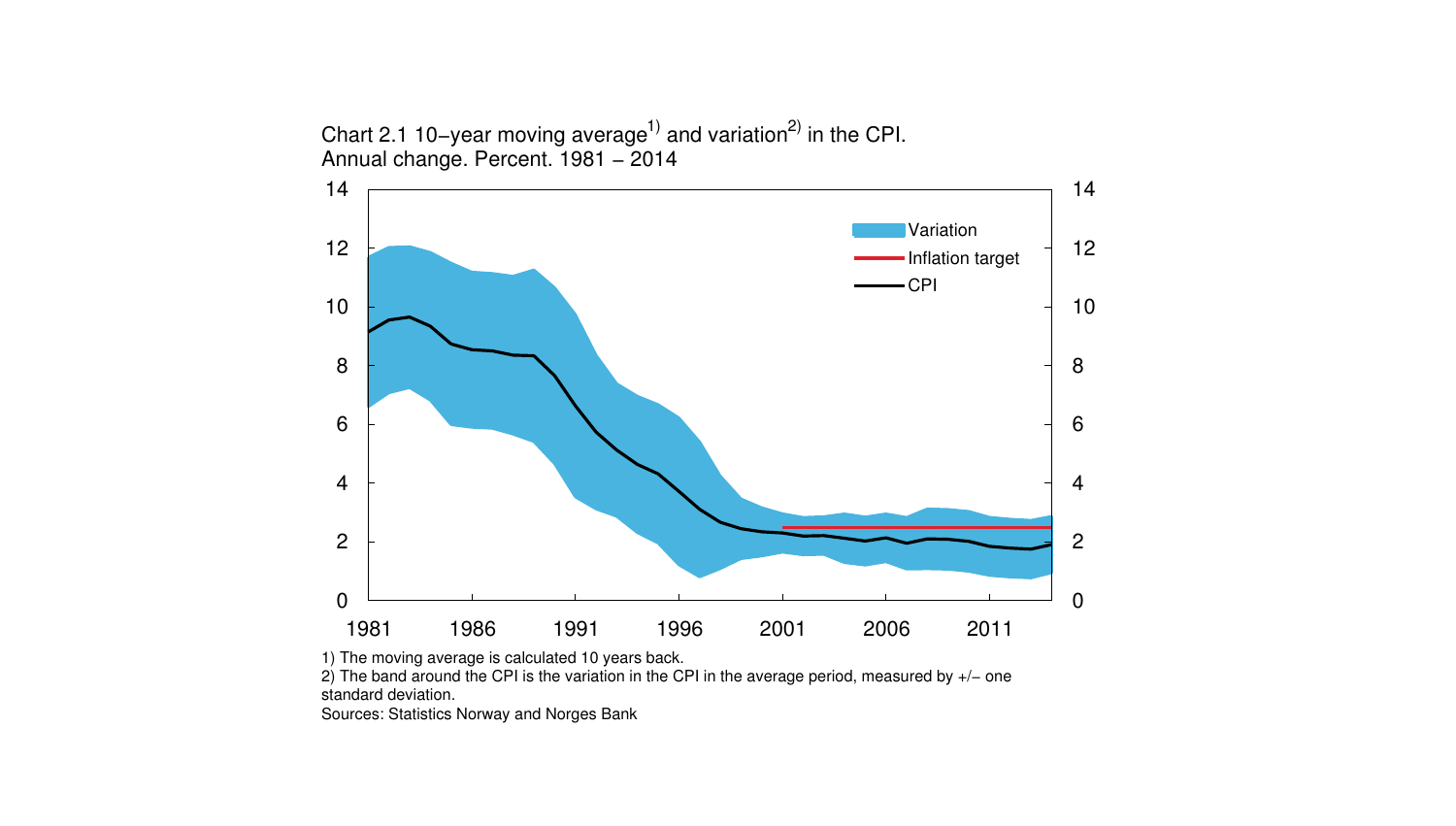Chart 2.2 Expected consumer price inflation 2 and 5 years ahead.<sup>1)</sup> Percent. 2008 Q1 - 2015 Q2



1) Average of expectations of employer/employee organisations and economists in the financial industry and academia. Sources: Epinion, Opinion, TNS Gallup and Norges Bank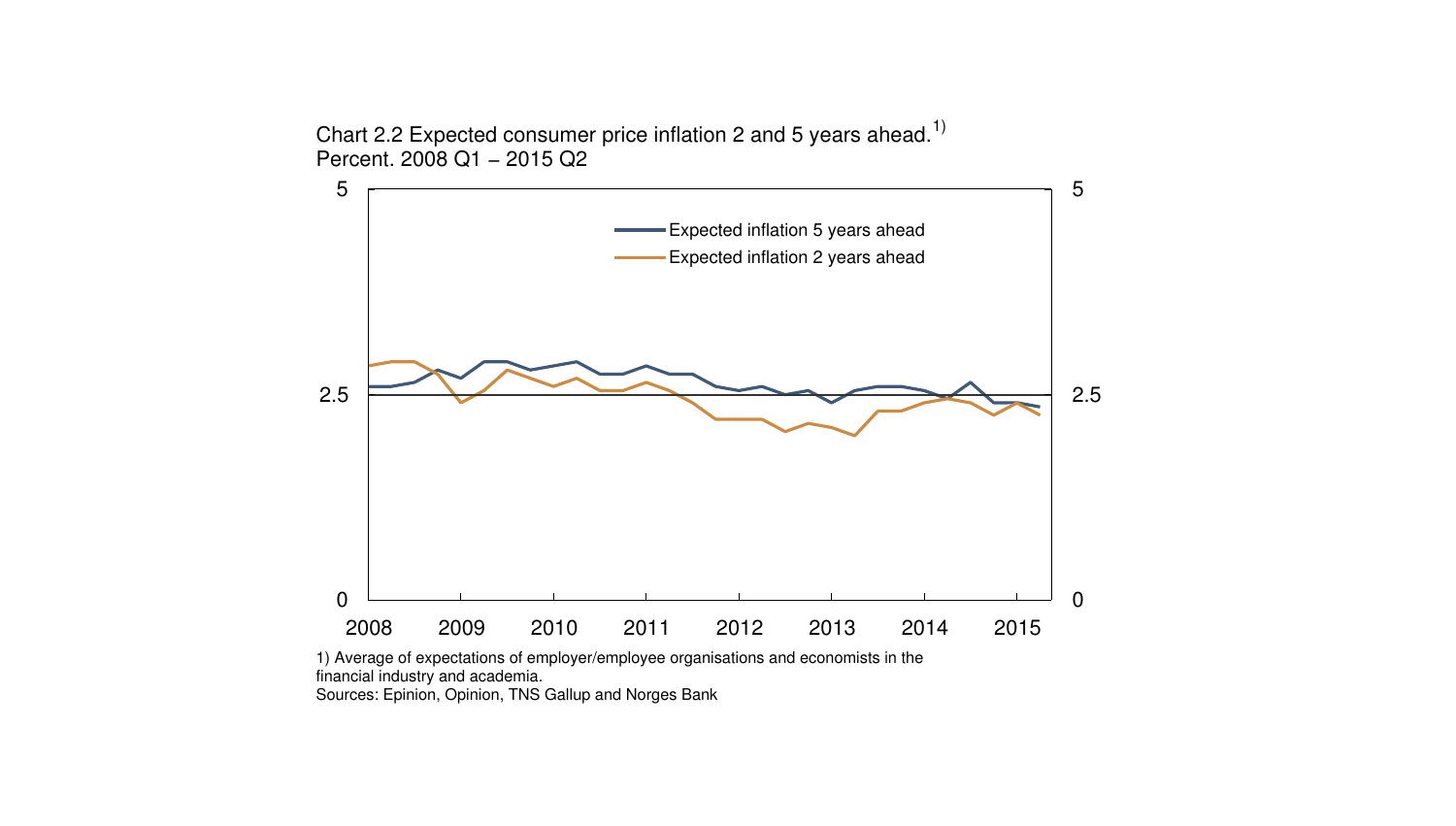

Chart 2.3 Mainland GDP with demand components. Annual change. Percent. Projections for 2015

Source: Norges Bank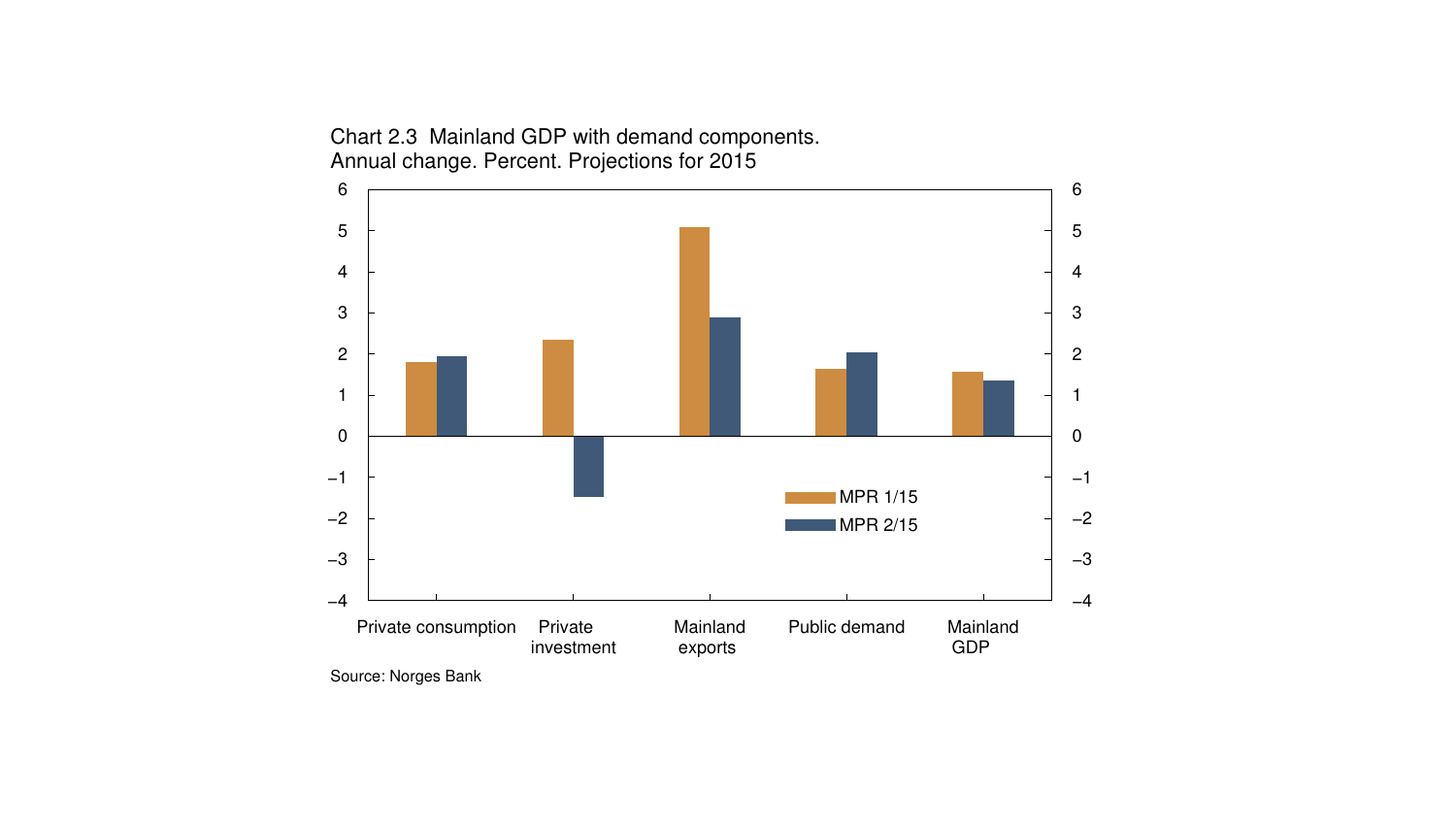

Chart 2.4 Expected output growth next six months in Norges Bank's regional network.1) Annualised. Percent

1) New sector classification results in a break in the series for export, oil services and commercial services from 2015. For further information, see box on page 16. Source: Norges Bank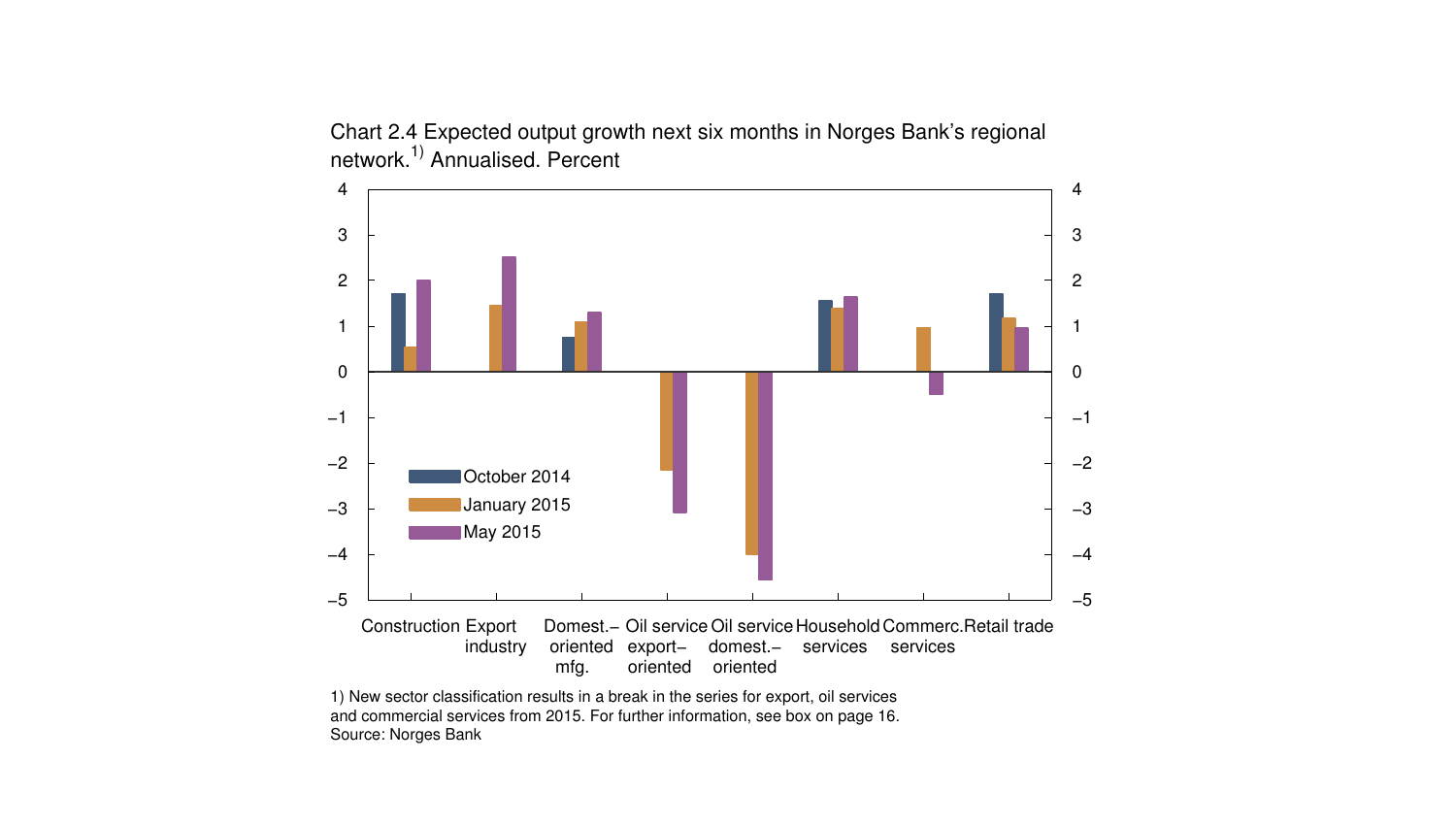Chart 2.5a Projected key policy rate in the baseline scenario with fan chart. Percent. 2008 Q1 – 2018 Q4<sup>1)</sup>

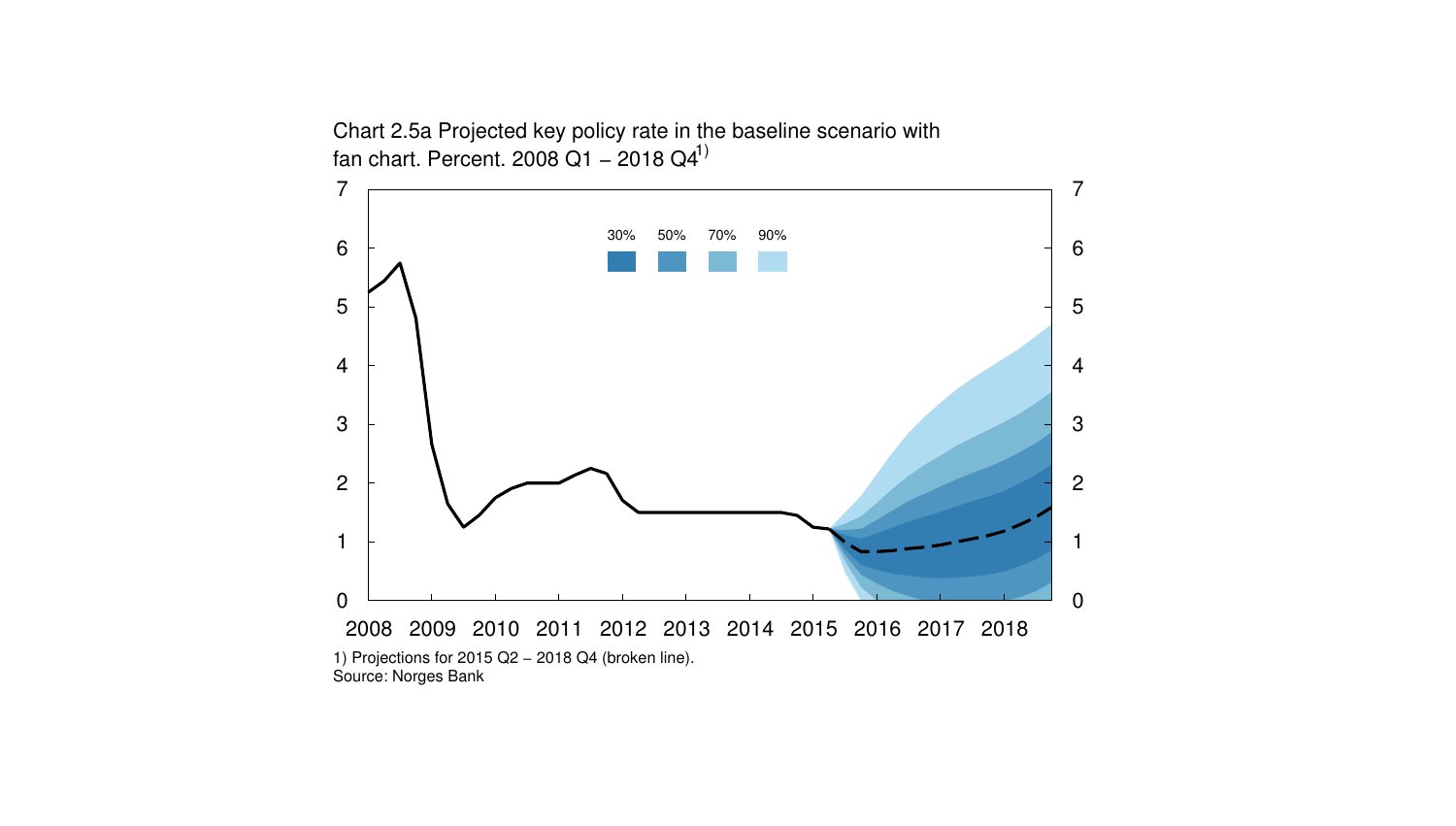Chart 2.5b Projected output  $\text{gap}^{1}$  in the baseline scenario with fan chart. Percent. 2008 Q1 − 2018 Q4

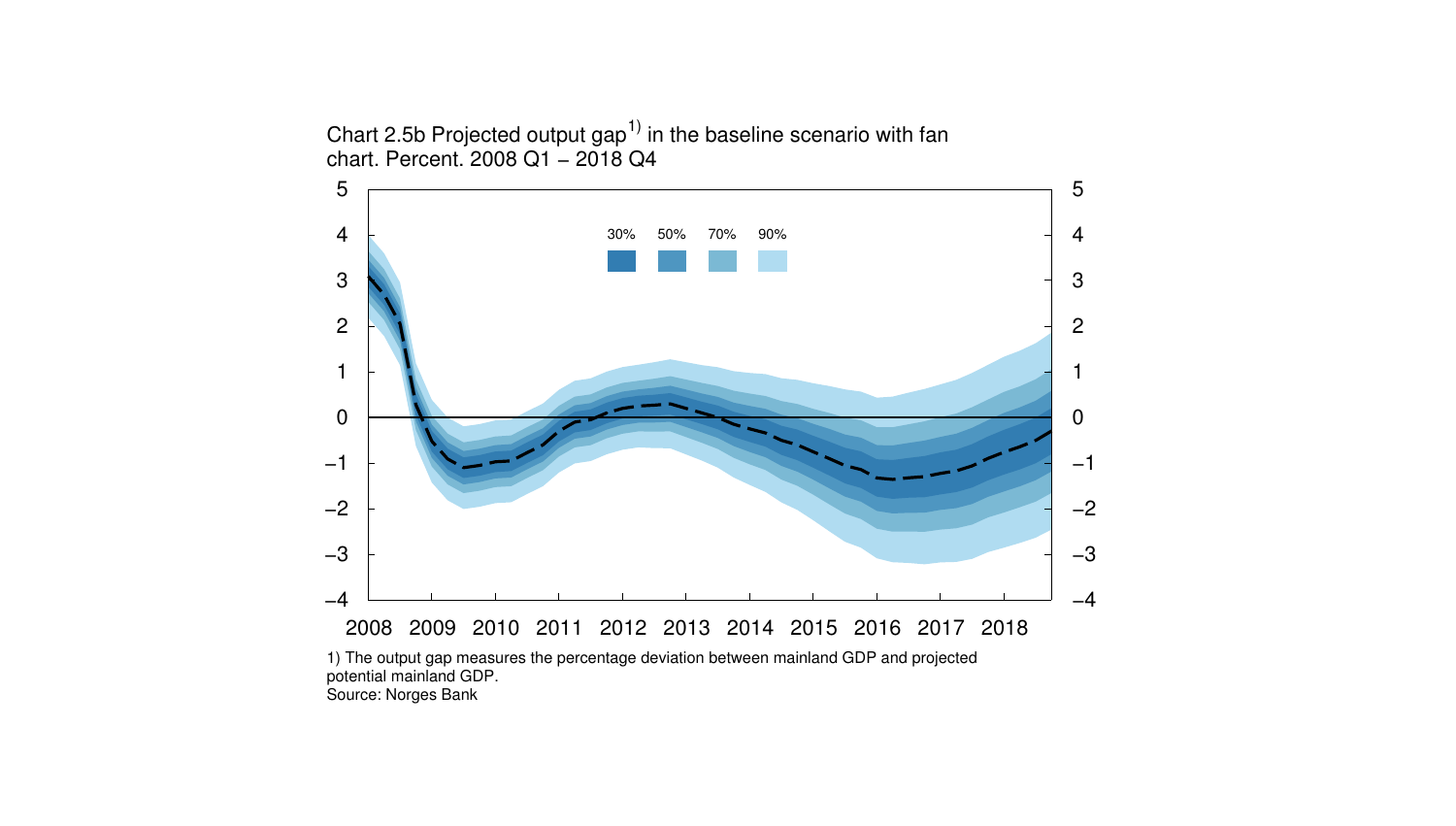Chart 2.5c Projected CPI in the baseline scenario with fan chart. Four–quarter change. Percent. 2008 Q1 – 2018 Q4<sup>1)</sup>

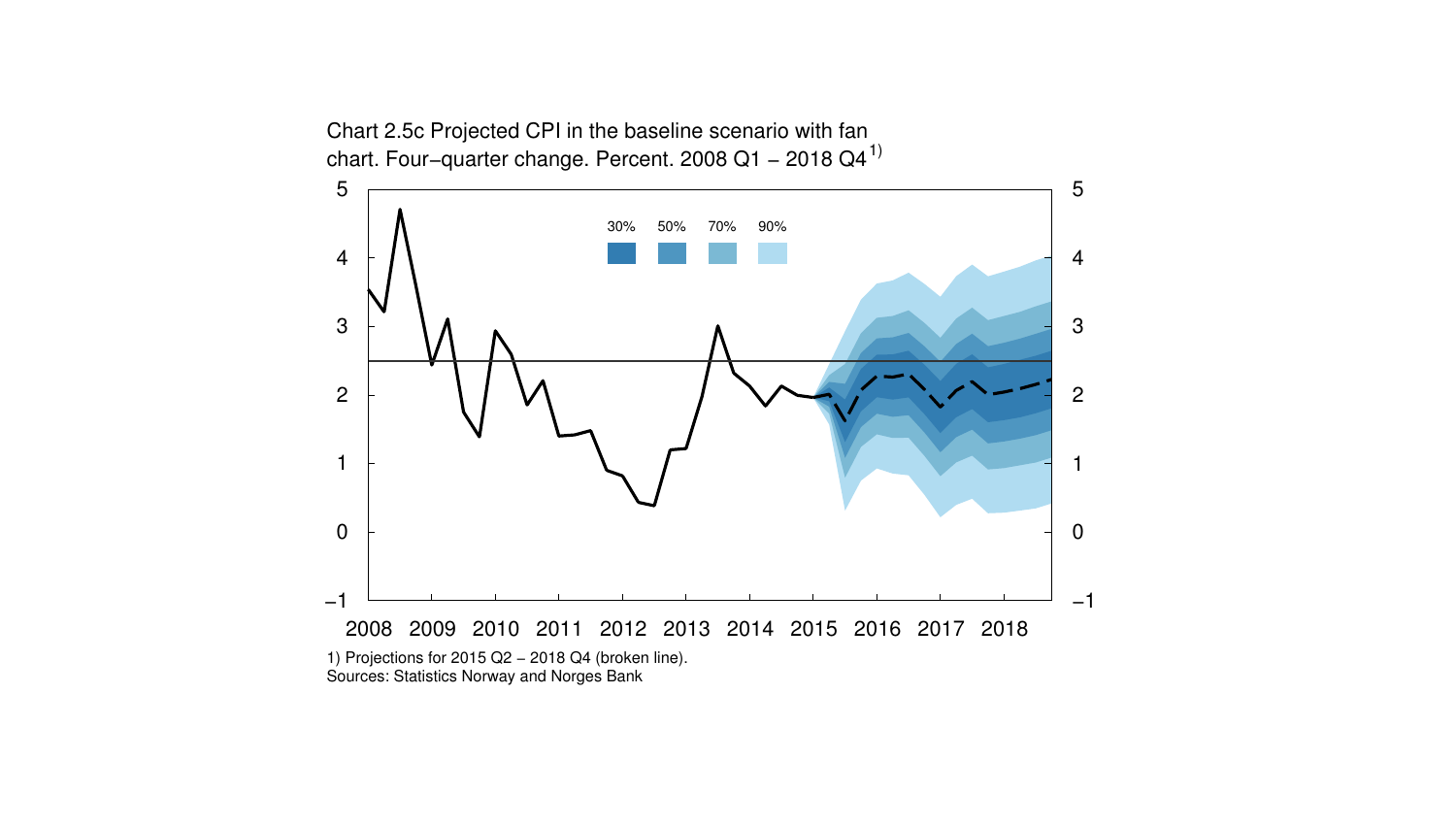Chart 2.5d Projected CPI−ATE1) in the baseline scenario with fan chart. Four–quarter change. Percent. 2008 Q1 – 2018 Q4<sup>2)</sup>

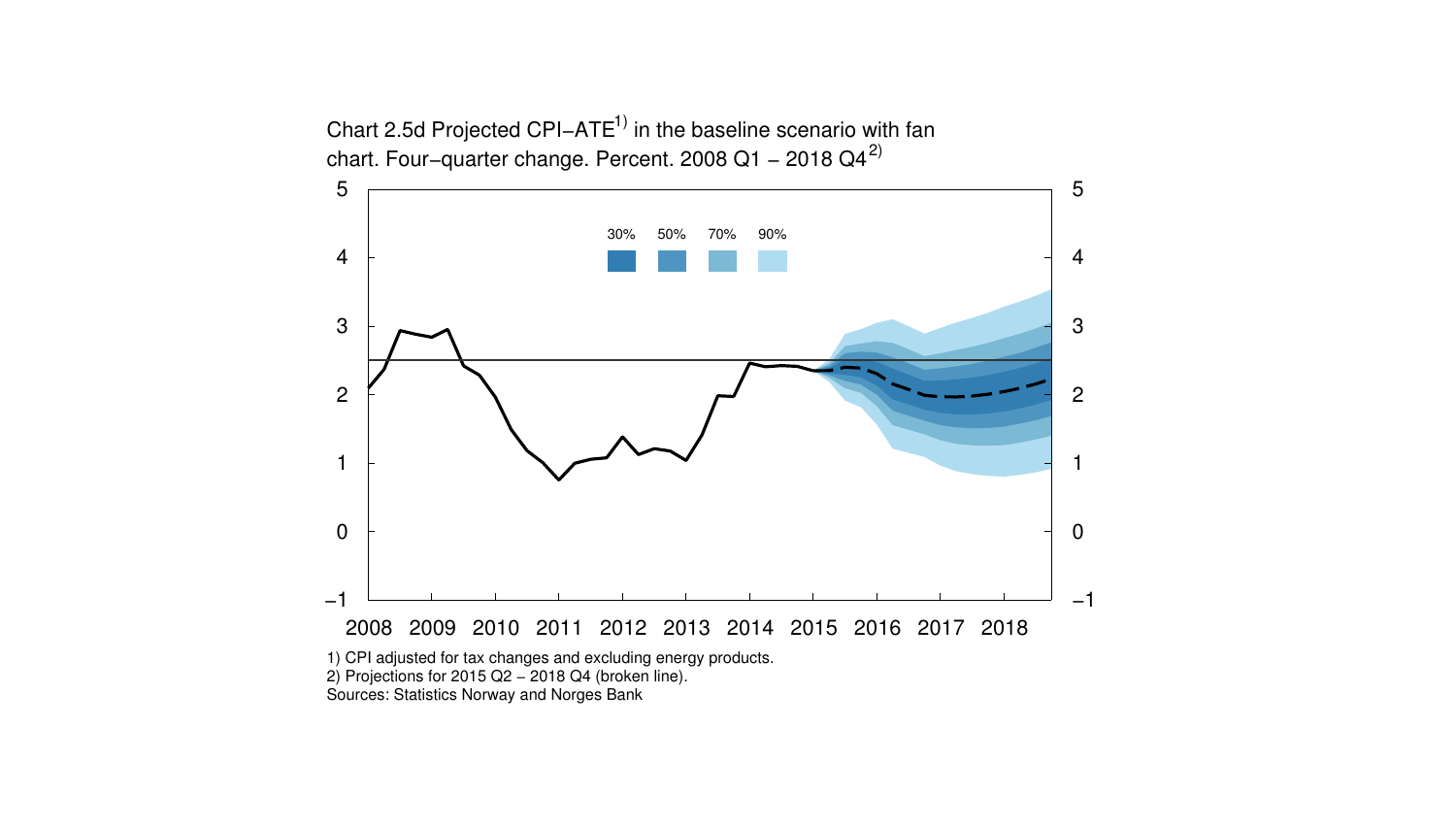Chart 2.6 Key policy rate, three–month money market rate,  $1$ ) interest rate on loans to households $^{2)}$  and foreign money market rates in the baseline scenario. Percent. 2008 Q1 – 2018 Q4<sup>3)</sup>



1) Key policy rate in the baseline scenario plus premiums in the Norwegian money market. The calculations are based on the assumption that announced interest rate changes are priced into the money market.

2) Average interest rate on all loans to households from banks and mortgage companies.

3) Projections for 2015 Q2 − 2018 Q4 (broken lines).

Sources: Thomson Reuters, Statistics Norway and Norges Bank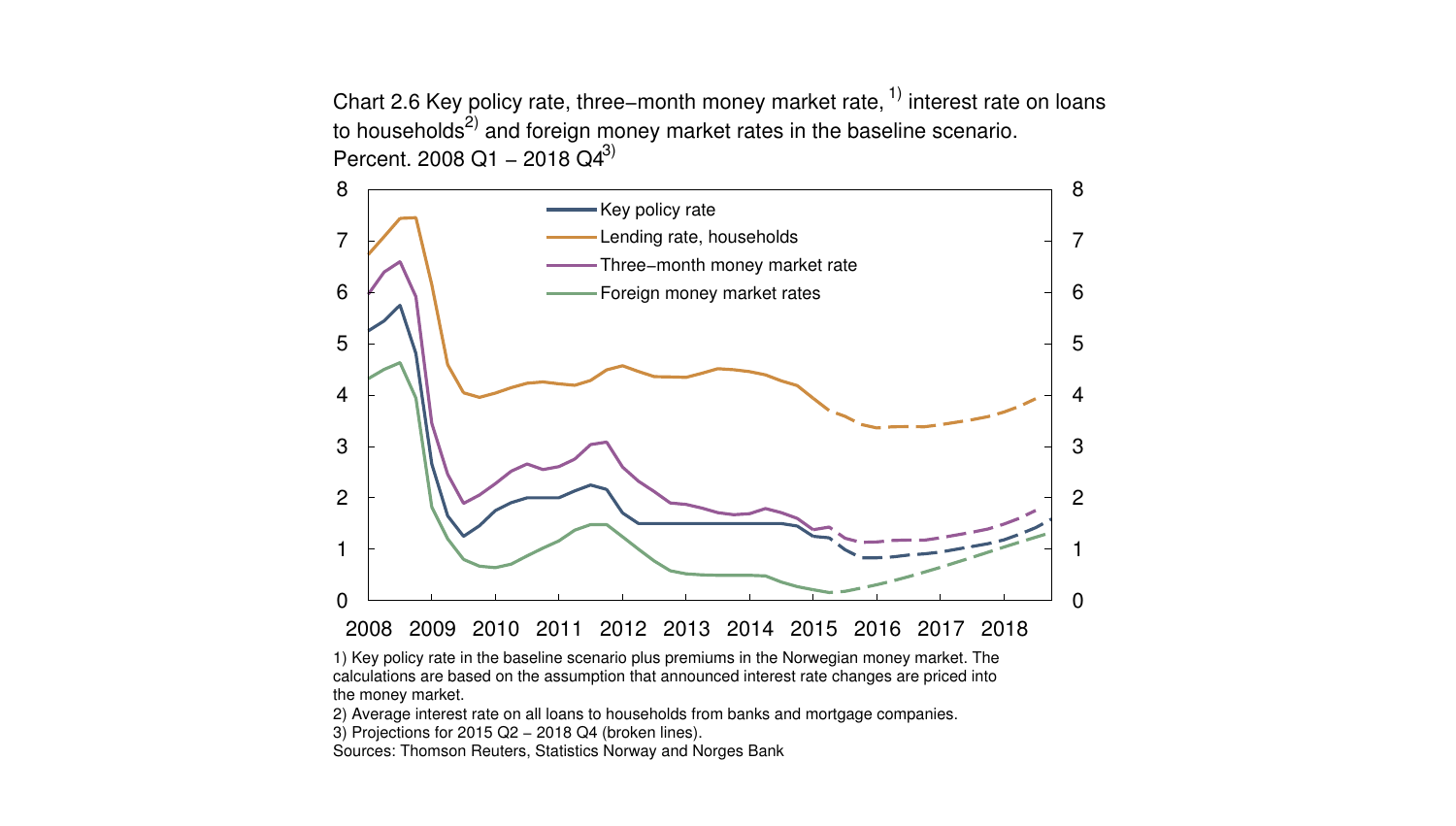

Chart 2.7 Inflation and output gap in the baseline scenario. Percent. 2008 Q1 - 2018 Q4

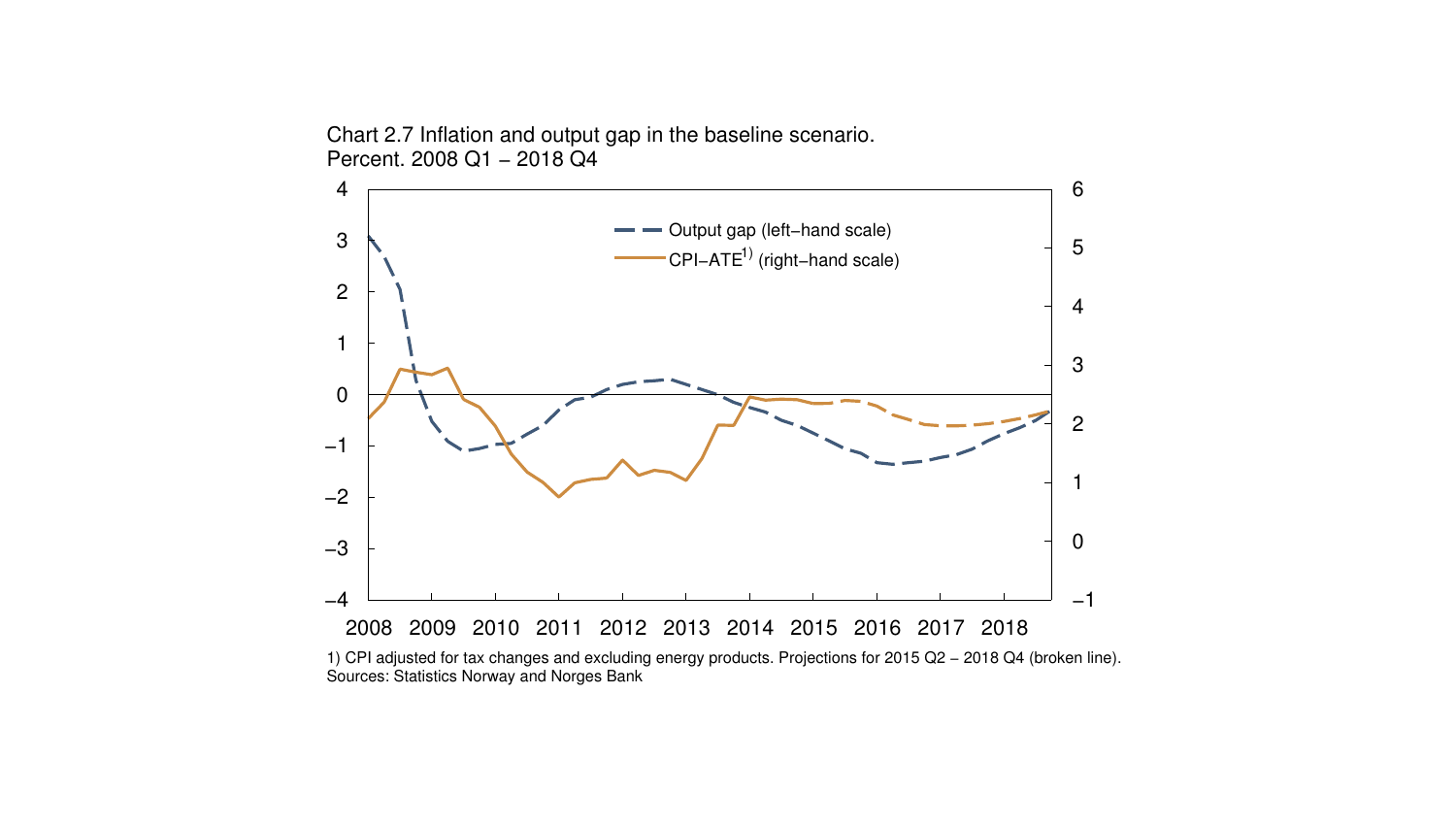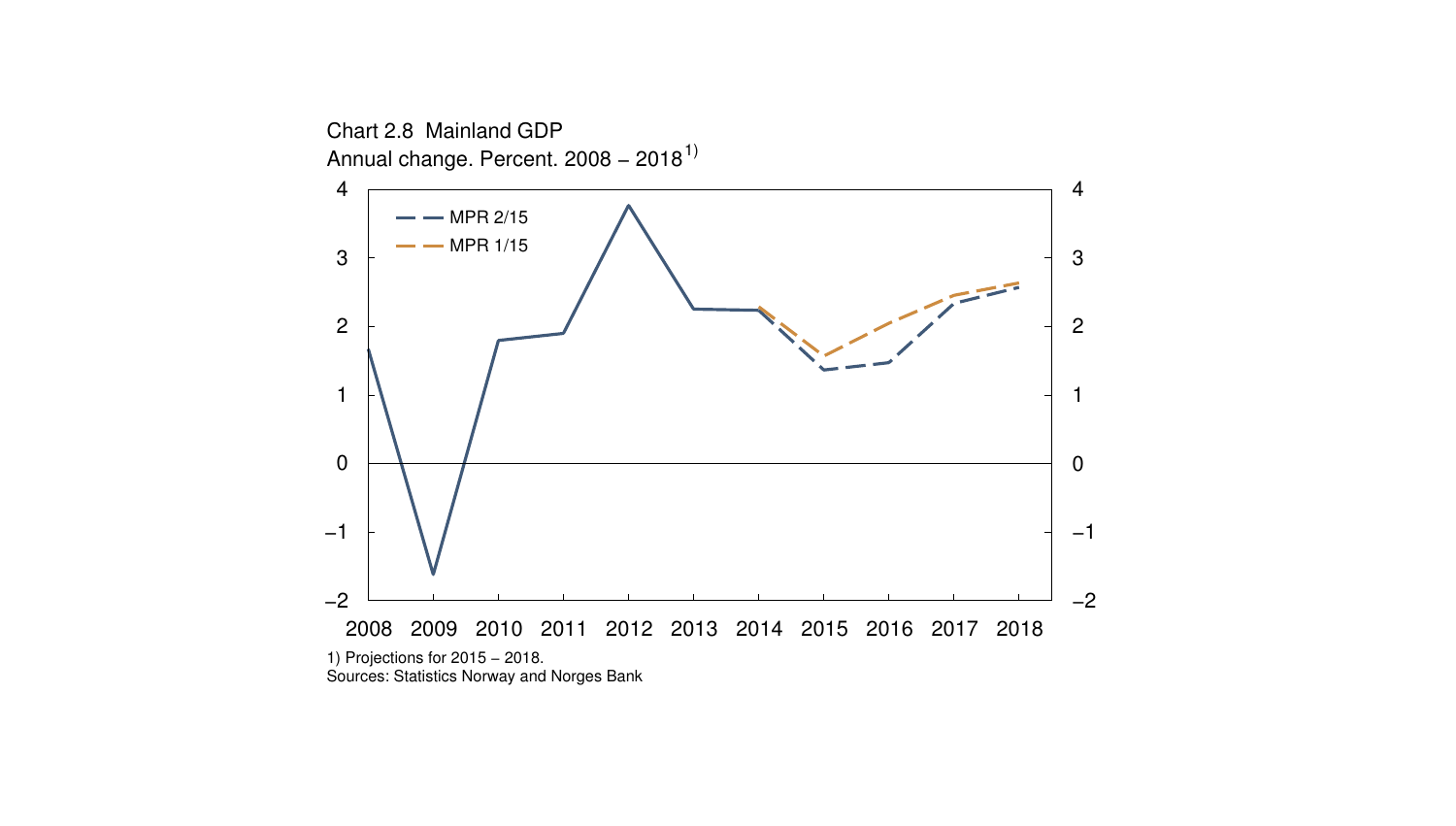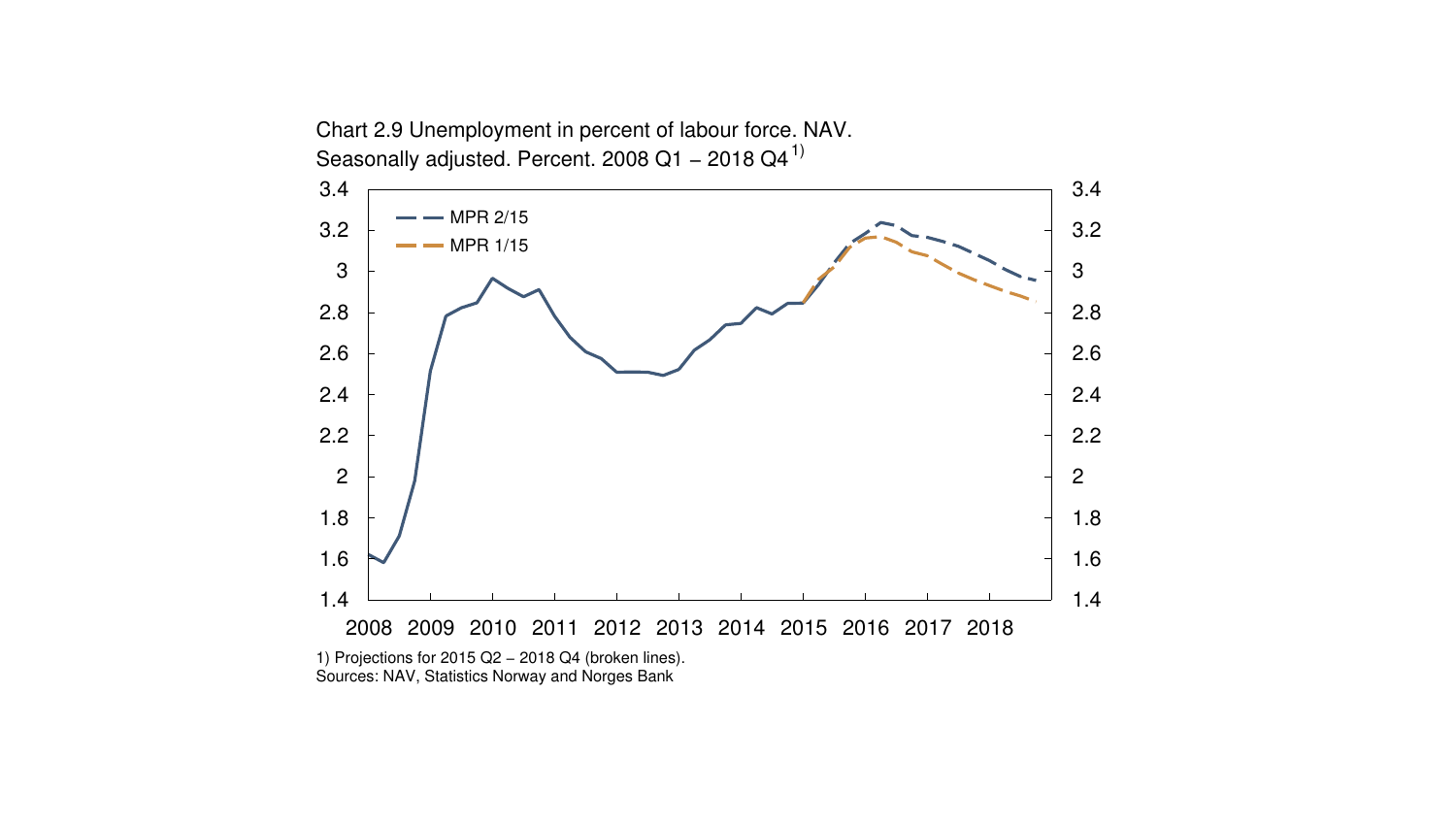1995 1997 1999 2001 2003 2005 2007 2009 2011 2013 2015 2017  $\Omega$  Annual growth. Percent. 1995 – 2018<sup>1)</sup> 1) Projections for 2015 - 2018. Real wages **Consumer prices** 

Sources: TBU, Statistics Norway and Norges Bank

Chart 2.10 Wages.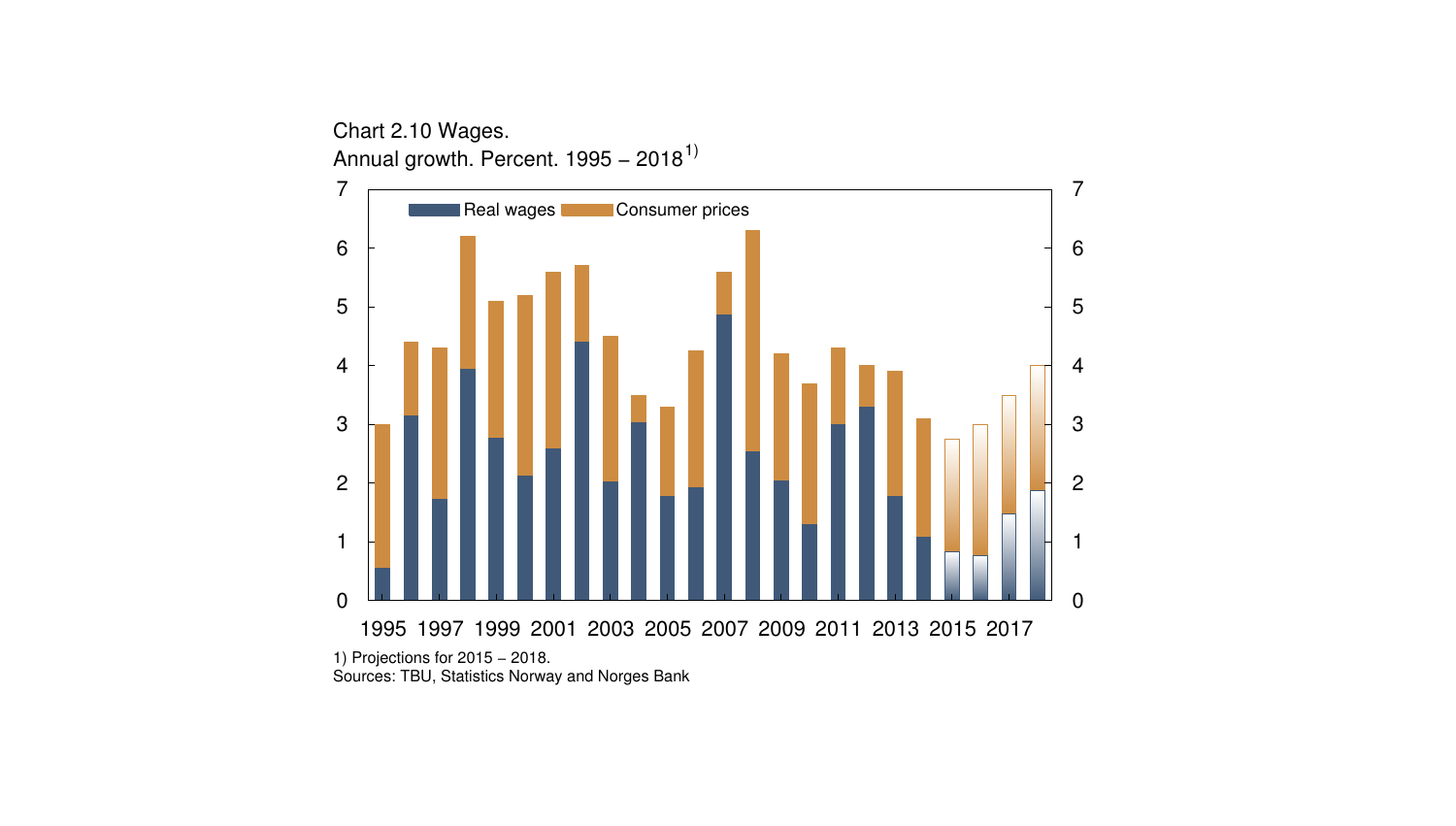Chart 2.11 Three–month money market rate differential between Norway<sup>1)</sup> and trading partners <sup>2)</sup> and import–weighted exchange rate index I–44.<sup>3)</sup> 2008 Q1 – 2018 Q4 <sup>4)</sup>



1) Key policy rate in the baseline scenario plus premiums in the Norwegian money market. The calculations are based on the assumption that announced interest rate changes are priced into the money market.

2) Forward rates for trading partners from 12 June 2015.

3) A positive slope denotes a stronger krone exchange rate.

4) Projections in MPR 2/15 for 2015 Q2 − 2018 Q4 (broken lines).

Sources: Thomson Reuters and Norges Bank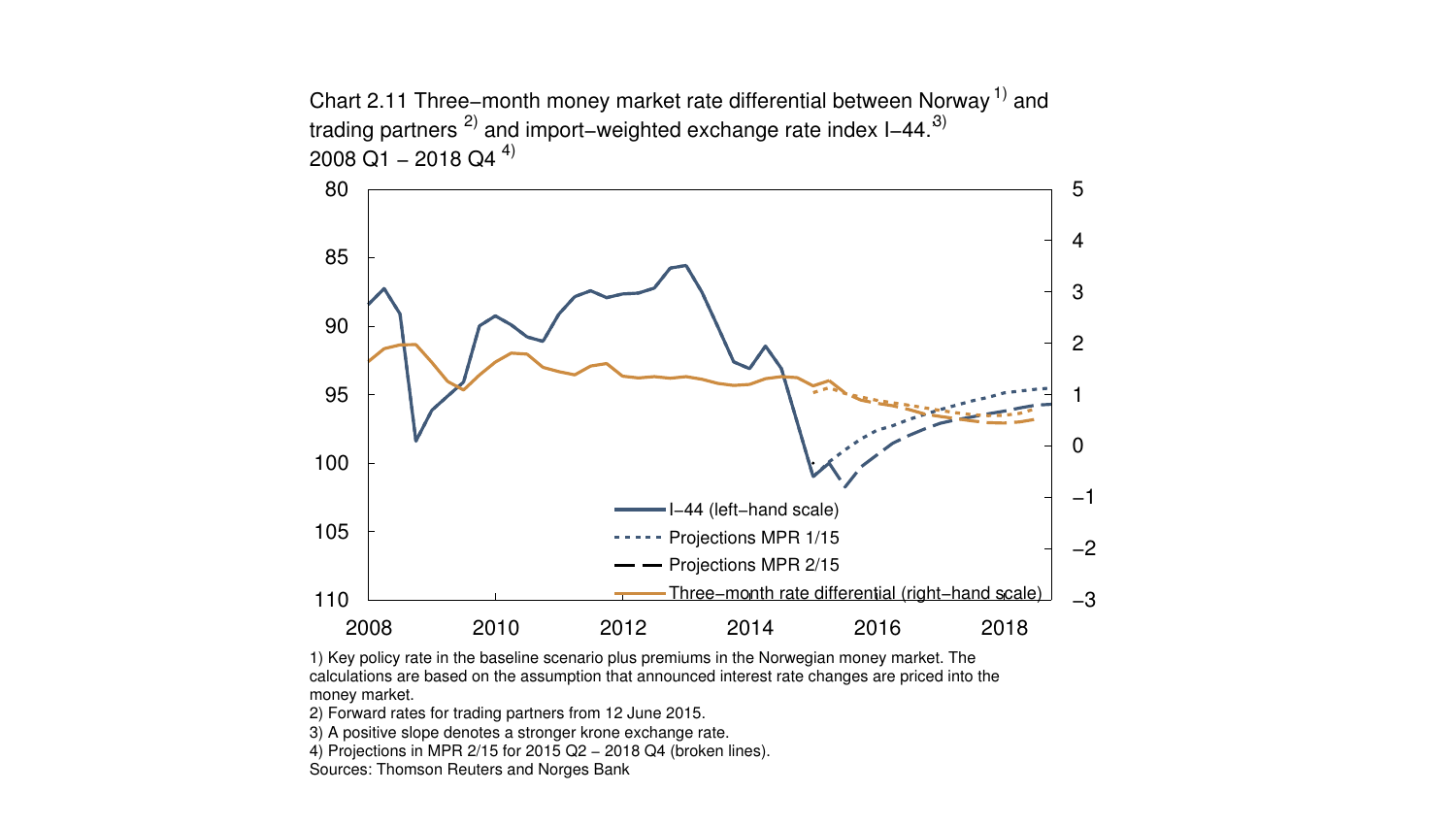Chart 2.12 Household consumption<sup>1)</sup> and real disposable income.<sup>2)</sup> Annual change. Percent. 2003 – 2018 $^{3)}$ 



1) Includes consumption for non−profit organisations. Volume.

2) Excluding dividend income. Including income for non−profit organisations.

3) Projections for 2015 – 2018.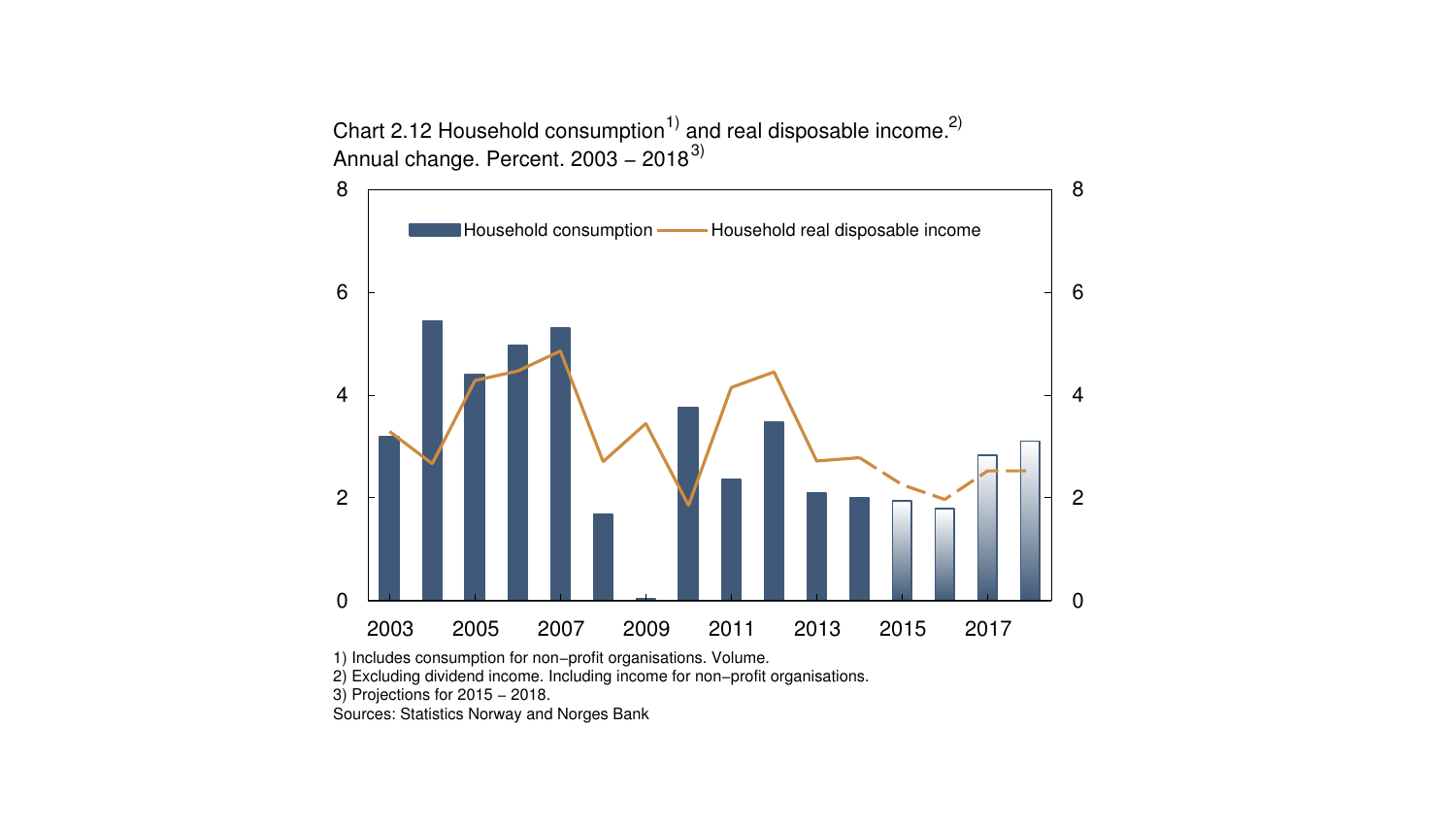

Chart 2.13 Household saving and net lending as a share of disposable income. Percent. 1993 – 2018<sup>1)</sup>

1) Projections for 2015 − 2018 (broken lines). Sources: Statistics Norway and Norges Bank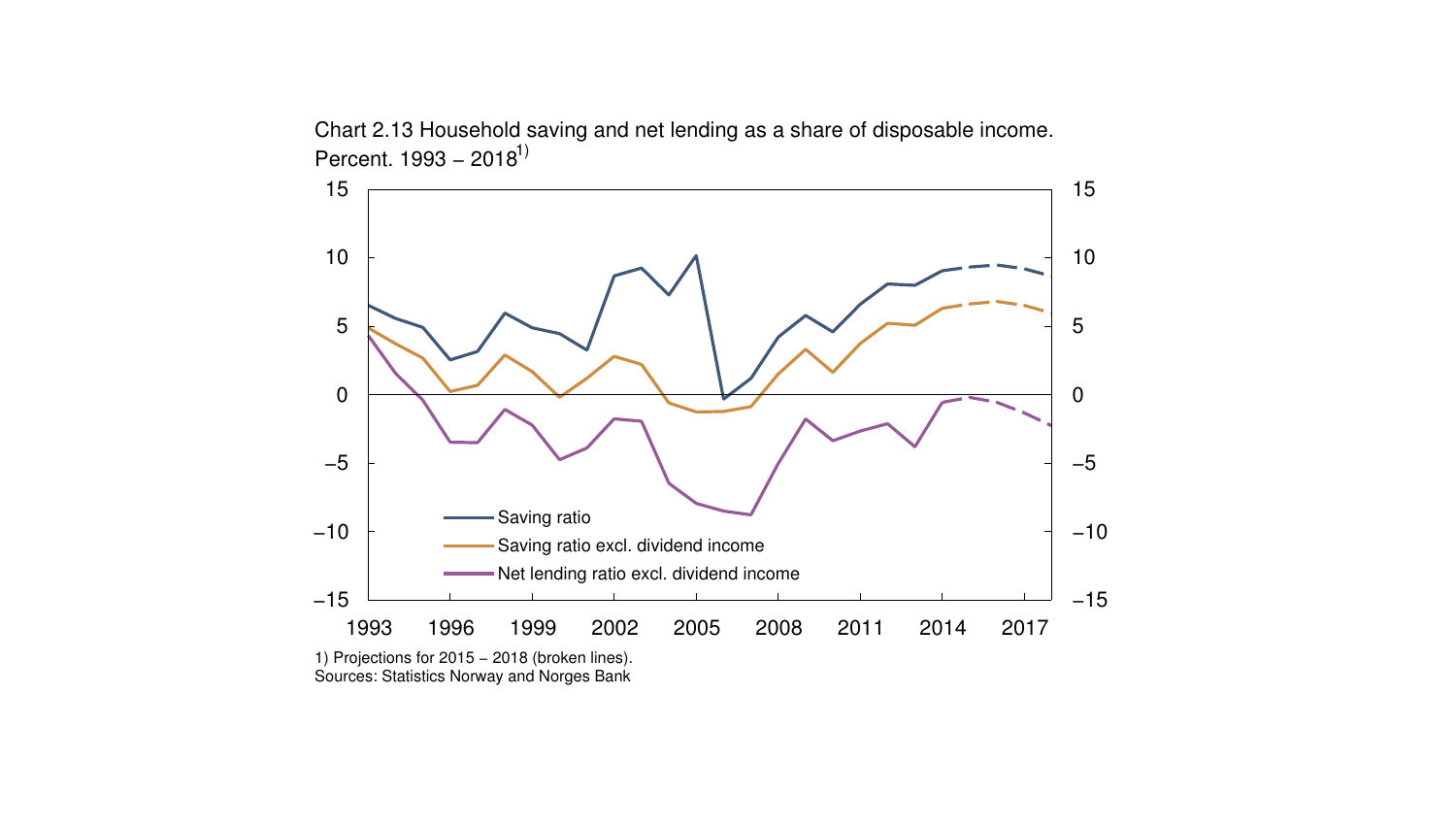

1) Projections for 2015 − 2018. Sources: Statistics Norway and Norges Bank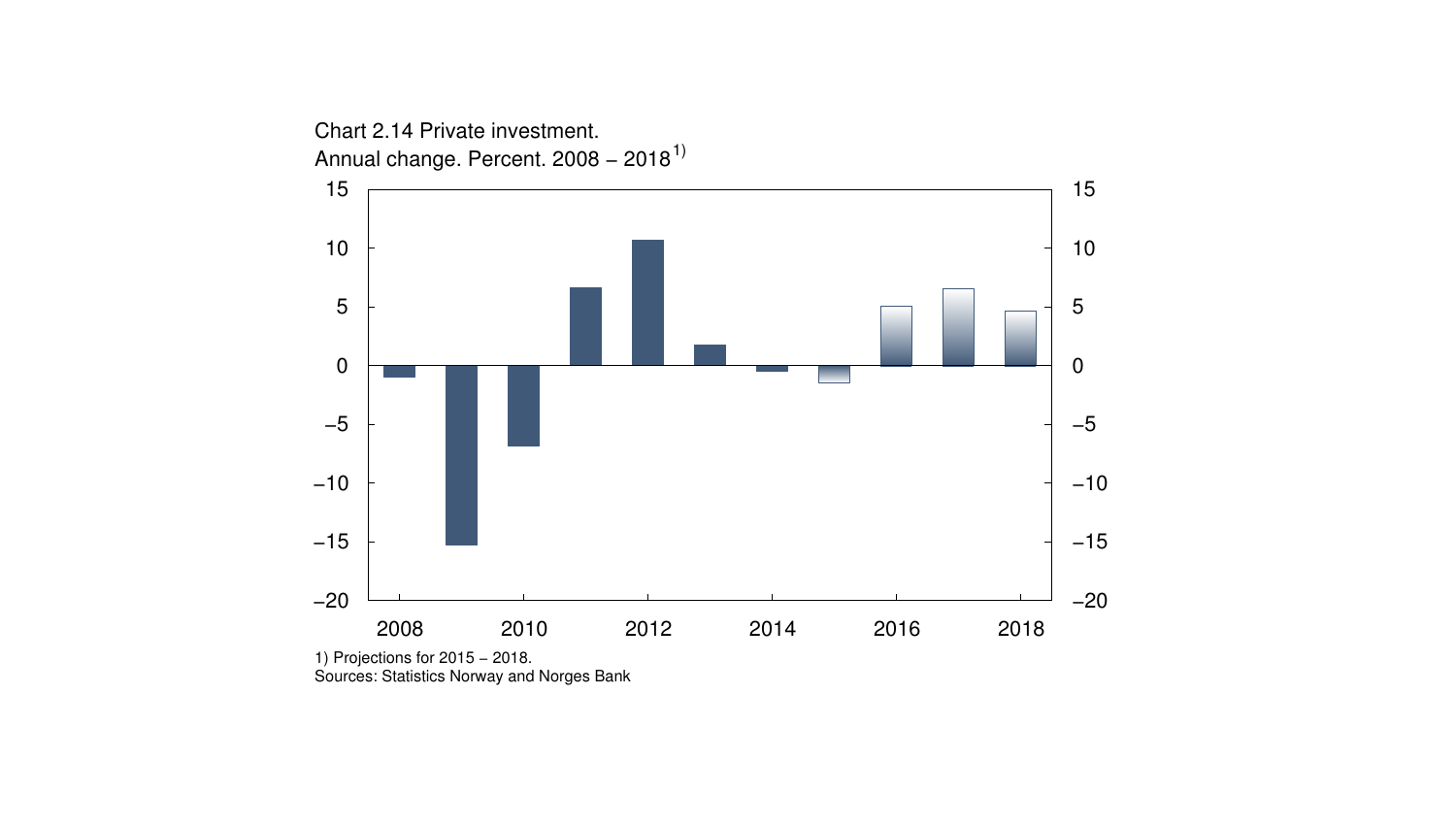Chart 2.15 Export market growth<sup>1)</sup> and growth in Norwegian mainland exports. Annual change. Percent. 2008 – 2018 $^{2)}$ 



1) Export market growth is calculated as import growth among 25 trading partners.

2) Projections for 2015 − 2018.

Sources: Thomson Reuters and Norges Bank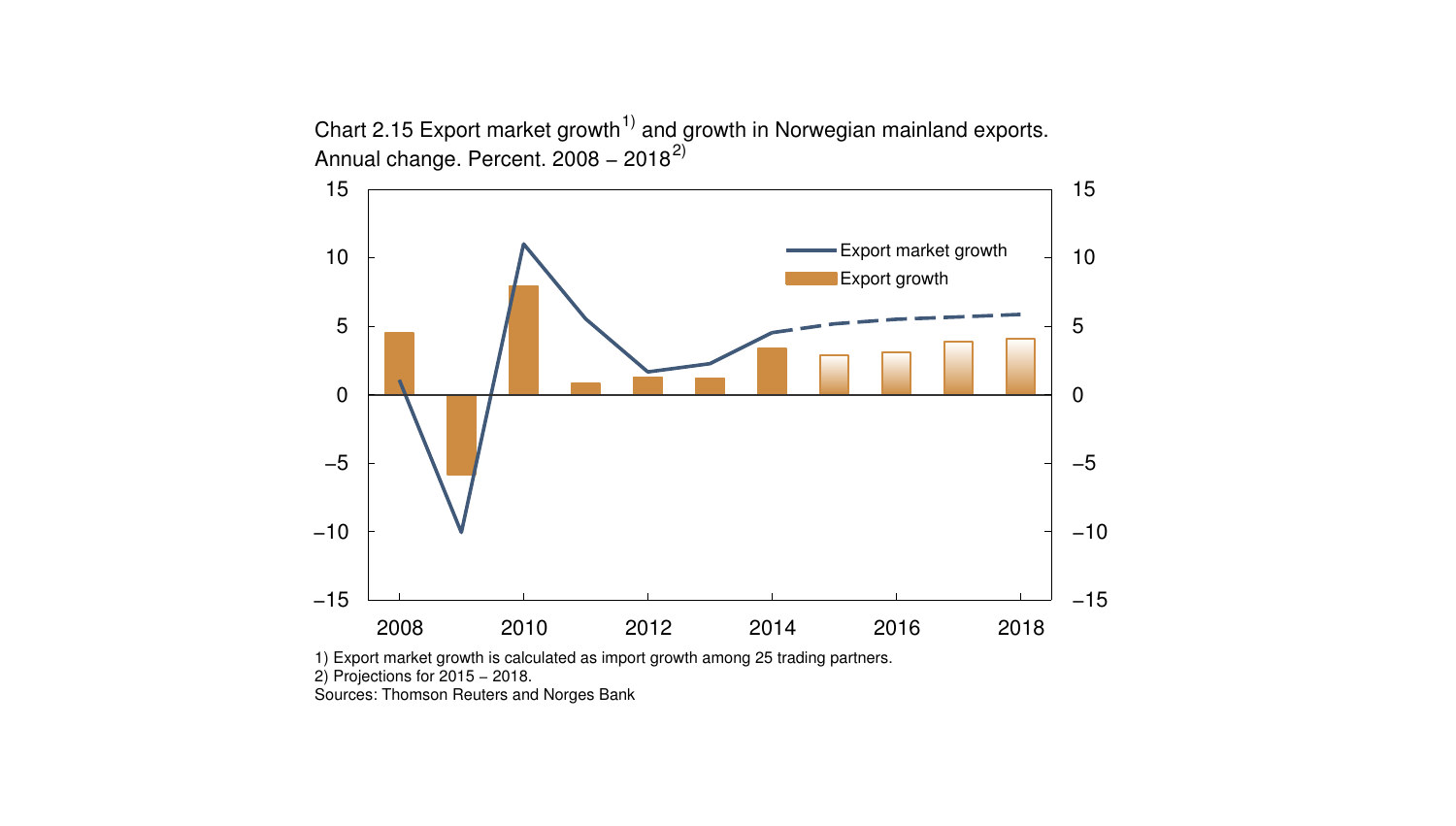Chart 2.16 Labour costs<sup>1)</sup> relative to trading partners. Index. 1995=100. 1995 – 2015<sup>2)</sup>



1) Hourly labour costs in manufacturing.

2) Projections for 2015 (broken lines).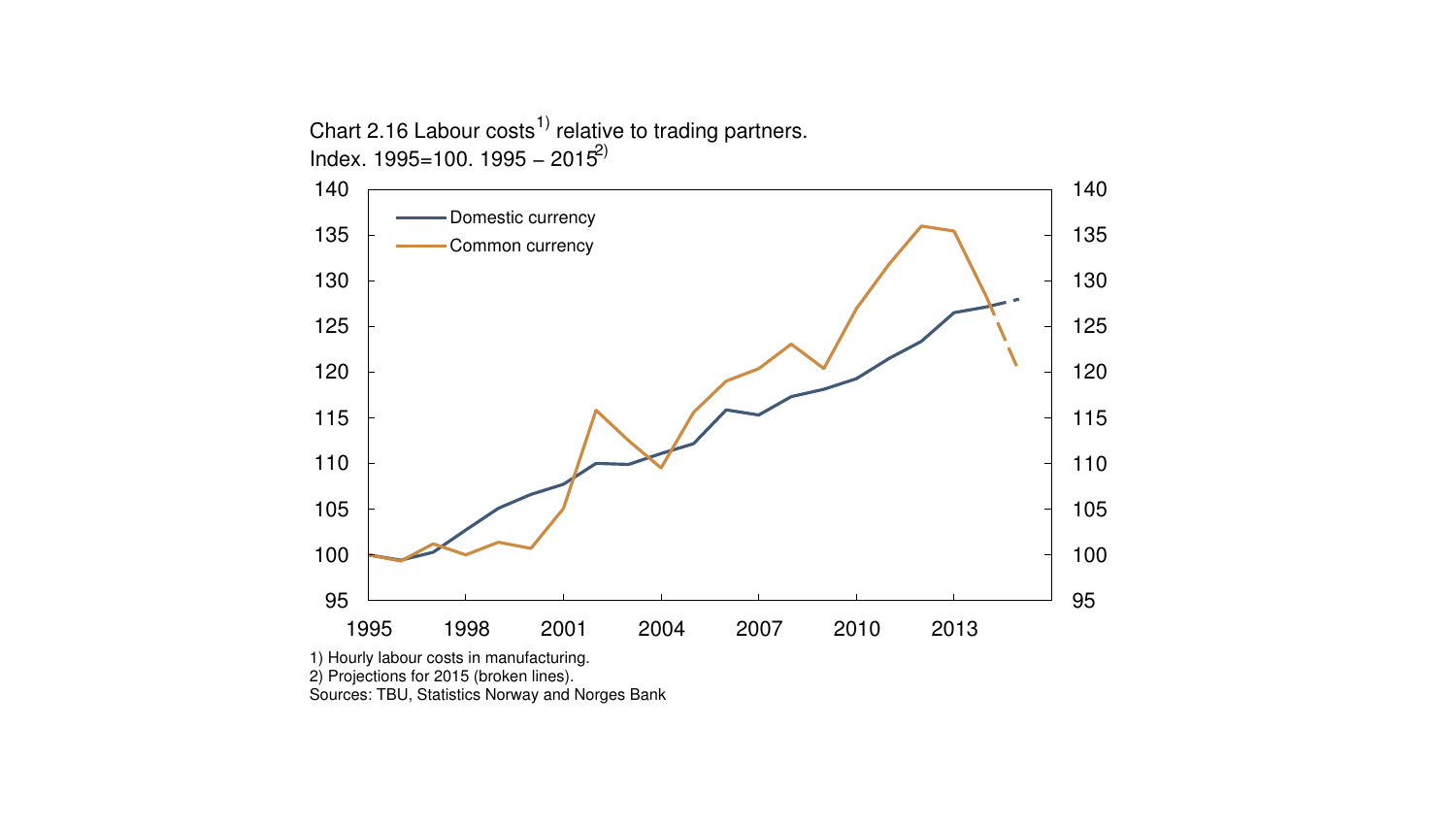

2) Projections for 2015 Q2 – 2018 Q4 (broken lines).

Sources: Statistics Norway, Eiendom Norge, Eiendomsverdi, Finn.no and Norges Bank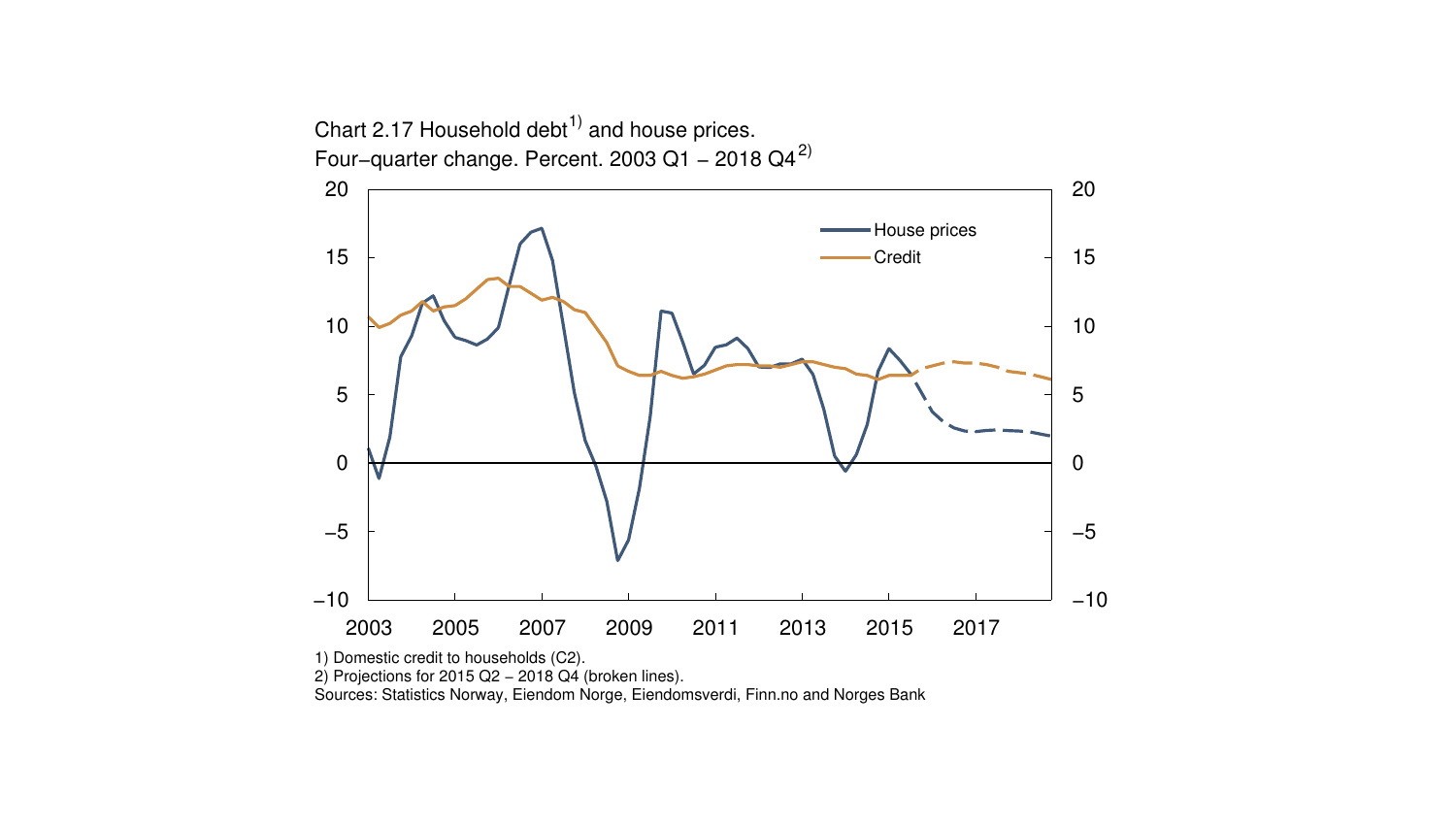

1) Loan debt as a percentage of disposable income adjusted for estimated reinvested dividend income for 2003 – 2005 and redemption/reduction of equity capital for 2006 Q1 – 2012 Q3. 2) Interest expenses as a percentage of disposable income adjusted for estimated reinvested dividend income for 2003 – 2005 and redemption/reduction of equity capital for 2006 – 2012 Q3 plus interest expenses. 3) Projections for 2015 Q1 − 2018 Q4 (broken lines). Sources: Statistics Norway and Norges Bank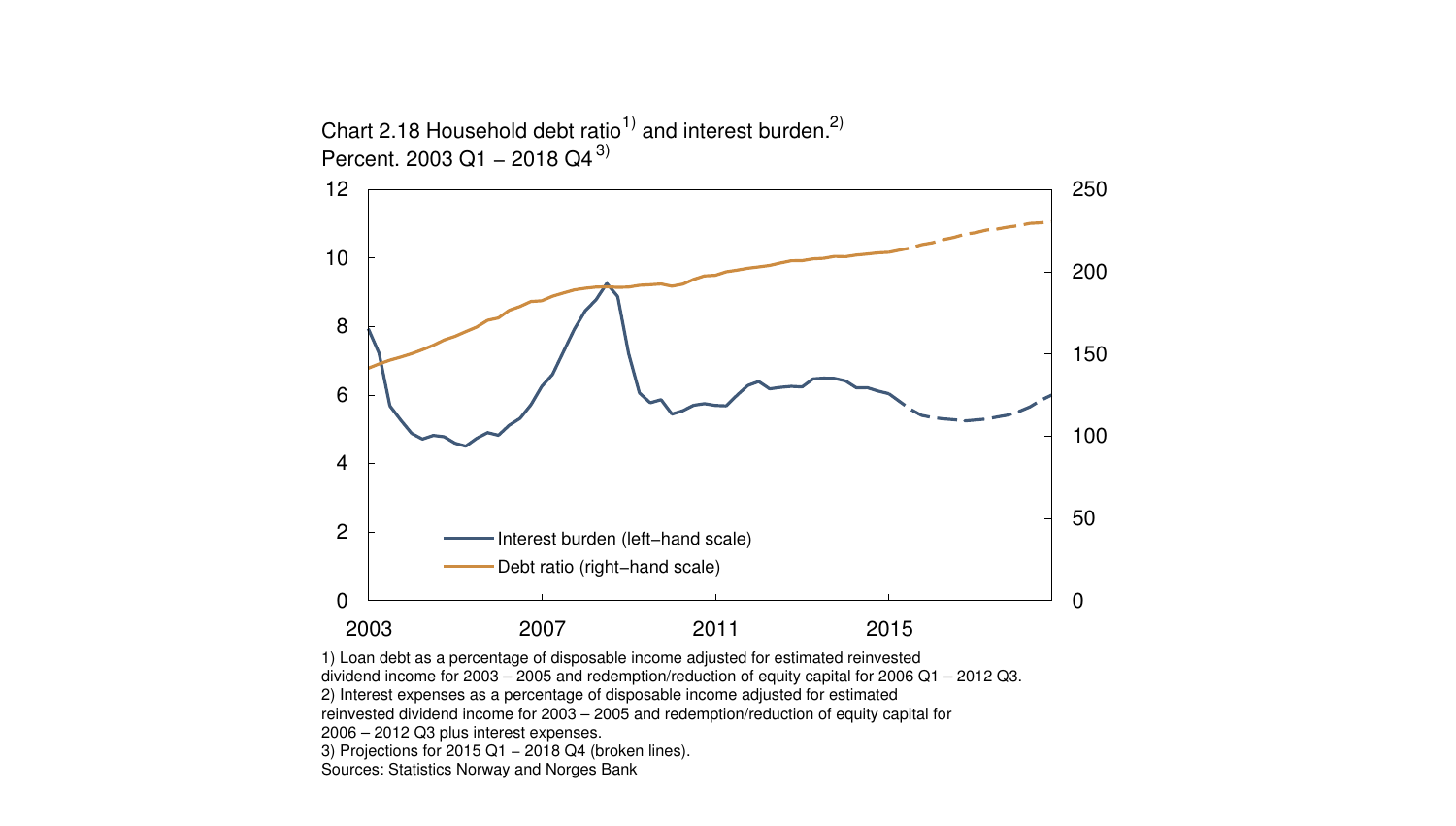Chart 2.19 Three–month money market rate in the baseline scenario<sup>1)</sup> and estimated forward rates.<sup>2)</sup> Percent. 2008 Q1 – 2018 Q4



1) Key policy rate in the baseline scenario plus premiums in the Norwegian money market. The calculations are based on the assumption that announced interest rate changes are priced into the money market.

2) Forward rates are based on money market rates and interest rate swaps. The red and blue bands show the highest and lowest rates in the period 27 February - 12 March 2015 and 30 May − 12 June 2015. Sources: Thomson Reuters and Norges Bank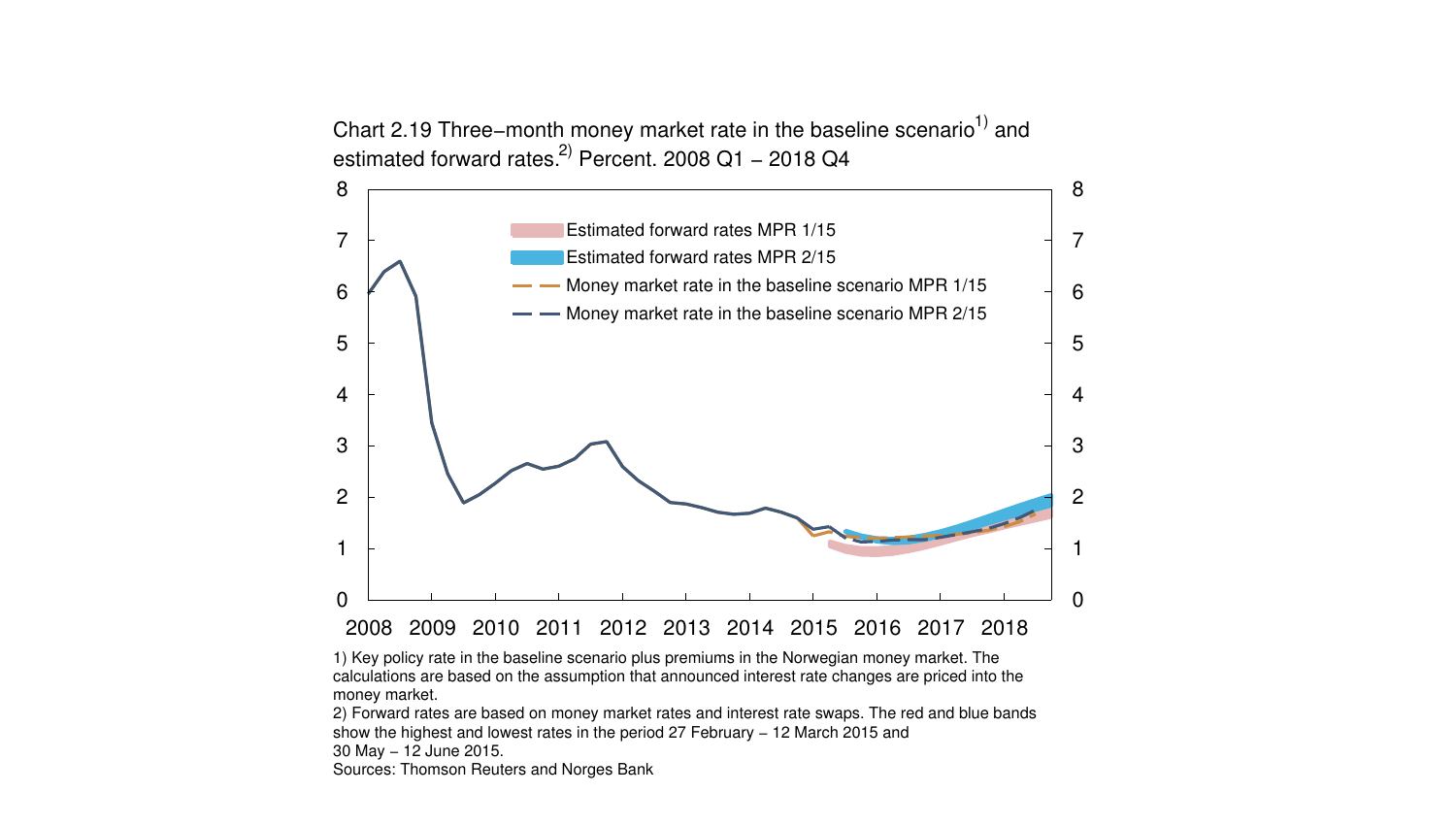Chart 2.20 Key policy rate and interest rate developments that follow from Norges Bank's average pattern of interest rate setting.<sup>1)</sup> Percent. 2004 Q1 − 2015 Q4



Bank Staff Memo 3/2008 for further discussion. Source: Norges Bank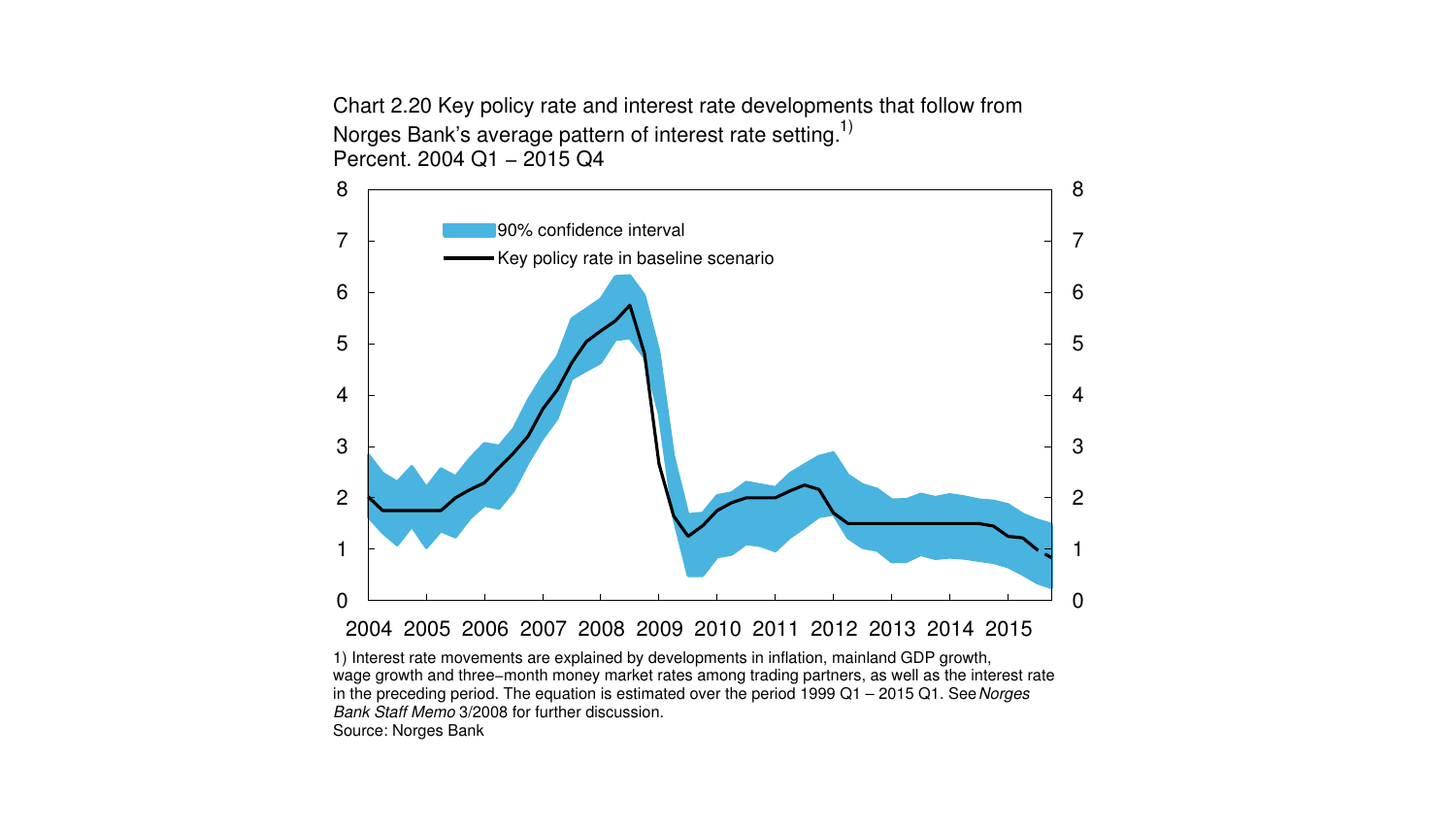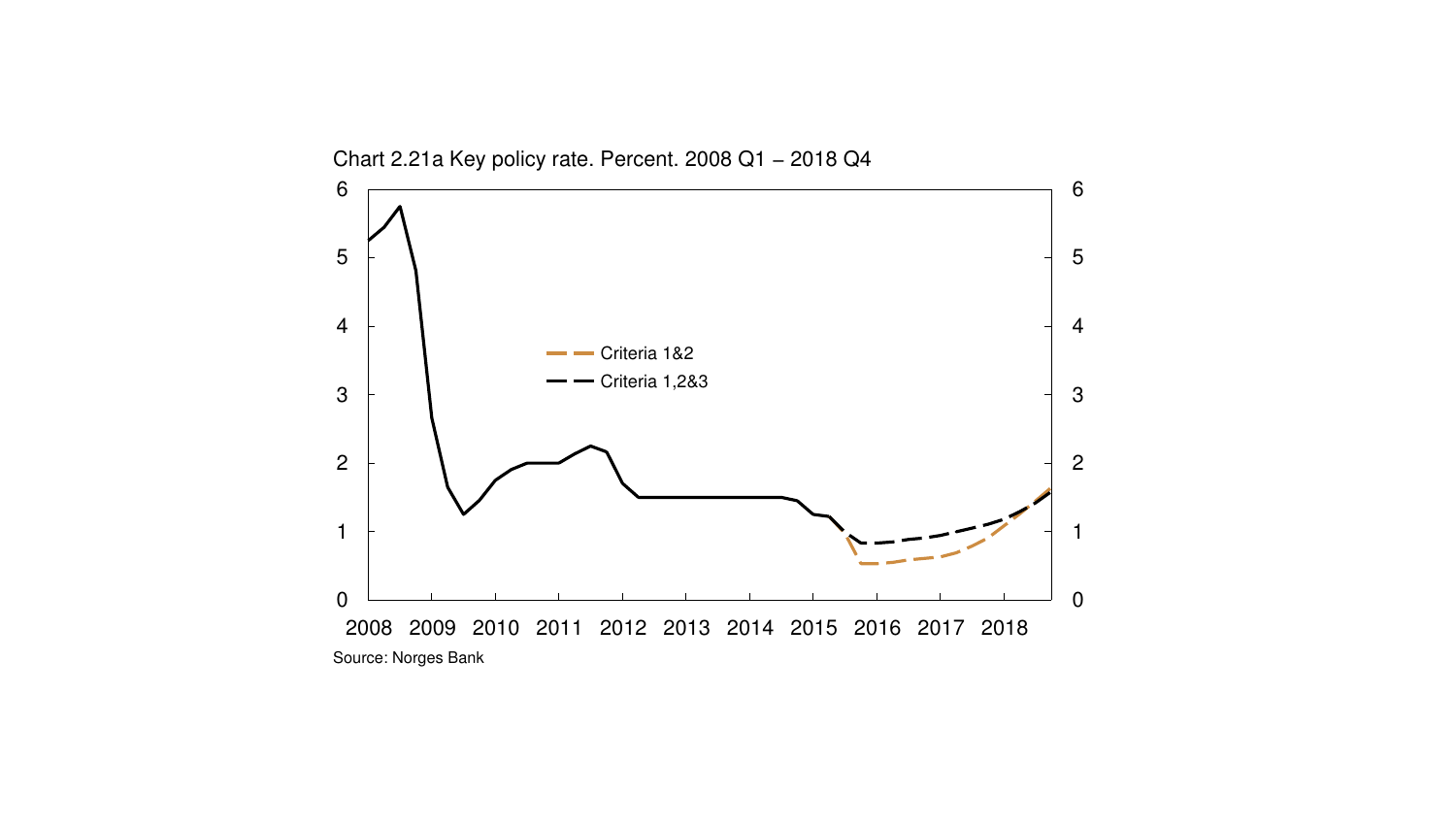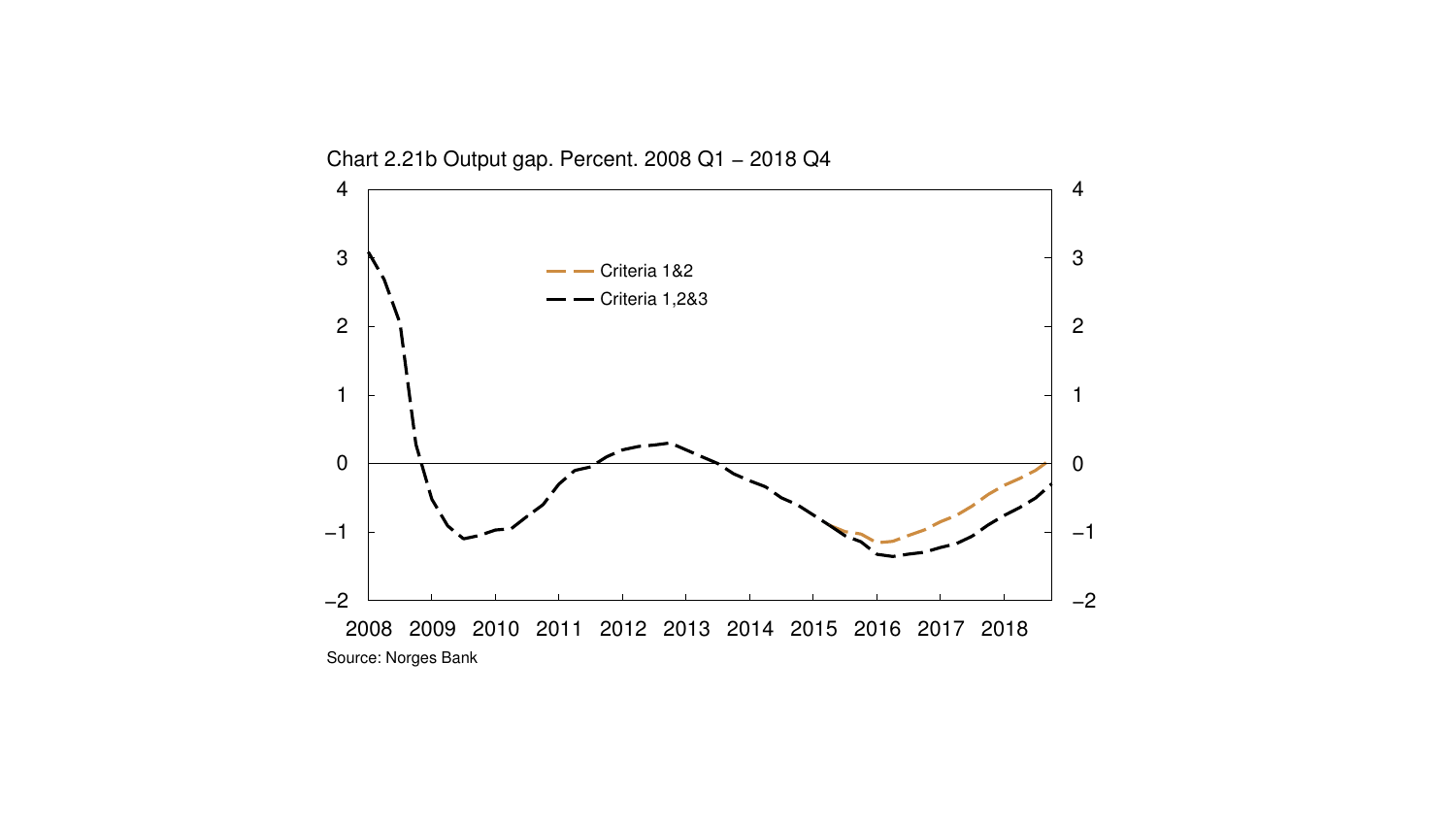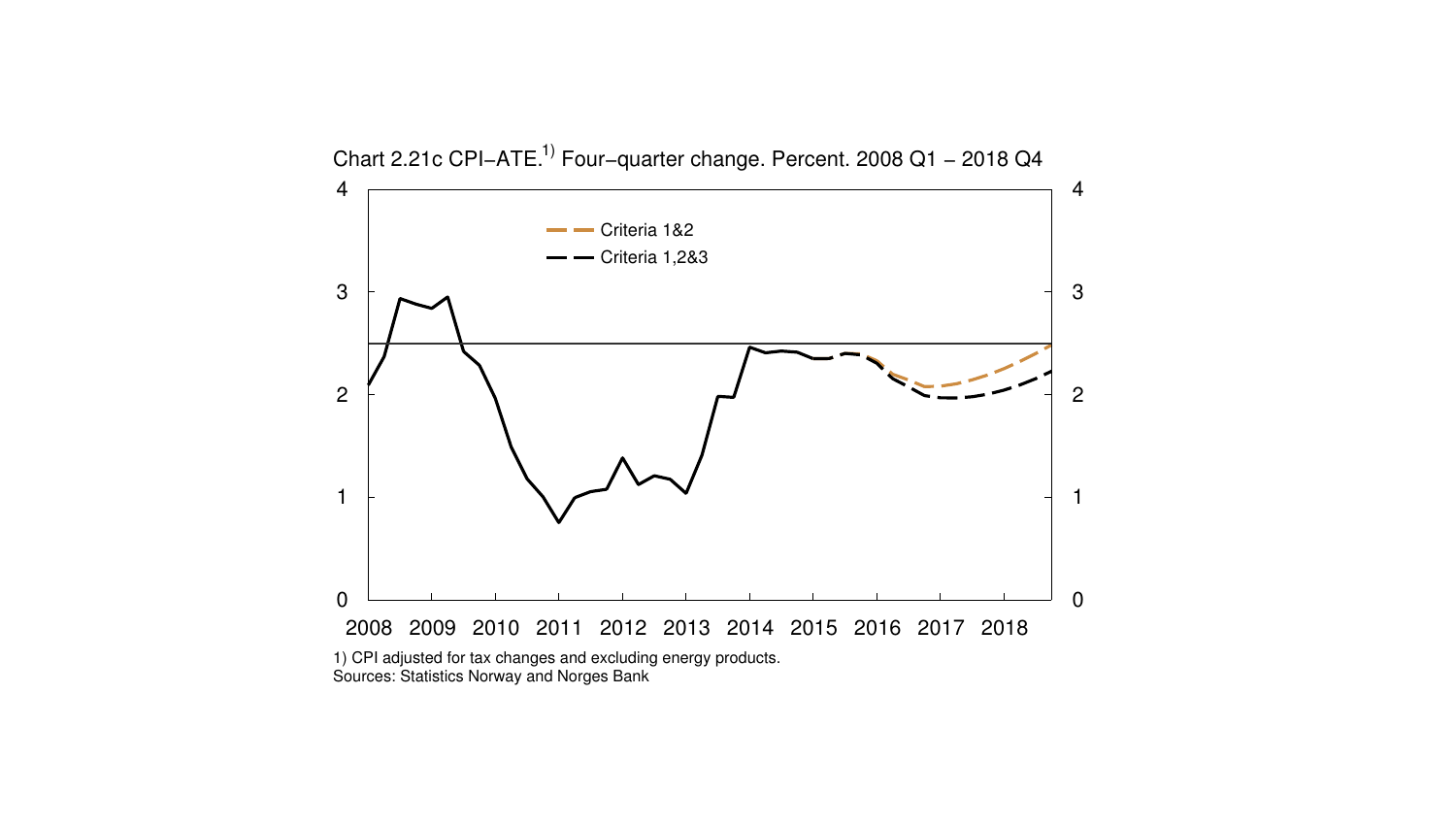Chart 2.22 Key policy rate in the baseline scenario in MPR 1/15 with fan chart and key policy rate in the baseline scenario in MPR 2/15 (orange line). Percent. 2008 Q1 - 2018 Q4

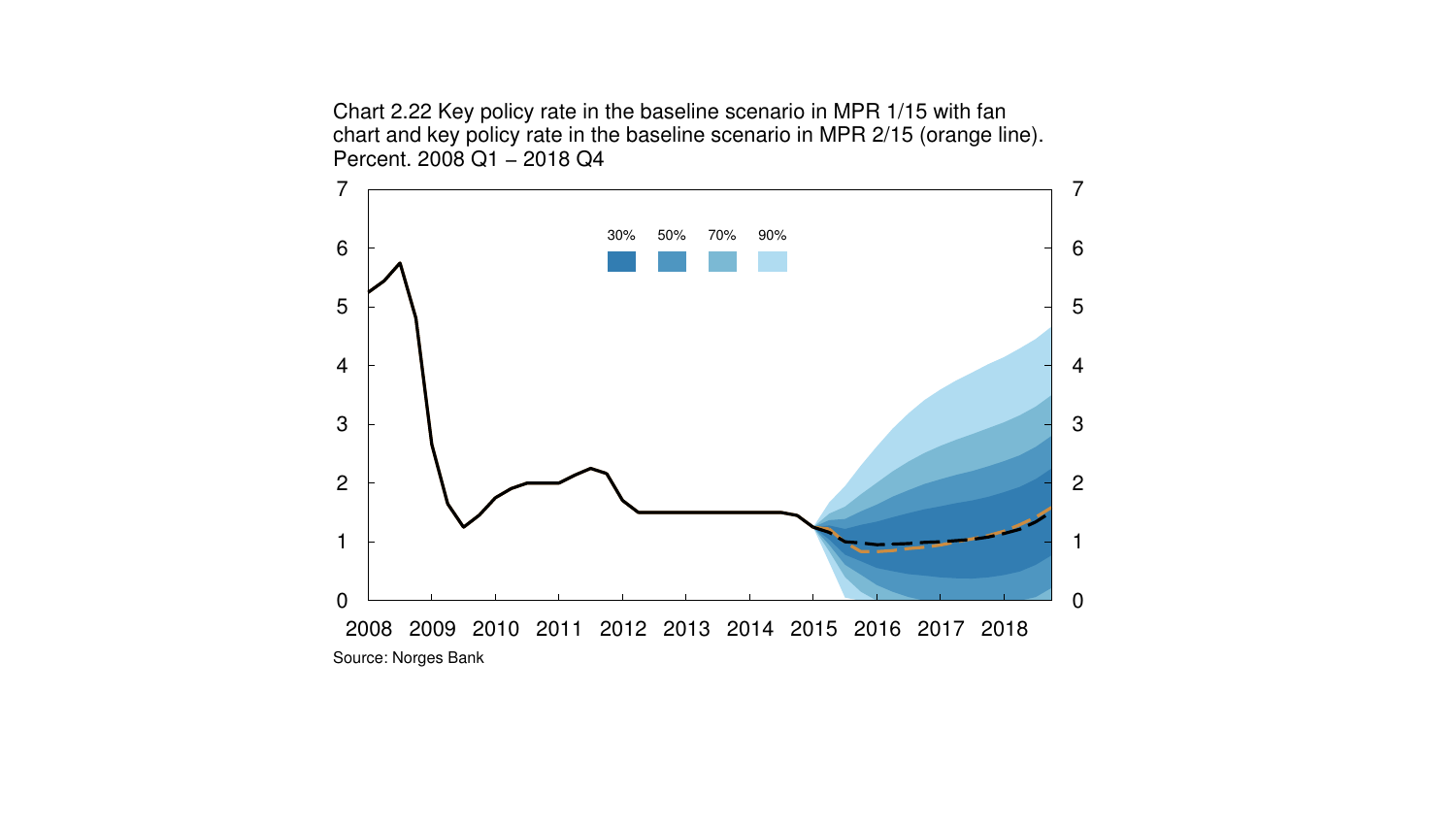Chart 2.23 Factors behind changes in the interest rate forecast since MPR 1/15. Cumulative contribution. Percentage points. 2015 Q4 − 2018 Q4

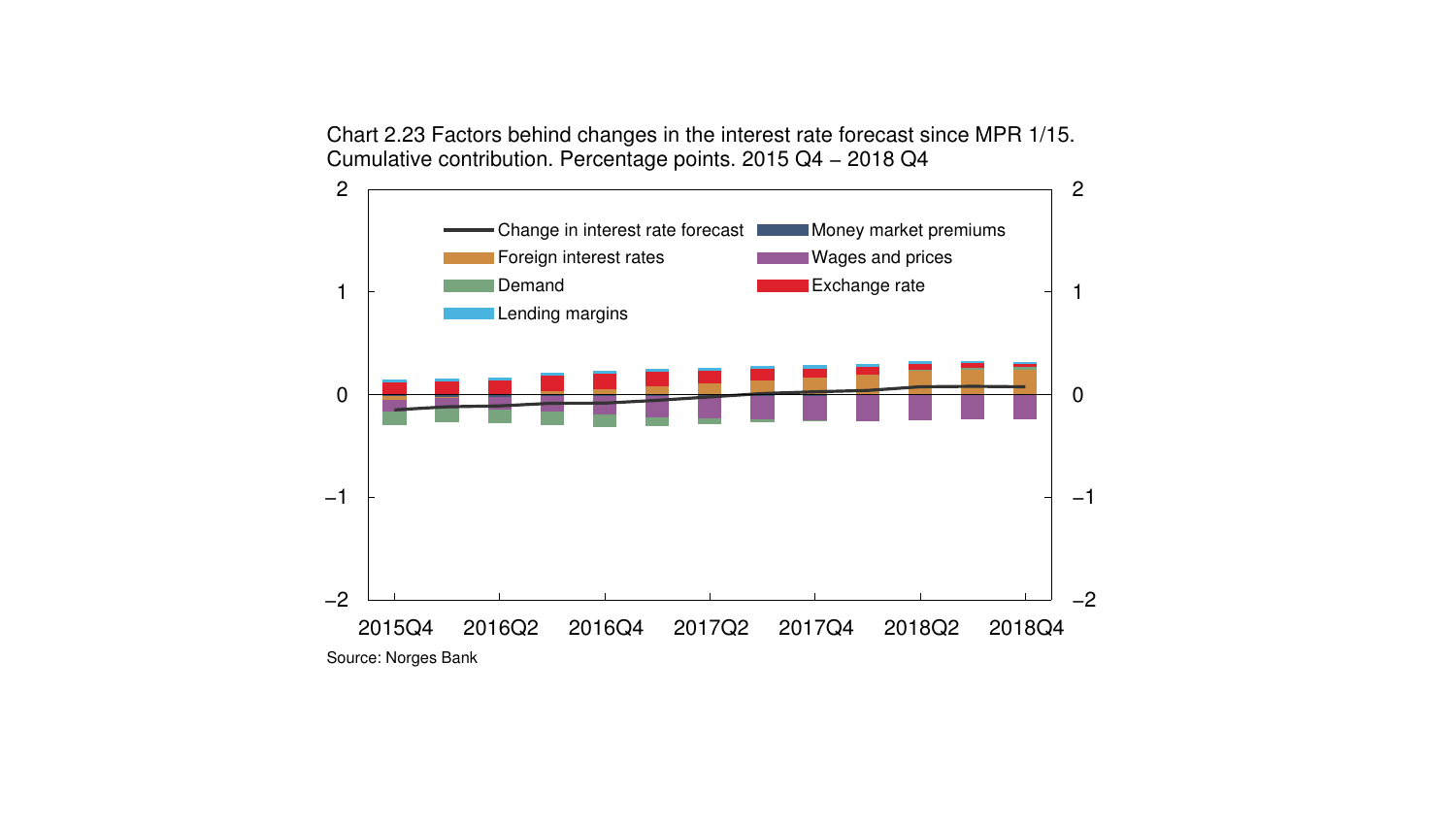Chart 3.1 Total credit<sup>1)</sup> mainland Norway as a share of mainland GDP. Percent. 1976 Q1 − 2015 Q1



1) The sum of C2 households and C3 non-financial enterprises for mainland Norway (all non-financial enterprises pre-1995). C3 non-financial enterprises comprises C2 non-financial enterprises and foreign debt for mainland Norway.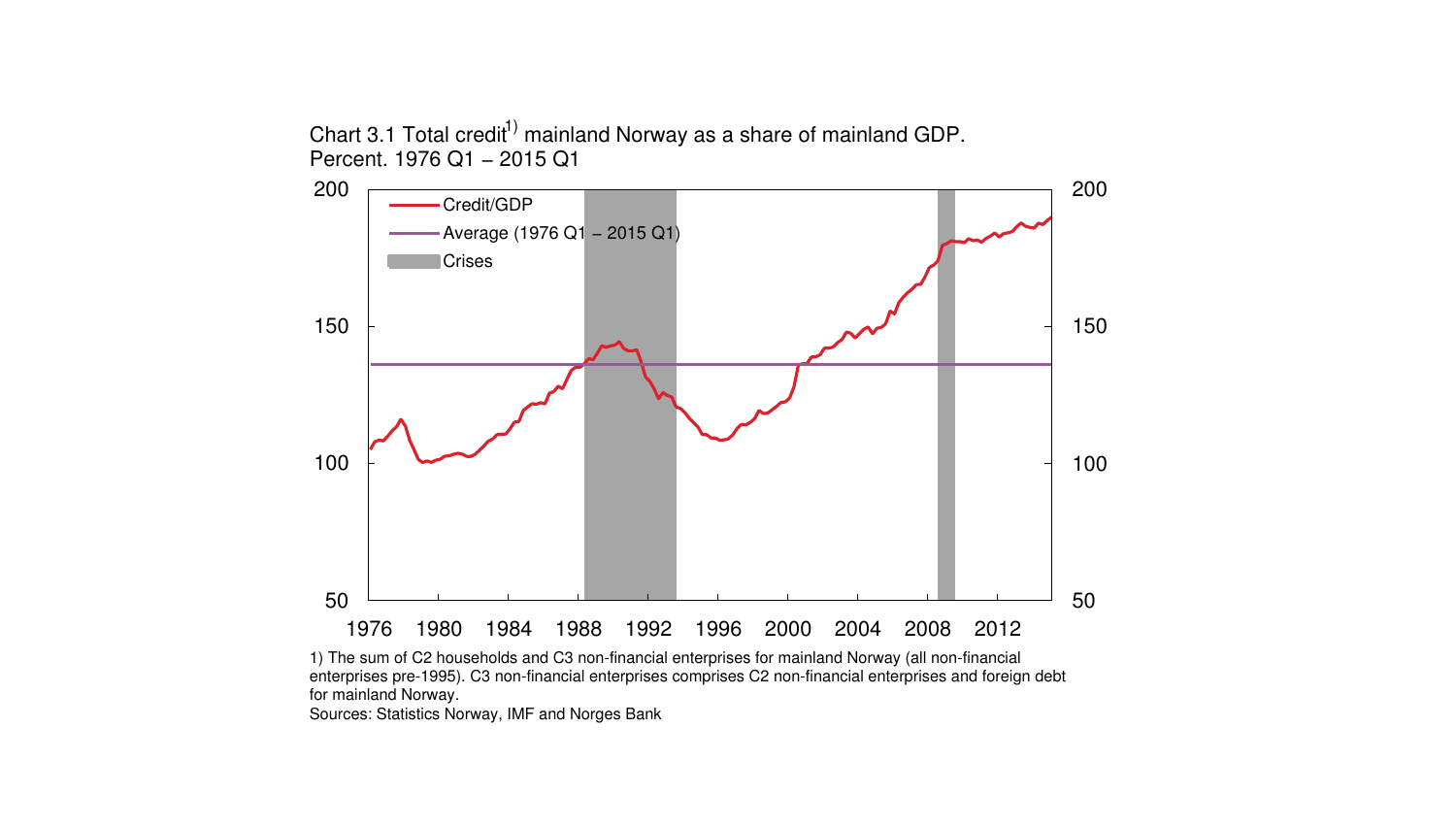



1) Change in stock of debt at the end of the quarter.

2) Sum of C2 non-financial enterprises and foreign debt for mainland Norway.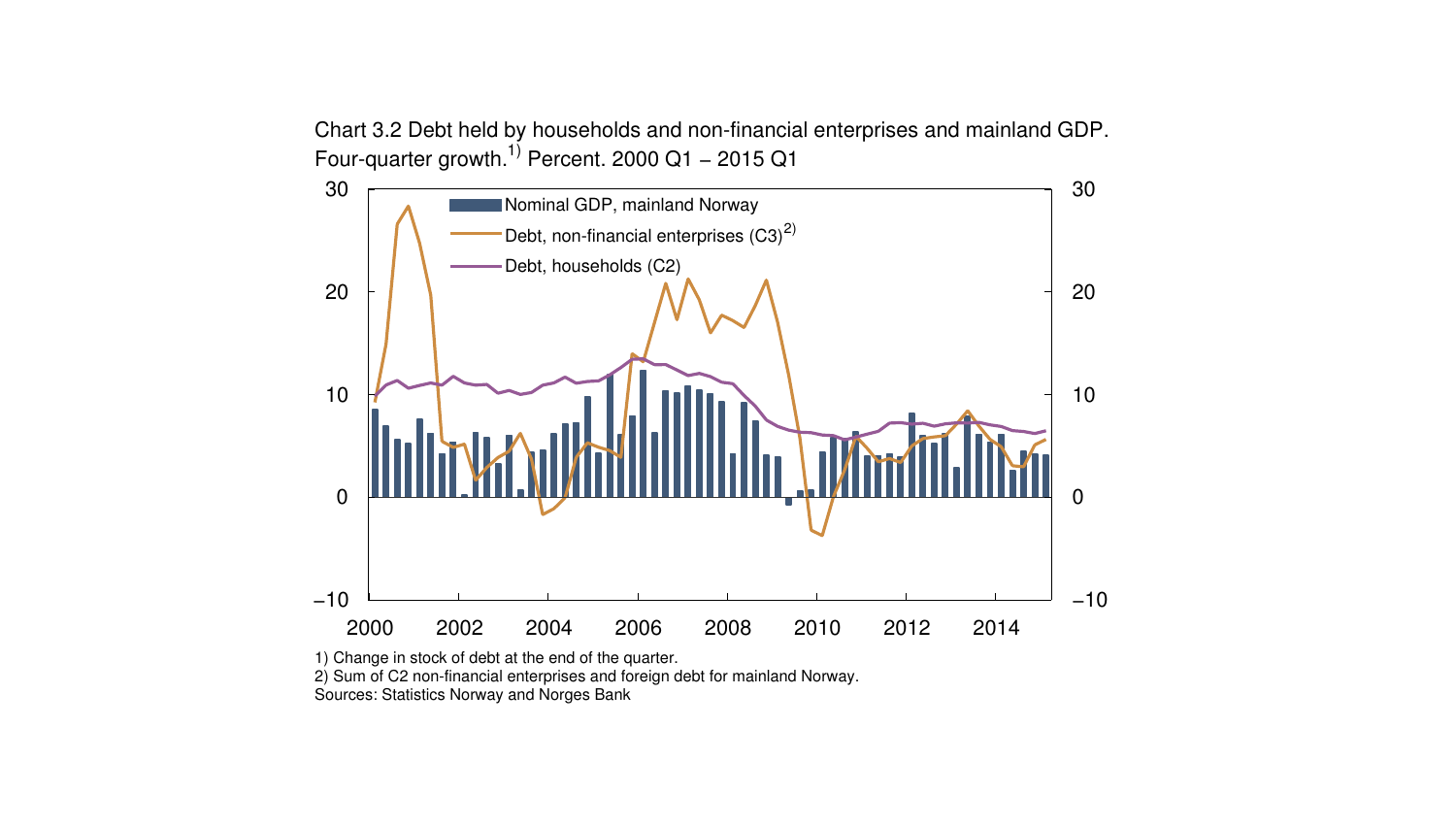Chart 3.3 Credit to households (C2) by source. Twelve-month change. March 2013 − April 2015



1) The series has been break-adjusted for the start of OBOSbanken AS in December 2013. 2) Including the Norwegian Public Service Pension Fund. Source: Statistics Norway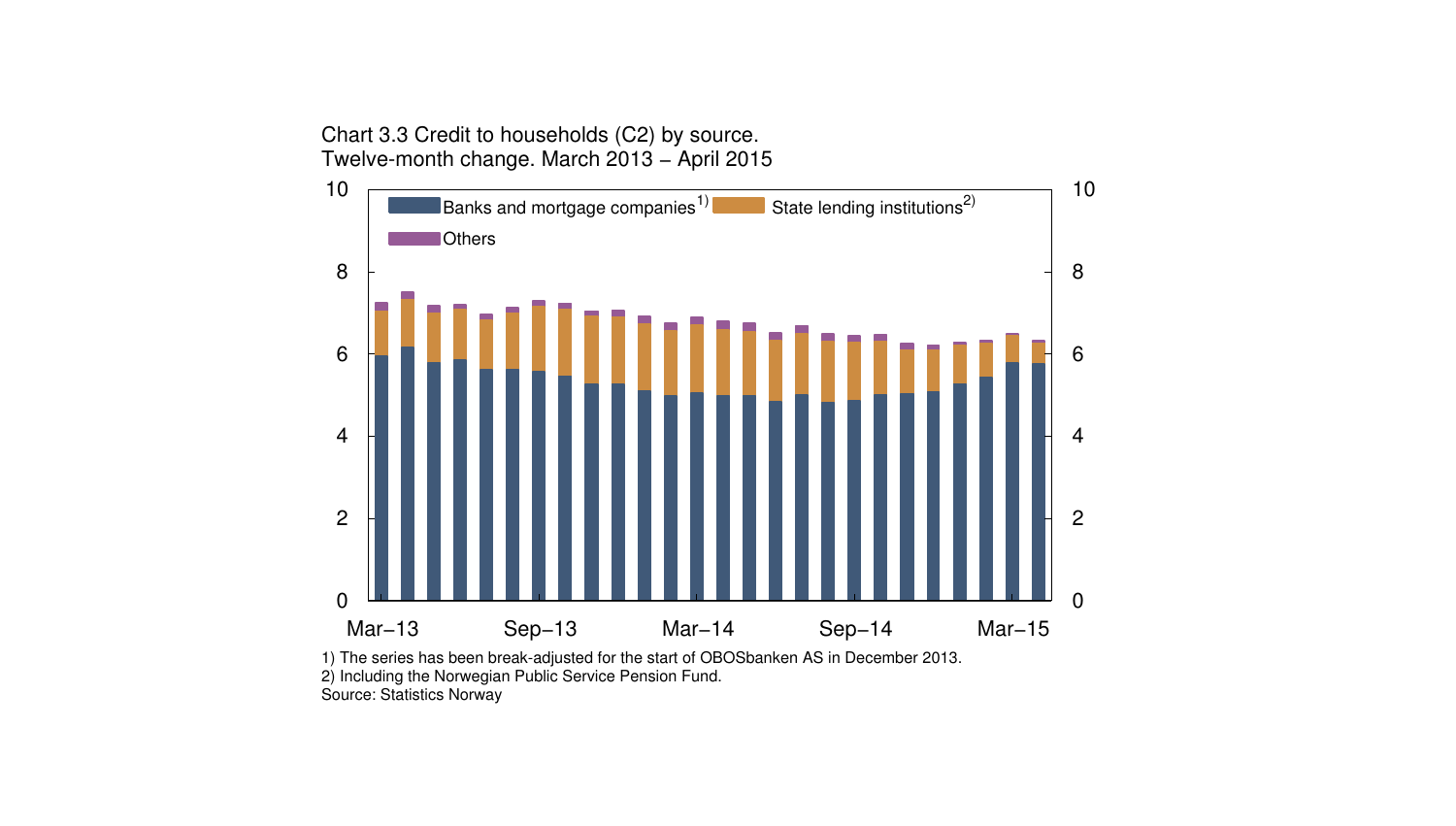Chart 3.4 Ratio of household debt to disposable income.<sup>1)</sup> Percent. 1996 Q1 - 2015 Q1





2) Change in stock of debt at the end of the quarter. Last observation 2014 Q4. Sources: Statistics Norway and Norges Bank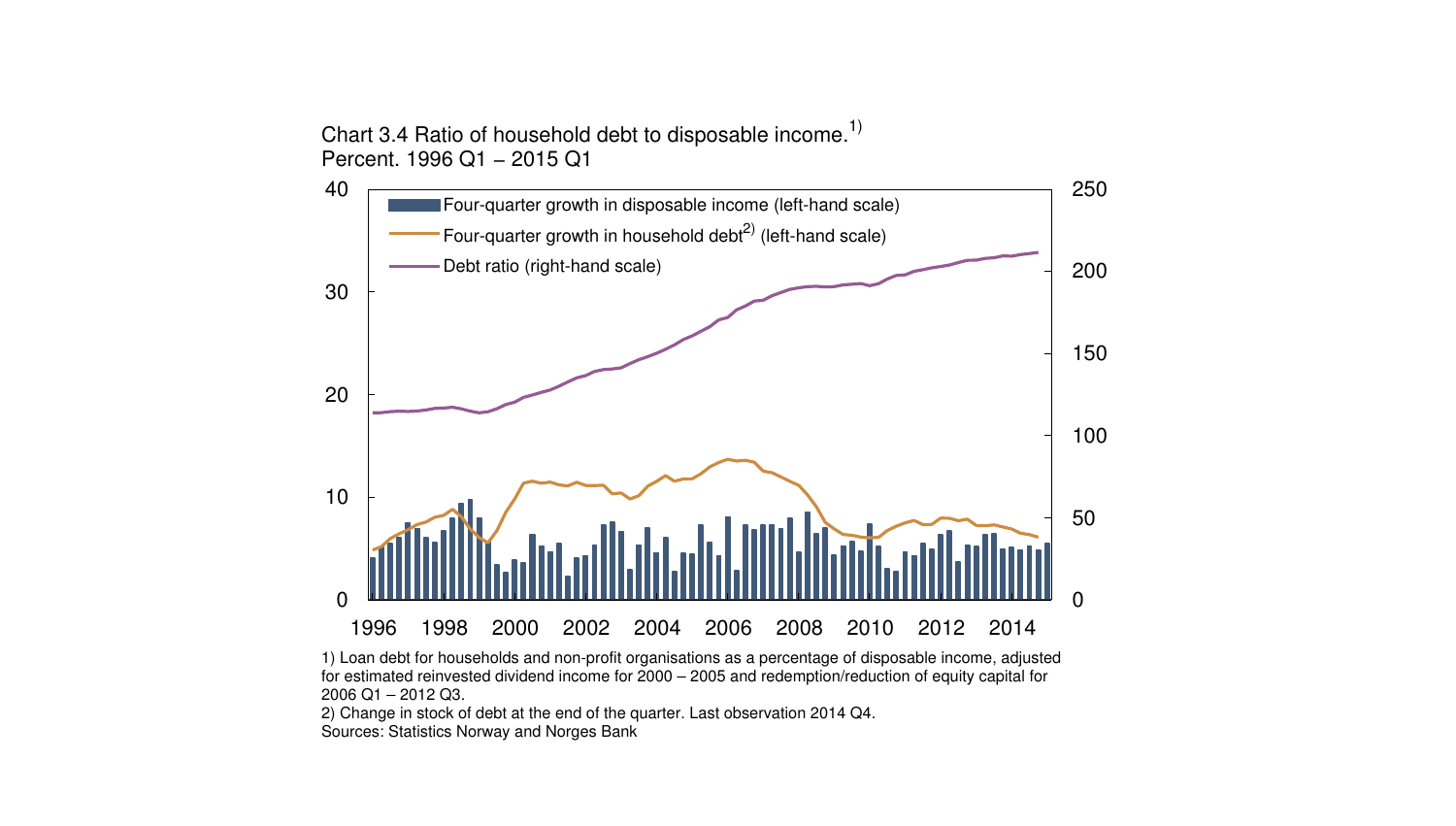

Chart 3.5 Ratio of household<sup>1)</sup> debt to disposable income by age of main income earner.<sup>2)</sup> Percent. 1987 – 2013

1) Wage earners and benefit recipients, excluding self-employed. 2) Income and wealth statistics for households. Sources: Statistics Norway and Norges Bank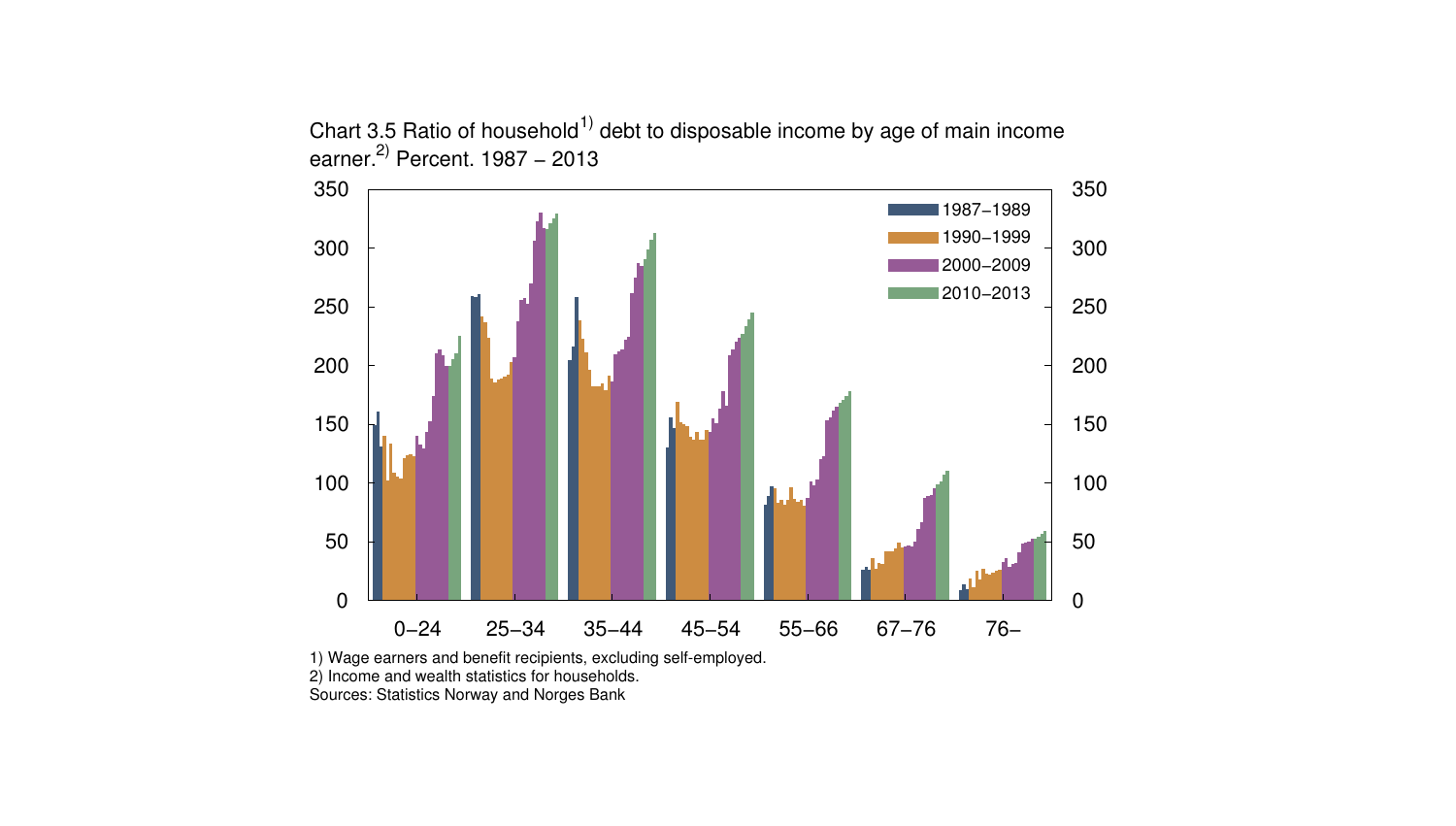

Chart 3.6 Household<sup>1)</sup> balance sheet.<sup>2)</sup> Mean. In thousands of NOK. 2013

1) Wage earners and benefit recipients, excluding self-employed.

2) Income and wealth statistics for households.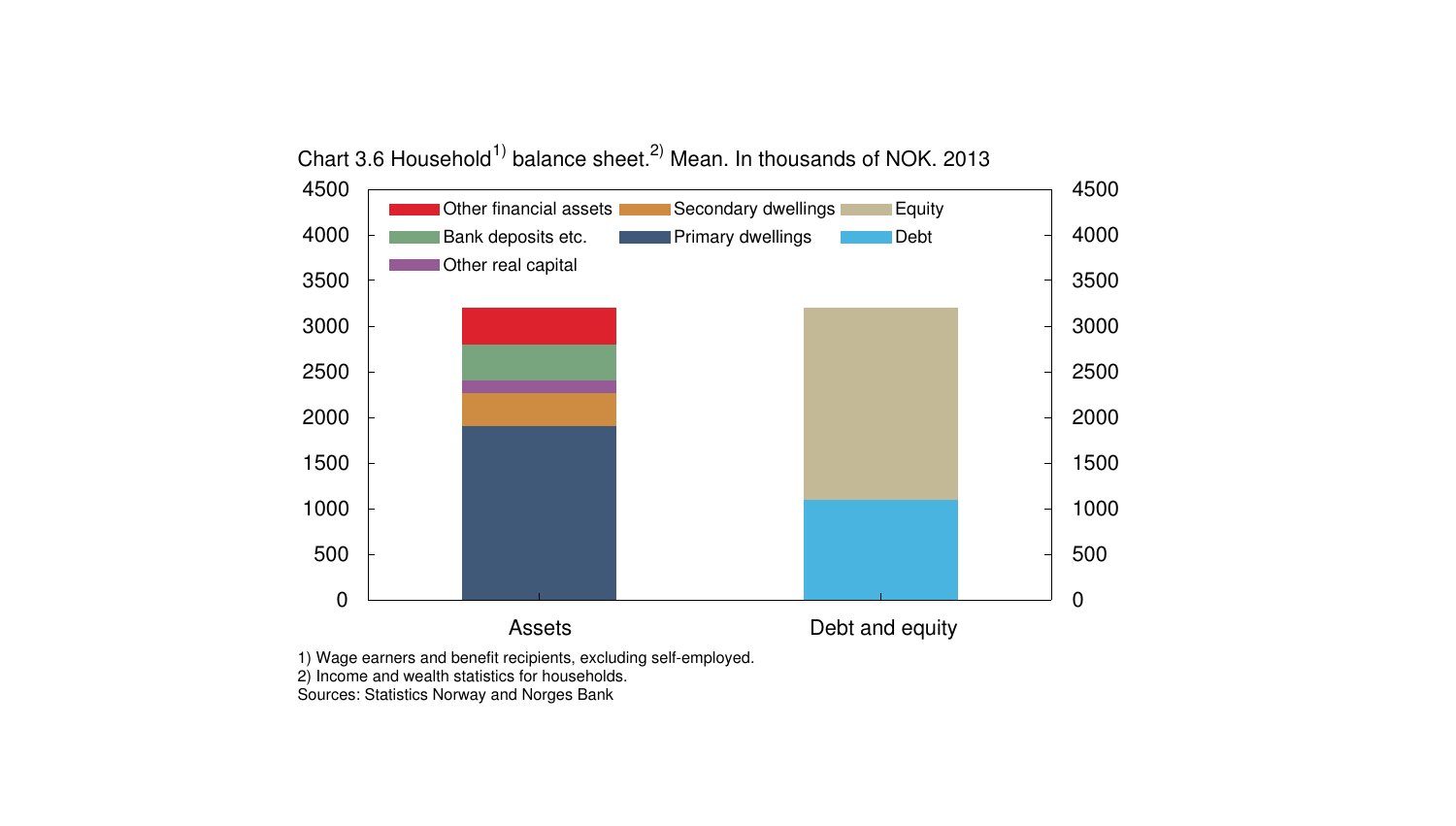Chart 3.7 Share of debt in households<sup>1)</sup> with high debt, low debt-servicing capacity and high loan-to-value ratio.<sup>2)</sup> Percent. 1987 – 2013



1) Wage earners and benefit recipients, excluding self-employed.

2) Income and wealth statistics for households.

3) Debt exceeding 5 times disposable income. Percent.

4) Margin of less than one month's after-tax income. Margin refers to income after taxes, interest expenses and ordinary consumption expenditures.

5) Debt less bank deposits higher than the market value of the dwelling.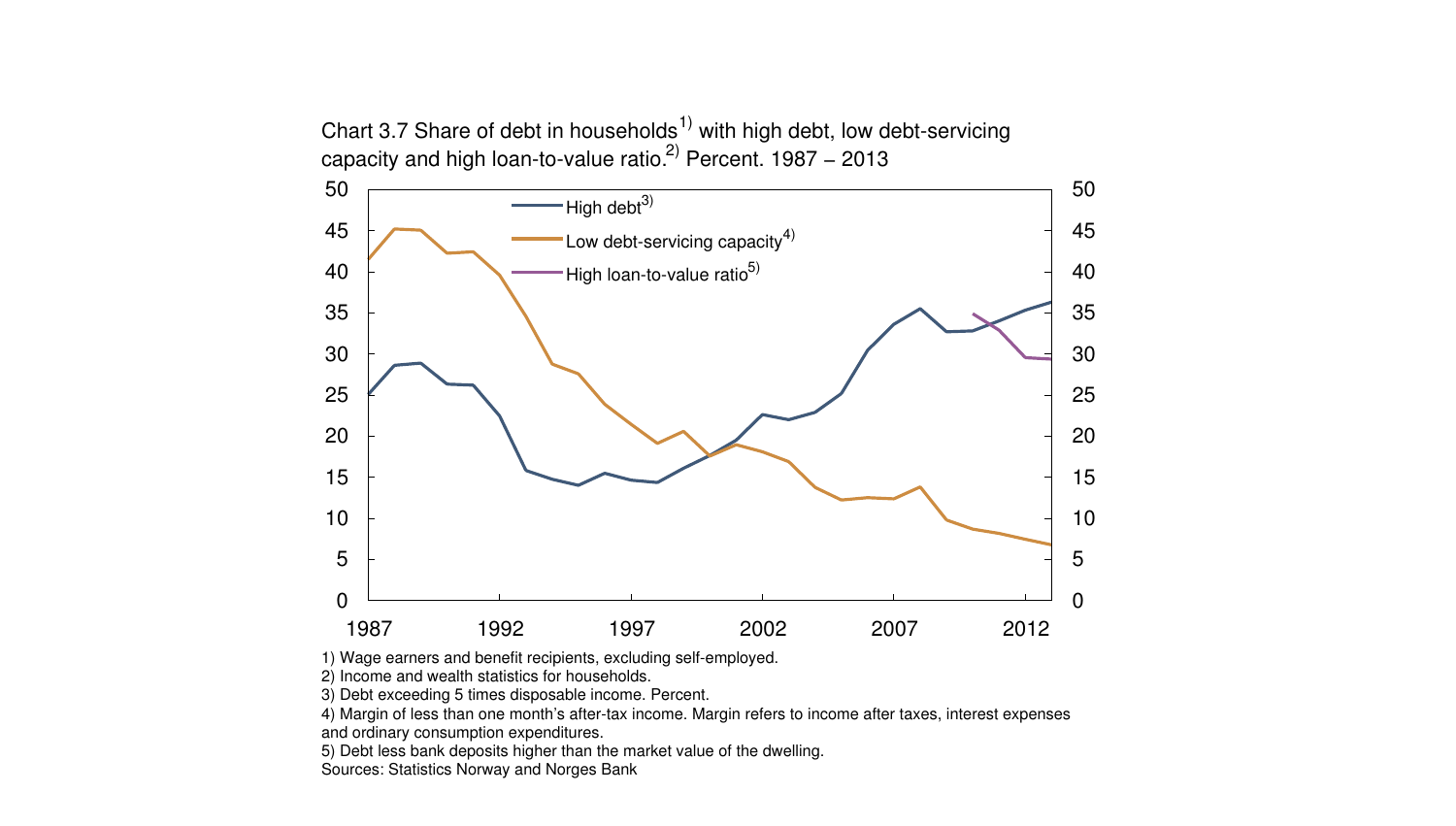Chart 3.8 Share of debt held by households<sup>1)</sup> that meets combinations of criteria for credit risk. $^{2)}$  Percent. 1987 – 2013



1) Wage earners and benefit recipients, excluding self-employed.

2) Income and wealth statistics for households.

3) Debt exceeding 5 times disposable income.

4) Margin less than one month's after-tax income. See Chart 3.7.

5) Debt less bank deposits higher than the market value of the dwelling.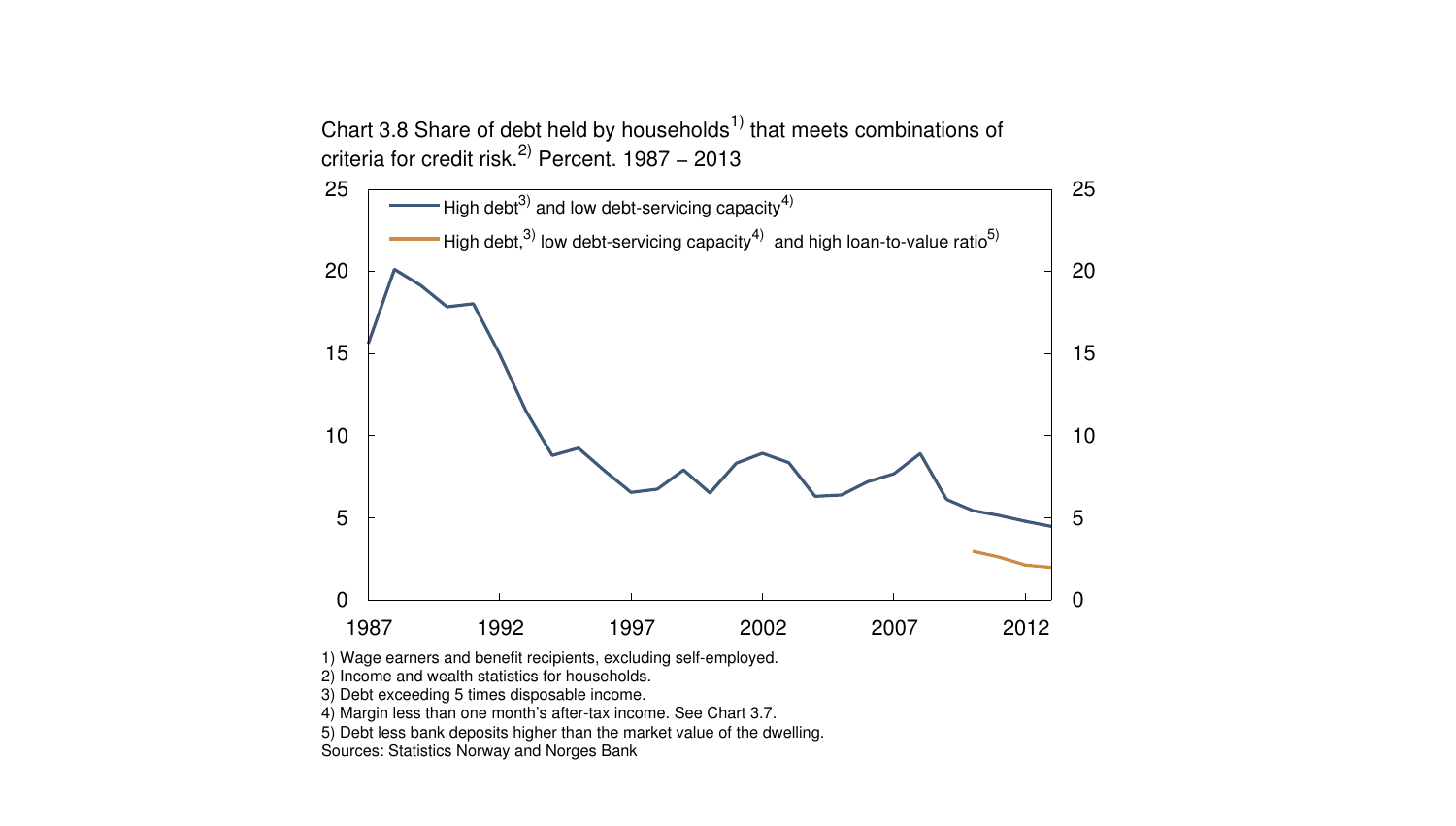Chart 3.9 House prices. Twelve-month change and seasonally adjusted monthly change. Percent. January 2010 − May 2015



Sources: Eiendom Norge, Eiendomsverdi and Finn.no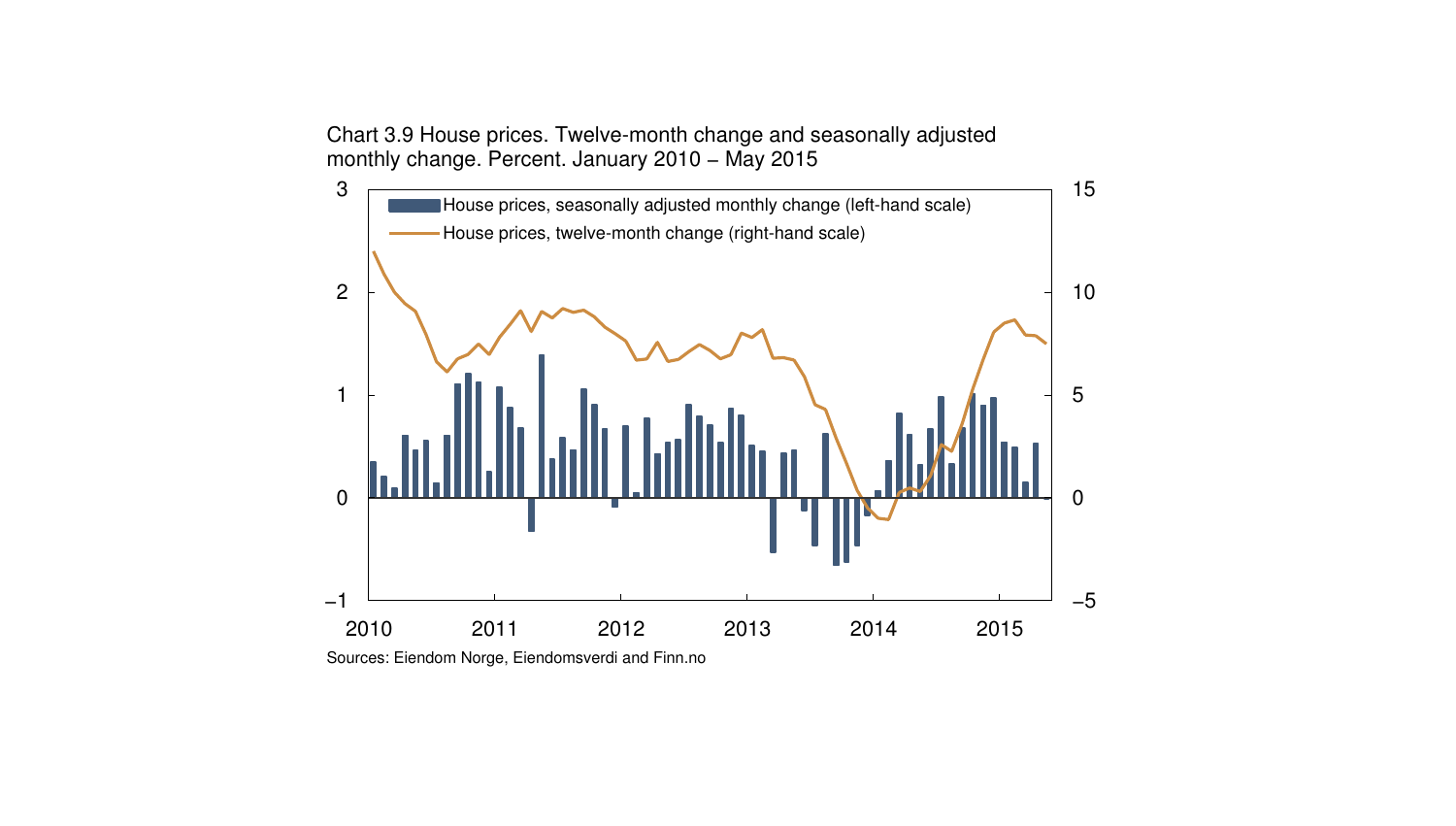Chart 3.10 House prices relative to disposable income. Indexed. 1998 Q4 = 100. 1979 Q1 − 2015 Q1



Norwegian Association of Real Estate Agents (NEF) and Norges Bank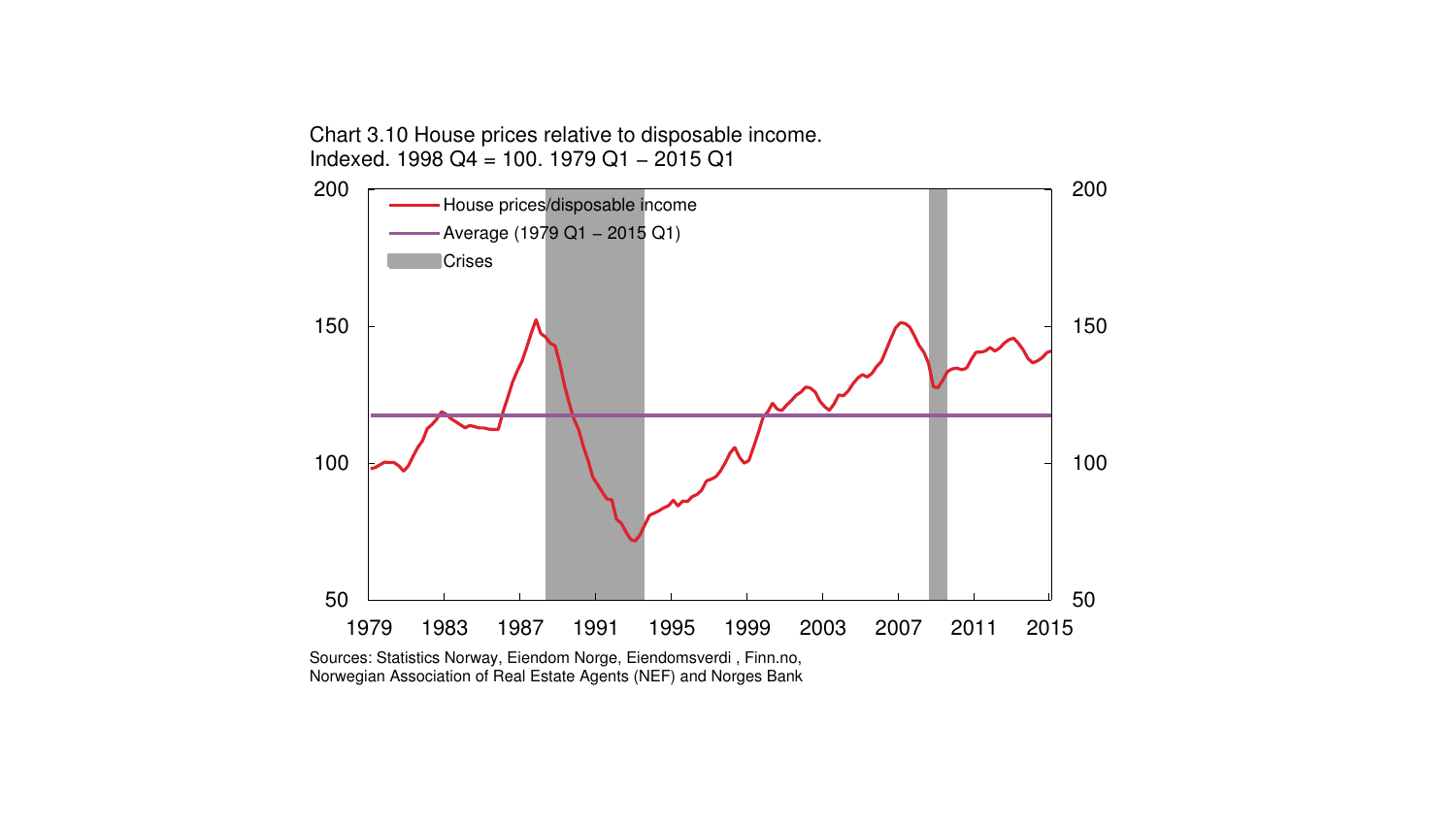Chart 3.11 Sales of existing homes and homes for sale in thousands of dwellings. Selling times in days. January 2004 - May 2015



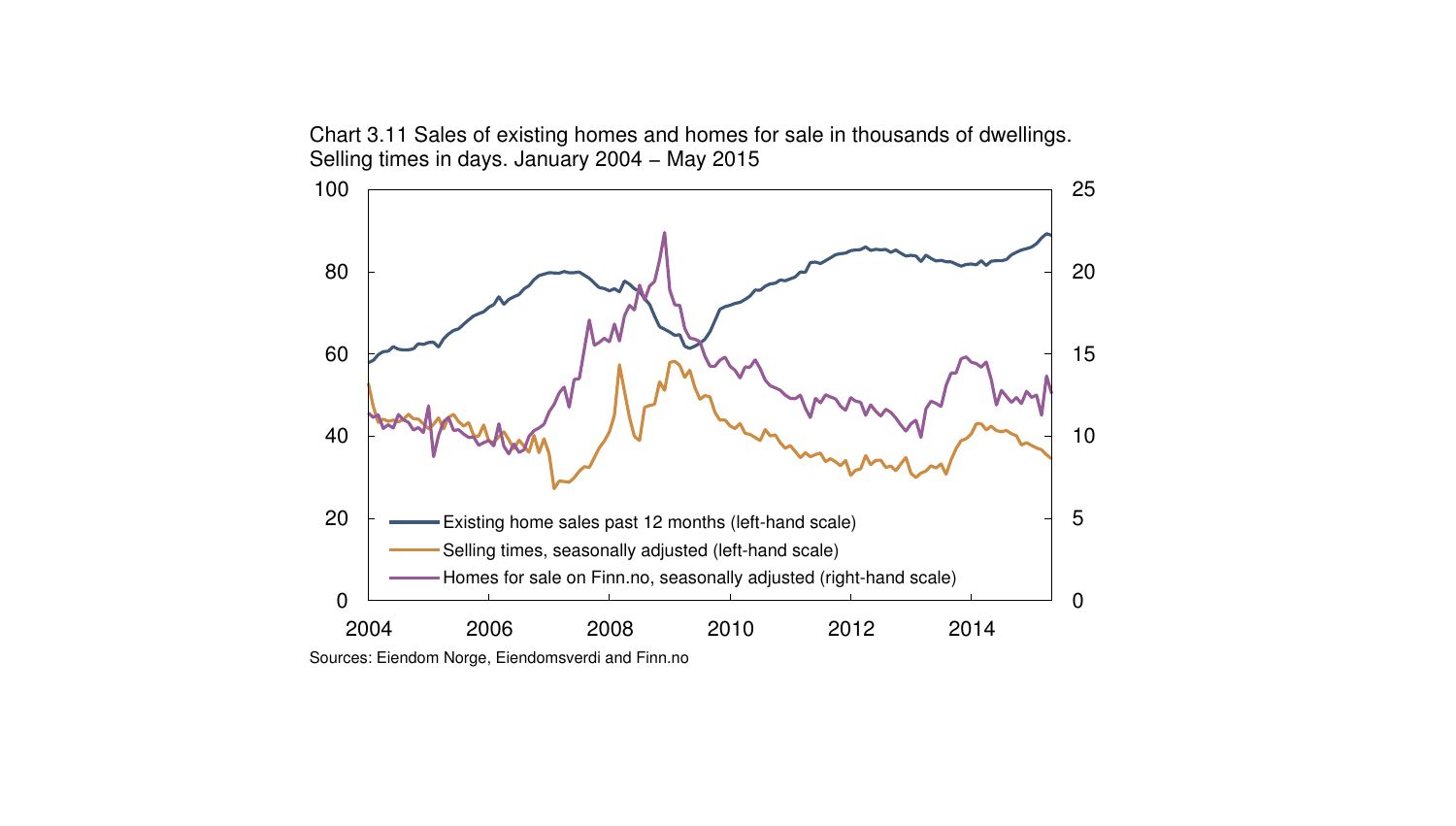

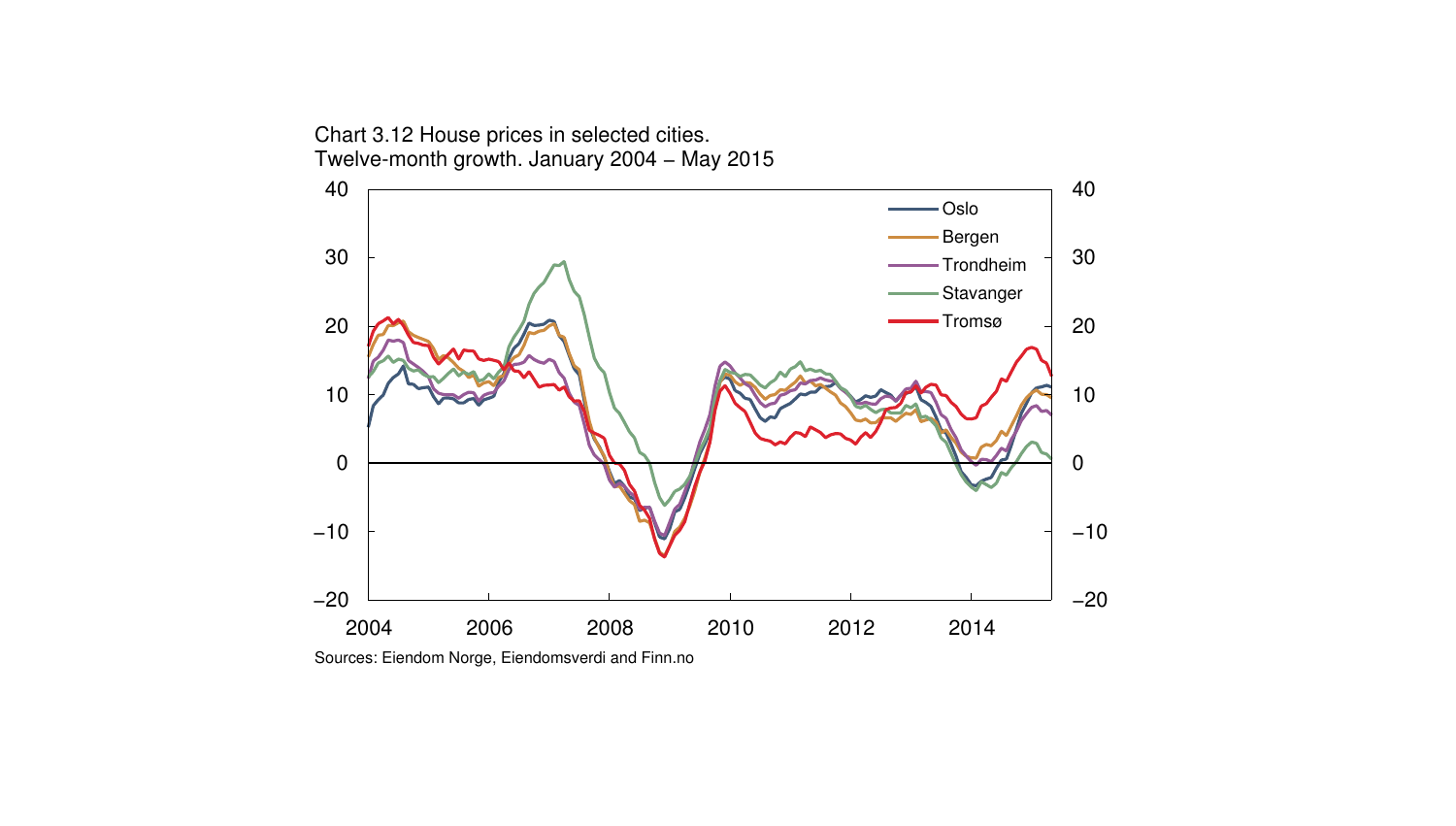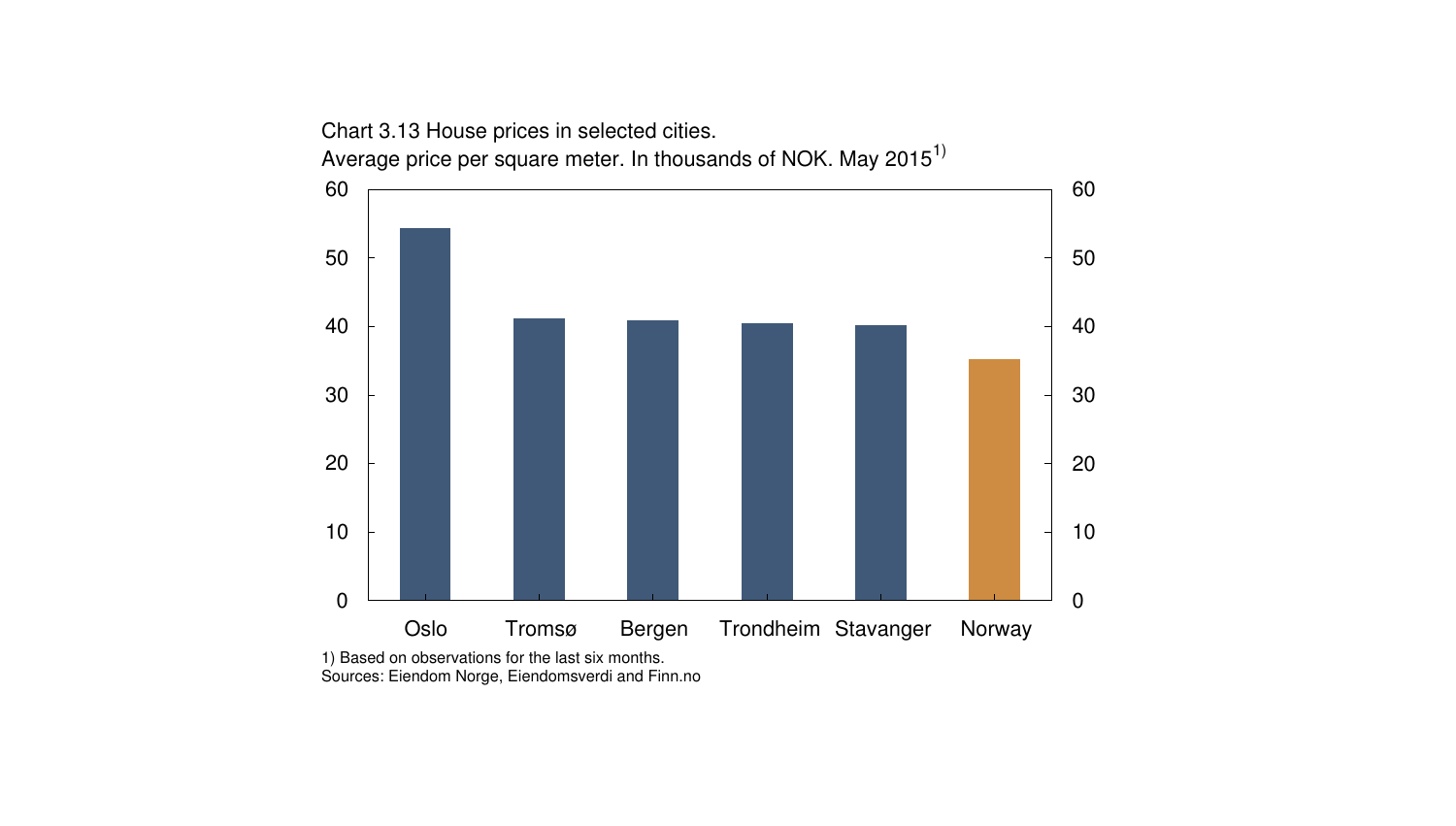Chart 3.14 Credit from selected funding sources to Norwegian non-financial enterprises. Twelve-month growth<sup>1)</sup> Percent. January 2003 – April 2015



1) Change in stock of debt.

2) In Statistics Norway's statistics, Export Credit Norway is classified under "other sources" and Eksportfinans under "mortgage companies". The classification has been changed in the chart to include both Eksportfinans and Export Credit Norway as mortgage companies.

3) Growth based on transactions. To end-March 2015.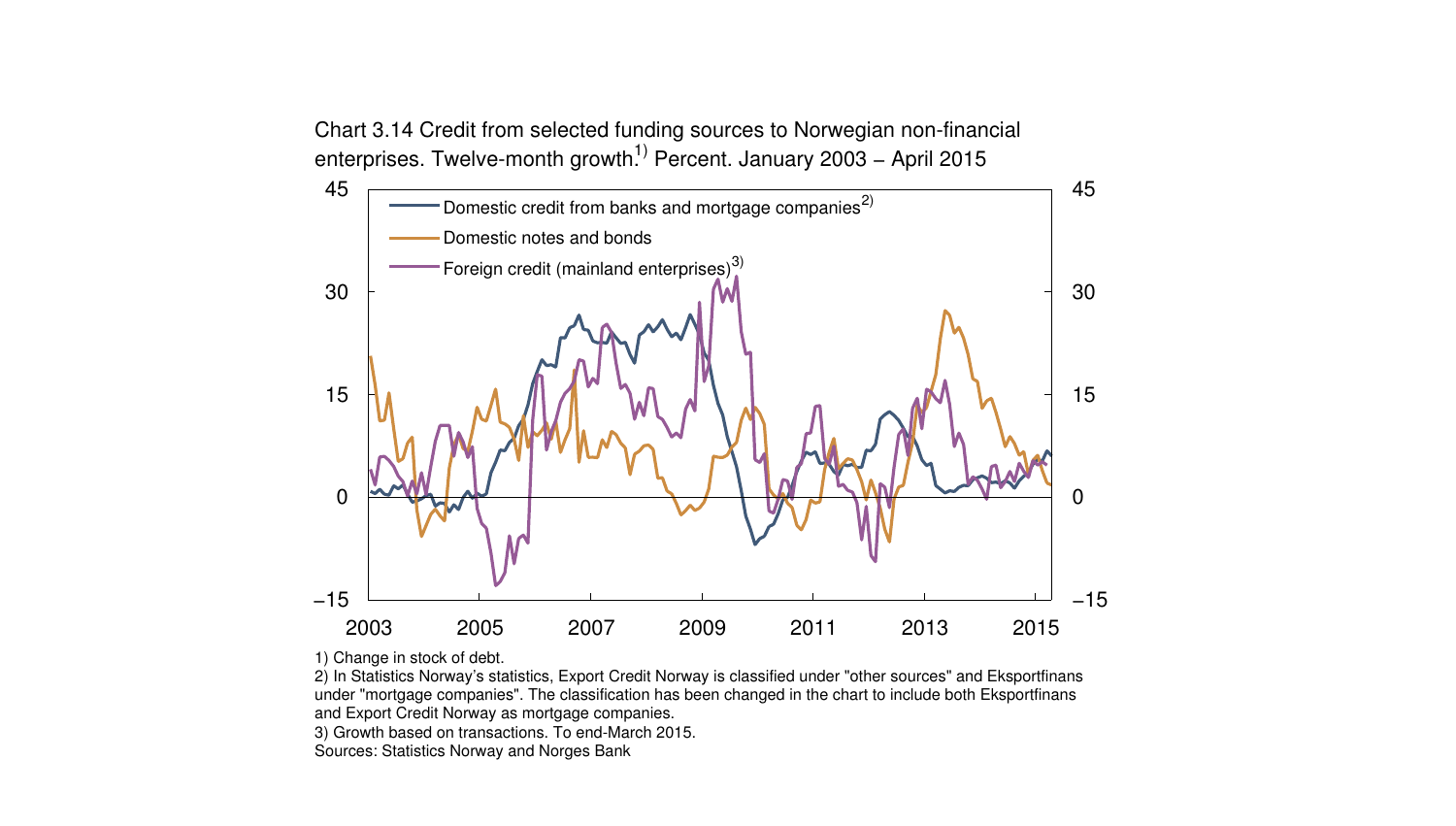Chart 3.15 Domestic credit to Norwegian non-financial enteprises in selected industries from banks and mortgage companies<sup>1)</sup>. Twelve-month growth<sup>2)</sup> Percent. March 2013 − April 2015



1) The classification has been changed in the chart to include both Eksportfinans and Export Credit Norway as mortgage companies. See Chart 3.14. 2) Change in stock of debt.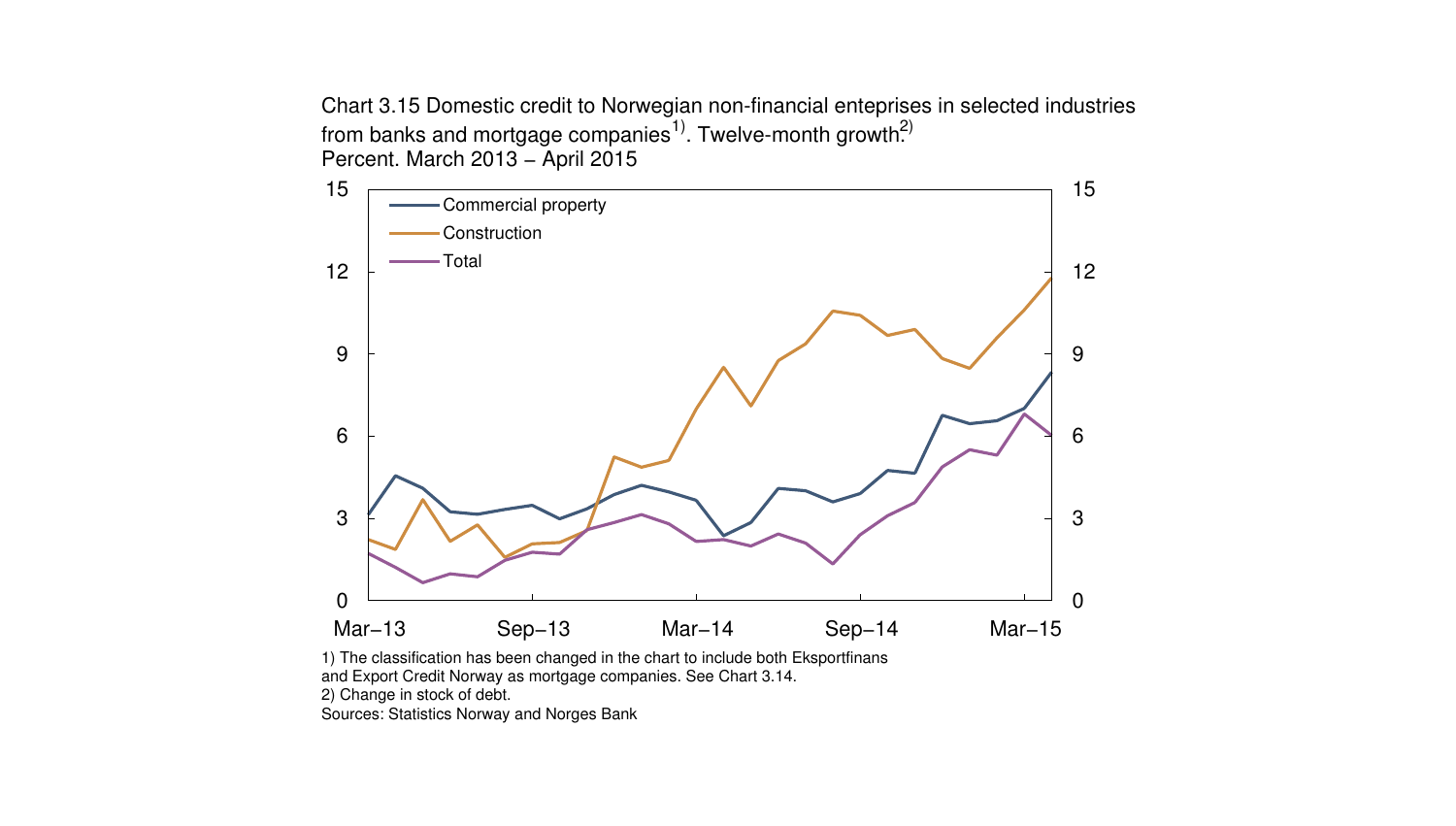Chart 3.16 Domestic credit to Norwegian non-financial enterprises from banks and mortgage companies<sup>1)</sup> in NOK and other currencies. Twelve-month growth<sup>2)</sup> March 2013 − April 2015



1) The classification has been changed in the chart to include both Eksportfinans and Export Credit Norway as mortgage companies. See Chart 3.14. 2) Change in stock of debt.

Source: Statistics Norway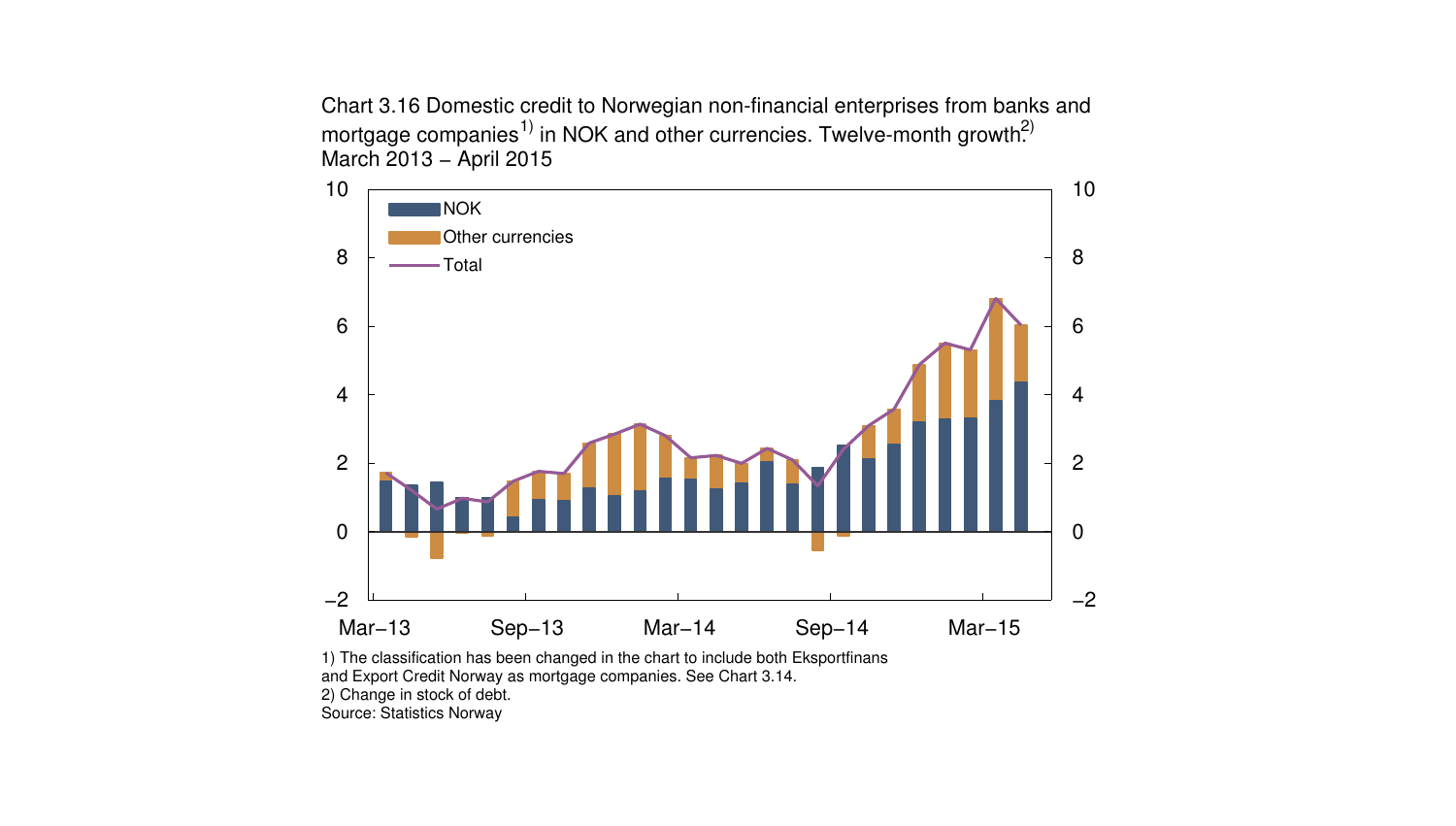Chart 3.17 Domestic credit to Norwegian non-financial enterprises. Stock of debt. In billions of NOK. January 2003 − April 2015



1) The classification has been changed in the chart to include both Eksportfinans and Export Credit Norway as mortgage companies. See Chart 3.14. Sources: Statistics Norway and Norges Bank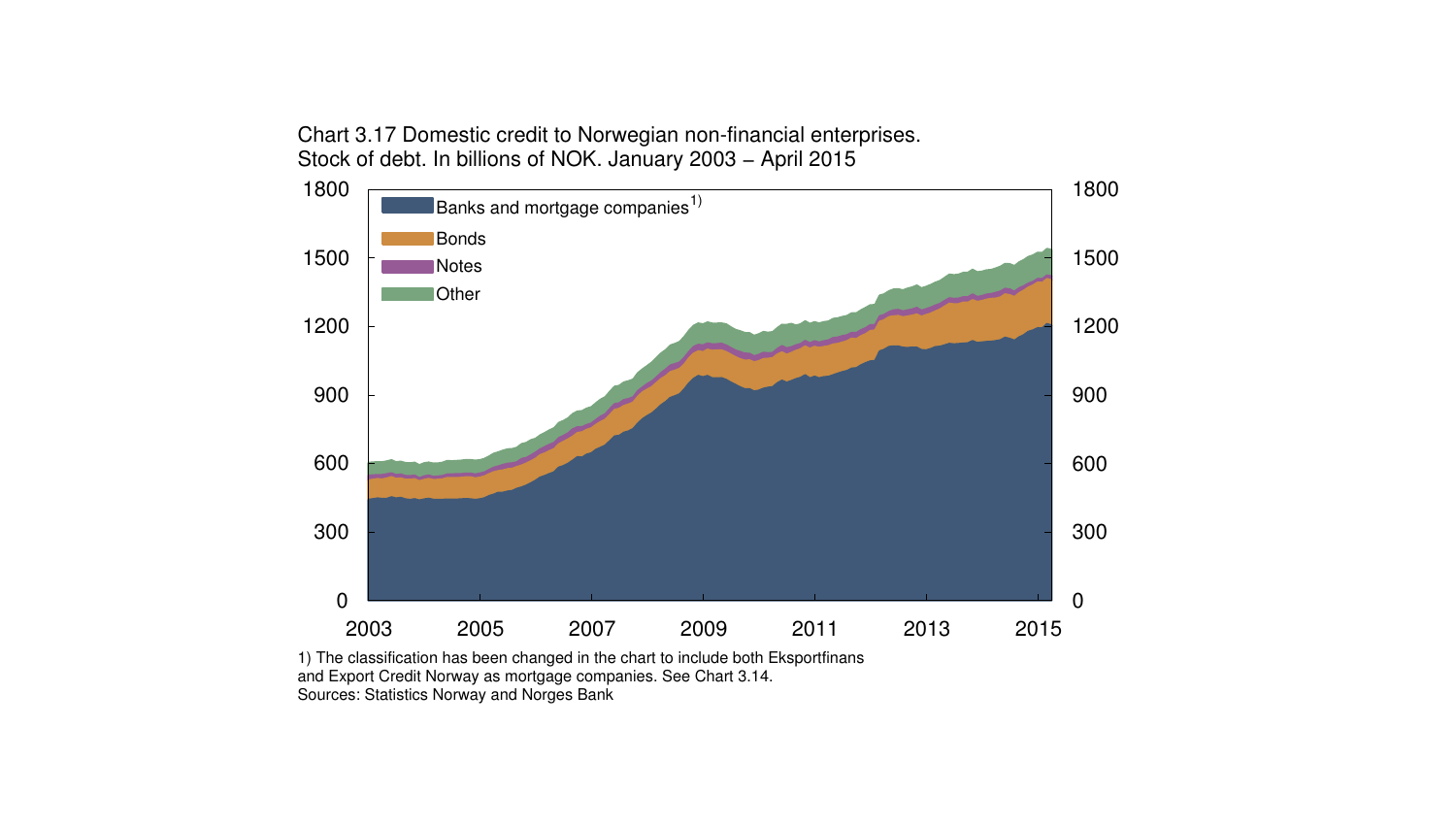Chart 3.18 Volume of bond issues from Norwegian registered non-financial enterprises in the Norwegian bond market. In billions of NOK. Per month. January 2013 − May 2015

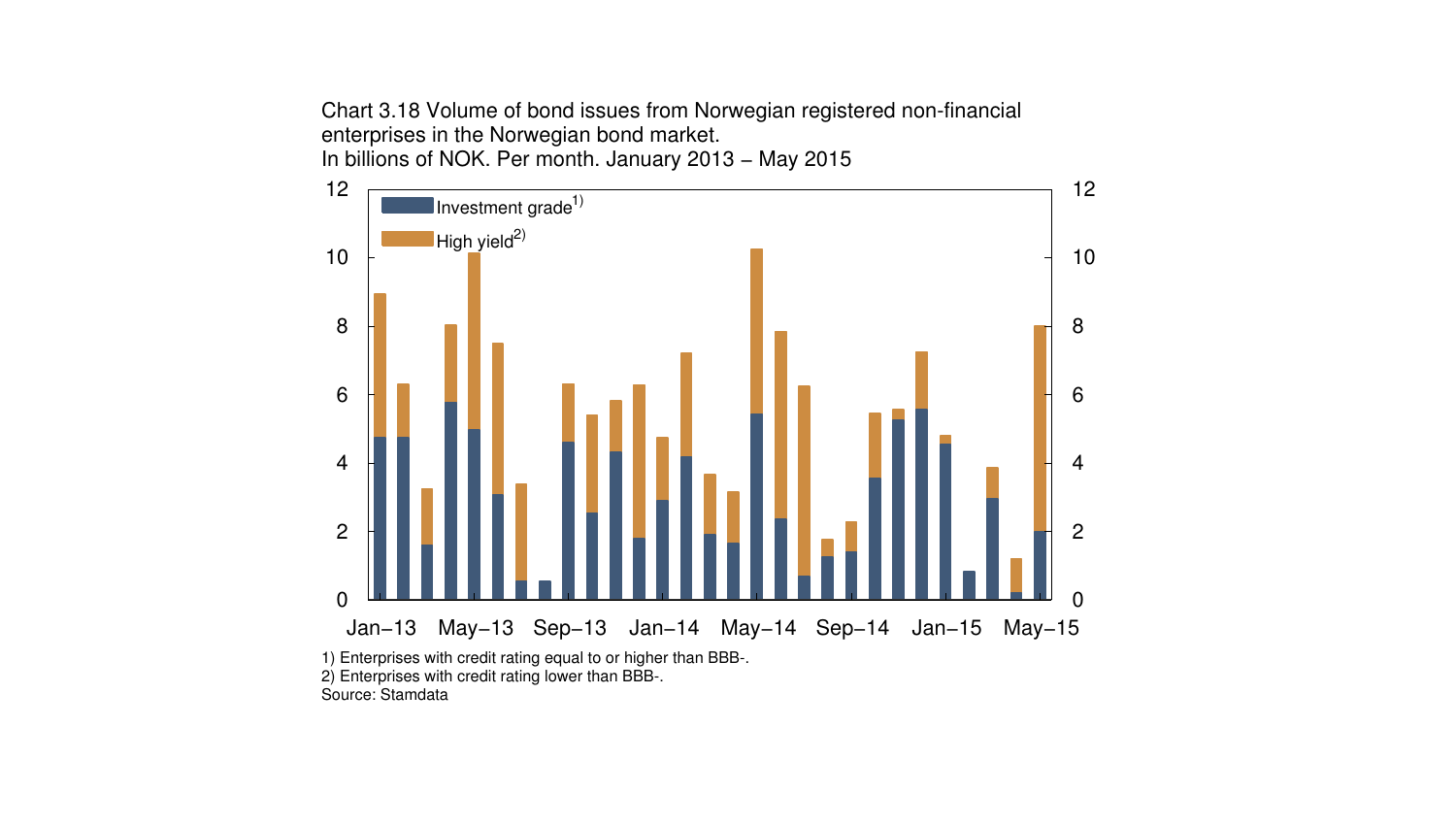Chart 3.19 Debt-servicing capacity<sup>1)</sup> and equity ratio<sup>2)</sup> for listed companies. Percent. 2003 Q1 − 2015 Q1



1) Pre-tax profit plus depreciation and amortisation for the previous four quarters as a percentage of interest-bearing debt for Norwegian non-financial companies listed on Oslo Børs (excluding Statoil). Figures for 2015 Q1 are preliminary.

2) Equity as a percentage of assets for Norwegian non-financial companies listed on Oslo Børs (excluding Statoil).

Sources: Bloomberg, Statistics Norway and Norges Bank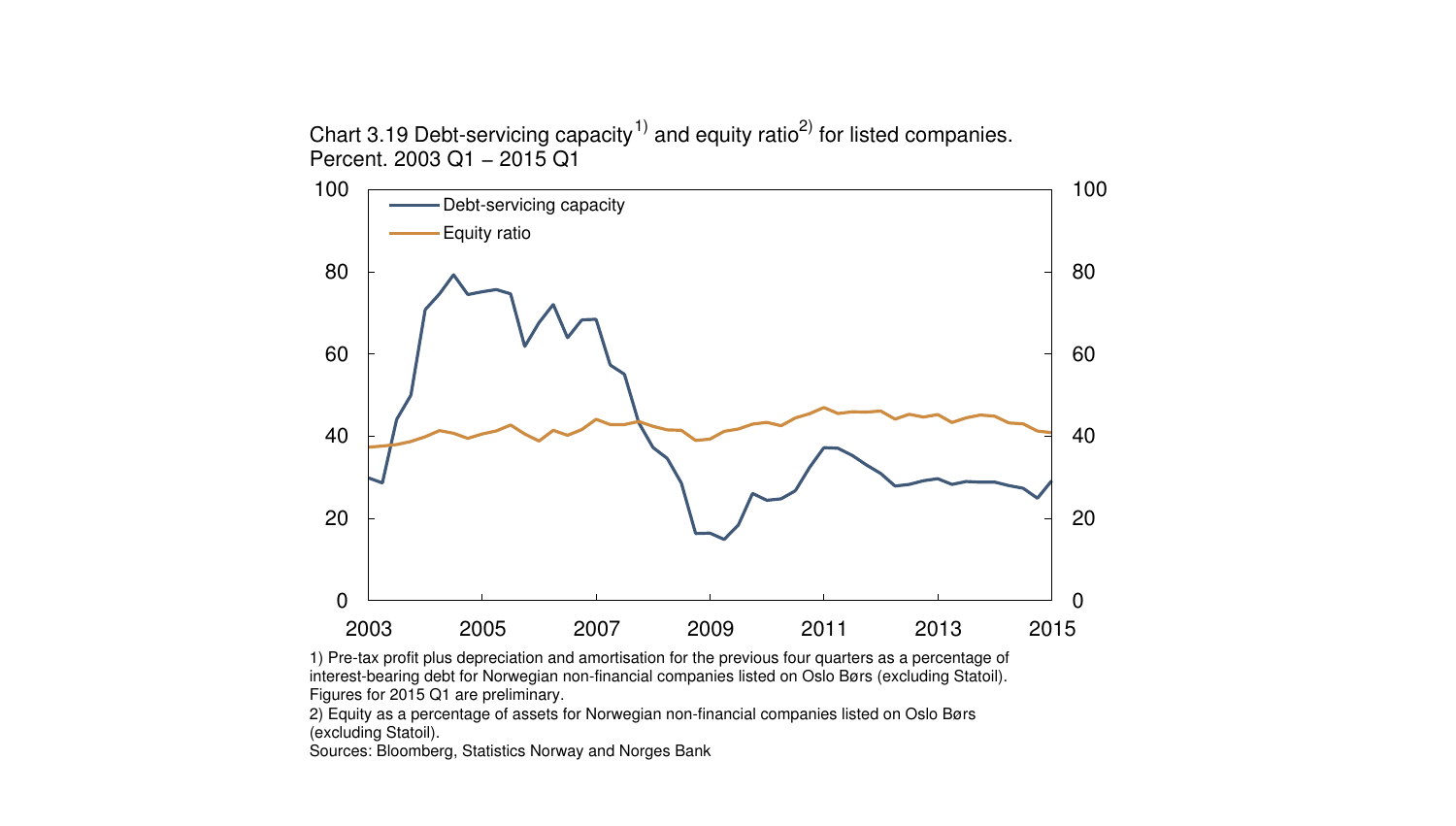

1) Estimated sales prices for centrally located high-standard office premises in Oslo deflated by the GDP deflator for mainland Norway.

Sources: Dagens Næringsliv, OPAK, Statistics Norway and Norges Bank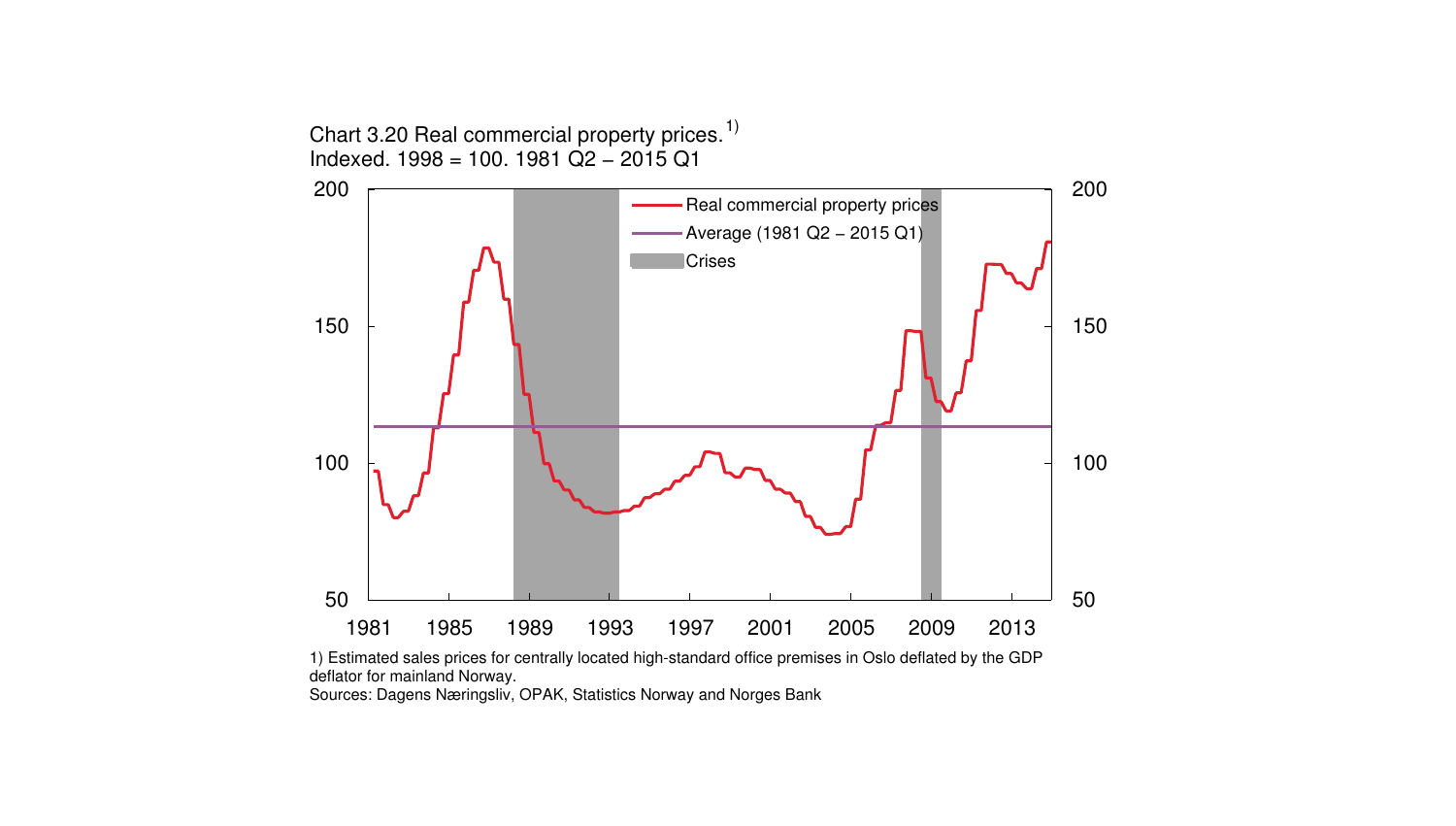Chart 3.21 Annual rental prices for office premises in Oslo. NOK per square meter. 1986 H1 − 2015 H1



Sources: OPAK and Dagens Næringsliv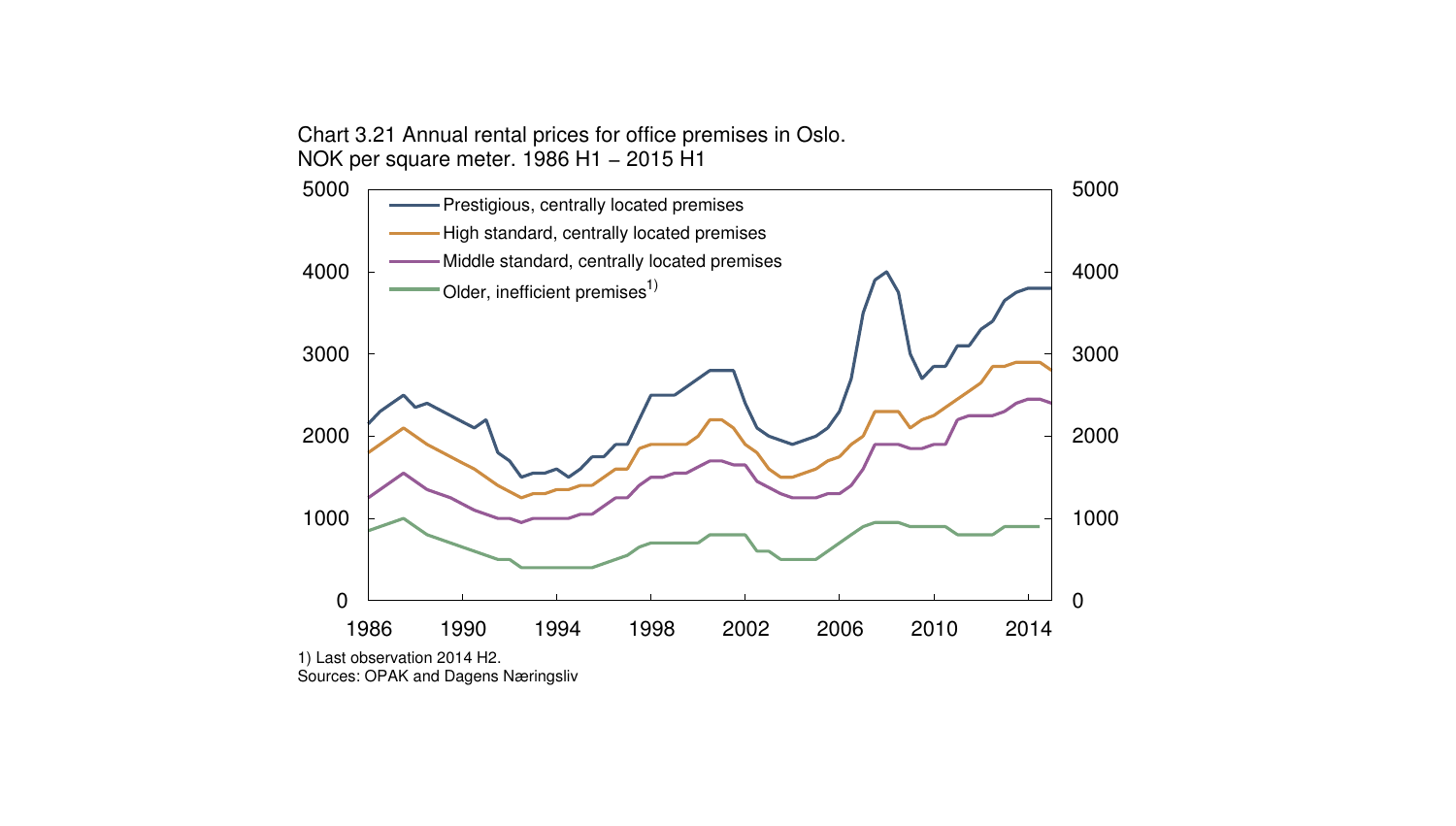Chart 3.22 Required yield<sup>1)</sup> for prime office space in Oslo and 10-year swap rate<sup>2)</sup>. Percent. 2001 H1 − 2015 H1



1) The required yield is based on assessments by Dagens Næringsliv's expert panel for commercial property.

2) Semi-annual swap rate is calculated as an average of daily rates. The swap rate for 2015 H1 is

the average of the daily rates in the period 1 January − 12 June 2015.

Sources: Dagens Næringsliv and Thomson Reuters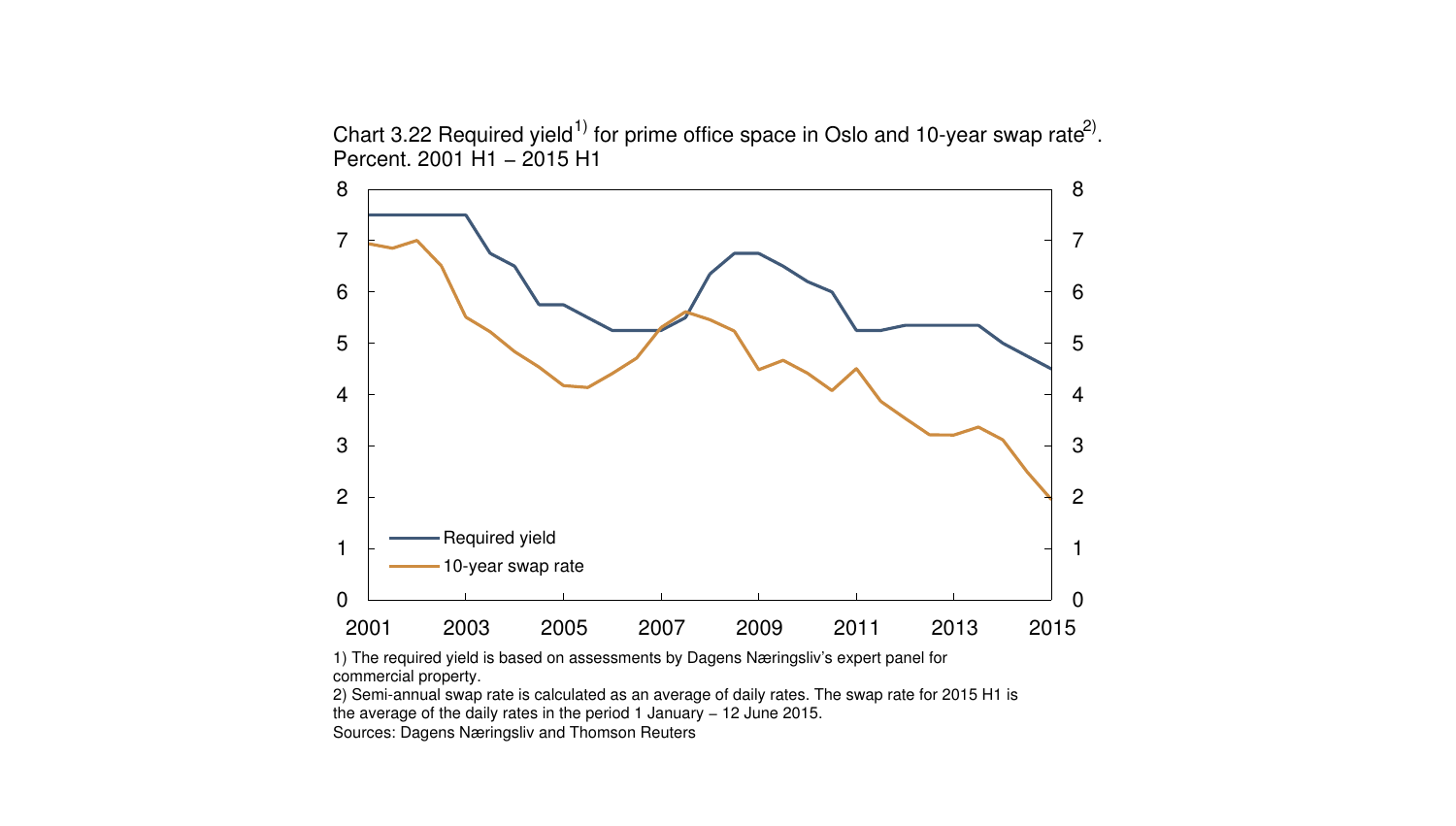

Chart 3.23 Office vacancy rates in Oslo and Bærum.<sup>1)</sup> Year-end. Percent. 2008 – 2015)

1) Calculated as average of different market specialists' estimates. 2) Preliminary figures for 2014. Forecasts for 2015.

Source: Entra's Consensus report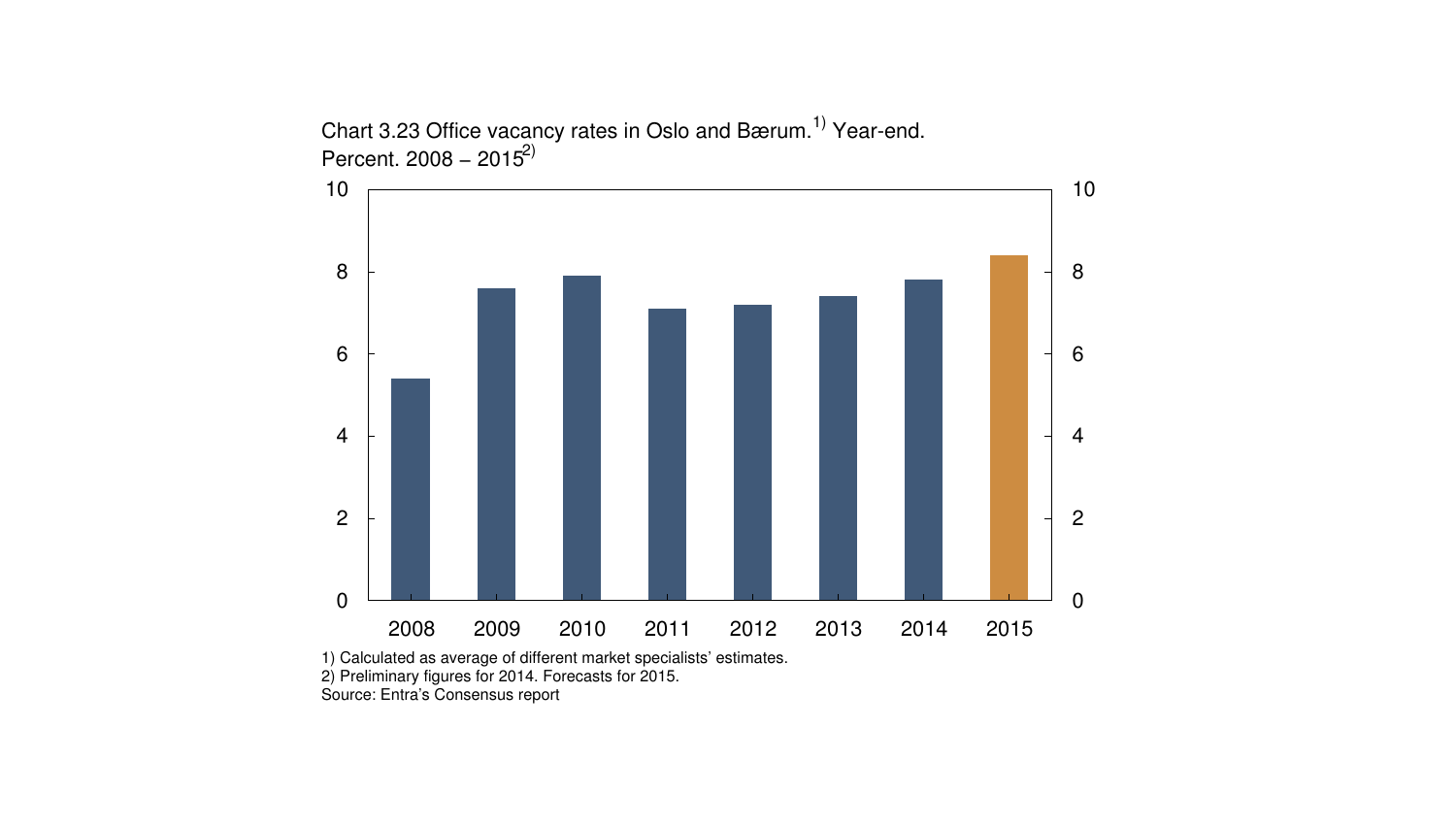

Chart 3.24 Annual rental prices for office premises in selected cities. NOK per square meter. 2006 H1 – 2015 H1<sup>1)</sup>

1) The statistics previously comprised one rental price segment per area. In the latter half of 2013, prices were divided into the segments "middle standard" and "high standard" per area. For the series "Stavanger, central" and "Stavanger, oil" the segment "high standard" was continued, while "middle standard" was continued for "Bergen" and "Trondheim".

Sources: OPAK and Dagens Næringsliv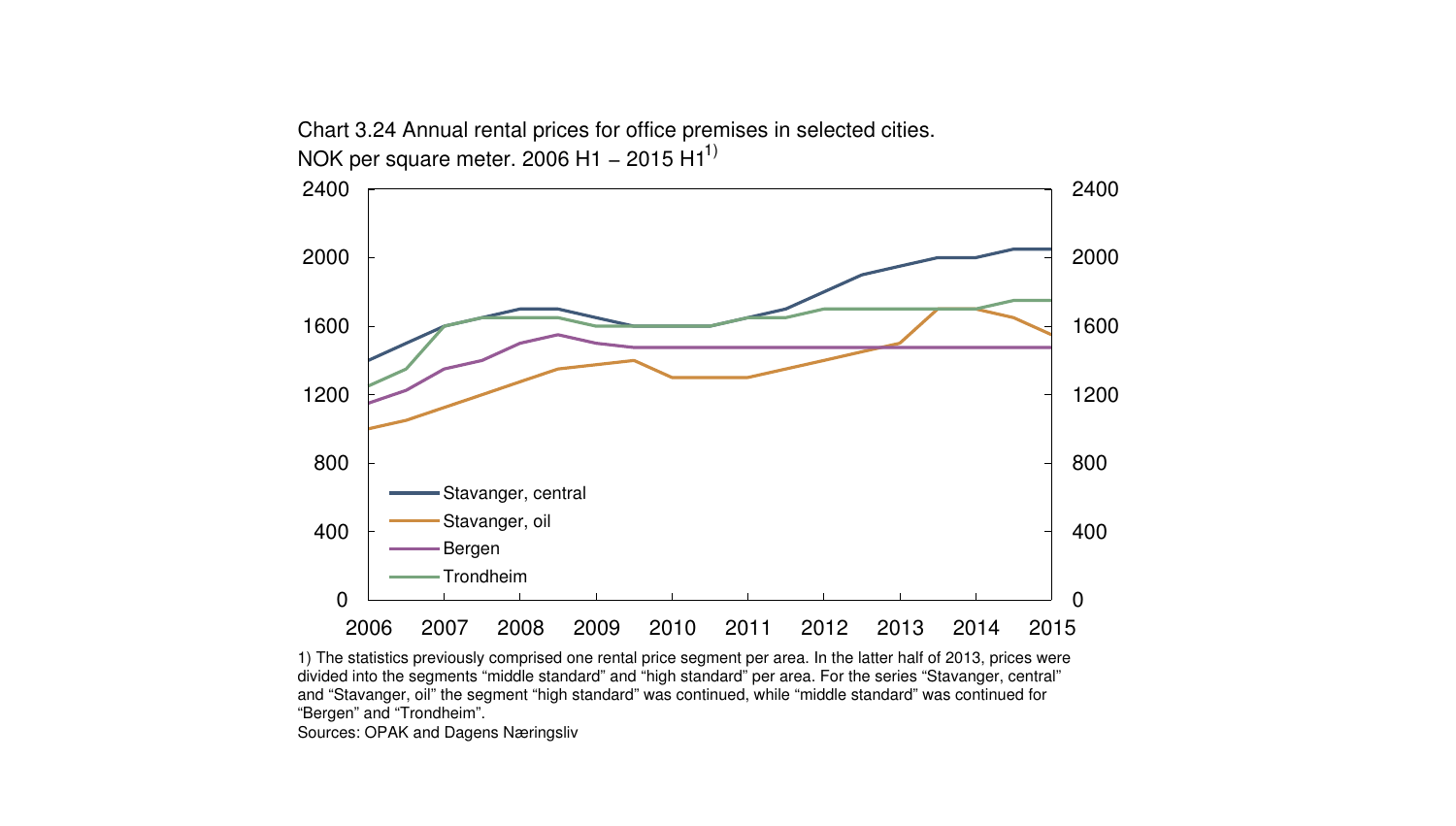Chart 3.25 Common Equity Tier 1 (CET1) capital ratios in banks.<sup>1)</sup> Percent. December 2008 − March 2015



Sources: Banking groups' quarterly and annual reports and Norges Bank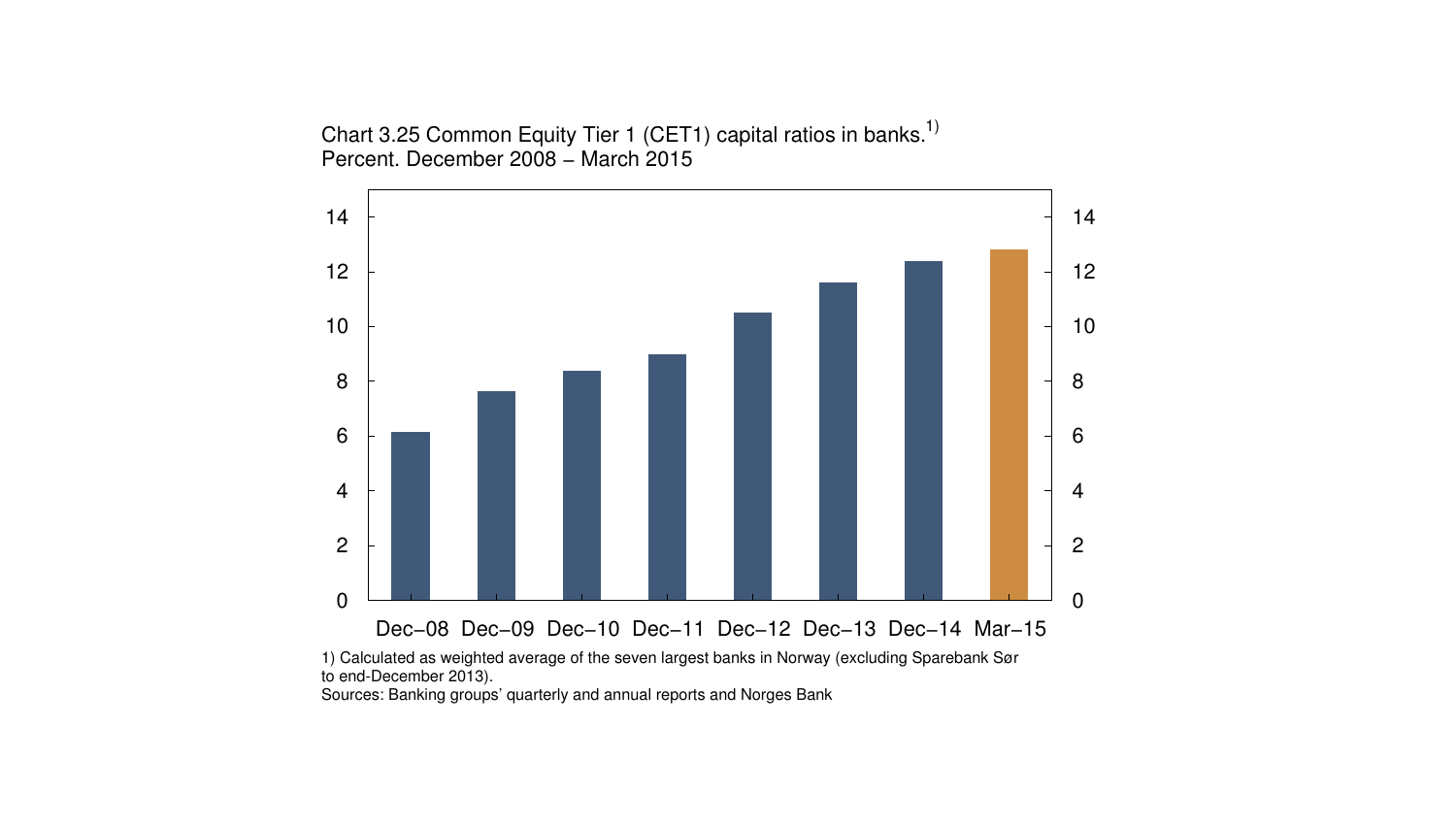Chart 3.26 Banking groups<sup>1)</sup> Common Equity Tier 1 (CET1) capital ratios. Percent. Total assets<sup>2)</sup> In billions of NOK. At 31 March 2015<sup>3)</sup>



2) Logarithmic scale.

3) Assuming that the entire profit for 2015 Q1 is added to CET1 capital.

Sources: Banking groups' quarterly reports and Norges Bank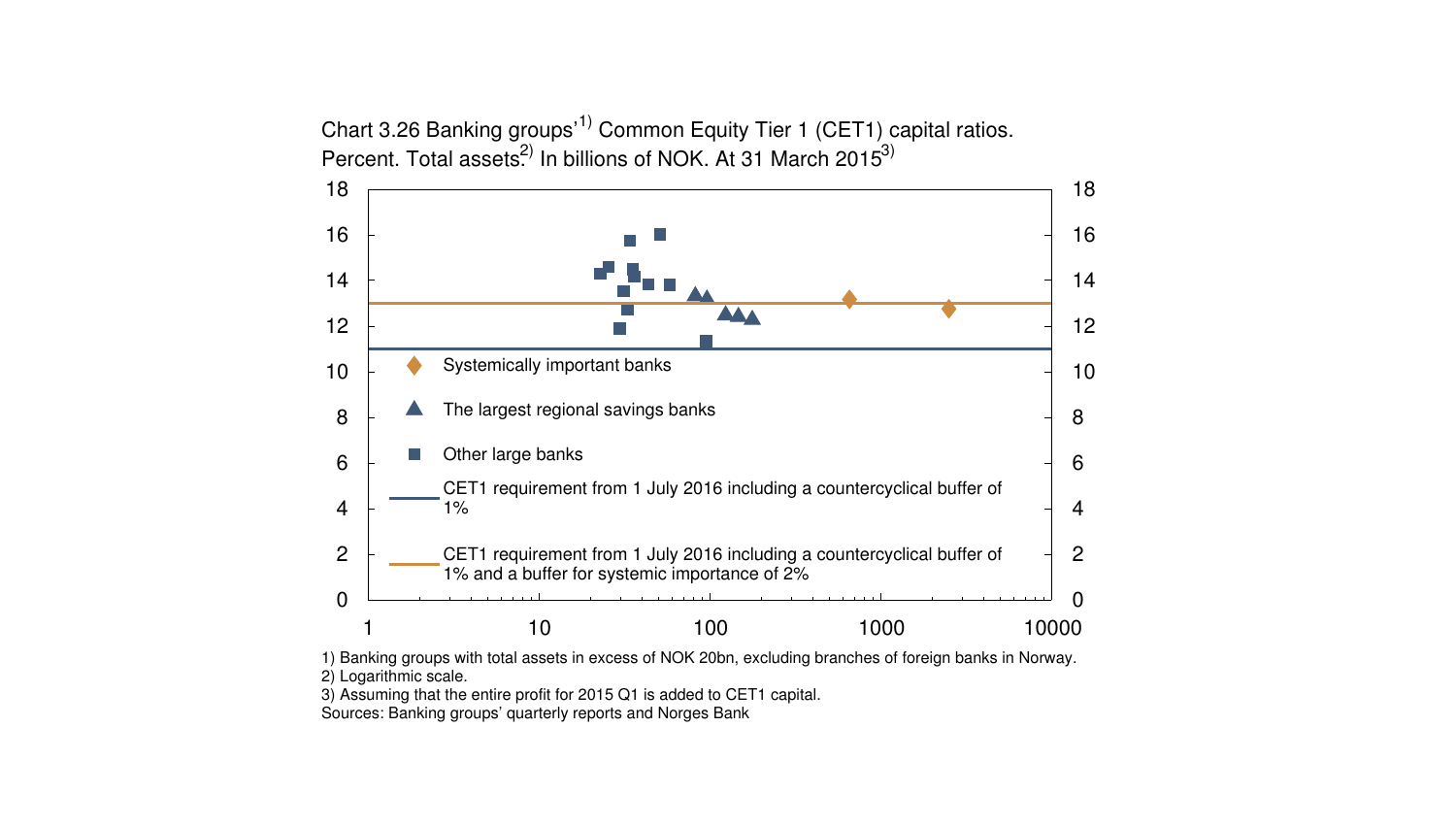Chart 3.27 Banks<sup>'1)</sup> wholesale funding as a share of total assets. Percent. 1976 Q1 − 2015 Q1



Source: Norges Bank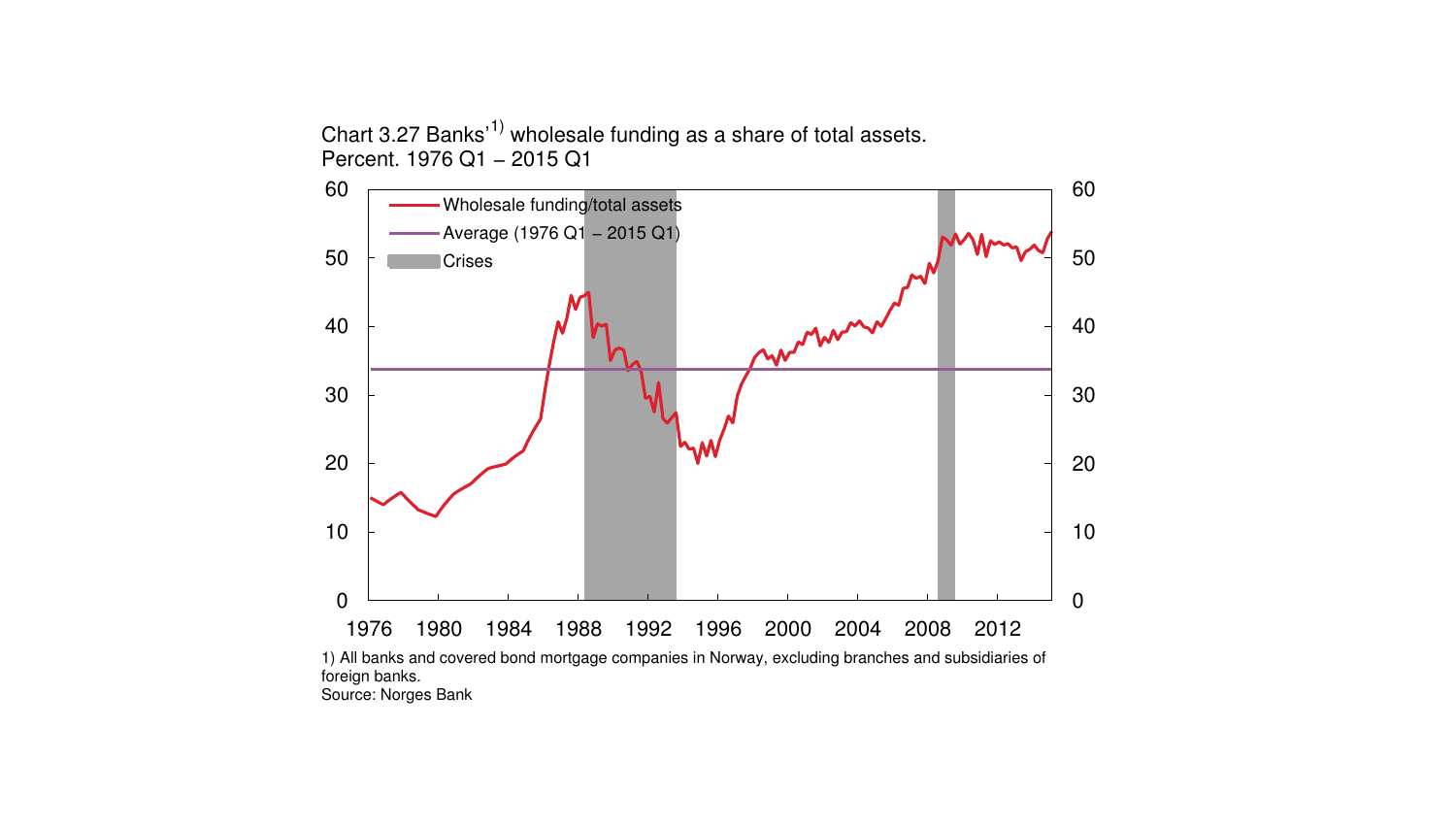Chart 3.28 Decomposition of banks<sup> $(1)$ </sup> wholesale funding. As a percentage of total assets. 1991 Q4 − 2015 Q1



1) All banks and covered bond mortgage companies in Norway excluding branches and subsidiaries of foreign banks.

2) Deposits from credit institutions include deposits from central banks. Source: Norges Bank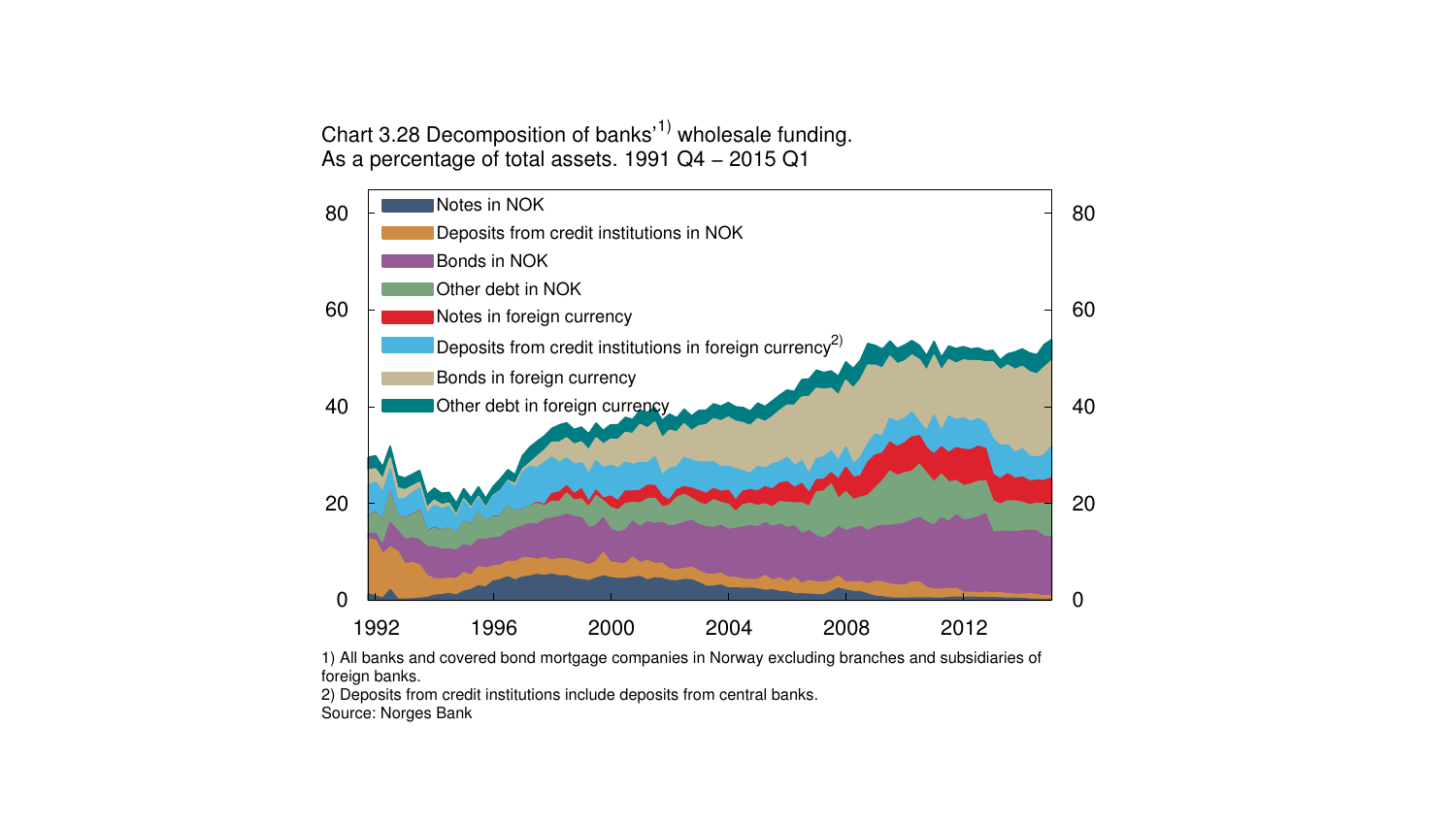Chart 3.29 Average risk premiums<sup>1)</sup> on new and outstanding bond debt for Norwegian banks. Basis points. January 2006 − May 2015



Sources: Bloomberg, Stamdata, DNB Markets and Norges Bank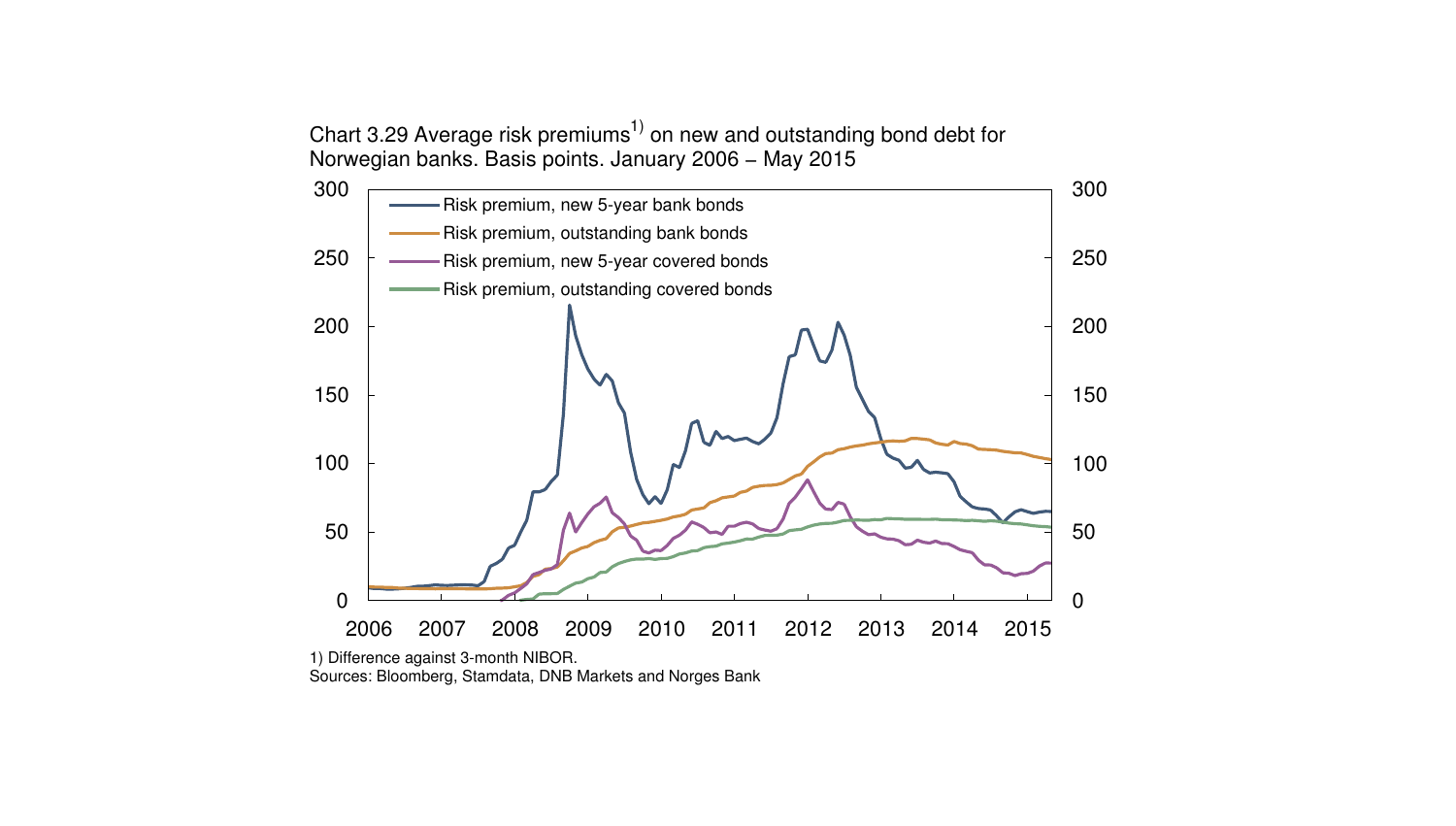Chart 3.30 Common Equity Tier 1 capital requirements in the new regulatory framework. Percent. 1 July 2013 – 1 July 2016

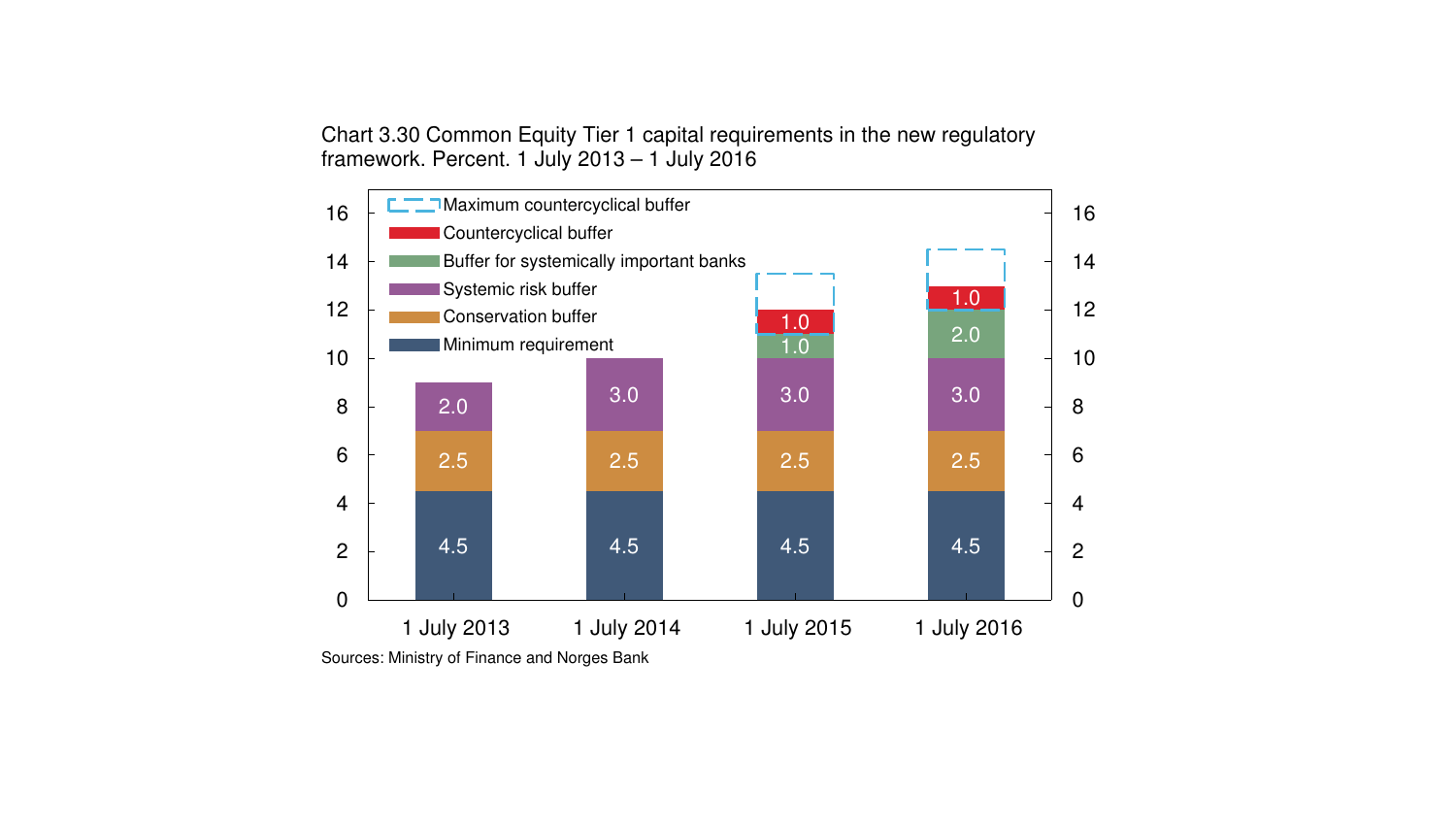

1) The sum of C2 households and C3 non-financial enterprises for mainland Norway (all non-financial enterprises pre-1995). C3 non-financial enterprises comprises C2 non-financial enterprises and foreign debt for mainland Norway.

2) One-sided Hodrick-Prescott filter estimated on data augmented with a simple projection. Lambda = 400 000.

3) One-sided Hodrick-Prescott filter. Lambda = 400 000.

Sources: Statistics Norway, IMF and Norges Bank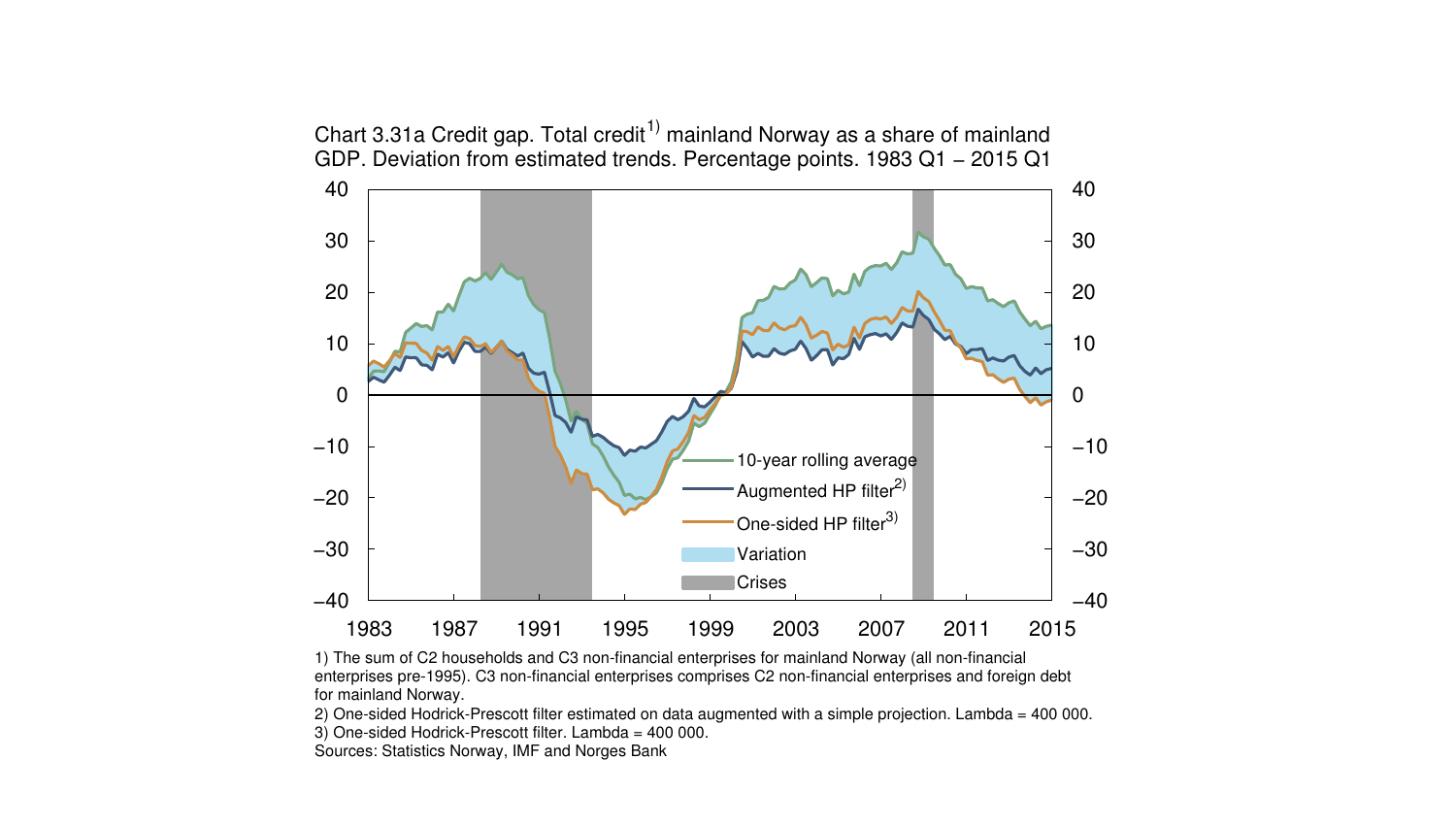−30 −20  $-10$ 0 10 20 30 40 −30 −20 −10 0 10 20 30 40 Recursive average Augmented HP filter<sup>1)</sup> One-sided HP filter<sup>2)</sup> Variation Crises

Chart 3.31b House price gap. House prices relative to disposable income. Deviation from estimated trends. Percent. 1983 Q1 − 2015 Q1



1983 1987 1991 1995 1999 2003 2007 2011 2015

−40

Eiendomsverdi and Norges Bank

−40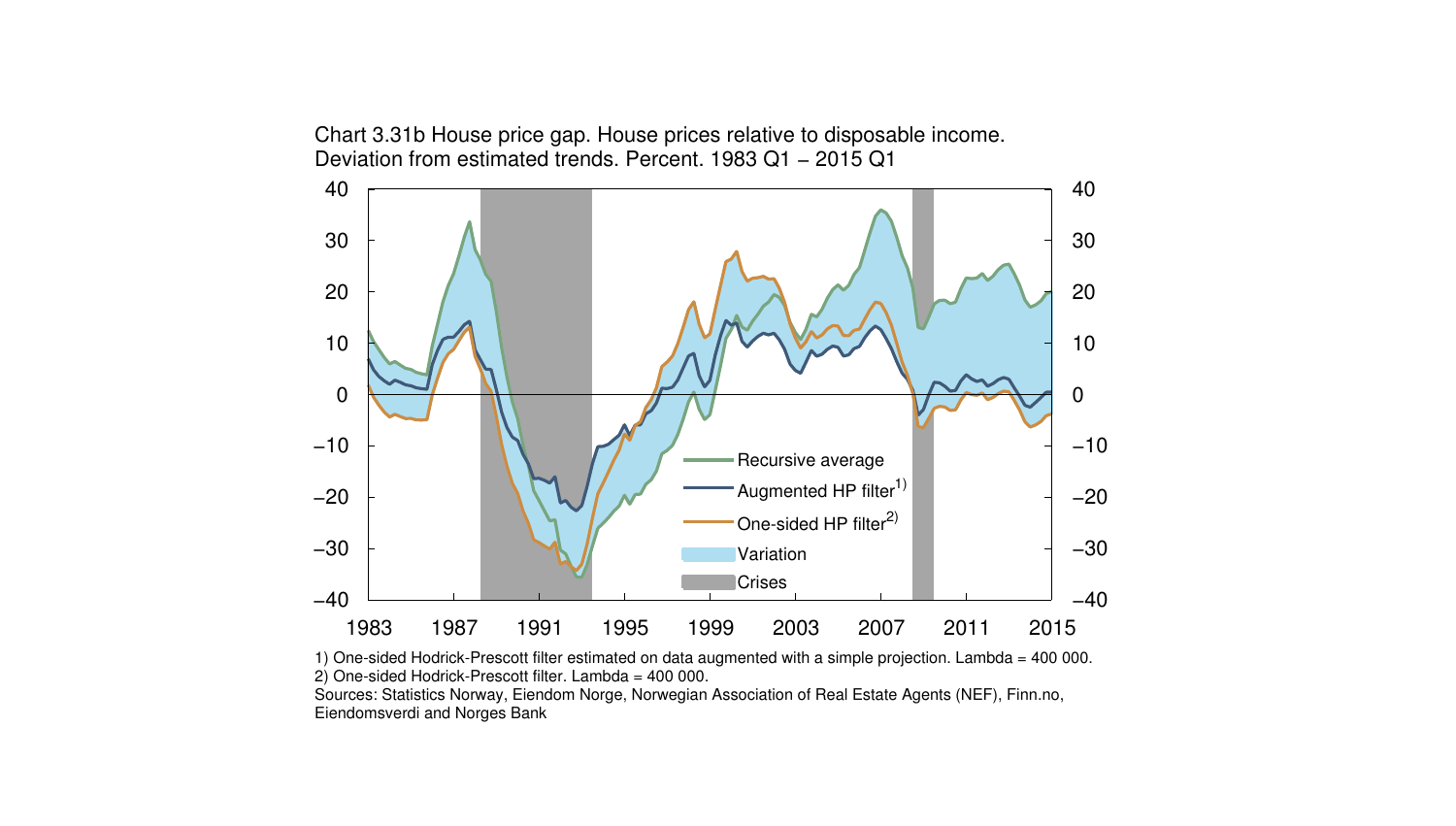Chart 3.31c Commercial property price gap. Real commercial property prices<sup>1)</sup> as deviation from estimated trends. Percent. 1983 Q1 − 2015 Q1



1) Estimated sales prices for office premises in Oslo deflated by the GDP deflator for mainland Norway.

2) One-sided Hodrick-Prescott filter estimated on data augmented with a simple projection. Lambda = 400 000.

3) One-sided Hodrick-Prescott filter. Lambda = 400 000.

Sources: Dagens Næringsliv, OPAK, Statistics Norway and Norges Bank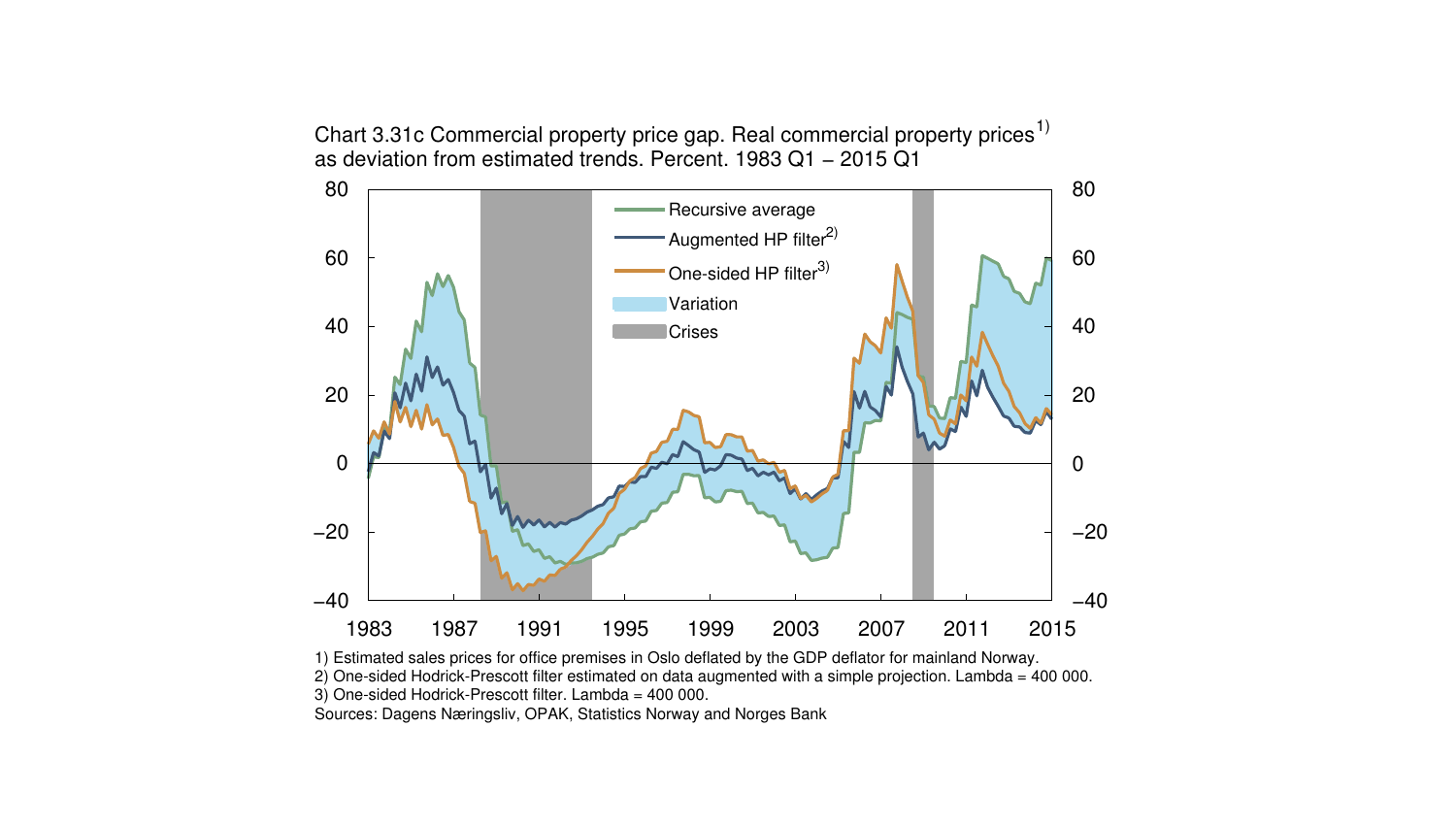Chart 3.31d Wholesale funding gap. Banks<sup>1)</sup> wholesale funding as a share of total assets. Deviation from estimated trends. Percentage points. 1983 Q1 − 2015 Q1



1) All banks and covered bond mortgage companies in Norway excluding branches and subsidiaries of foreign banks.

2) One-sided Hodrick-Prescott filter estimated on data augmented with a simple projection. Lambda = 400 000. 3) One-sided Hodrick-Prescott filter. Lambda = 400 000.

Source: Norges Bank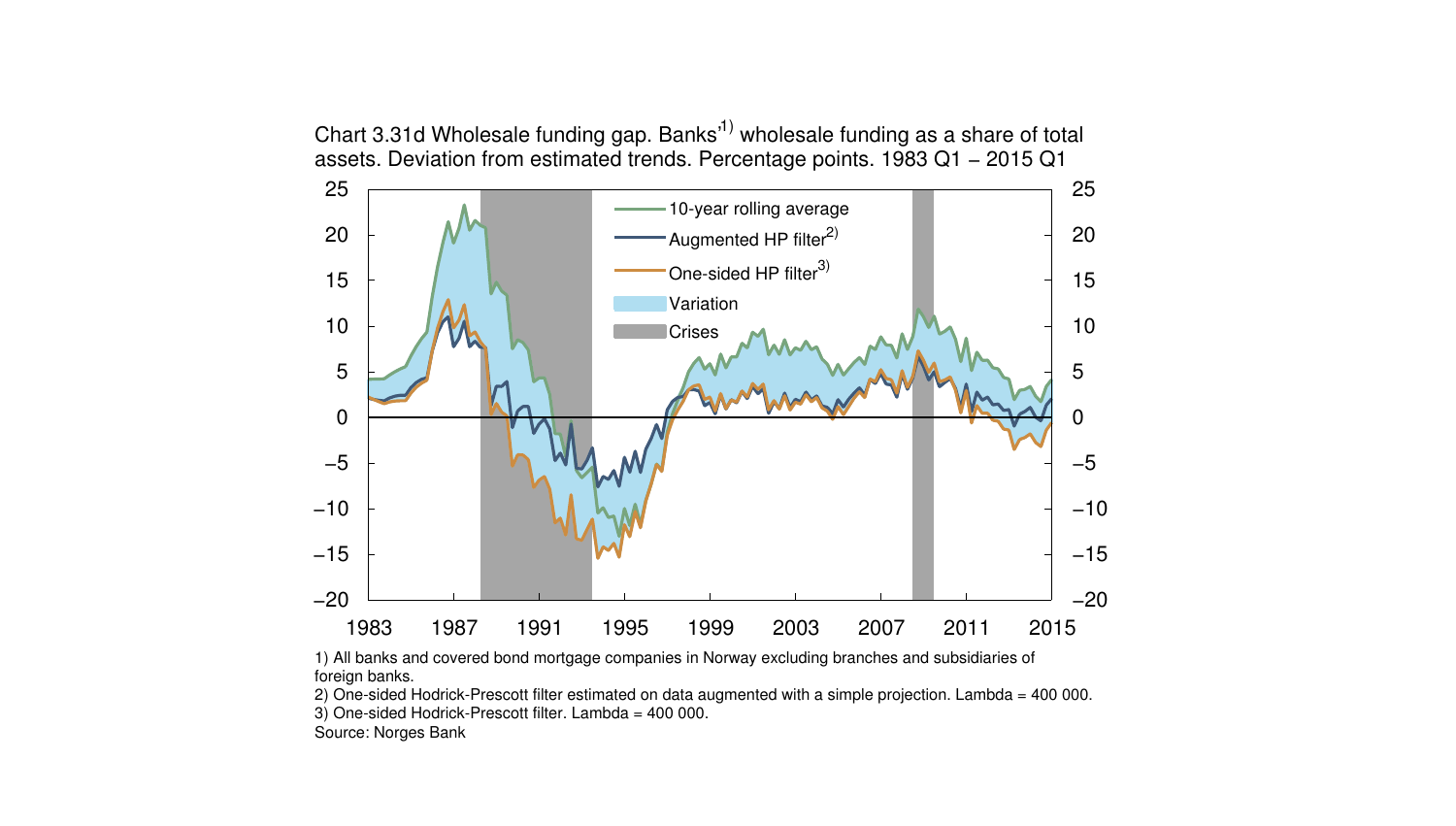

Chart 3.32 Estimated crisis probabilities from various model specifications. 1980 Q1 − 2015 Q1

1) Model variation is represented by the highest and lowest crisis probability based on different model specifications and trend calculations. Source: Norges Bank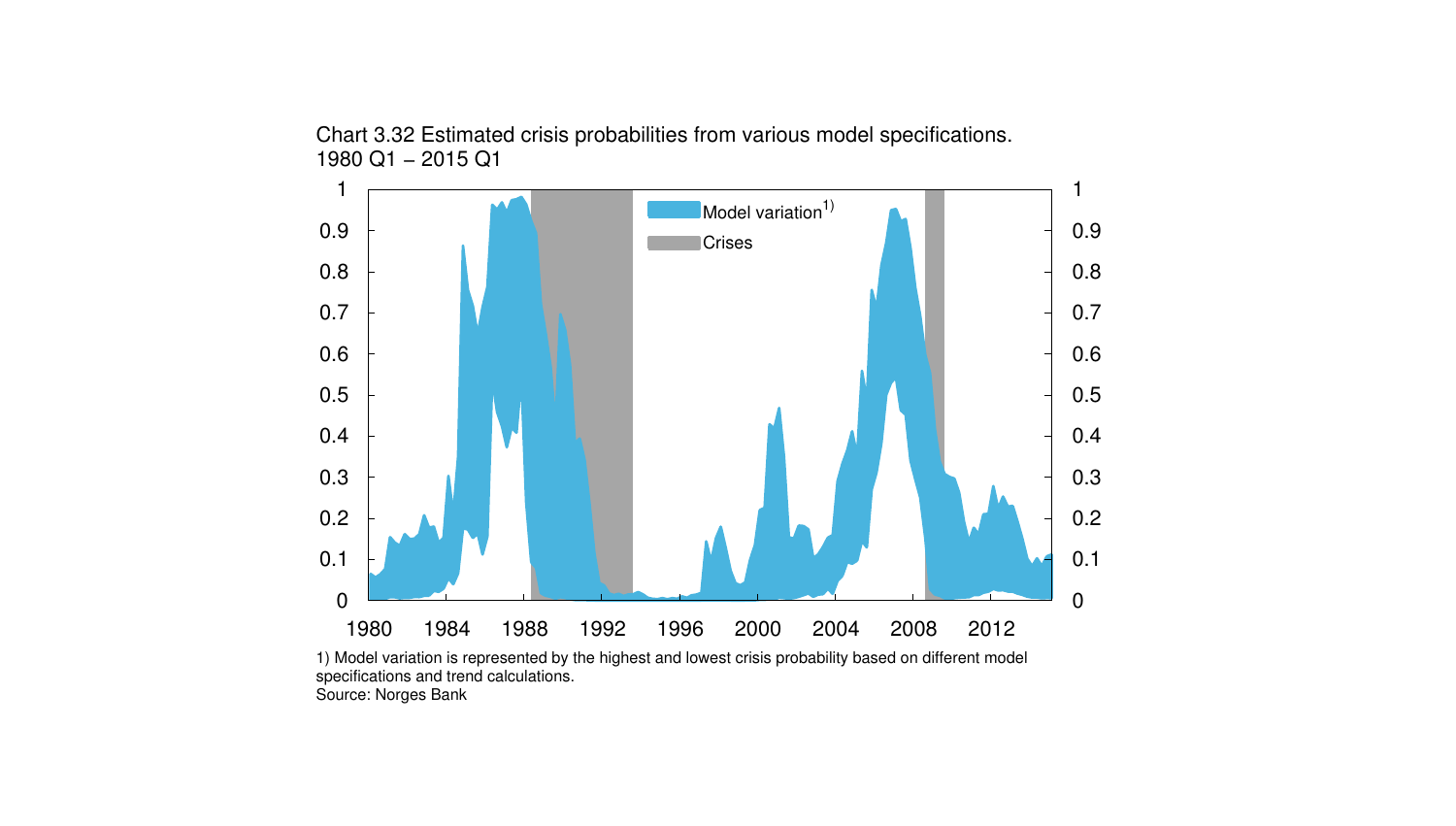Chart 3.33 Benchmark rates for the countercyclical capital buffer under alternative trend estimates. Percent. 1983 Q1 − 2015 Q1



1) One-sided Hodrick-Prescott filter estimated on data augmented with a simple projection. Lambda = 400 000. 2) One-sided Hodrick-Prescott filter. Lambda = 400 000. Sources: Statistics Norway, IMF and Norges Bank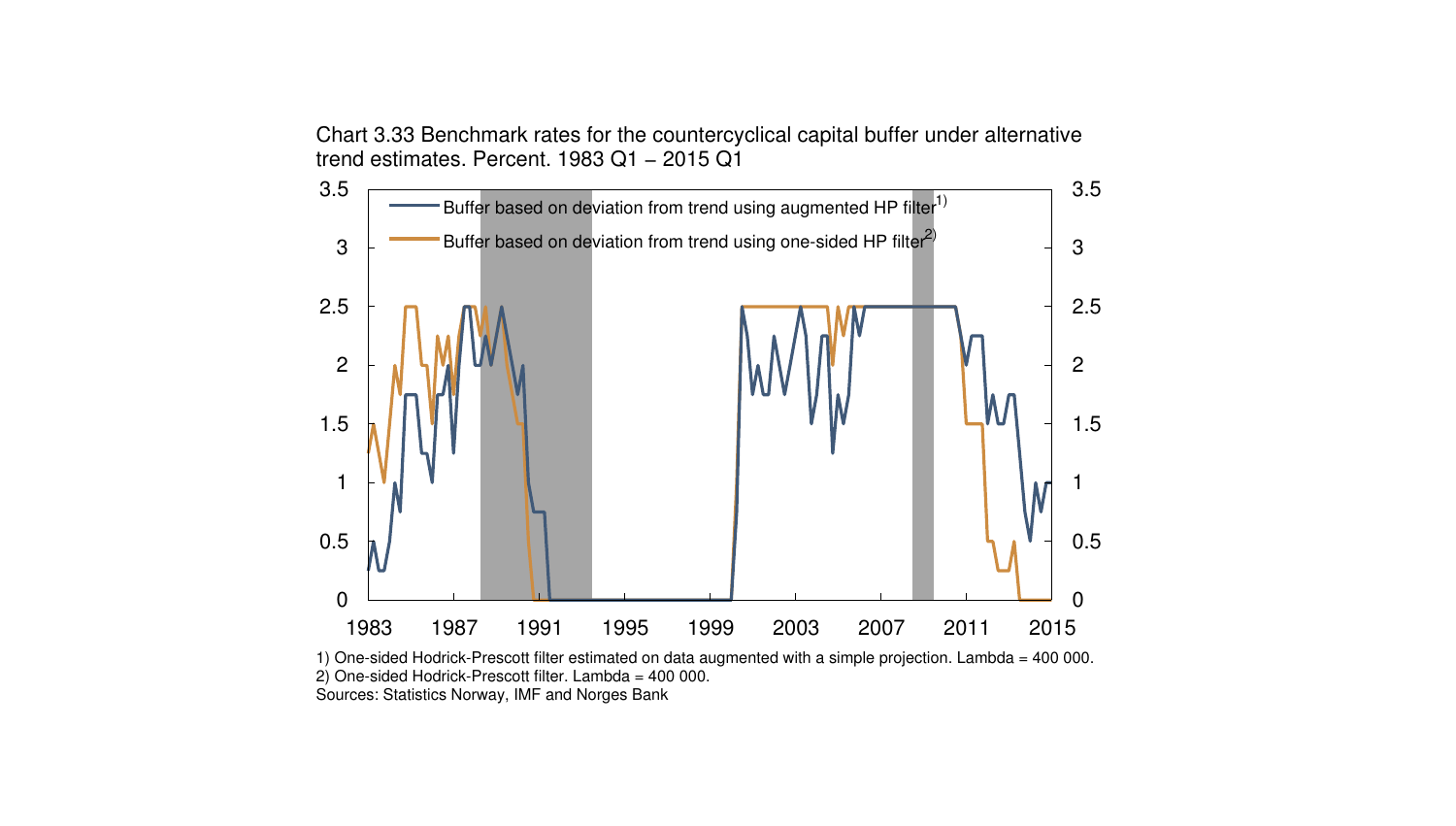Chart 1 Nominal effective exchange rates<sup>1)</sup>. Index. January 2014 = 100. January 2014 – April 2015



1) A positive slope denotes a stronger krone exchange rate. Source: Thomson Reuters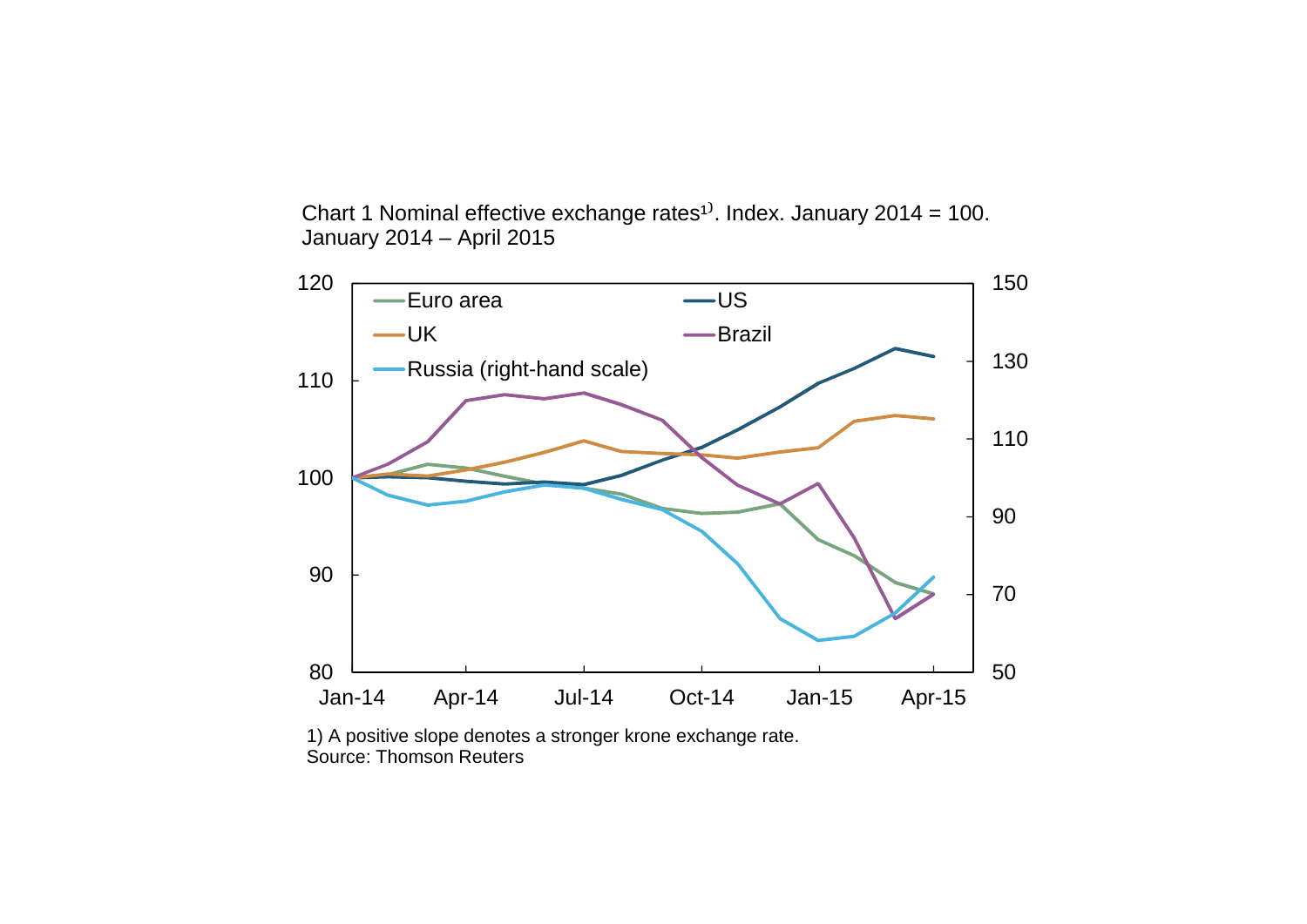Chart 2 US. Non-residential business fixed investment (including rigs). In billions of USD. Annualised. Seasonally adjusted. Number of active oil and gas rigs. January 2005 – May 2015



Source: Thomson Reuters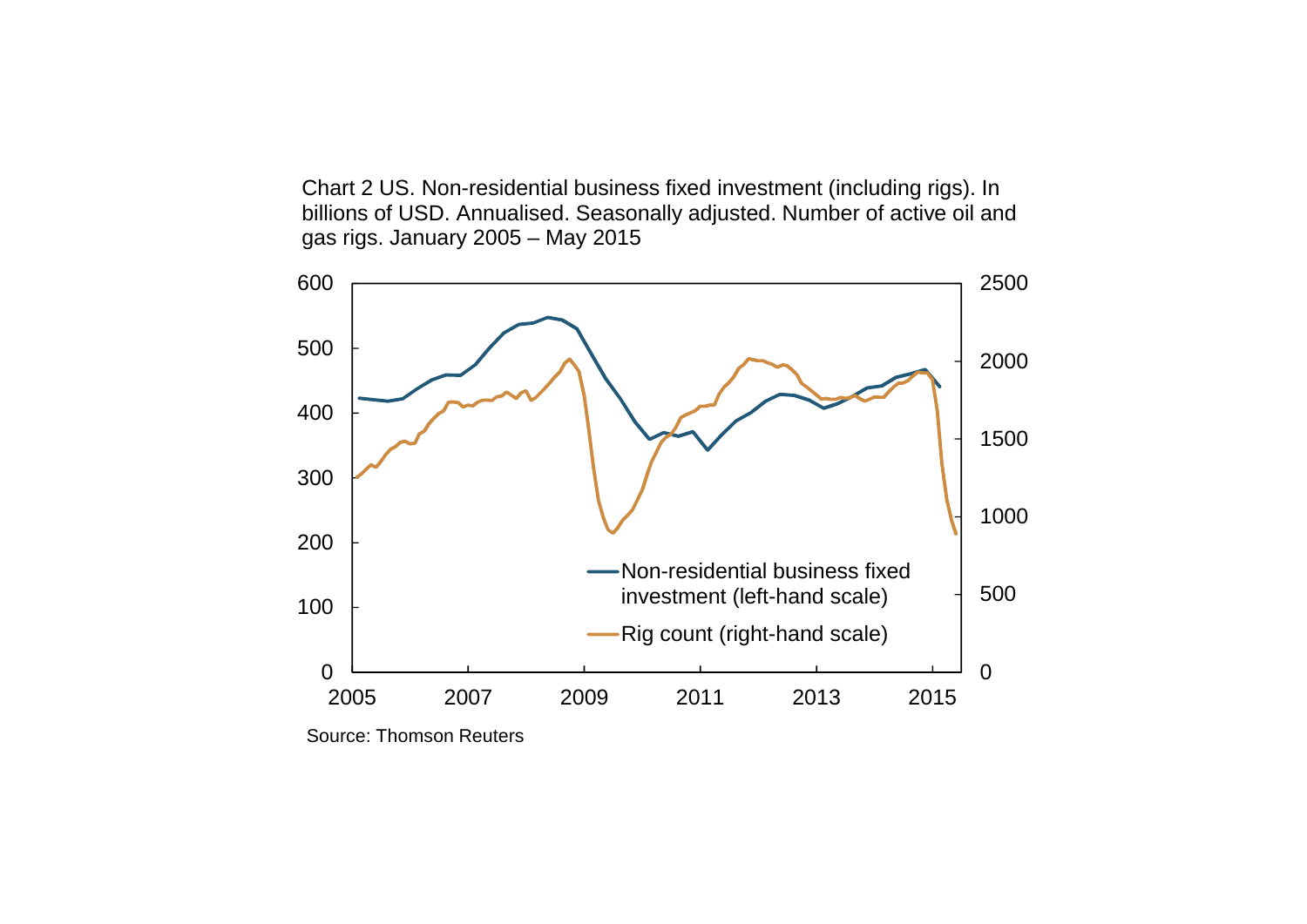Chart 3 Euro area. Quarterly GDP growth. Percent. 2005 Q1 – 2015 Q1. Composite output PMI. Three-month moving average. Diffusion index centred around 50. January 2005 – May 2015



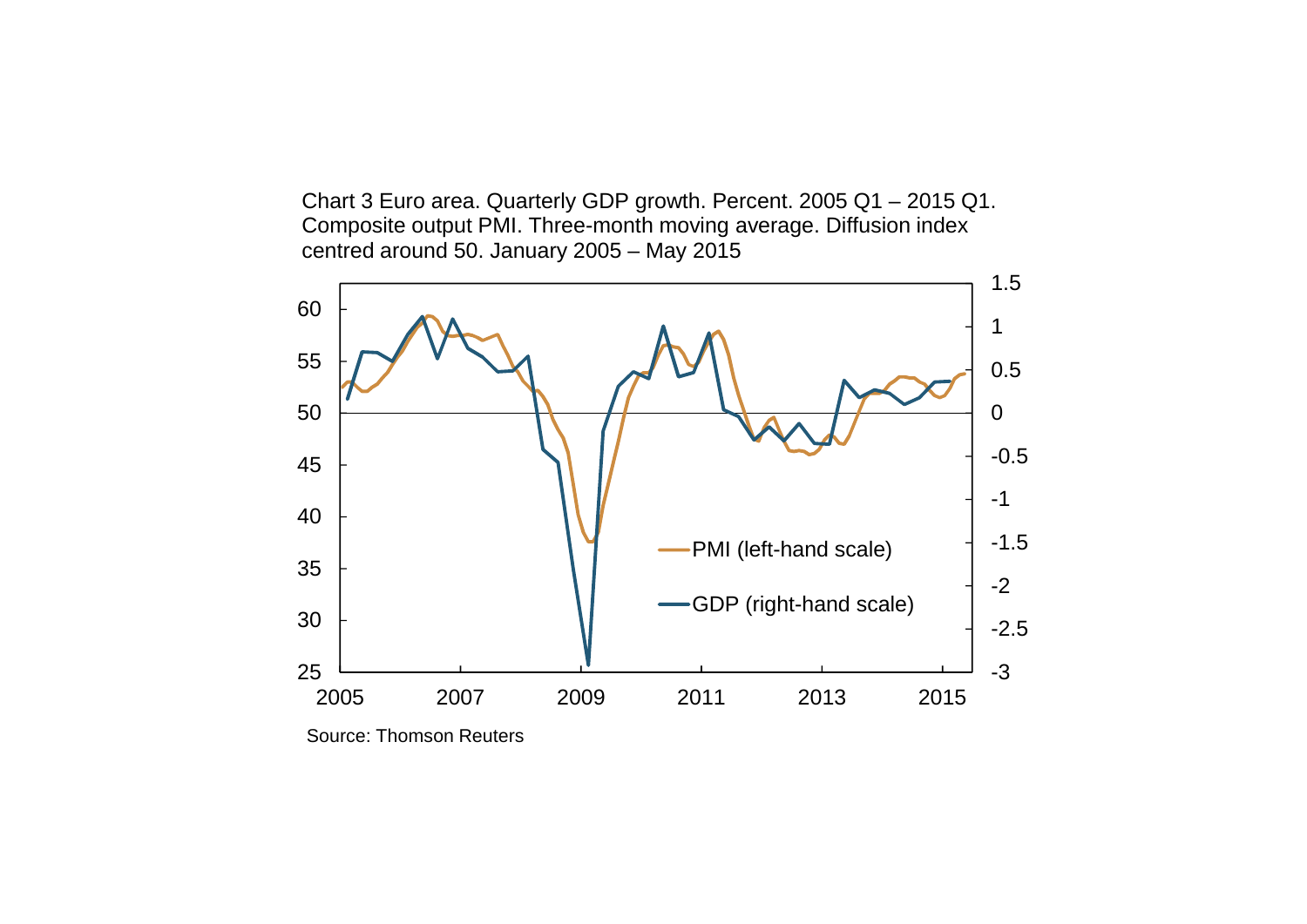Chart 4 Sweden. GDP. Four-quarter change. Percent. 2005 Q1 – 2015 Q1. CPI. Twelve-month change. Percent. January 2005 – May 2015



Source: Thomson Reuters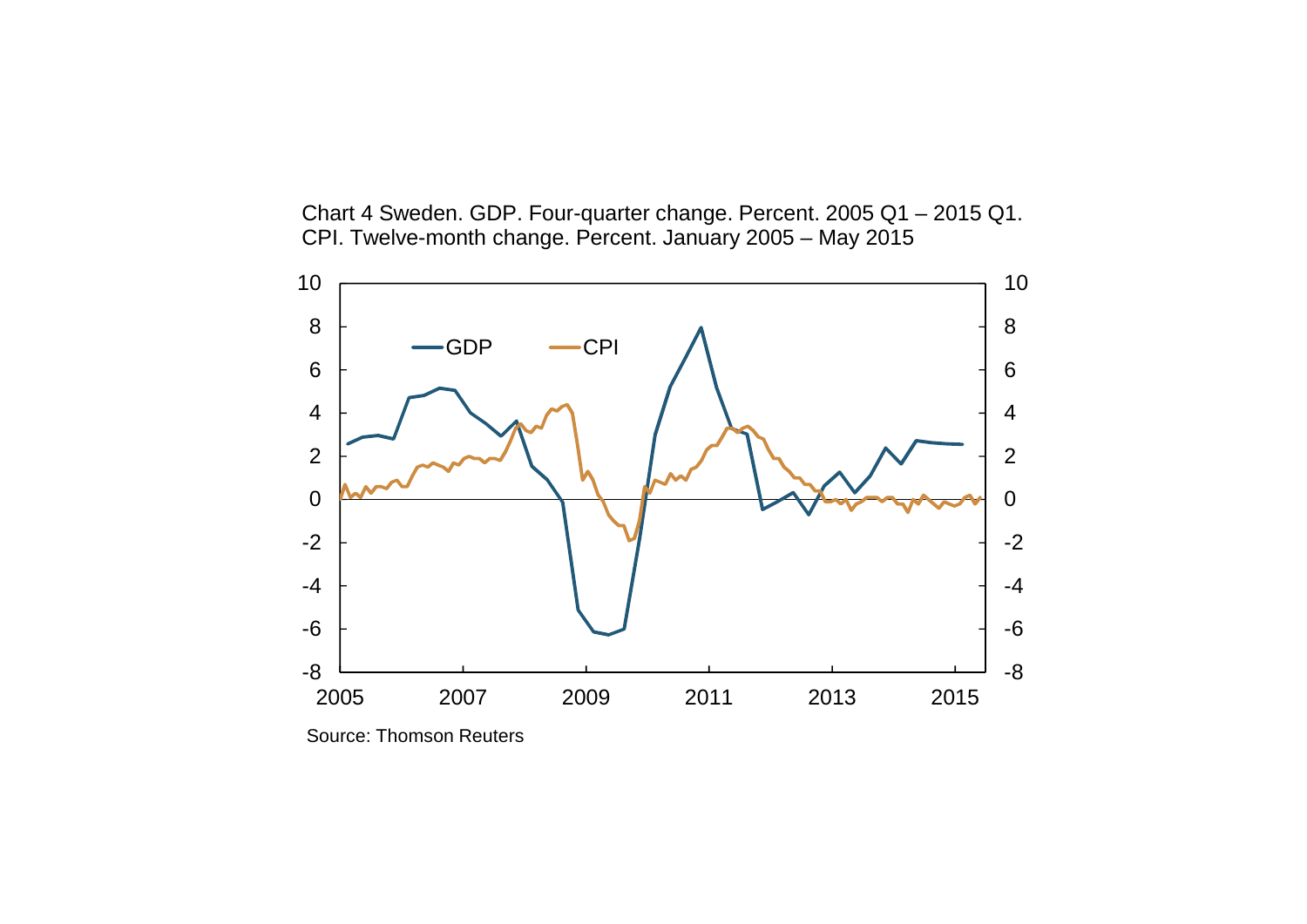Chart 5 China. Retail trade. Twelve-month change. Three-month moving average. Percent. January 2005 – May 2015



Source: Thomson Reuters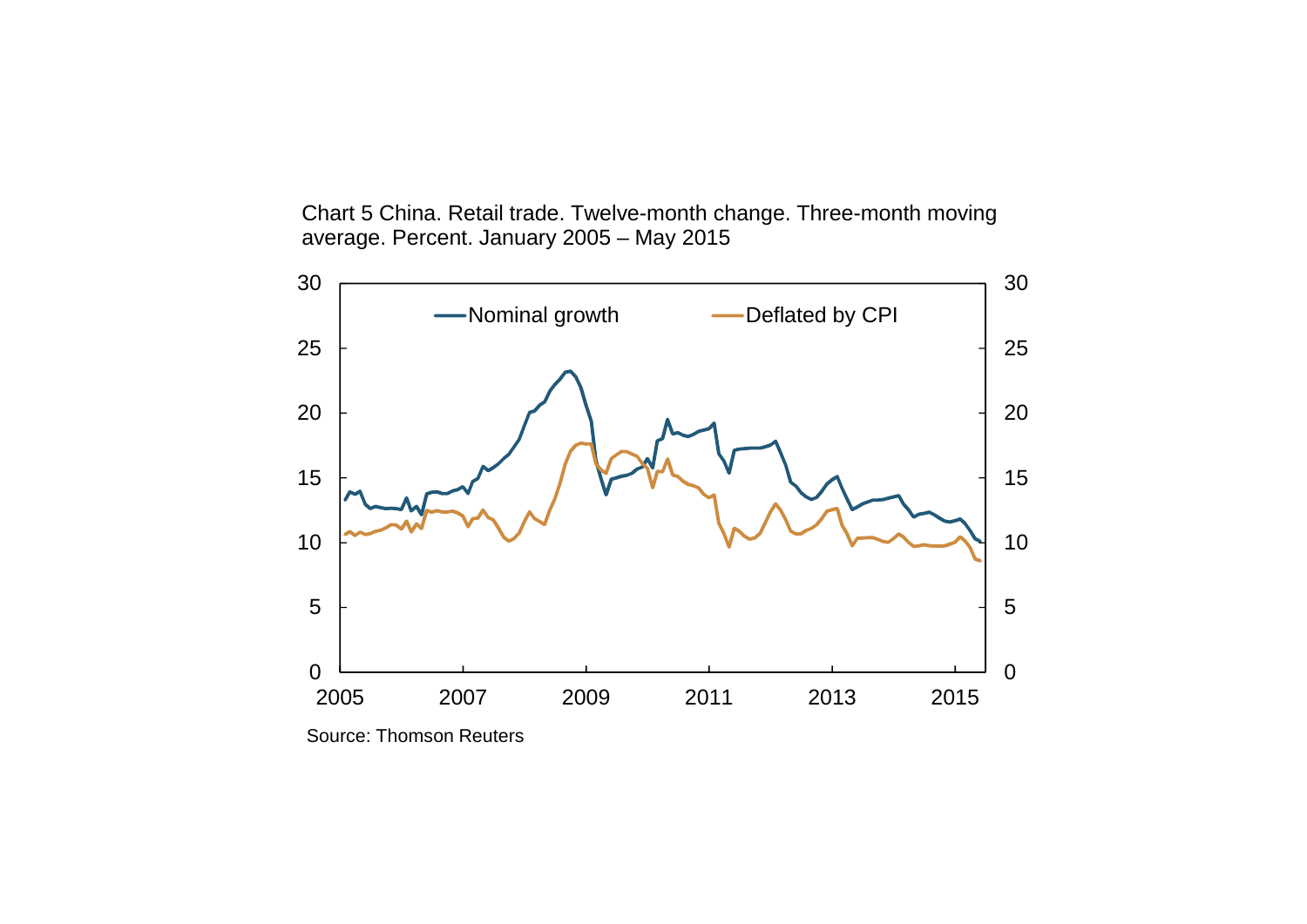Chart 6 India. Capital goods production. Twelve-month change. Threemonth moving average. Percent. June 2006 – April 2015

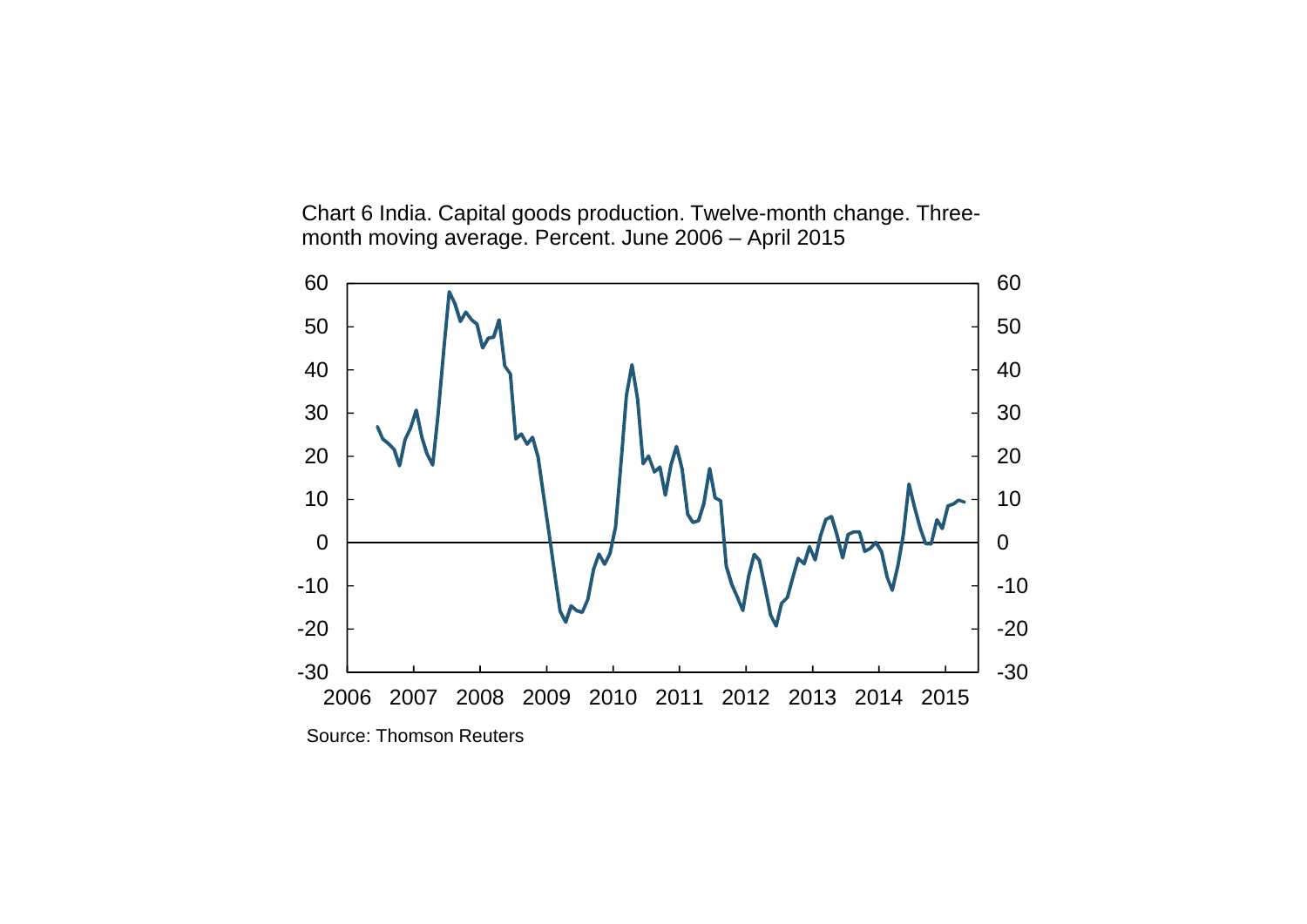Chart 1 Estimated forward interest rates for trading partners. Old and new aggregated rate Percent. 2015 Q2 − 2018 Q4



Sources: Thomson Reuters and Norges Bank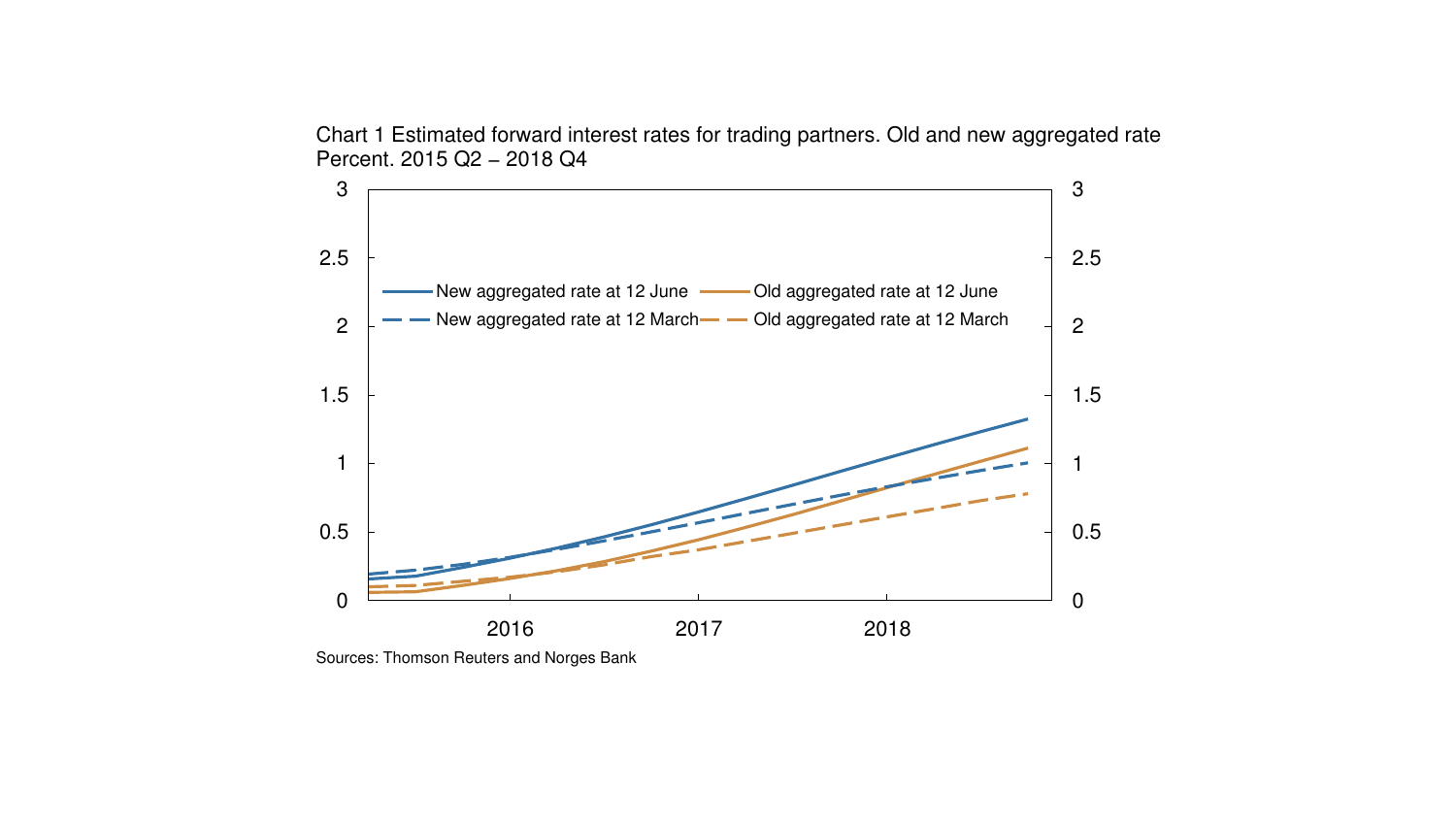2000 2003 2006 2009 2012 2015 −1 −1 Source: Bloomberg  $-US$  UK Sweden **- Germany** Norway

Chart 1 Yields on 2−year government bonds. Percent. 1 January 2000 − 12 June 2015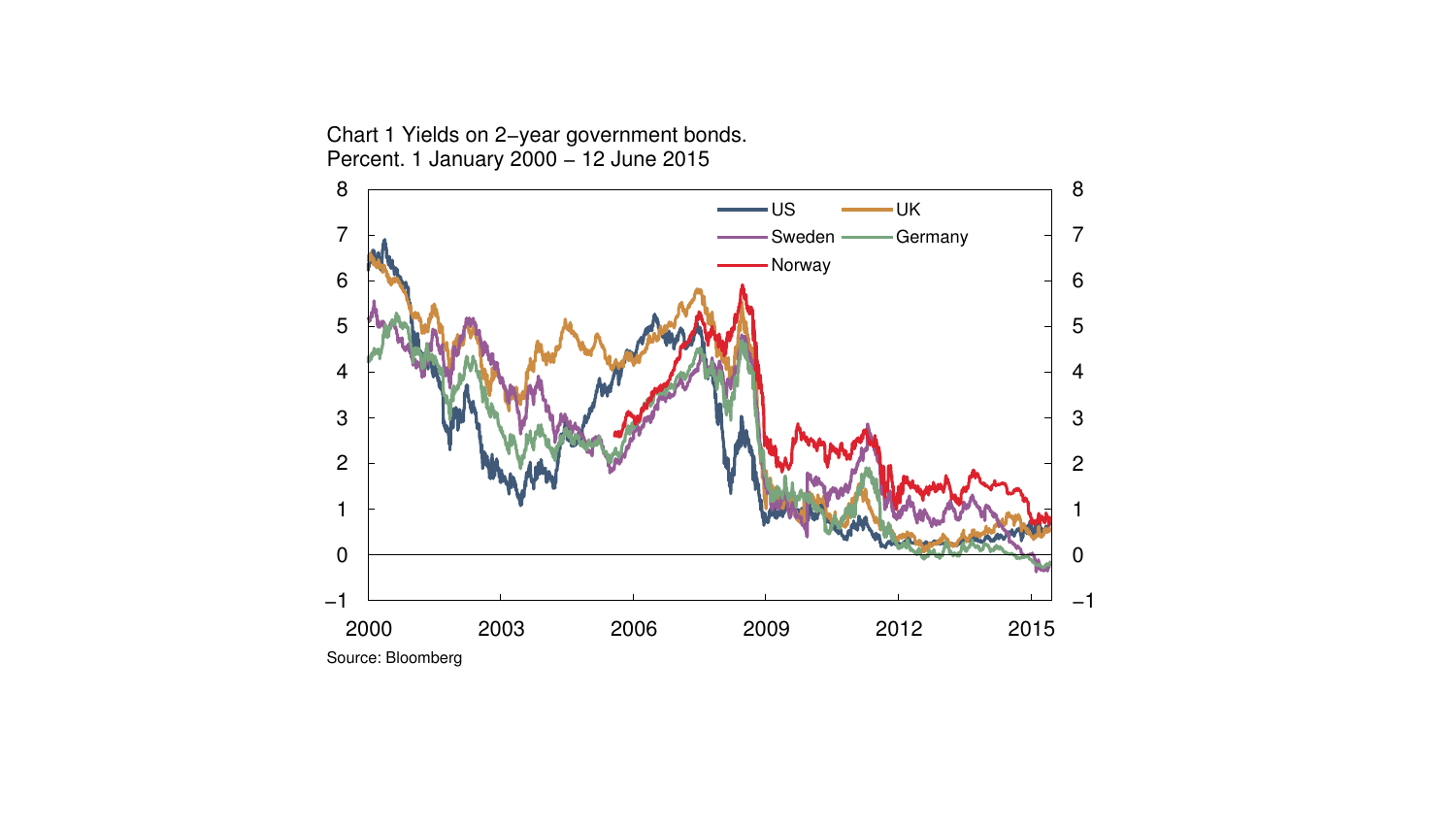

Chart 2 Yields on 10−year government bonds. Percent. 1 January 2000 − 12 June 2015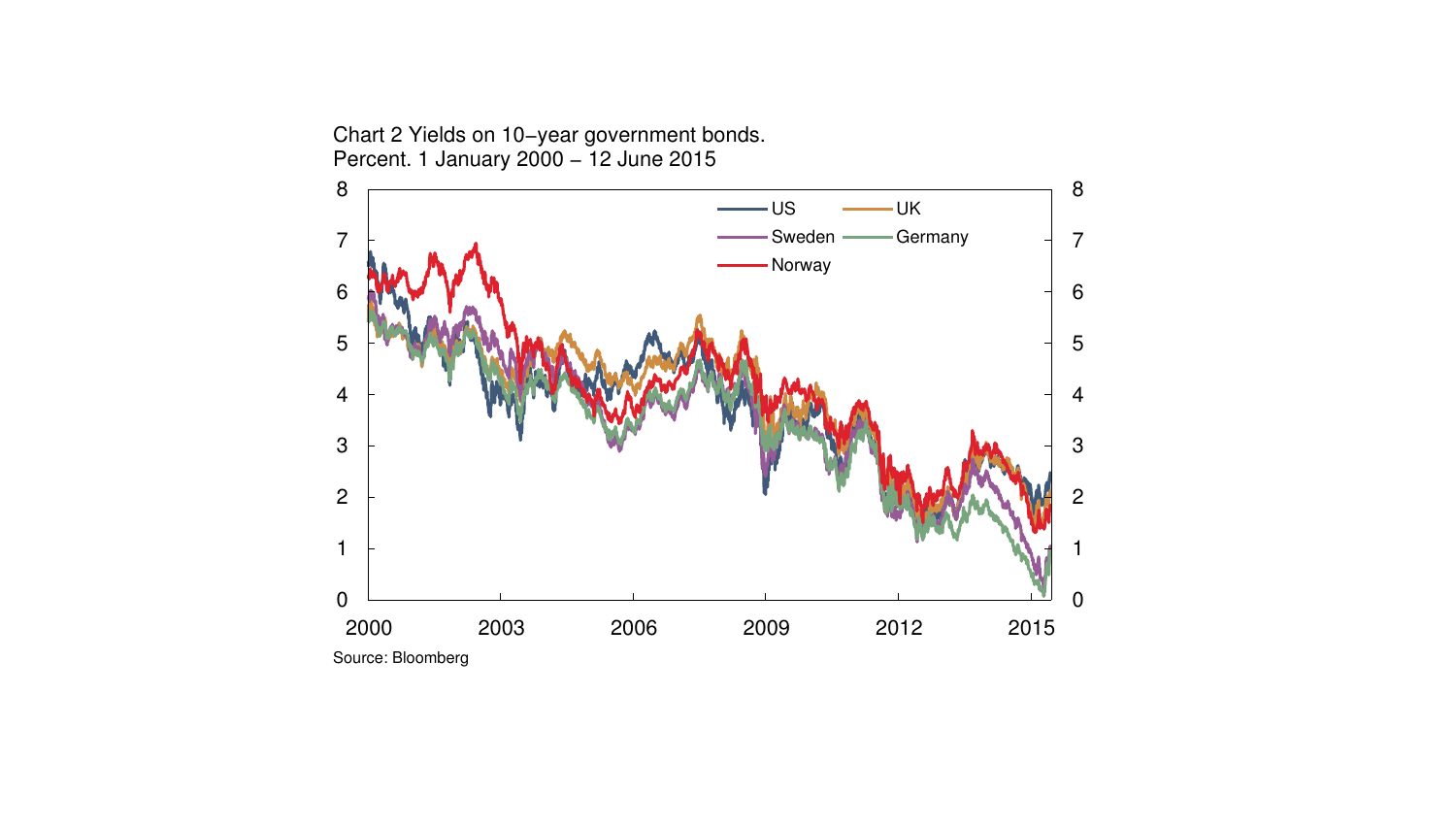

1) For the seven production fields that accounted for 95% of growth in oil and gas production 2011 − 2013. 2) Monthly production as from June 2015 is estimated. Source: EIA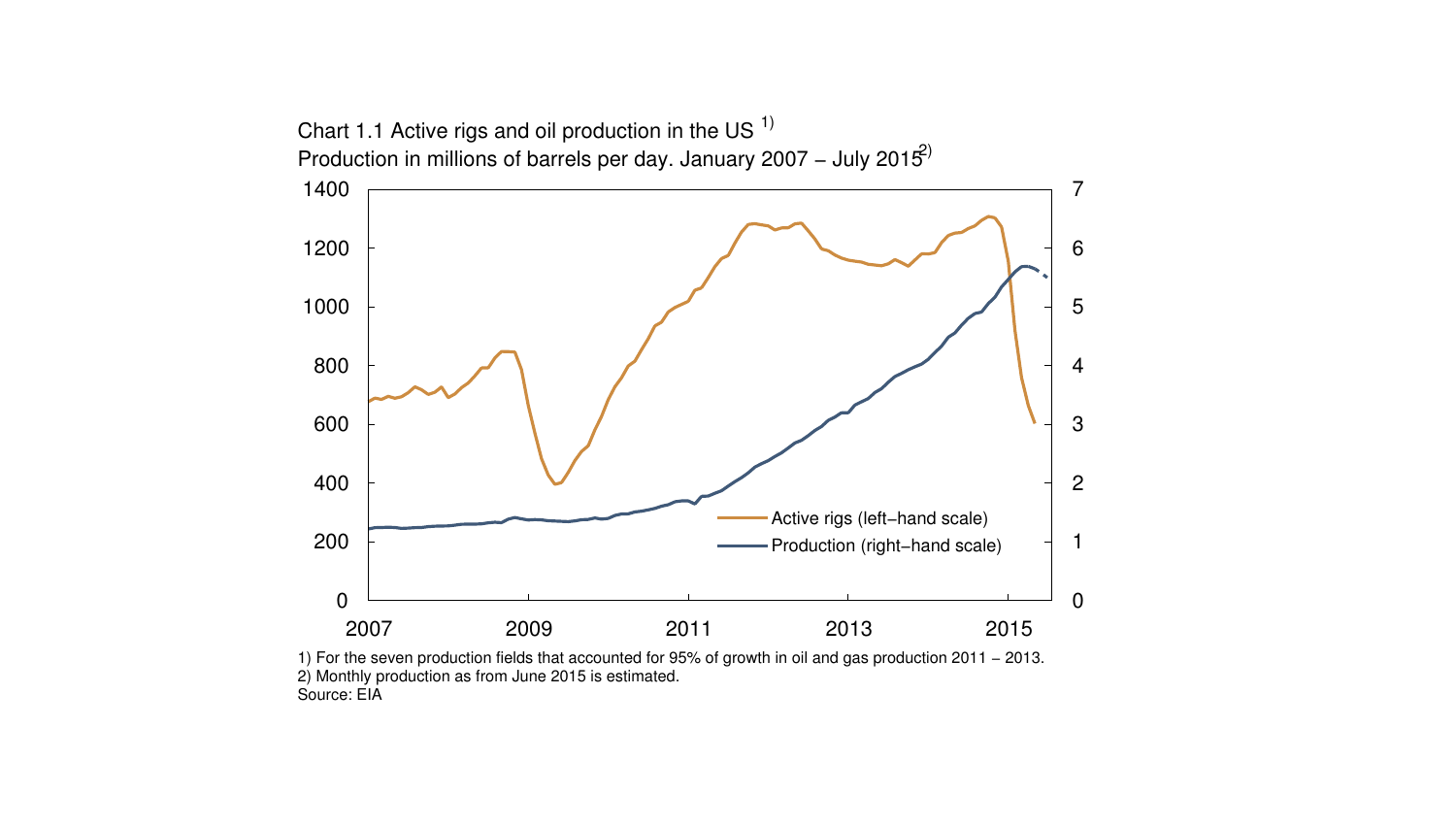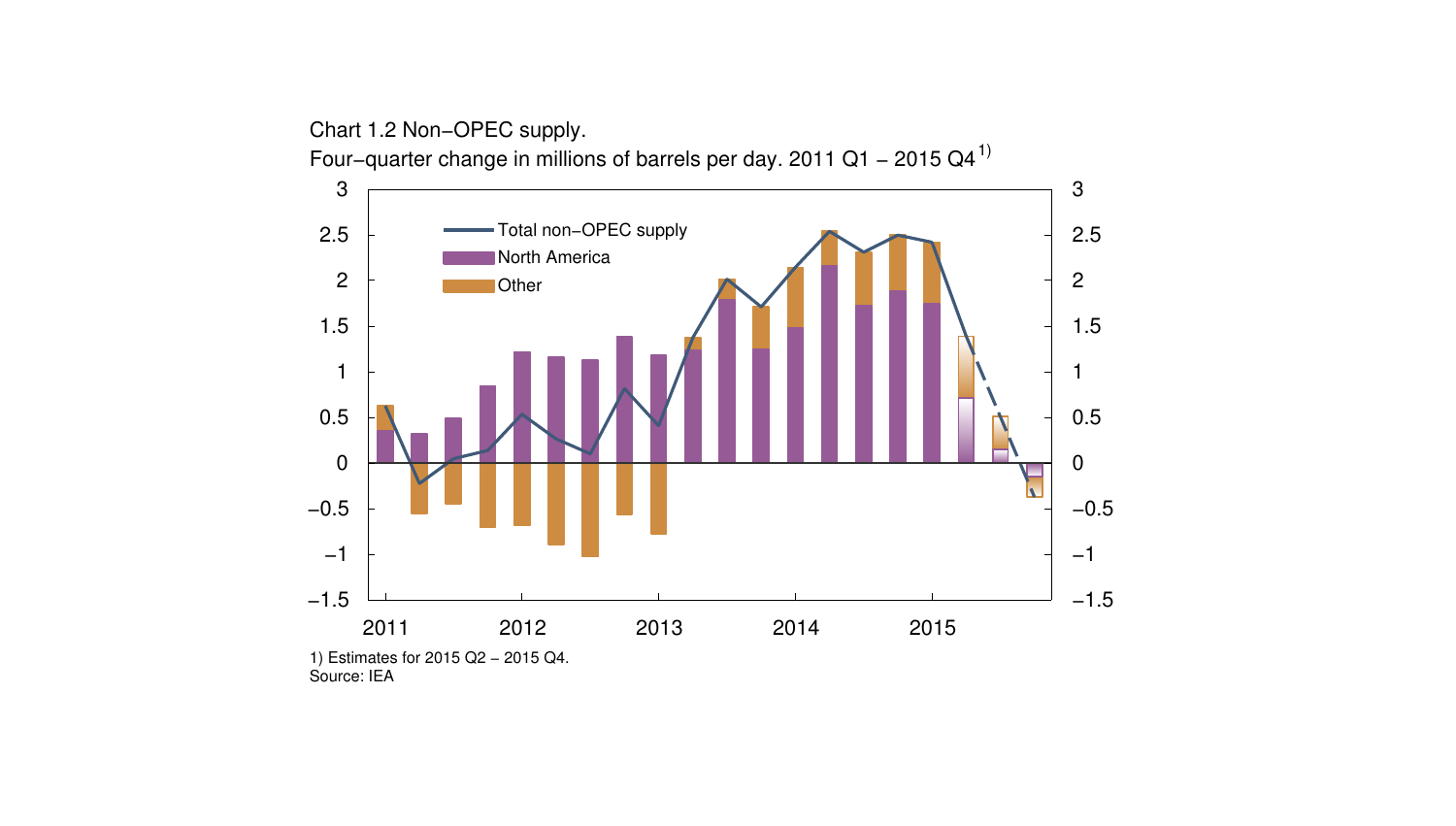January **April** April **July** October Total oil inventories in number of days of consumption.<sup>1)</sup> January 2014 – April 2015 Average 2010 − 2014 

1) Number of days of consumption is calculated using average demand over next three months. The grey band shows the interval between the highest and lowest level in the period 2010 − 2014. Source: IEA

Chart 1.3 OECD oil inventories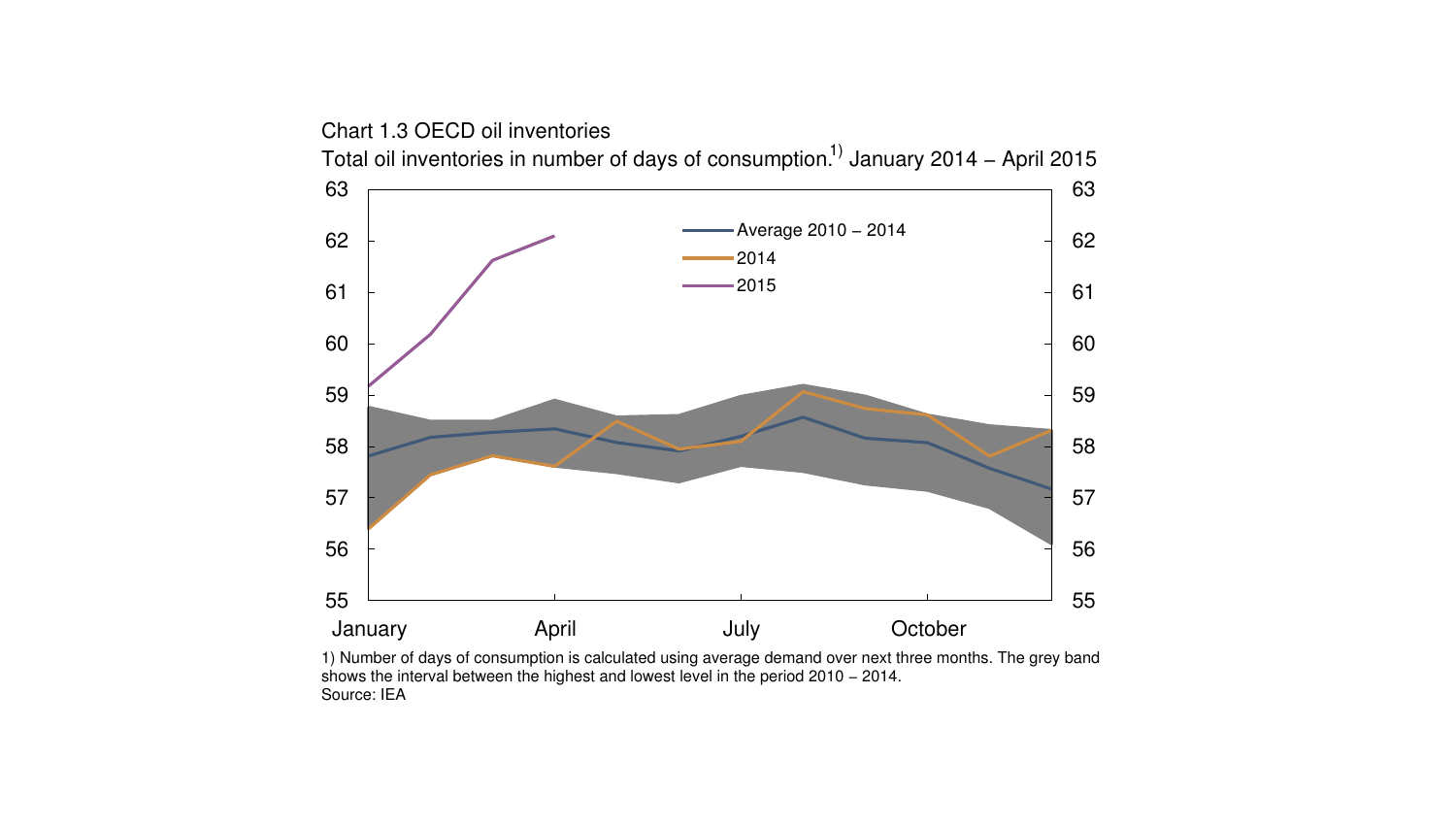

2) Projections for 2015 Q3−2018 Q4

Sources: Thomson Reuters and Norges Bank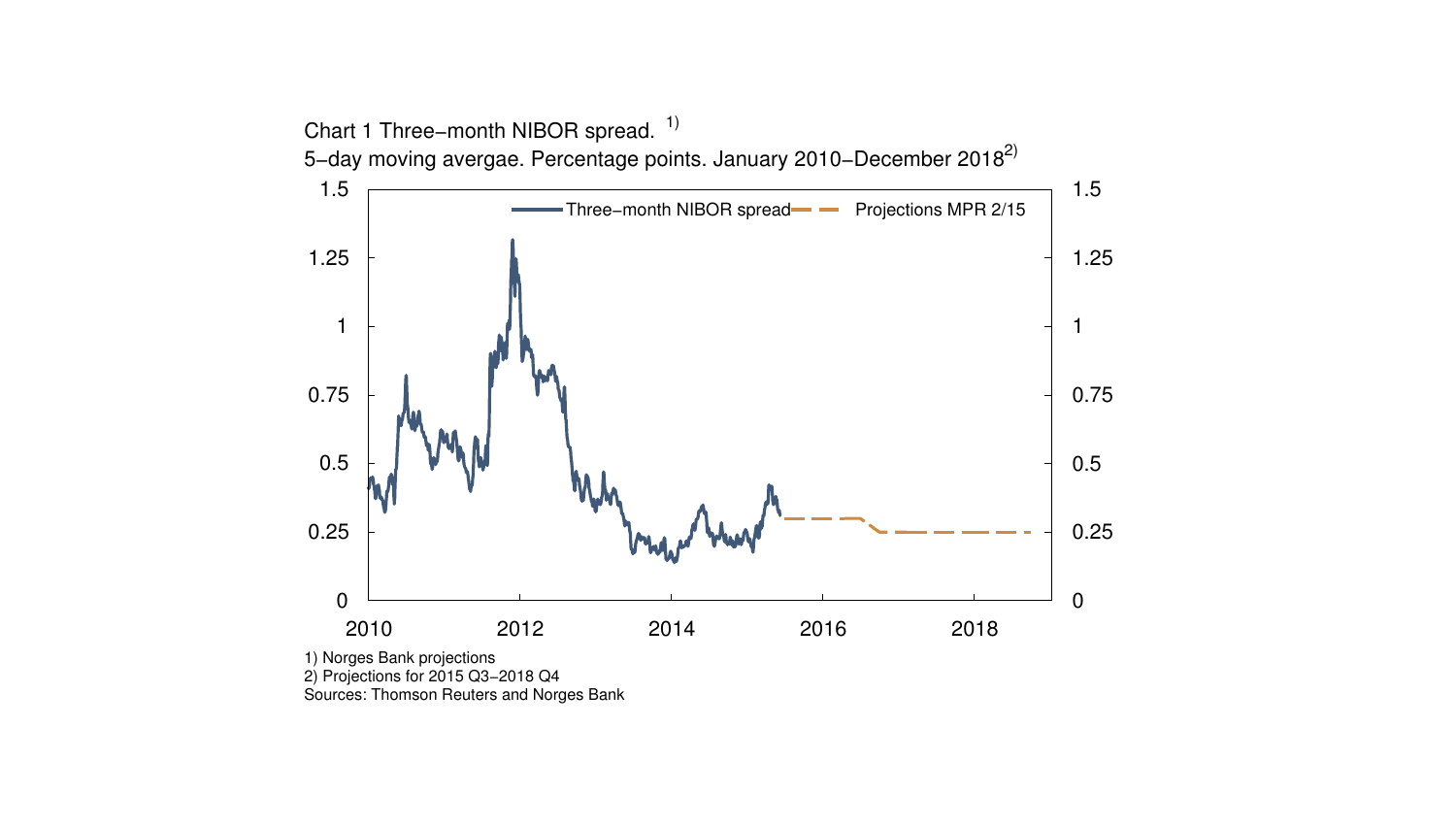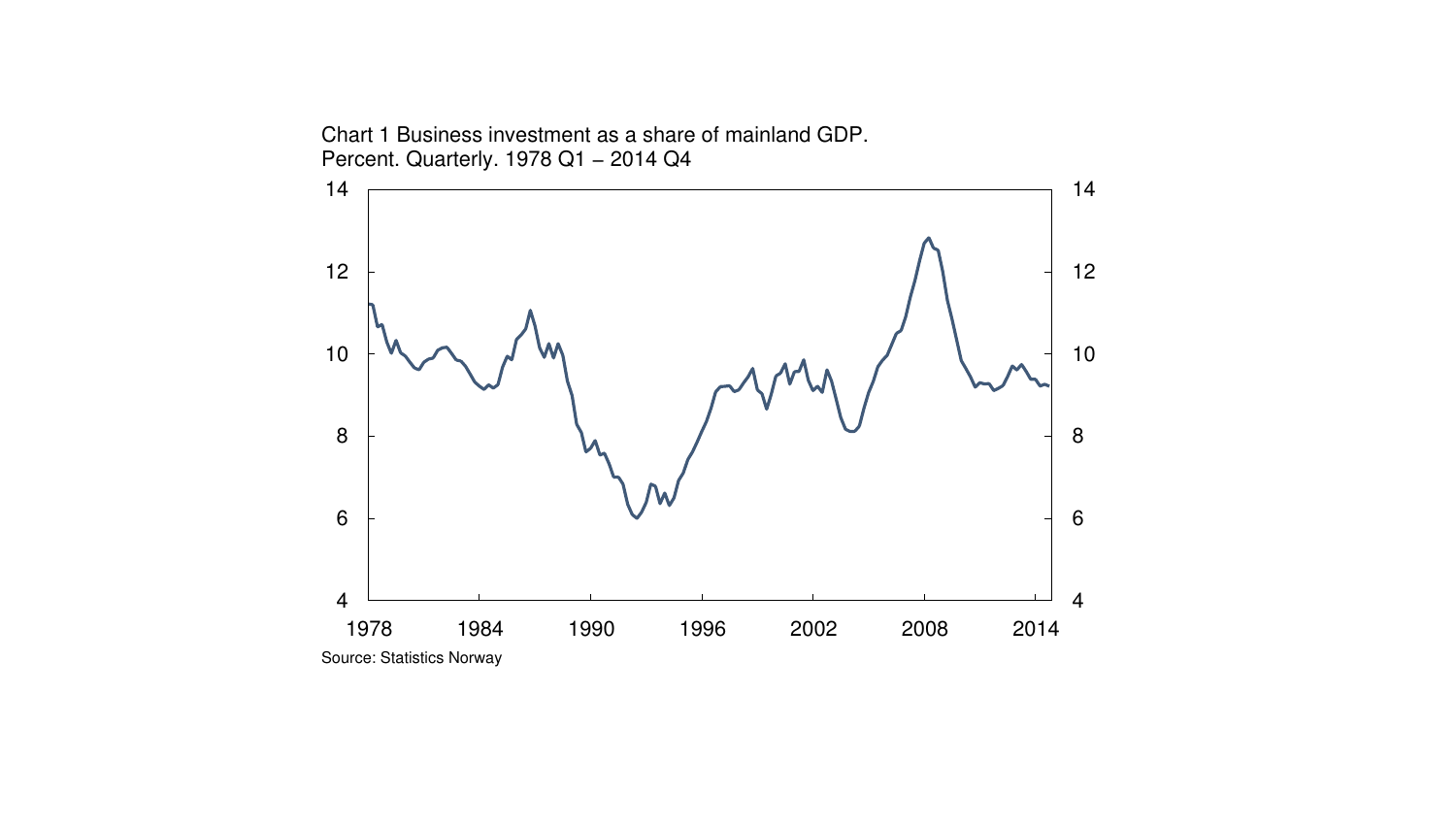Chart 2 Business investment as a share of GDP. Percent. Yearly. 2003 − 2014

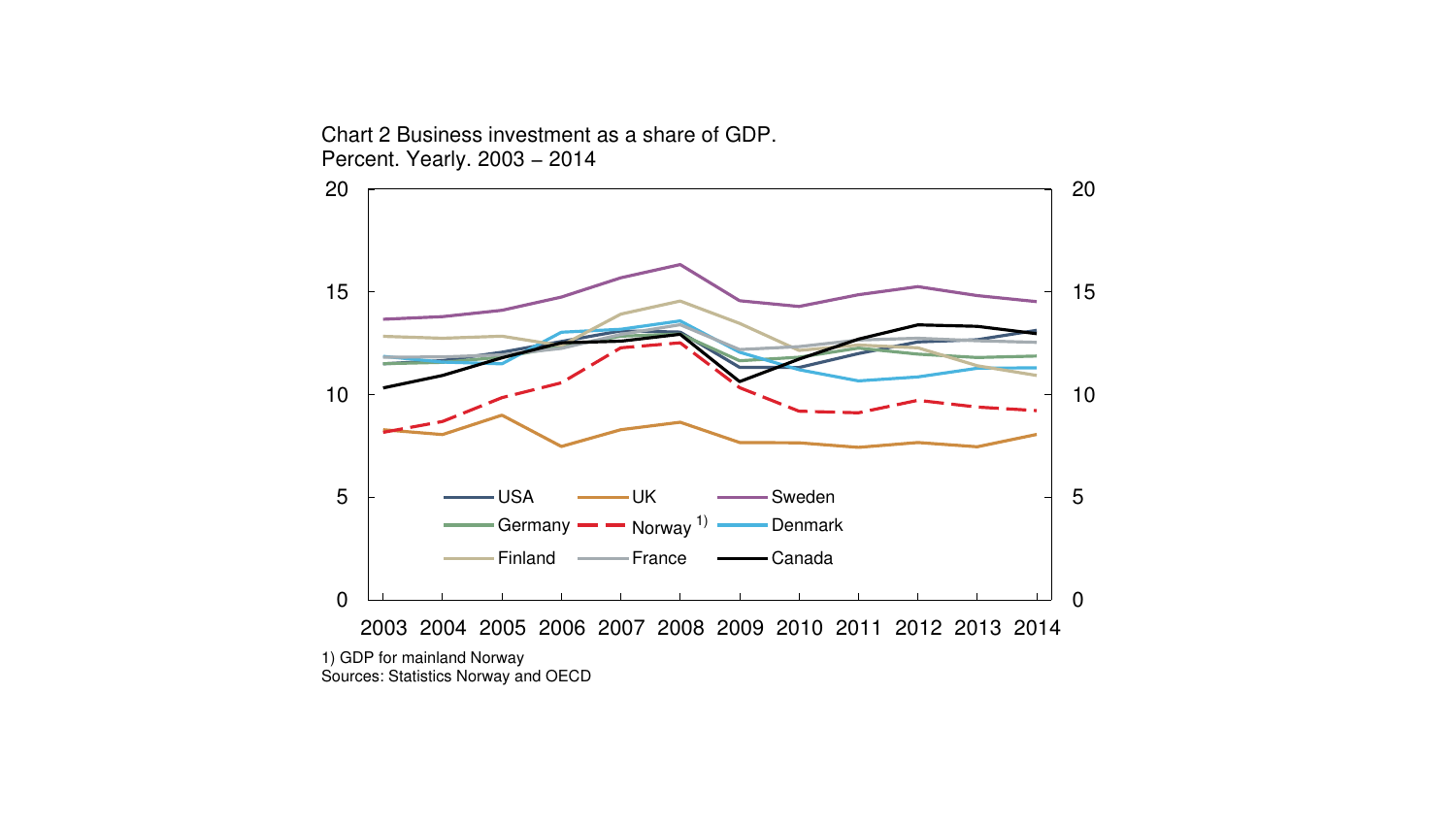Chart 3 Actual and model−explained change in investment share. Percent. 2003 Q1 - 2014 Q4



Sources: Statistics Norway and Norges Bank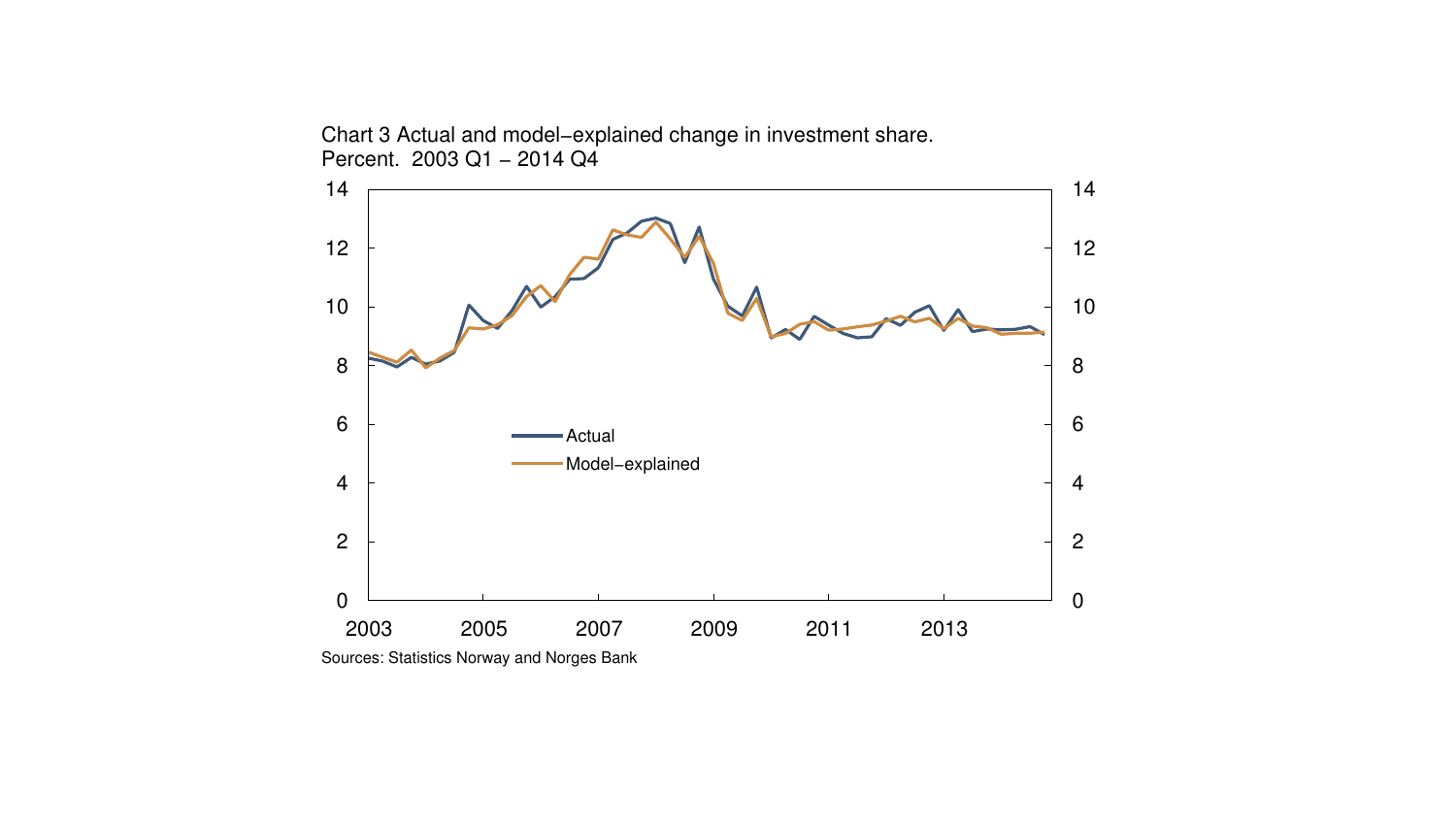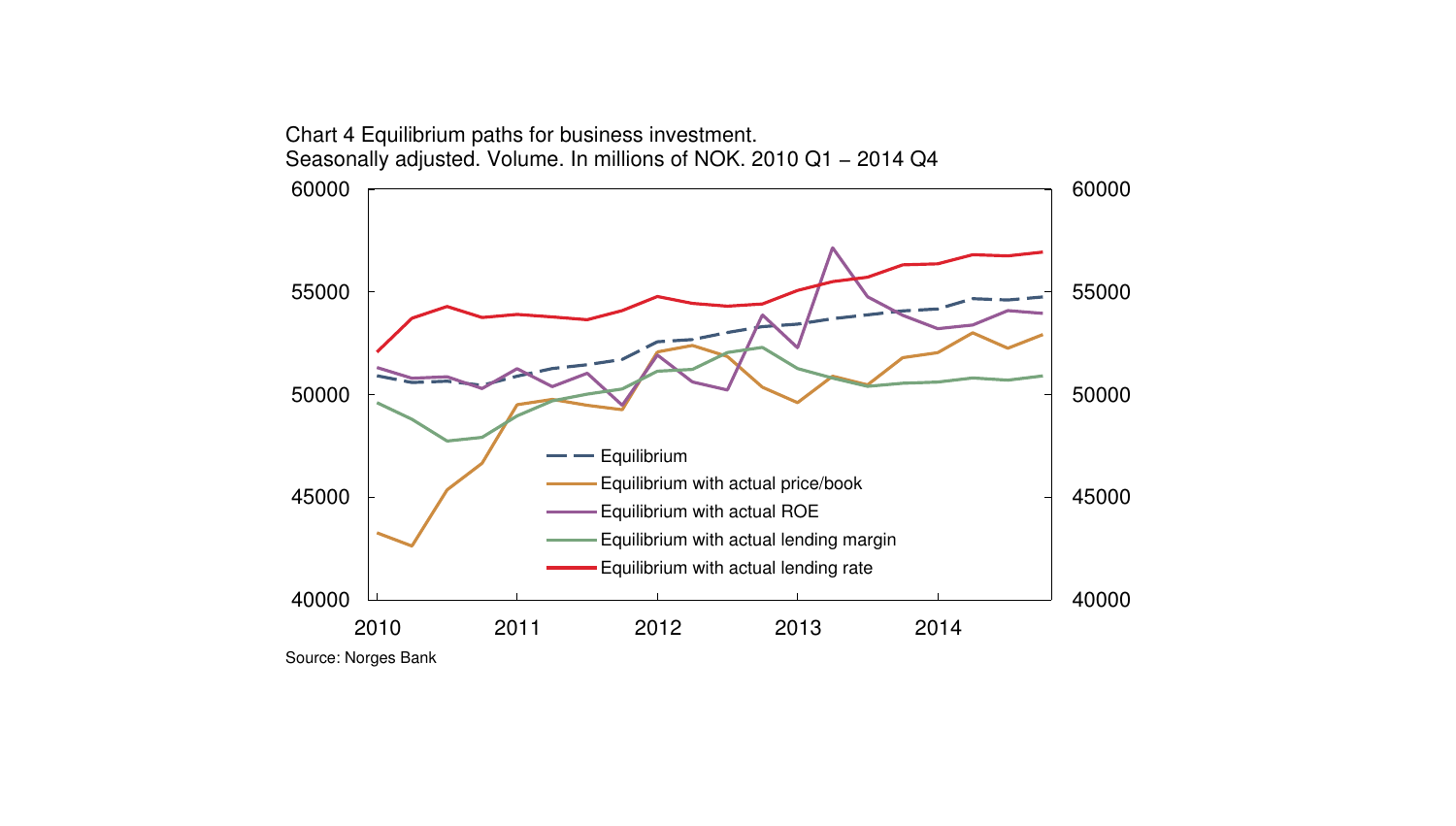Chart 1 Annual change in Mainland GDP by source. Percent. Average. 1995–2018<sup>1)</sup>



<sup>1)</sup> Projections for 2015−2018 Sources: Bloomberg and Norges Bank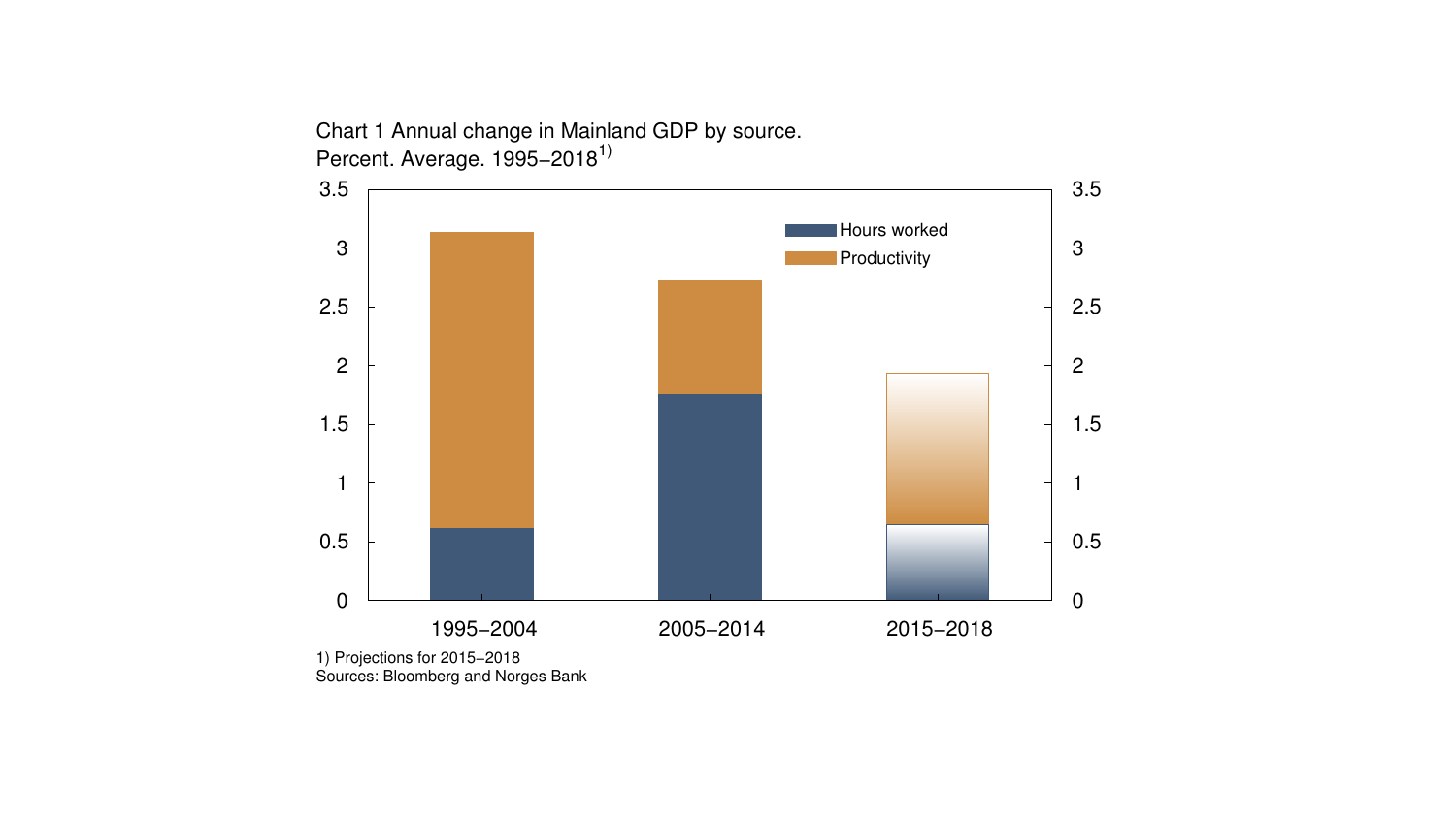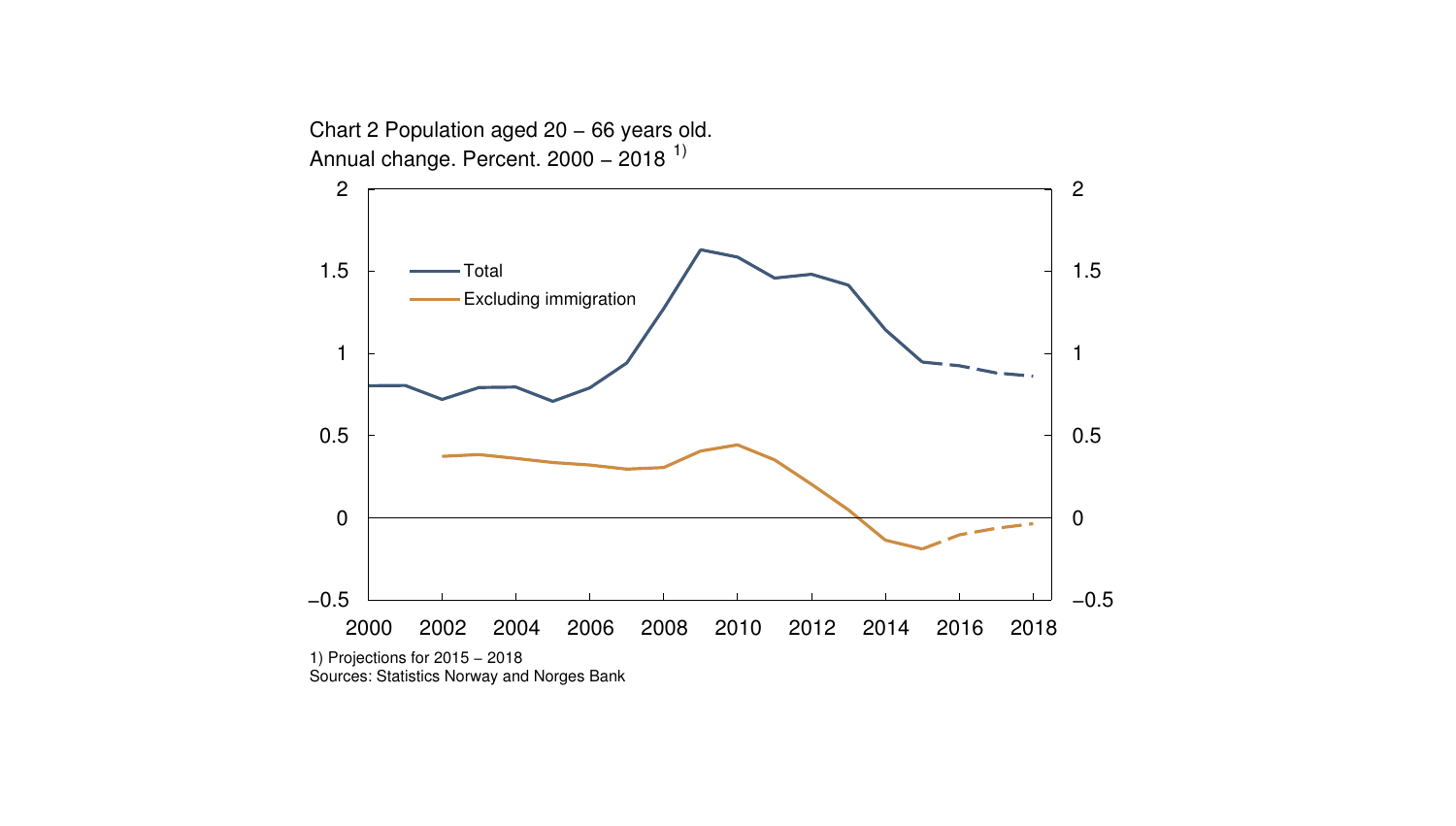

Source: Statistics Norway and Norges Bank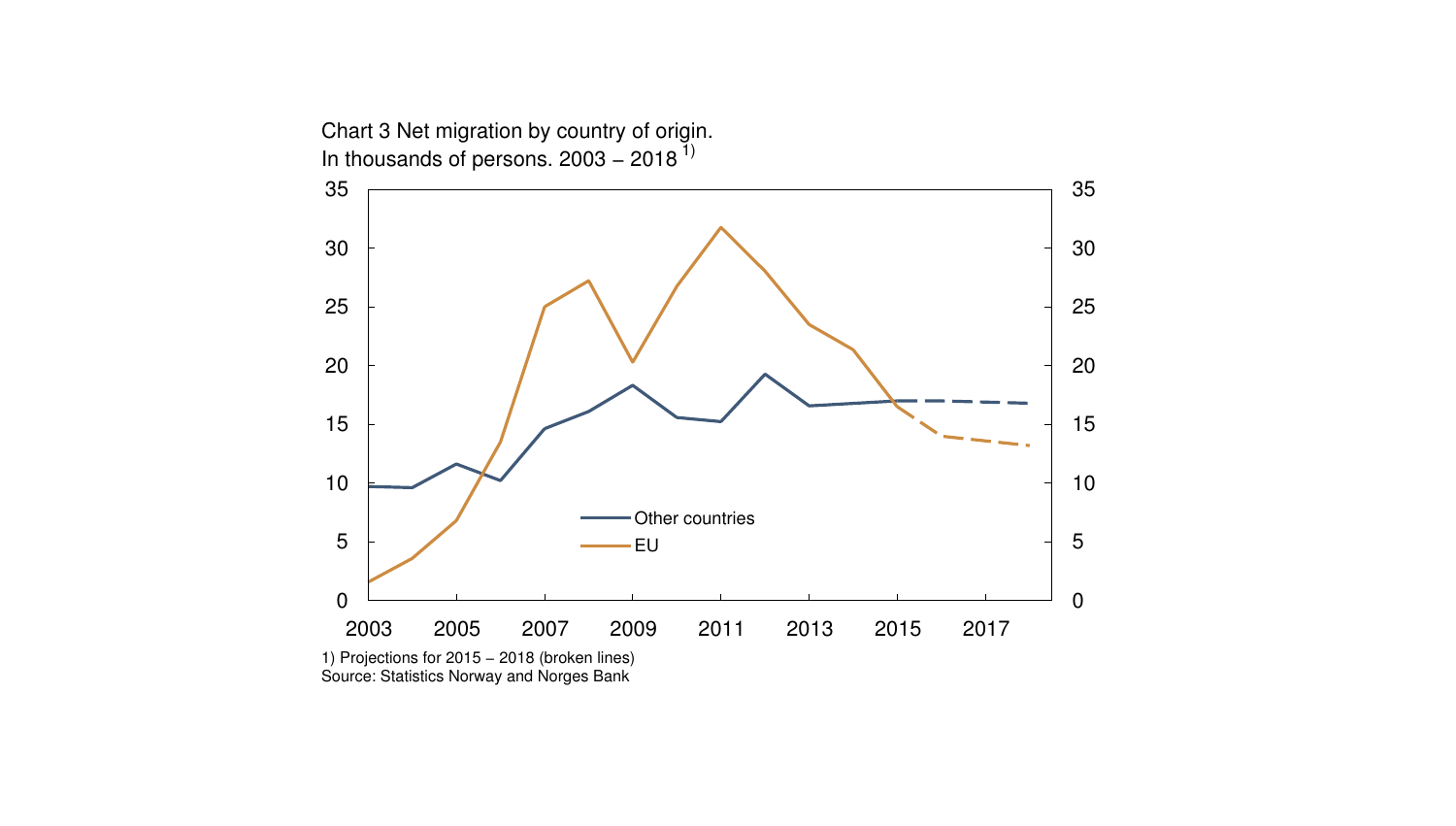Chart 4 Net migration (in 1000s) to Norway and unemployment rate. Percent. 2003 − 2014



Sources: Eurostat and Statistics Norway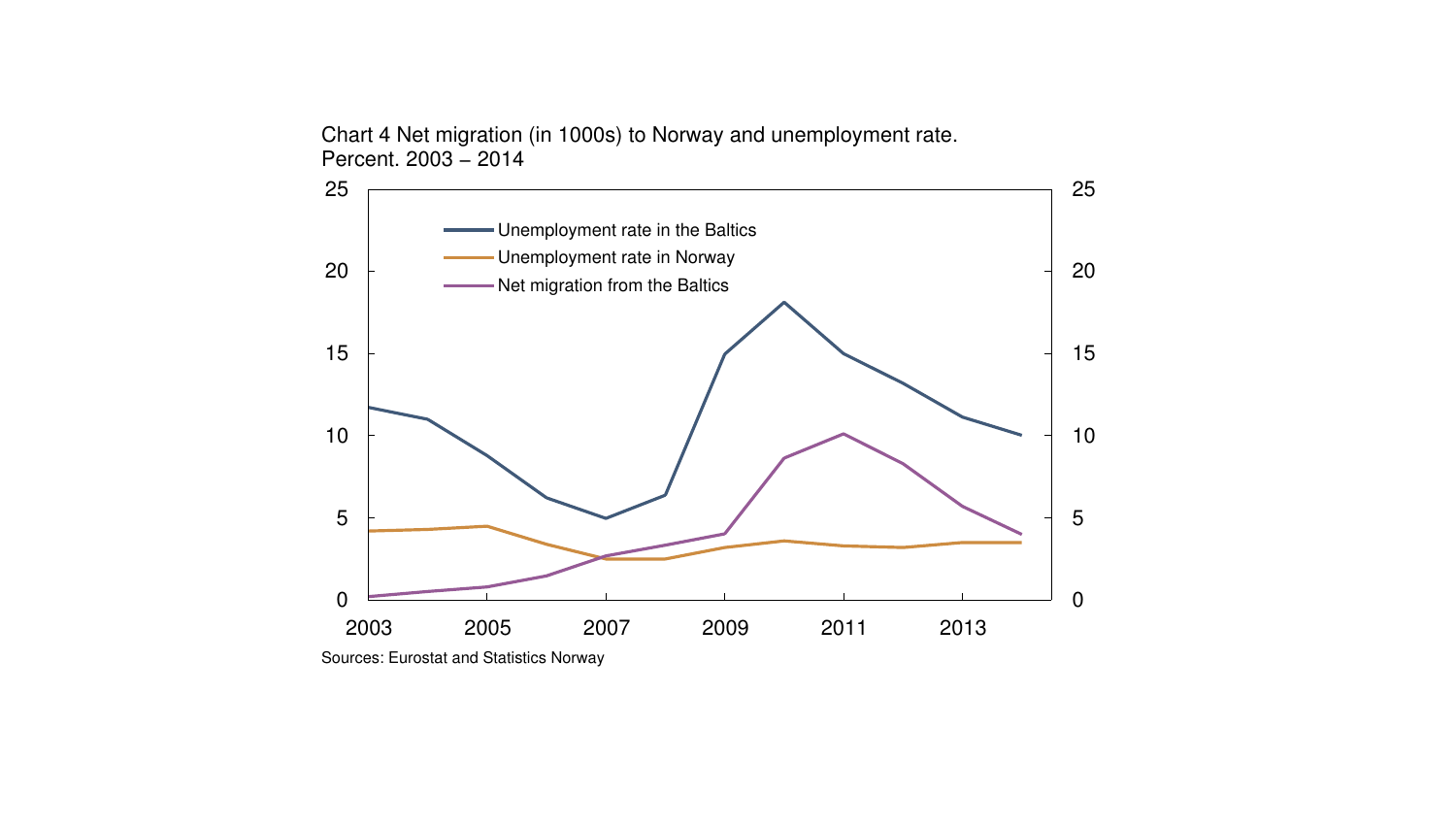Chart 1.1 Exports from mainland Norway. Constant 2012 prices. In billions of NOK. 2000 − 2014



Sources: Statistics Norway and Norges Bank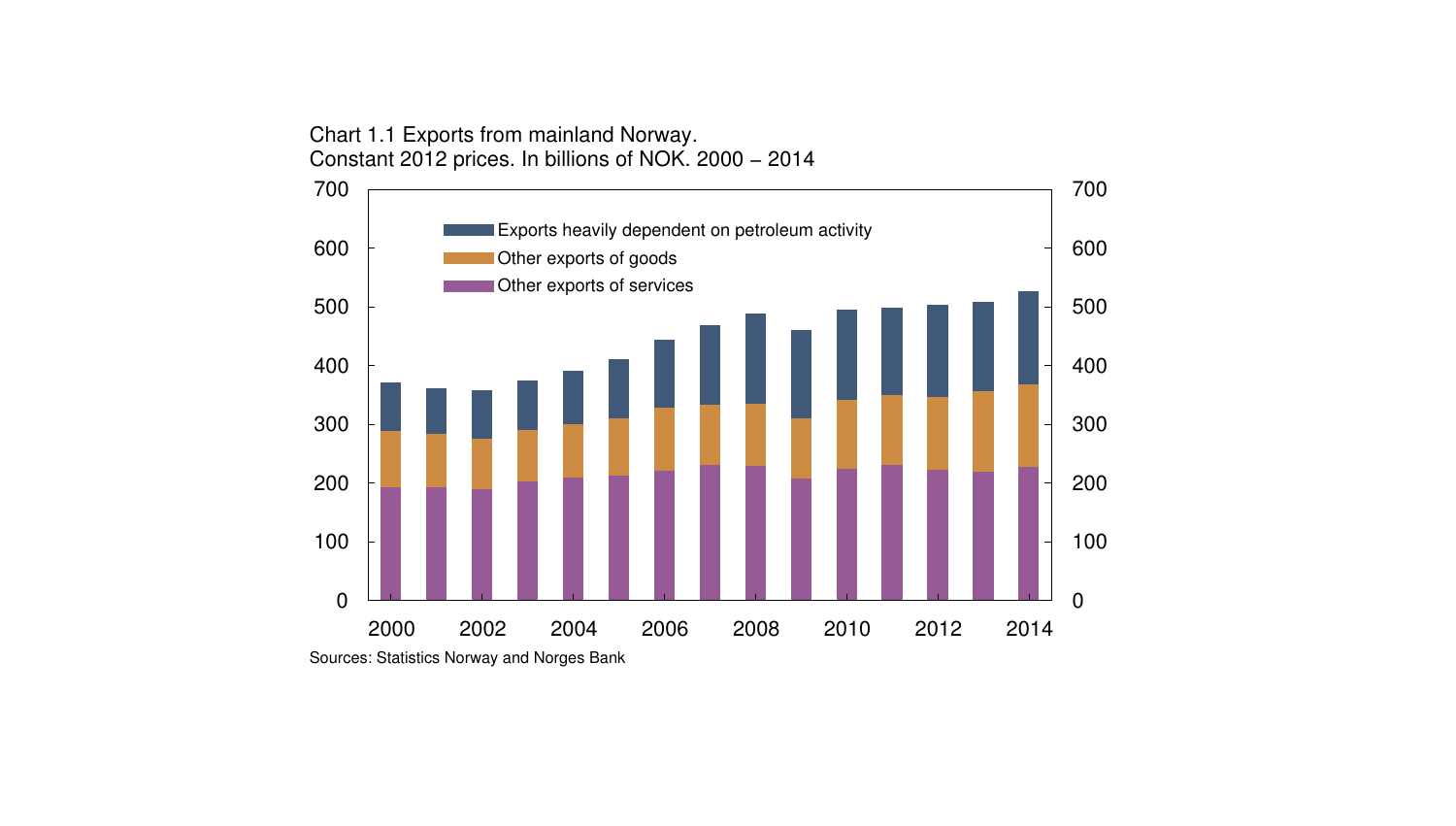Chart 1 Credit-to-GDP for EU/EEA countries that have set a countercyclical capital buffer requirement.<sup>1)</sup> Percent. 1985 Q1 – 2014 Q4



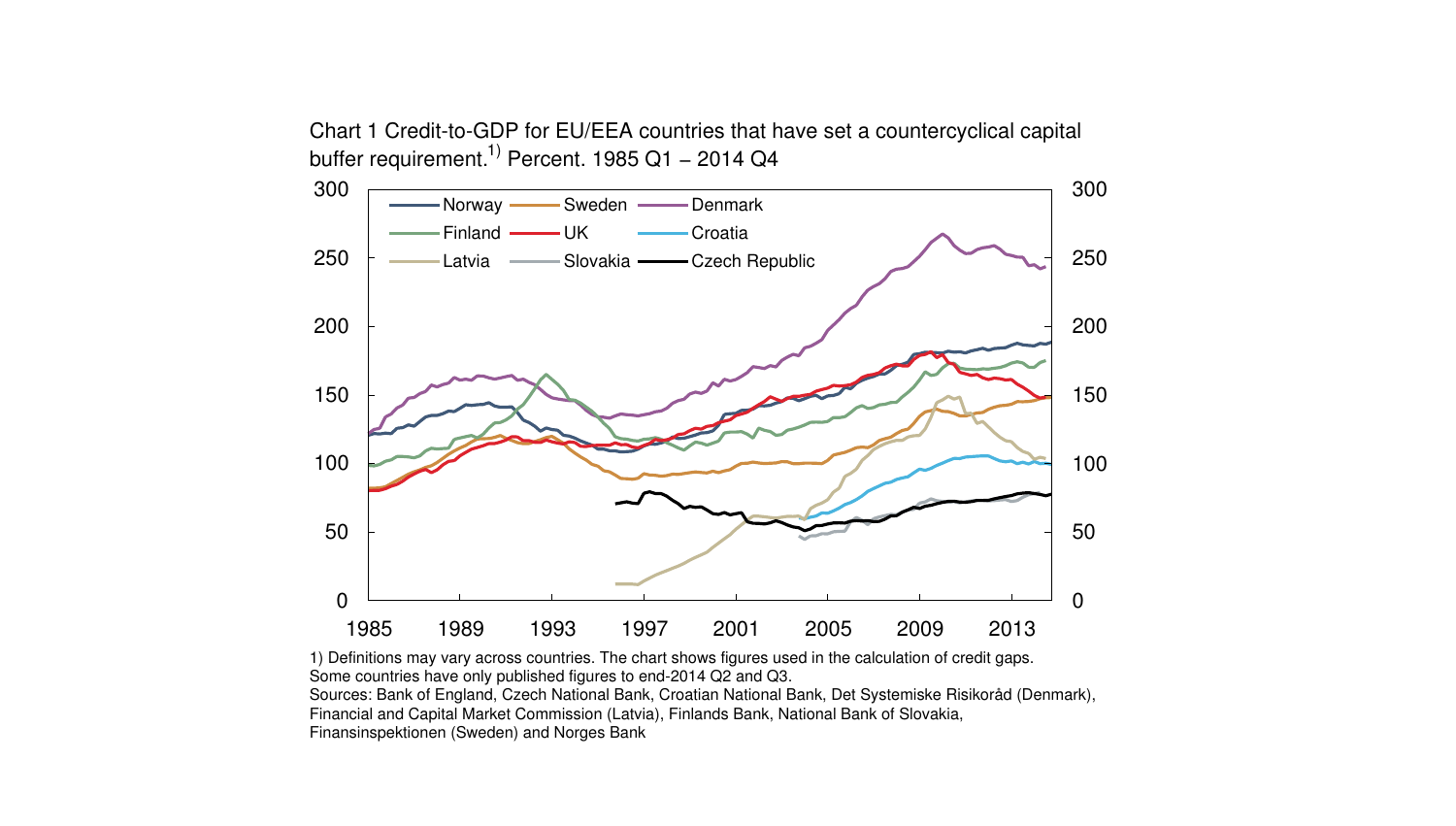Chart 2 Credit gaps for EU/EEA countries that have set a countercyclical capital buffer requirement. Credit-to-GDP.<sup>1)</sup> Deviation from estimated trend.<sup>2)</sup> Percentage points. 1985 Q1 − 2014 Q4



1) Definitions may vary across countries. Some countries have only published figures to end-2014 Q2 and Q3. 2) Trend calculations are based on the method recommended by the Basel Committee on Banking Supervision. For the Czech Republic, figures are only available for 2014.

Sources: Bank of England, Czech National Bank, Croatian National Bank, Det Systemiske Risikoråd (Denmark), Financial and Capital Market Commission (Latvia), Finlands Bank, National Bank of Slovakia, Finansinspektionen (Sweden) and Norges Bank